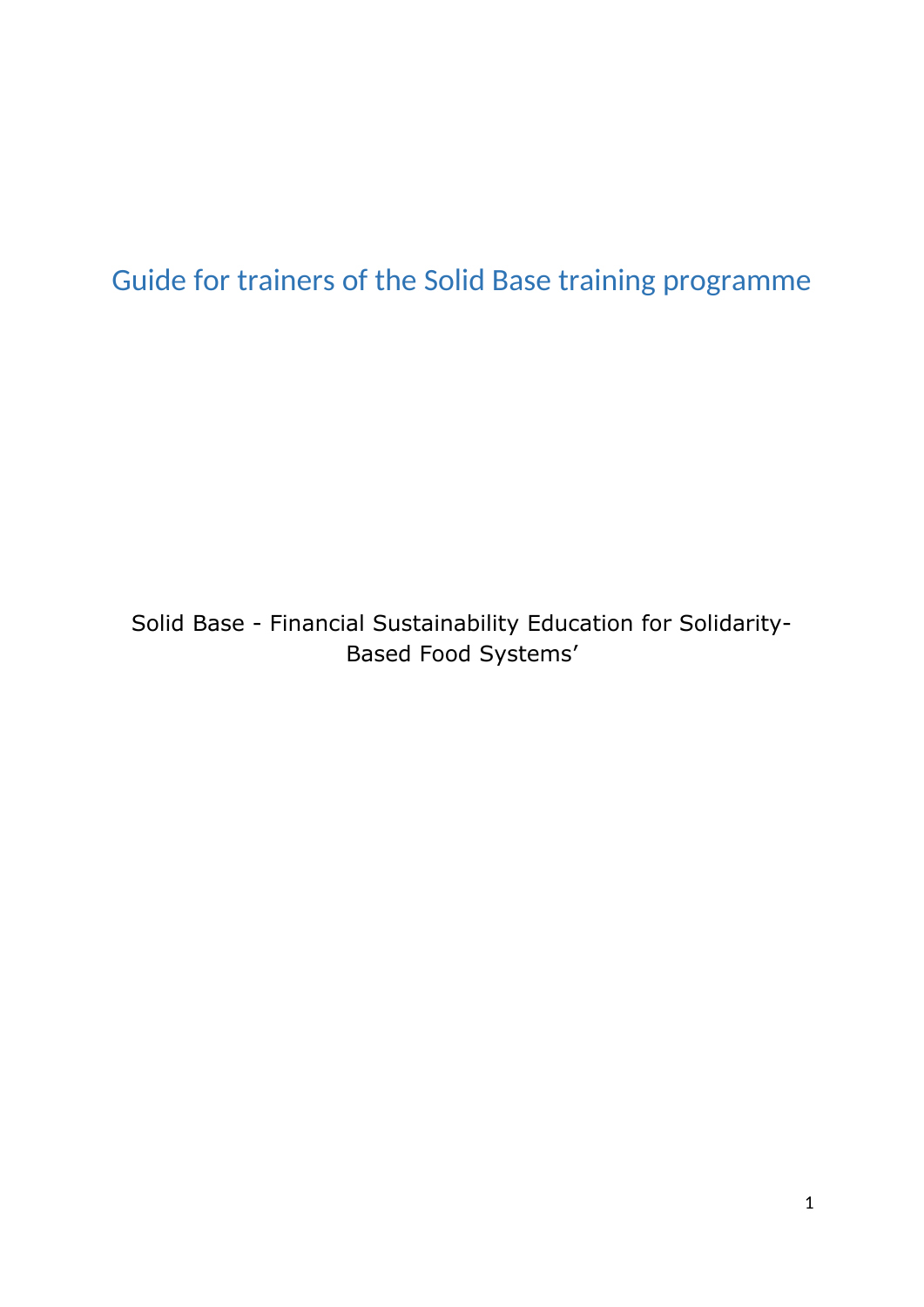# **Content**

| Guide for trainers of the Solid Base training programme                                     | $\mathbf{1}$ |
|---------------------------------------------------------------------------------------------|--------------|
| <b>INTRODUCTION</b>                                                                         | 4            |
| <b>SOLID BASE RESEARCH</b>                                                                  | 5            |
| <b>INTRODUCTION</b>                                                                         | 5            |
| DEFINITION OF SFS AND THE STATE OF RESEARCH                                                 | 6            |
| METHODOLOGY AND MAIN TRENDS EMERGING FROM THE SURVEYS AND THE IN-DEPTH<br><b>INTERVIEWS</b> | 7            |
| OBSTACLES, CHALLENGES AND SOLUTIONS FOR THE FNANCIAL SUSTAINABILITY OF CSA                  | 12           |
| <b>CONCLUSIONS</b>                                                                          | 30           |
| MODULE 1 - Management of Solidarity Based Food Systems                                      | 31           |
| Introduction                                                                                | 31           |
| Purpose                                                                                     | 32           |
| Learning outcomes and objectives                                                            | 32           |
| The aim of the Module                                                                       | 32           |
| Main topics                                                                                 | 33           |
| Facilitation and training principles                                                        | 33           |
| Module detailed content and methodology                                                     | 33           |
| MODULE 2 - Financial planning                                                               | 47           |
| Introduction                                                                                | 47           |
| Target group                                                                                | 47           |
| Prerequisites                                                                               | 47           |
| The aim of the Module                                                                       | 47           |
| Main topics                                                                                 | 47           |
| Targets and outputs                                                                         | 48           |
| Facilitation and training principles                                                        | 48           |
| Module detailed content and methodology                                                     | 48           |
| MODULE 3 - Digital skill sharing                                                            | 63           |
|                                                                                             |              |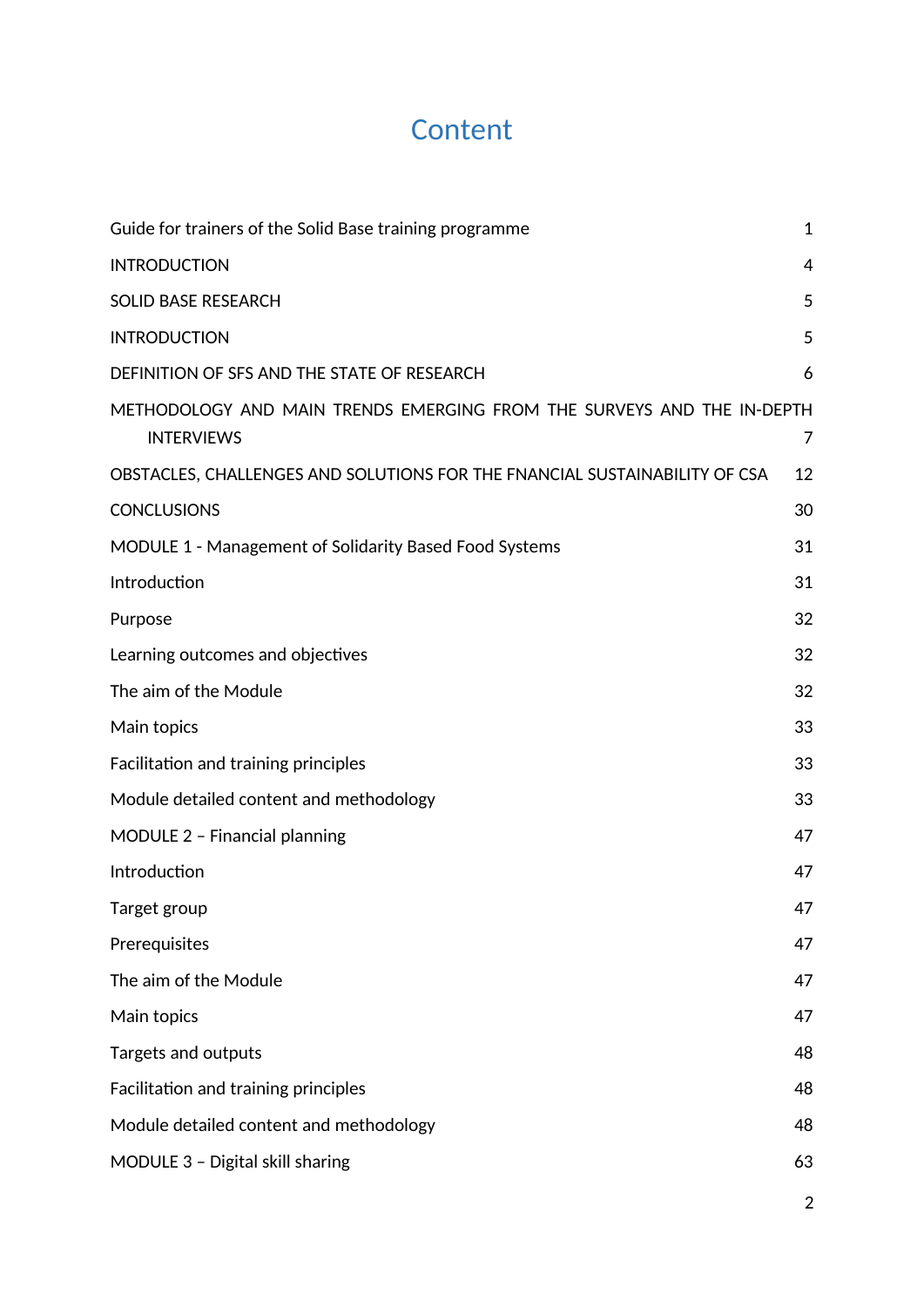| Introduction                                  | 63 |
|-----------------------------------------------|----|
| Target group                                  | 63 |
| Prerequisites                                 | 63 |
| The aims of the module                        | 64 |
| Main topics                                   | 64 |
| Facilitation and training principles          | 64 |
| Module detailed content and methodology       | 65 |
| MODULE 4 - Participatory inclusion techniques | 77 |
| Introduction                                  | 77 |
| Target group                                  | 78 |
| Prerequisites                                 | 78 |
| The aim of the Module                         | 78 |
| Main topics                                   | 78 |
| Targets and outputs                           | 79 |
| Facilitation and training principles          | 79 |
| Module detailed content and methodology       | 79 |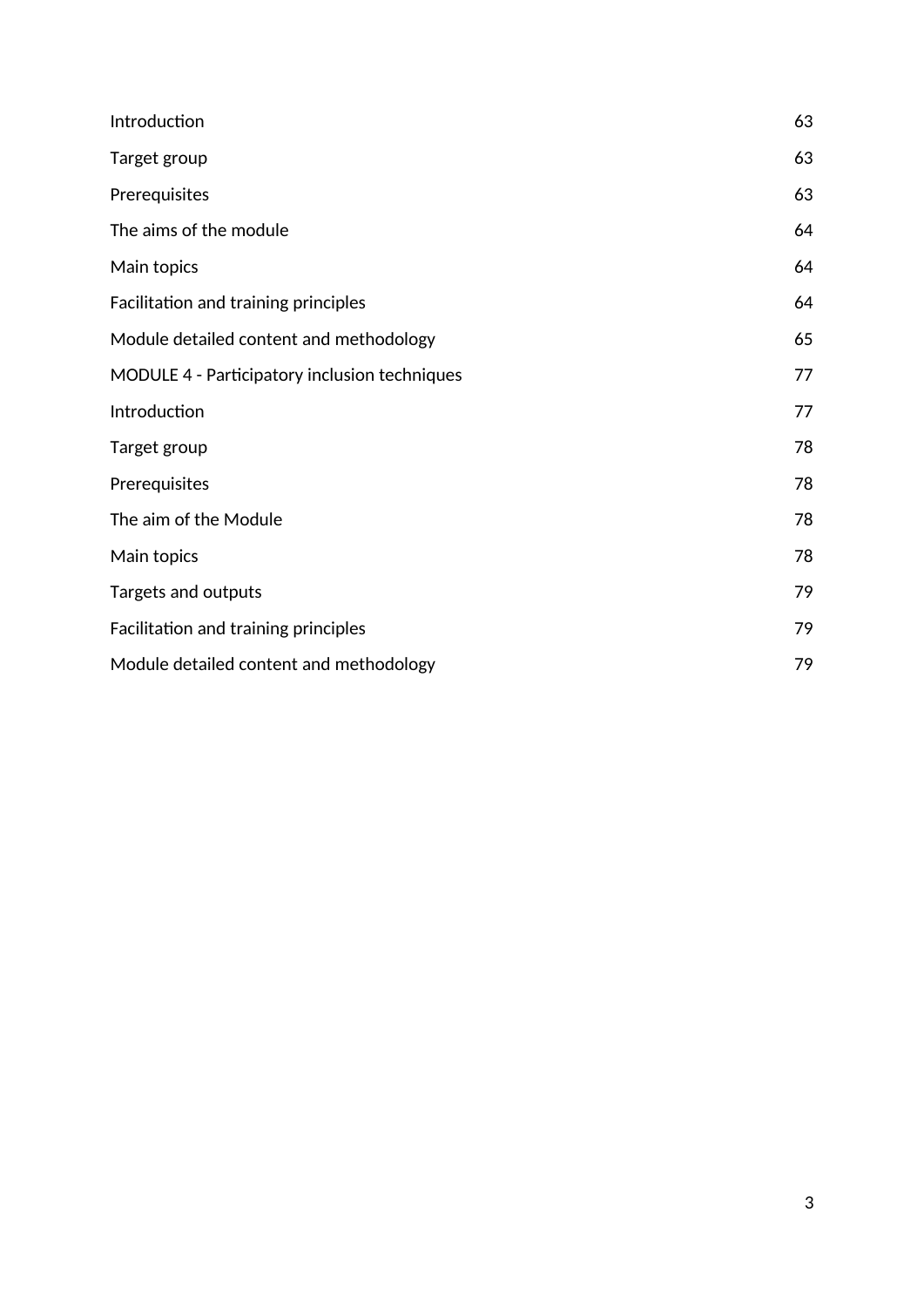## <span id="page-3-0"></span>INTRODUCTION

The project "Solid Base - Financial Sustainability Education for Solidarity-Based Food Systems" was formed by five partners to design a European core training programme and support educational tools. The partners are Tudatos Vásárlók Egyesülete, (coordinator, Hungary), Asociace místních potravinových iniciativ (Czech Republic), Netzwerk Solidarische Landwirtschaft (Germany), the international network, Urgenci (based in France) and Forschungsgesellschaft die Agronauten e.V. (Germany). The training programme aims to support the long-term financial sustainability of solidarity-based food systems, especially in the case of community supported agriculture.

Solidarity -based food systems (SFS) are in a rapid growth in most European countries. However, Solid base partners identified that these small-scale farm-based businesses are facing challenging situations — even if they do enjoy strong financial support from their local communities. In order to understand the situation and better map the educational needs, the project started with a European research which proved to be an essential resource in the training planning process. Based on the main finding partners designed a modular training programme and tested in three partner countries (Hungary, Czechia and Germany).

The four modules of the Solid Base training programme are:

- **●** Training module 1: Management
- Training module 2: Financial planning
- Training module 3: Digital tools
- Training module 4: Participatory inclusion techniques

This guide summarises the training package, gives relevant background information about the different dimensions of financial sustainability of SFS's, and identifies best practices and provides analytical guidance as a base for Solid base modular trainings. In designing nonformal and innovative training methodology and testing these with consumers and farmers, partners formed the training to the needs of the learners to ensure peer to peer learning. But as the needs and circumstances are not the same, the methodology also allows flexibility. Choose and test what you need! We would be happy if you send us your feedbacks!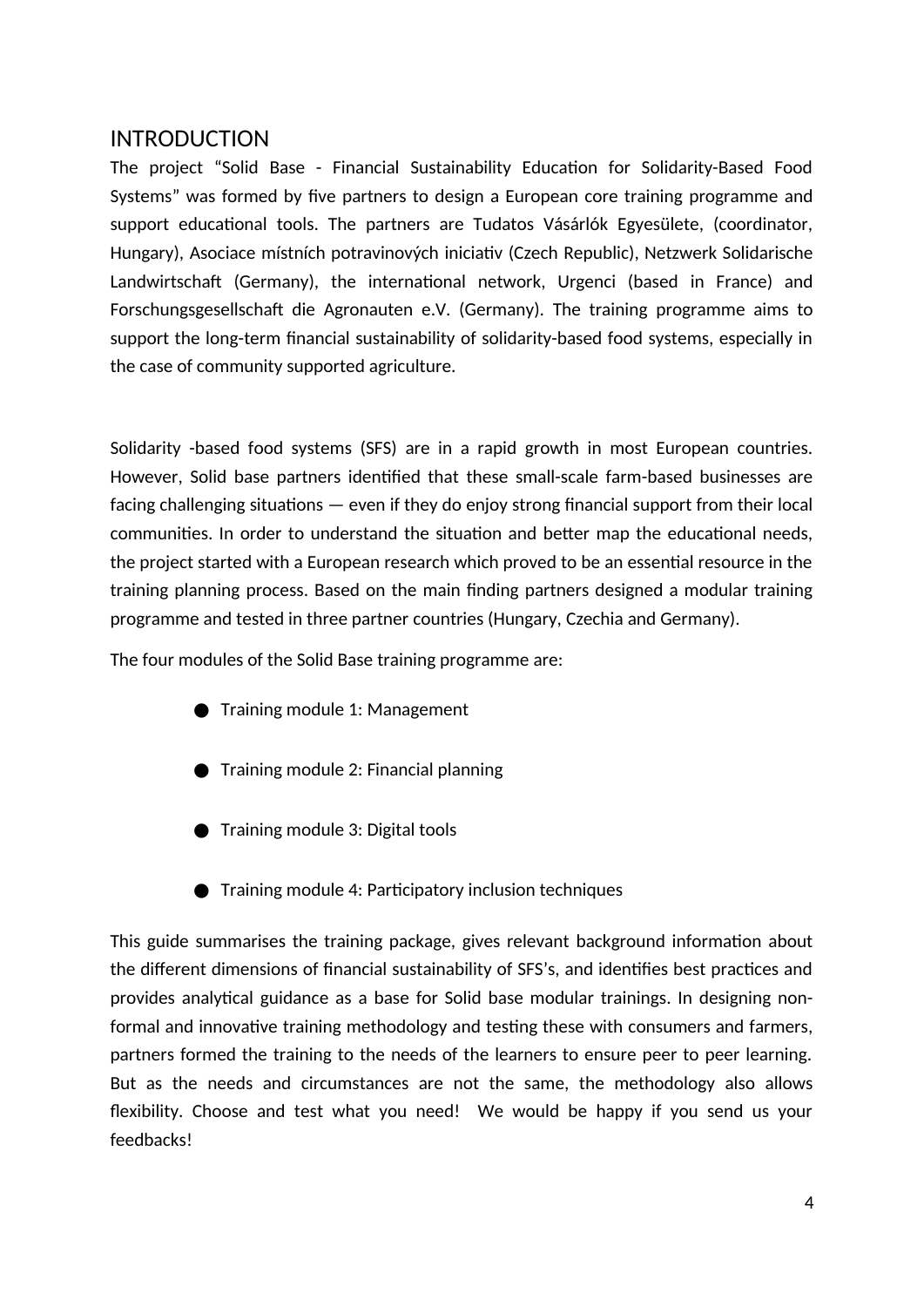More information on Solid base and other tools available here: https://urgenci.net/solidbase/ and on Urgenci's hub: https://hub.urgenci.net/.

### <span id="page-4-1"></span>SOLID BASE RESEARCH

## <span id="page-4-0"></span>INTRODUCTION

Solidarity-based Food Systems (SFS), notably Community Supported Agriculture (CSA), are manifestations of solidarity economy which provide education and usually practice an agroecological approach to farming. Despite the noticeable benefits that these solidarity economies bring to communities, poor planning or management can result in stressful situations such as: the overworking of farmers, financial strains, and even the collapse of initiatives. The project SOLID BASE (2017-2019) aims to scrutinise this topic in order to provide viable SFS/CSA's with *"skills that could contribute to a real chance for breaking out from the continuous financial instability they are facing, and from the 'living on the edge' experience only nuances away from poverty"* (application Solid Base 2017). The problem of financial sustainability and phenomena such as overworking are of course not limited to SFS/ CSA initiatives only — they are common features affecting contemporary agriculture. However, SFS/CSA intend to become an alternative economic model whose main purpose is to generate less pressure for the farmer and the environment. In this report, as in the project, we address several forms of SFS in Europe, but mainly focus on CSA initiatives.

Currently, there is a research gap concerning the financial sustainability and management of CSA initiatives worldwide. It is not a coincidence that research and training were two of the most demanded elements which were deliberated in 2016 at the third European CSA Meeting in Ostrava. That is why this guide was written: to address this issue and advance SFS/CSA initiatives by generating knowledge and providing support. This report aims to give trainers relevant background information about the different dimensions of financial sustainability and also identify best practices to provide a foundation for the Solid Base training module. It will be a resource for trainers, staff members and experts, offering clear guidelines to help learners launch financially sustainable initiatives.

However, it must be clearly stated that this guide is unable to answer all questions in detail. Indeed, the topic of financial sustainability has many aspects - from bookkeeping tools to organisational communication and crop planning. Furthermore, the situation in Europe for CSA initiatives is diverse. This is true as far as legal requirements are concerned, but it should also be stressed that CSA's are operating in heterogeneous socio-economic circumstances.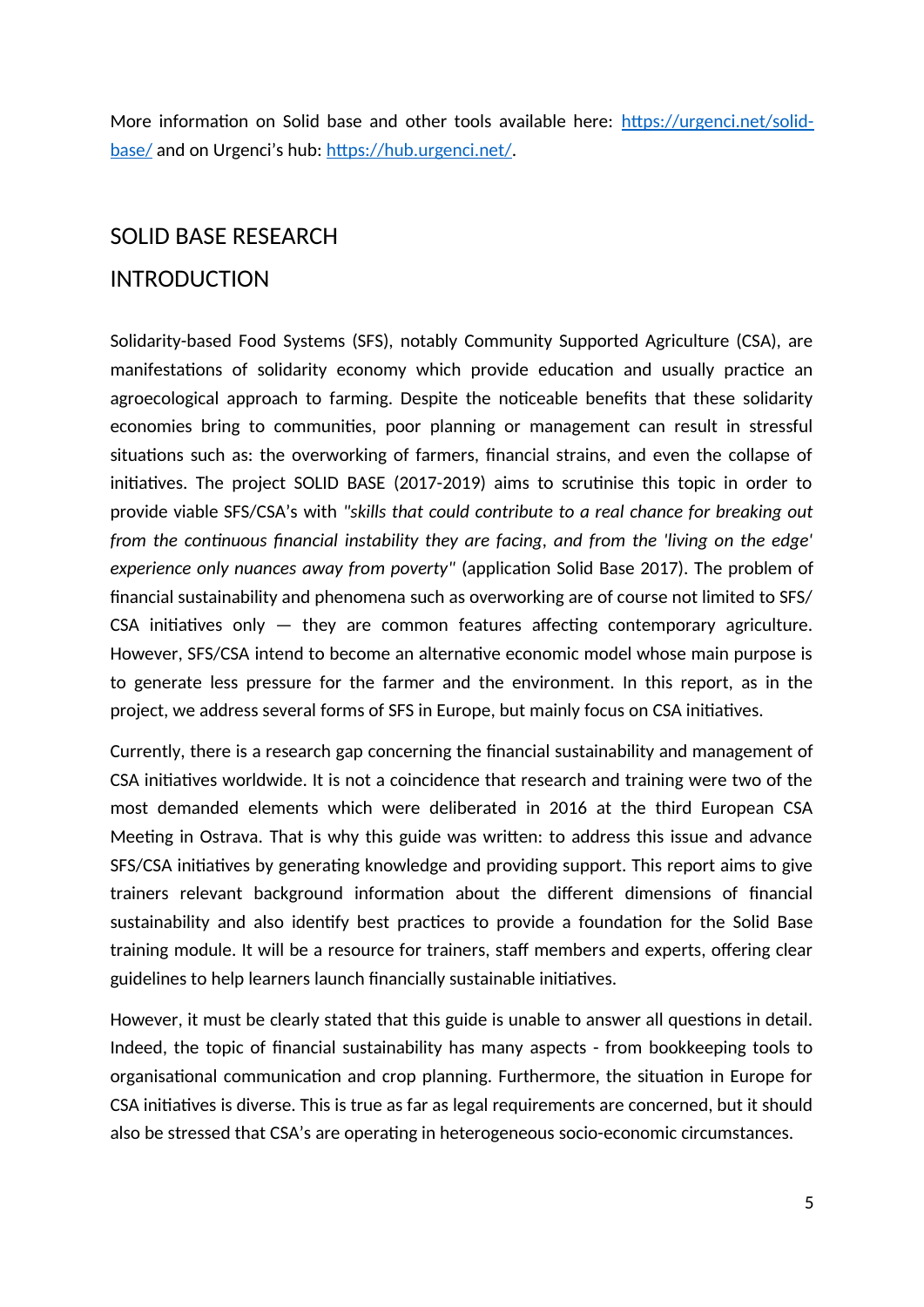To address the topic of financial sustainability in a way that considers the stakeholders' needs, the development of a communal questionnaire was organized. This included active contributions from farmers, consumers and CSA group coordinators. Research included a literature review, a detailed online questionnaire addressing CSA's all across Europe (with 116 respondents) and additional qualitative interviews with CSA (or SFS) farmers/consumers across Europe. Furthermore, a separate online survey (with 387 participants) was conducted to gain insights from the consumer perspective. The European CSA research group, composed of representatives from most European countries, was part of all the research.

## <span id="page-5-0"></span>DEFINITION OF SFS AND THE STATE OF RESEARCH

#### *Definitions*

#### **The definition of Solidarity-based Food System (SFS) (SOLID BASE 2017):**

SFS's are forms of short food supply chains which are based on solidarity economy (SE). Solidarity-based economic units rest upon a model of democratic decision-making and a participatory management system, which aims at ensuring collective responsibility for the outcomes. SFS's often produce organically, or at least in a climate-friendly way. They provide nutritious food with less ecological impact and higher social benefits.



**The definition of Community Supported Agriculture (CSA)** (European CSA Research Group 2015): "CSA is a direct partnership between a group of consumers and producer(s) whereby the risks, responsibilities and rewards of farming activities are shared through long-term agreements. Generally operating on a small and local scale, CSA aims at providing quality food produced in an agroecological way."

#### **SFS and CSA**

"Solidarity based food systems" was chosen as the umbrella term to take into account various forms of organization. It is distinct from CSA but nonetheless shares a similar approach to sustainability, fairness and solidarity. This refers to: buyer groups, food coops and enterprises that foster direct farmer-consumer relations; social cooperatives; and others. The food assemblies are not considered an SFS model, as they are largely seen as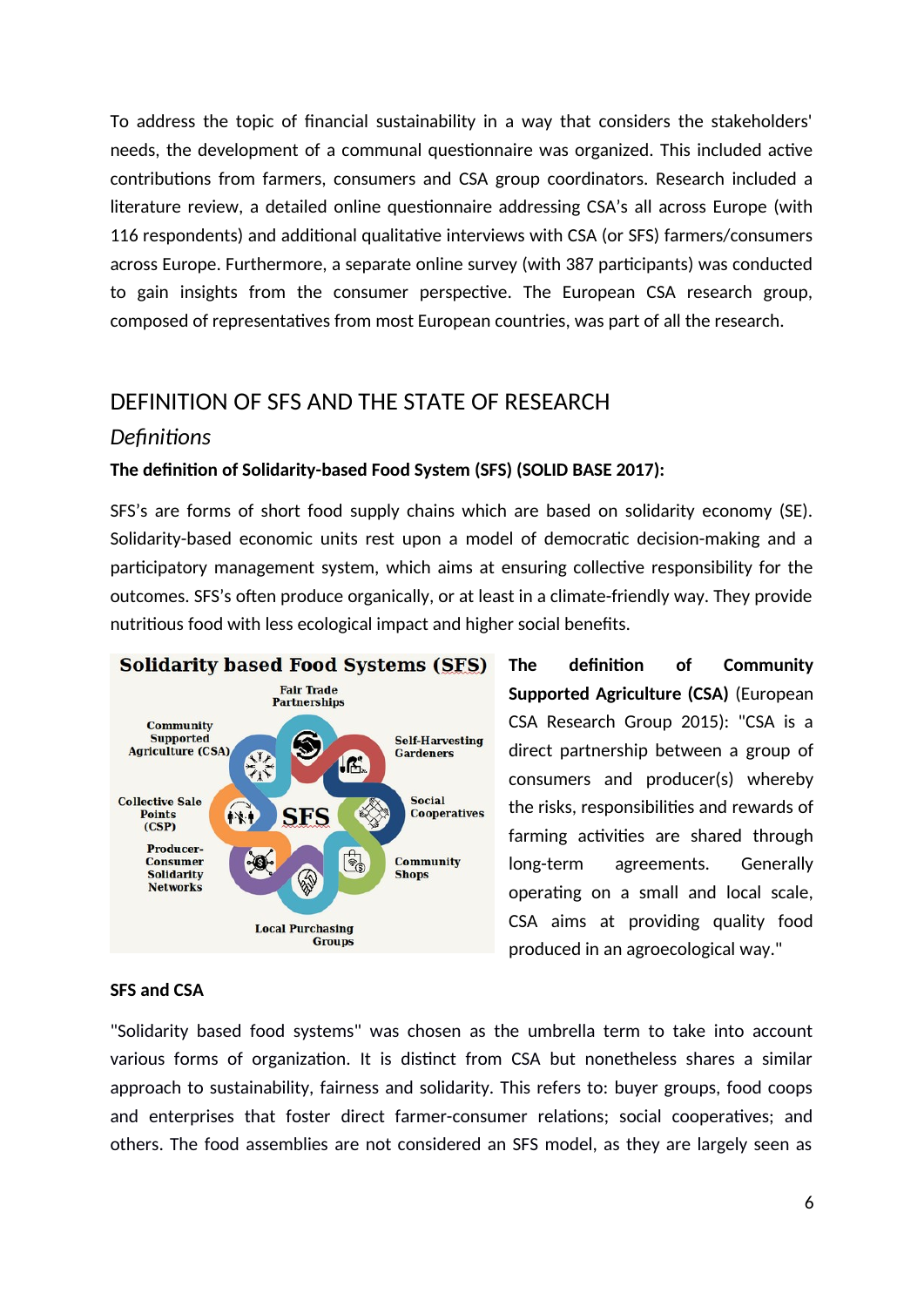business-driven approaches that have aroused controversy with the role they play as intermediary.

#### **The definition of financial sustainability (Solid Base project 2018):**

The financial sustainability of CSA's refers to *"the ability of the farmer (or farmers) and the CSA community to maintain both the farm(s) and the CSA initiative in the long-term. In order to achieve this long-term resilience, the farm should not depend on specific external grants or donations, and should not transfer debts either to the next generation of farmers, or to the community"*.

## <span id="page-6-0"></span>METHODOLOGY AND MAIN TRENDS EMERGING FROM THE SURVEYS AND THE IN-DEPTH INTERVIEWS

In order to generate an overview of the main issues regarding the financial sustainability of CSA and SFS, the Solid Base research group chose to collect two main types of data: a comprehensive questionnaire (with more than 50 questions), and in-depth interviews with CSA farmers and consumers.

The questionnaire was drafted comprehensively, with a focus on covering many topics. Its objective was to collect data from different contexts across Europe in order to determine repeating patterns and identify more study cases. The response of the CSA movement to the overall questionnaire was satisfactory, with 116 *filled* questionnaires. The goal was never to accomplish perfect representation, as that would have been too challenging.

Most of the lessons shared in this document are based on a combination of online questionnaire results and qualitative interview outcomes. 37 in-depth interviews were conducted in total (11 with German, 9 with French, 7 with Swedish, 5 with Czech, 1 with Irish, Greek, Belgian, Norwegian and English interviewees), all using the same 20-questiongrid, with a mix of farm budget, marketing and community-building questions. A questionnaire for consumers was also sent out and answered by 387 people.

## 2.1. Main trends regarding financial sustainability emerging from the online questionnaire

Let's start with the final question from the questionnaire: *"How do you feel about the future of your CSA?"*(question #90)*.* Even if highly subjective, this question sets the tone of the questionnaire. Only two of the respondents declare themselves pessimistic, whereas 25 are "undecided" and 90 are optimistic. To the question #49: *"have you seen a financial improvement in your CSA farm(s) for the last 5 years?"*, only 13% answer no, and a comfortable majority (59%) yes. In our sample, most respondents are overall very positive about their experience of CSA.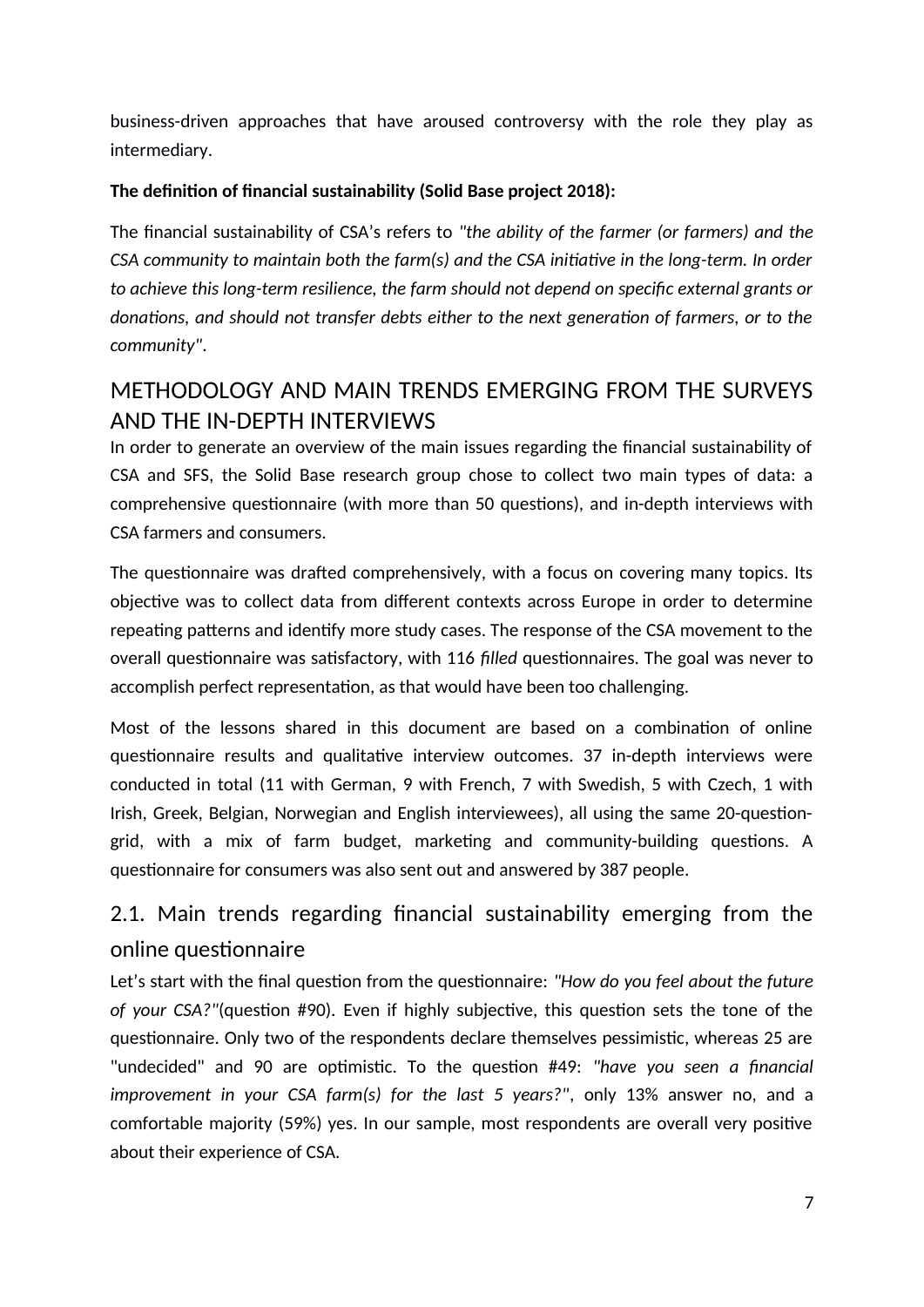Among the main reasons to rejoice, the CSA model certainly offers financial guarantees to the farmers, which was also unanimously mentioned in the interviews. The prepayment is always ranked as the number 1 strength of the CSA, as "it provides the farmer with a cash flow that cannot be found in any other farming sector!" (interview with Denis, France). Question #27 was "How does the CSA partnership affect each of the following operations?", and the respondents had to choose for each operation -2 (very negative influence); -1 (negative influence); 0 (neutral); +1 (positive influence); +2 (very positive influence). The most positive answers are about the "financial ability to meet annual costs", for which 61 out of 79 answers describe a positive or very positive influence, and only 3 a negative or very negative influence. Then comes the impact of CSA on "farmer compensation", with 52 answers of 79 reporting a positive or very positive influence, and only 4 a negative influence. The farmer's financial security is also positively affected by the CSA model for a majority of the respondents, even if, for this particular question, there is a significant proportion of respondents who consider the impact "neutral".

This positiveness should however be somewhat tempered by the result from another question (#48): "overall, is/are your farm(s) as sustainable as you'd like it to be?" 43% of the answers were no and only 42% were yes.

Some features are clearly shared across countries. For example, the length of the minimum commitment is longer than expected (question #37). For 51 of the 116 respondents, the minimum length is one year, which is often identified as the longest possible commitment for consumers. For a clear majority of respondents (75/116) it is 6 months and more. 16% only report a commitment that would be less than 3 months, and 5% even no commitment at all. In fact, the latter respondents don't even actually claim to be CSA, but SFS. In Finland, for example, the REKO system does not ask for any period of commitment, just for the prepayment of the next order.

Another common feature is the type of distribution. Door delivery service is only mentioned to the level of 15%. This data is important, as this particular characteristic would work better with a box scheme than a CSA. There are some cases of self-harvest, but the huge majority of initiatives in our sample are based either on distribution on a common spot, or on pick up at the farm.

Regarding the question, "Who are the workers on the CSA farm? What percentage of the total workload in terms of time do they contribute?" we get the following result: time contributed by CSA members on the farm is quite small. Most work is done by the farmer, at times supported by seasonal paid workers. Interns, volunteers, and unpaid family members do play a role, but only a rather small one.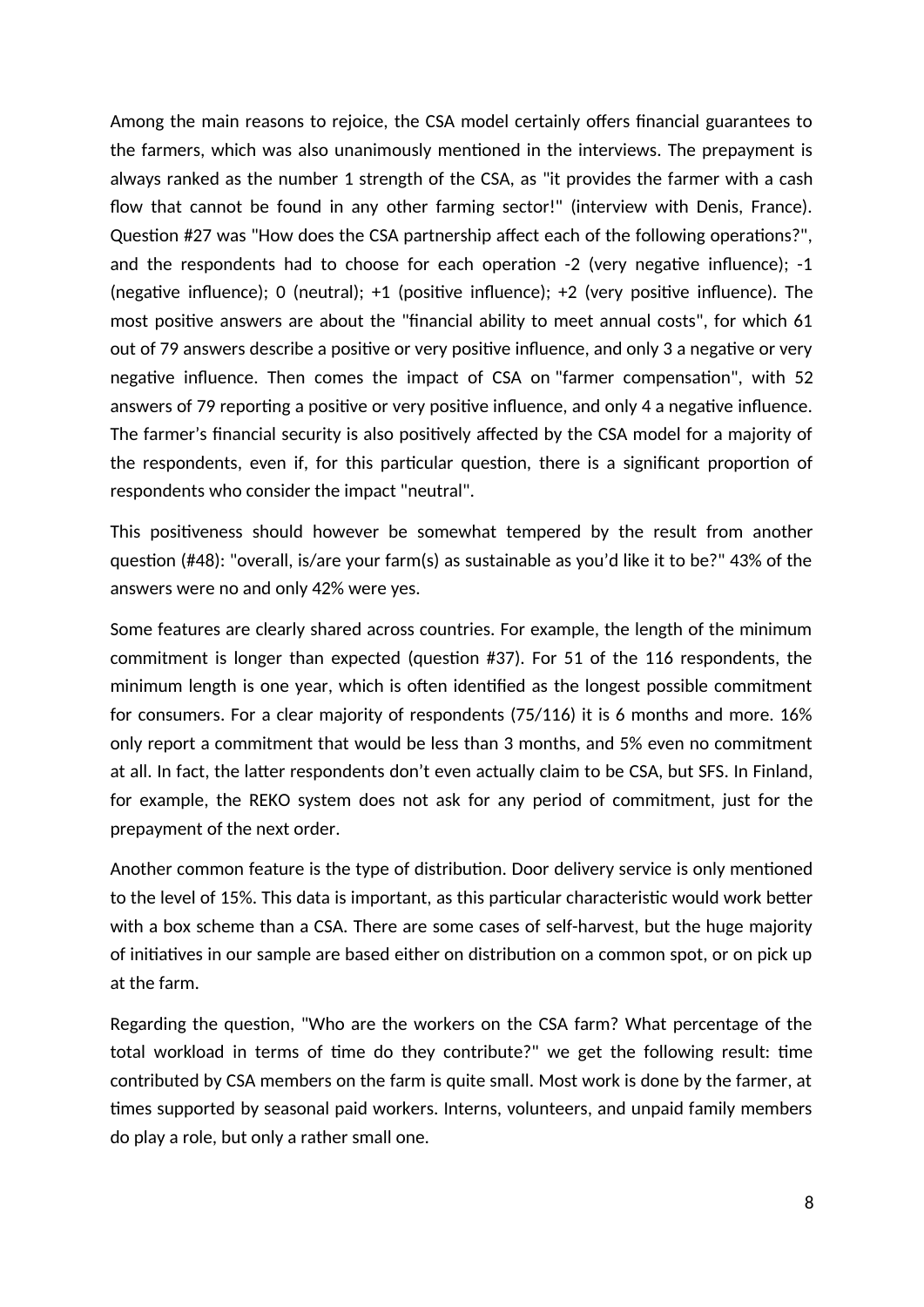Further, the questionnaire also reveals a common approach on an overarching issue: the increasing competition within the landscape of local food systems. Even if a large majority confirms that the local food availability has been increasing during the last 10 years (84 answers out of 116, question #65), only a small part tends to think that this affects their financial income (#66: 10/84). This issue should be contextualised, especially considering what farmers have stated in the interviews: *"our consumers can't be fooled. The new box schemes, food assemblies, and the like, are so different"*. Some of the interviewees also stressed the importance of keeping this distinction, because *"making yourself different will increase your appeal and bring more support from the community".* There seems to be an ongoing debate between making CSA more flexible and more convenient in order to attract more people, versus sticking to the founding principles and staying clear of all the new short supply chain models.

For problems with financial sustainability (question #51), the three most consistent answers were capital investment, member recruitment, and operating costs. Additionally, labour and machine costs were the most underestimated costs by far. Budgeting seems to be a skill that many respondents report needing help with.



The budget base (question #58) is mostly based on previous experiences and on detailed calculations (multiple answers possible). Surprisingly, estimation/guessing is the third most popular answer, more common than comparing to their neighbors.

On the price side, 24% didn't update the share price in the last three years (not even for inflation), but 85% of members reacted to a price increase favorably (from the CSA's that reported their response to a price increase).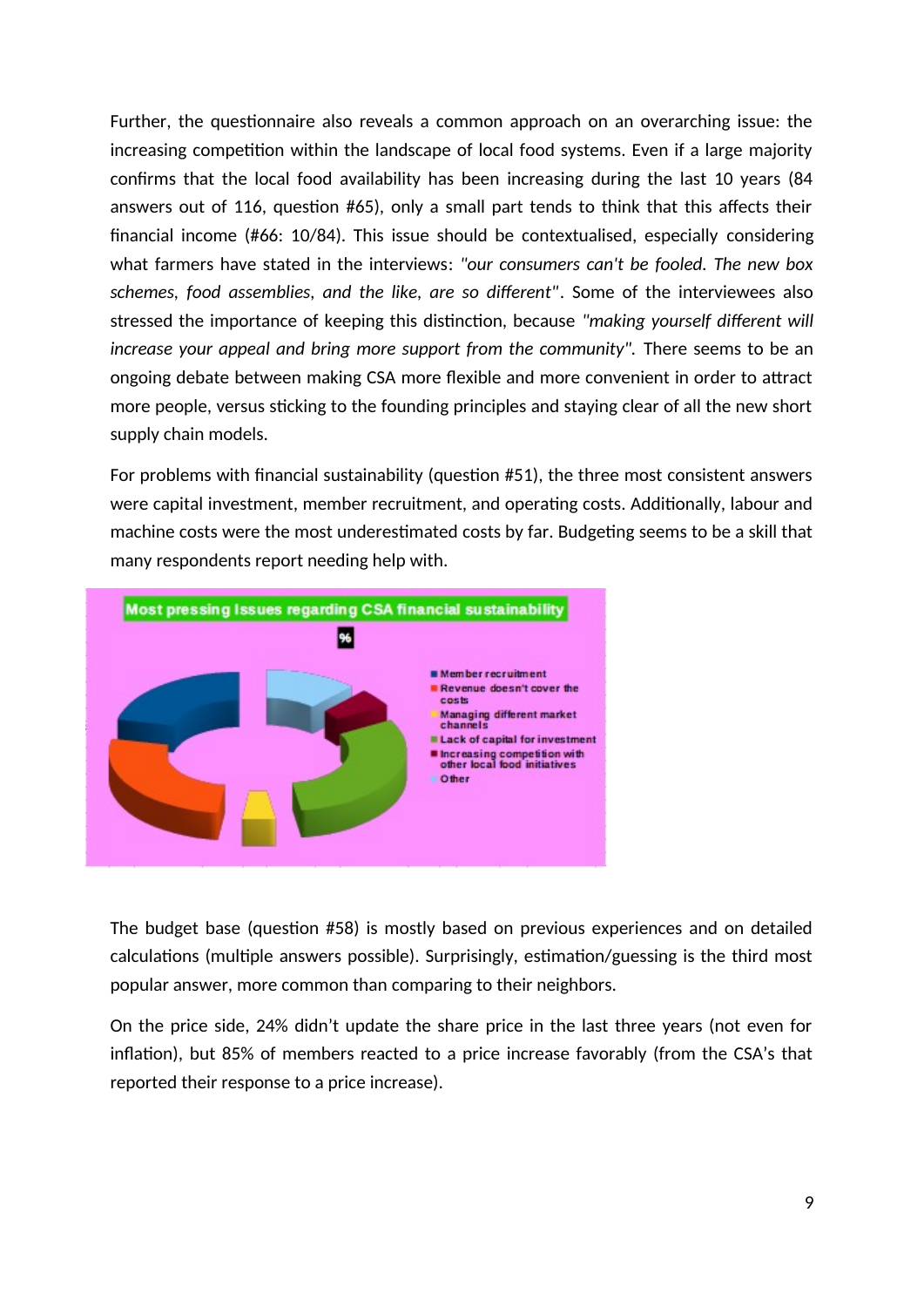

The respondents most favored the following ways to address the issue of financial sustainability through personal and collective learning: farmer exchanges, on-site visits by technical advisers, and hands-on trainings.

## *2.2. Main trends from the qualitative interviews with farmers*

The qualitative interviews were held in person or by phone with farmers (farmers/coordinators). When looking at the main results, the following aspects were striking:

Emergence: Nearly 40% of the CSA's interviewed have less than 2 years of existence, only the French AMAP's operate much longer on average (9 years);

Production Focus: An overwhelmingly high number of CSA's focus their production on vegetables, followed by herbs, meat, eggs, fruits and honey. Only a few number of these associations produce dairy products, flowers or bread;

Financial Situation: The majority of the CSA's interviewed in the study suggest that they have experienced some sort of financial improvement over the last years. These improvements and the self-perception of financial stability are mainly due to:

- Continuous adjustment of share prices;
- Pre-payment scheme allows for security, risk amelioration and liquidity;
- Nevertheless, some CSA's struggle with initial investments.

Work-Compensation Relationship: A significant trend was observed that interviewees suggest that the compensation is enough to have a "full life", where their needs could be met. Despite this trend, concerns exist regarding the "hard work/effort" that these activities entail in relation to the income received. There are some contrasting positions.

Leave Days: An increase of holidays thanks to the CSA model is reported in the interviews.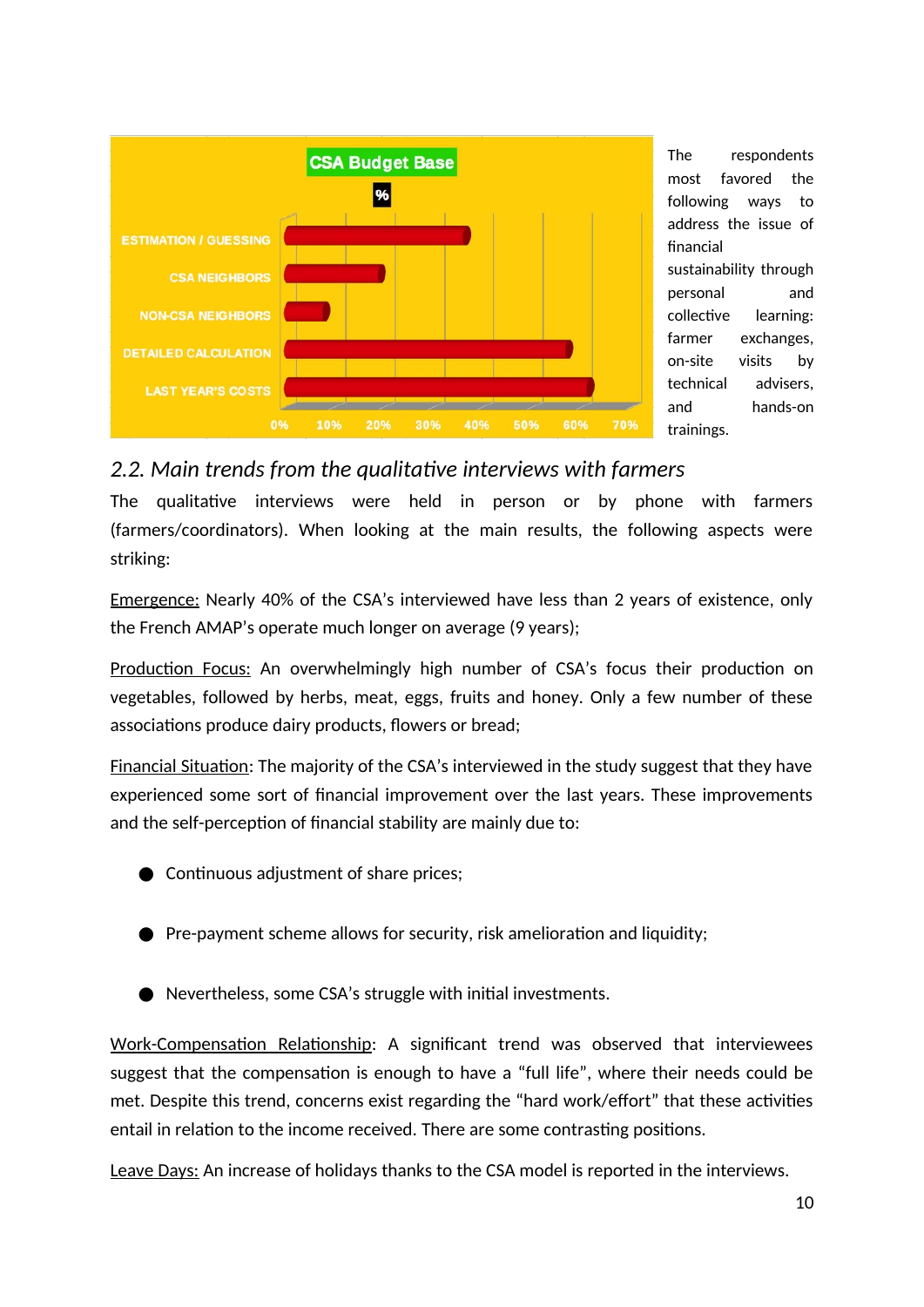Side-Jobs and Incomes: The vast majority of the farmers that were interviewed need siderevenues for their activities. CSA's usually represent between 50 and 70% of total income.

Work Organization: Several CSA's heavily depend on volunteers/membership work to sustain. There is a trend towards a low number of permanent workers (full-time) complemented by greater numbers of volunteers and paid seasonal workers.

Use of digital technology: Within almost all SFS's there are standard office programs in use. Spreadsheets are helpful in various parts of organization: Member administration, crop planning, budget planning and bookkeeping. Interesting tools that were mentioned were: Garden planners: Tend, PC-Gärtner; Bookkeeping: "Visma Specs"; Selling: OpenFoodNetwork

Improvements: A significant number of CSA's mentioned "infrastructure" and "investments" as being areas for further improvements (i.e. irrigation systems, storage capacities, machinery). "Work-related issues" were less significant but observable (i.e. knowledge and expertise).

Share Prices: Usually CSA's start by comparing (benchmarking) prices with other similar organizations. Some mentioned that they base their prices on the market.

Ideal Membership Calculation: A large variation regarding the ideal amount of members has been observed. Factors that might explain this discrepancy depend on production capacities, location (urban v/s rural) and consolidation (years of experience).

No Competition: the vast majority (over 90%) of CSA interviewees suggest that no local competition exists between associations.

## *2.3. Main trends from the consumer interviews*

387 consumers took part in the survey and filled all the questions. Surprisingly, like in the "big" questionnaire, the percentage of answers from Czech Republic is high, in this case almost 50%. Therefore, we analyze the data both with and without Czech consumers. The main outcomes are the following:

- $\bullet$  When asked about the financial contribution to the CSA, the majority of consumers (~80%) think that the share price is ok for them - this could indicate that farmers shouldn't be shy to give the most accurate costs!
- Regarding the benefits of being part of a CSA, once again, price considerations are lower in importance than environmental concerns (~85%), freshness and seasonality (~85%), quality (~81%) and traceability (~78%). Multiple answers were possible.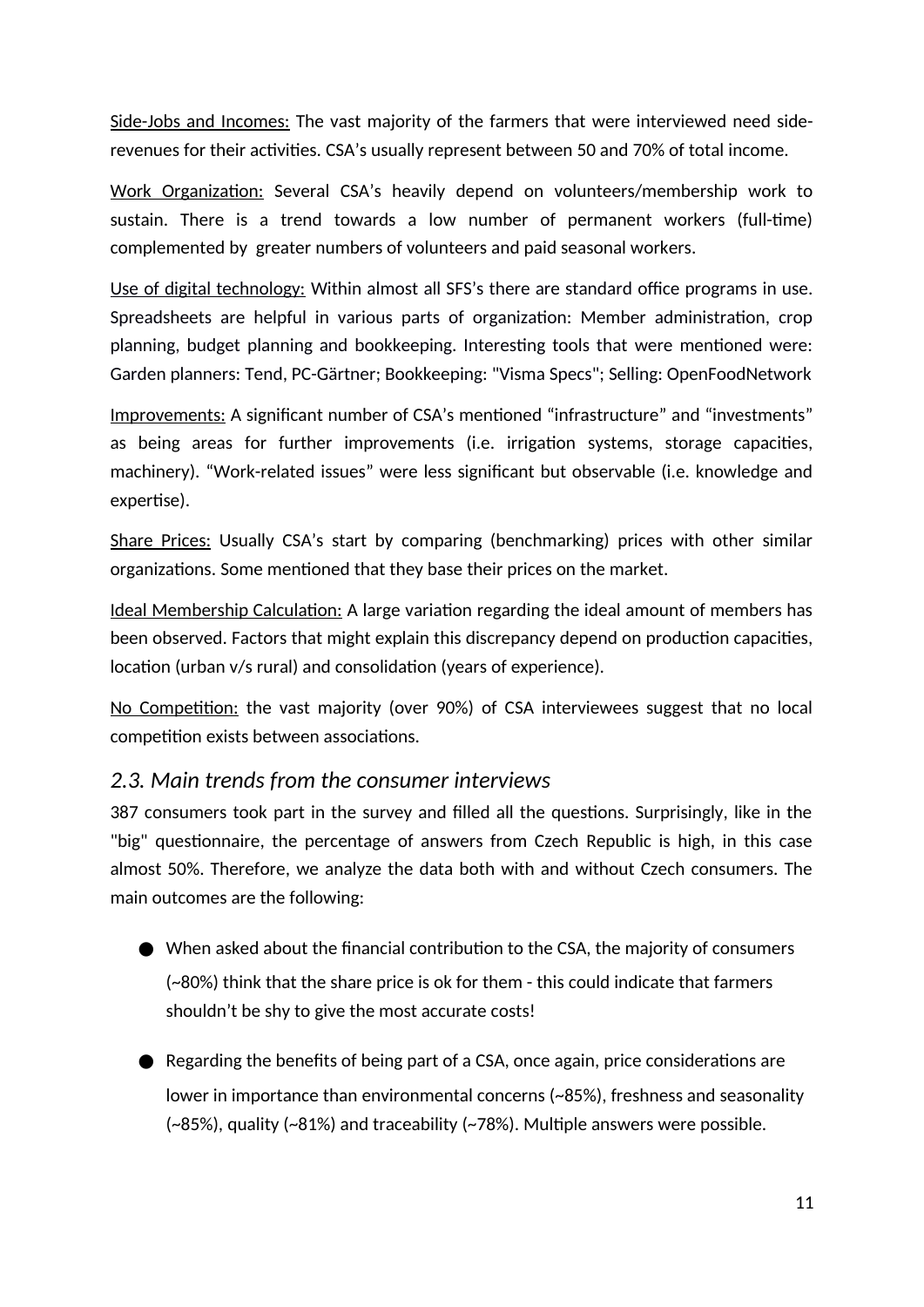- Quality emerges as the main motivation for the choices in general, followed by the environmental impact.
- The feeling of connection with the farmers and the fellow CSA members is there, but rather moderate. It does not seem to be the main reason for staying in the CSA. However, more connection between the farmer and the members would serve to help or maintain the retention of members, and more connection between the members helps even more. By building up the community among members and with the members, they could maintain a stronger core group.
- Regarding members' involvement in the CSA, it is mostly focused on coordination. A majority of CSA members are happy to let the farmers handle the financial aspects. However, members would like to be involved in the crop or product planning. Farmers could consider allowing more opportunity for CSA members to weigh in on which products they'd like to see.
- $\bullet$  The CSA consumers are mainly urban (~62%), in their thirties (~37%) and welleducated (~60% master or PhD. degree). There are clearly more females (~69%) than males (~27%). The over-representation of the Czech CSA movement might have impacted this trend, though.

## <span id="page-11-0"></span>OBSTACLES, CHALLENGES AND SOLUTIONS FOR THE FINANCIAL SUSTAINABILITY OF CSA

In this third chapter we are looking at what are the main obstacles and challenges for SFS's towards financial sustainability.

## *3.1 Economic knowledge*

#### *How to plan the budget? How to draw a business plan?*

Budget planning is one of the crucial points of financial sustainability, and one that poses an issue for many initiatives. When asked question #88 "What skills/knowledge related to financial issues are missing from your CSA?" the most commonly chosen reply was Budget Development (30% of all respondents).

The UK CSA network provides documents to address the issue. In the finance section, the basics are communicated, e.g. the difference between budgeting vs. cash flow. For starters, a CSA budget is outlined.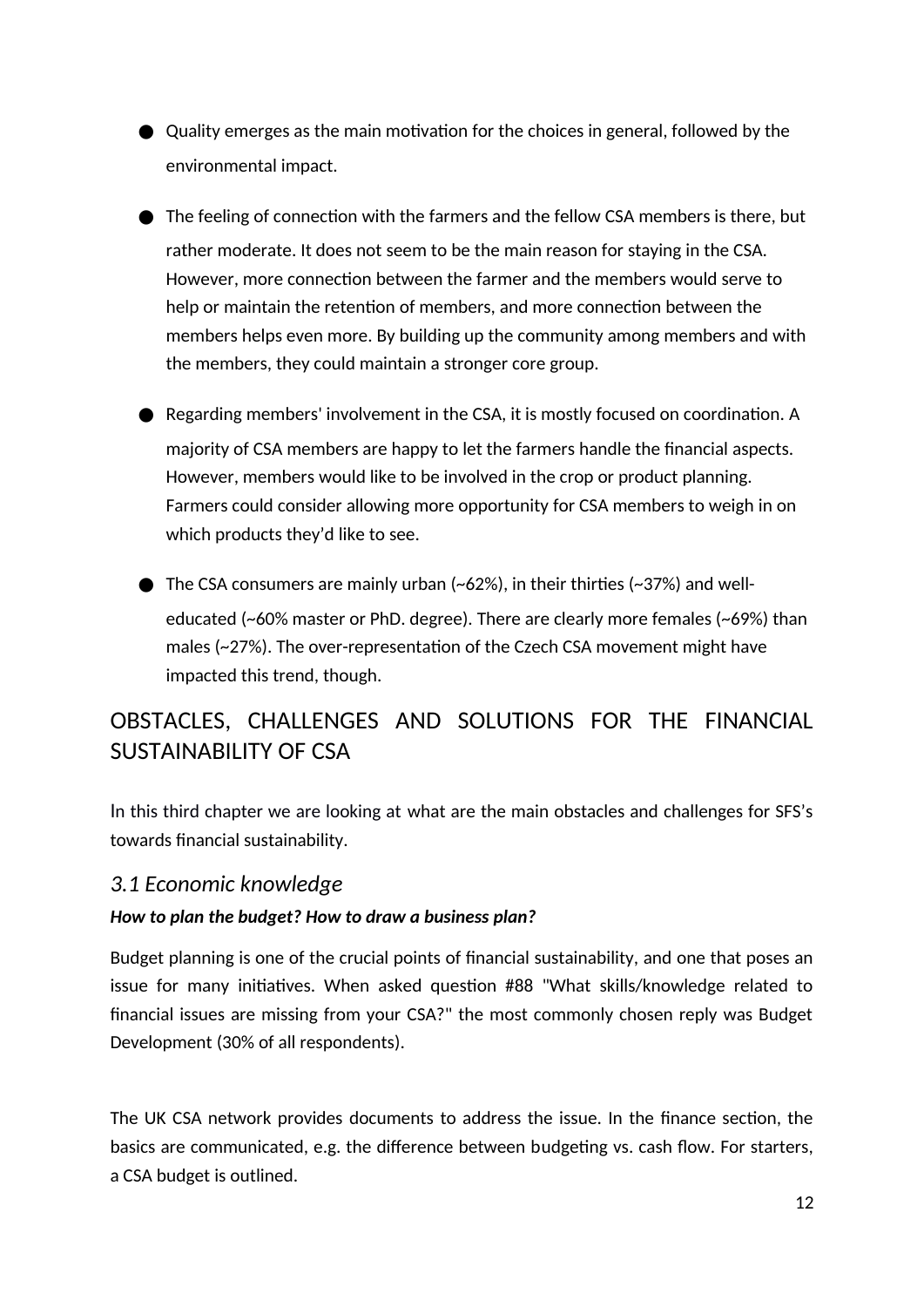In Germany, the SoLawi network (Solidarische Landwirtschaft, Solidarity-based Agriculture) has established a similar package of information $^{\scriptscriptstyle 1}$  $^{\scriptscriptstyle 1}$  $^{\scriptscriptstyle 1}$  (in German) - the MakeCSA project $^{\scriptscriptstyle 2}$  $^{\scriptscriptstyle 2}$  $^{\scriptscriptstyle 2}$ .

Anschütz has developed an elaborate tool for business planning in a CSA context that tries to enable a user-friendly way of analysing what to expect and what to consider. The work is limited to vegetable production, however, and is only available in German. The excel table (and the guidelines on how to use it, see portfolio) tries to give a realistic understanding of the costs of the operations. This is done with the assessment of key figures that can be expected (labour costs, space needed per share, taxes, share price etc) $^3.$  $^3.$  $^3.$ 

Another result from the questionnaire related to price building comes from question #58. The respondents state that they usually don't take into account the prices practiced by non-CSA neighbours, but that they base their budget on the previous year's costs and the detailed calculation of their own farm project. This means that these guidelines and examples from CSA networks are actually very important for newcomers. In many interviews it was stated that the ideas at the beginning had to undergo a reality check. The beginning is always when the enterprise is the most vulnerable.

To ensure a realistic budget, an external professional advisor or book-keeper can be hired; other CSA's do it with skilled volunteers. The German SoLawi Lebensgarten attributes much of their financial sustainability to the bookkeeping skills of one of their members, who does this voluntarily. But what can be done if there is no finance expert or accountant in the CSA? In some cases, e.g. certain questions related to VAT/taxes and the aid of CSA, volunteers might not be sufficient because these are special questions that sometimes have no clear legal precedent (CSA community/association buying land e.g.). Here, the help from experienced CSA farms and advice systems set in place by national CSA networks might be useful.

The "Kartoffelkombinat" from Munich, Germany has a strong emphasis on the financial sustainability of their cooperative since their start in 2012. They have an 18 ha production site, of which 7 ha belongs to the cooperative since 2017 and 11 ha are leased. On this land, 66% of the food shares are produced for 1300 households, the remaining 33% are allocated from mainly 2 other farms. From 2020 onwards, about 1.650 households will be supplied, with 80% from its own production, which is seen as optimal size. At the moment about 30 people work there. In the estimation of the cooperative's members it is important to point

<span id="page-12-0"></span><sup>1</sup> https://www.solidarische-landwirtschaft.org/fileadmin/media/solidarische-landwirtschaft.org/pdf/ Medien/Netzwerk-Solawi-Mustermappe.pdf

<span id="page-12-1"></span><sup>2</sup> http://www.agronauten.net/solid-base/

<span id="page-12-2"></span><sup>3</sup> The tool for economic planning (in German) can be found here: https://www.solidarischelandwirtschaft.org/mediathek/medien-fuer-den-aufbau-einer-solawi/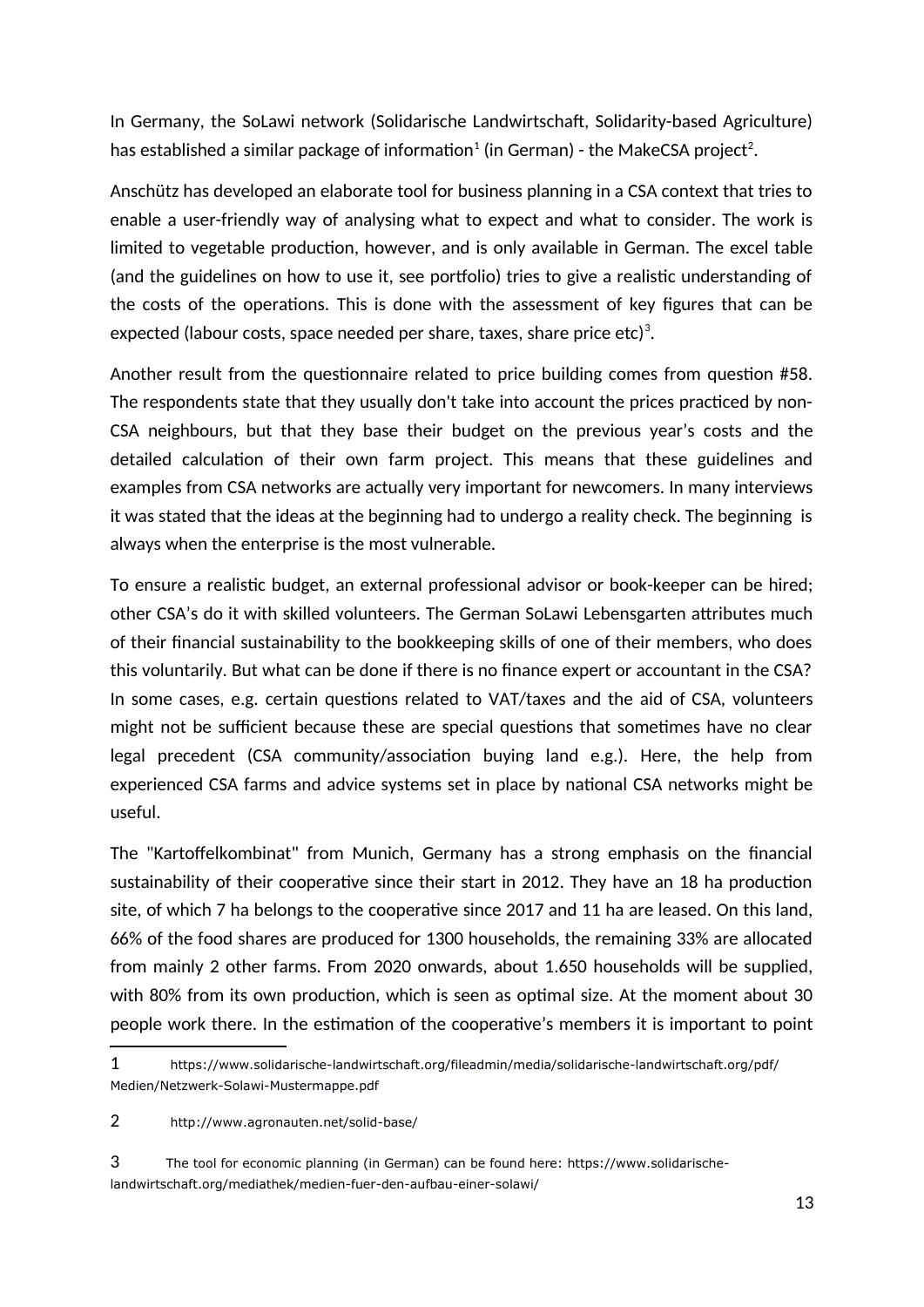out that they believe that the urban clientele is not totally suitable for a kind of concept that involves them heavily in farming and distribution tasks. They estimate that these people have little time to help, but still have the aspiration that the supply works fluently and that the Kartoffelkombinat lives up to the concept of local, organic food that is produced in a fair way (added value). An increase of the share prices, with an extra solidarity payment for the purchase of the enterprise (7€ extra/month) was discussed. The reasons were explained in the general assembly and the price increase was accepted by the members. The cooperative form forces this solidarity-based approach to be transparent, enabling thought and reflection upon economic sustainability. This is also due to the fact that members of the cooperative are also often recipients of the food shares. Therefore, communication with the members of the cooperative is a high priority  $-$  including an evaluation concerning the level of satisfaction among the members. A special membership management software was developed with user-friendly interactive solutions.

The financial sustainability of the CSA should be ensured through long-term planning and continuous monitoring and reflection. It is therefore a good idea to have a medium/longterm business plan. The UK CSA network gives an overview of what should be kept in mind, both in general and in regards to the business plan.

#### *What should I cultivate? How should I organize my production?*

There are many different factors affecting the choice for the type of production. One of the findings emerging from the questionnaire is the over-representation of "herb" production among the answers. It is the second most represented production type (94 answers, out of n=245), after "vegetables" (158), and long before fruits (77), dairy, meat or cereals. It is in line with a recurrent observation in the farmers interviews as, in many cases, the CSA vegetable growers who did not initially plan to grow herbs eventually realized it was an interesting addition to their income. Herbs don't require a lot of land and they are usually quite advantageous from a financial point of view. Herbs and wild plants are also well valued by the CSA members, as an addition to the veggie share. They are thus quite interesting for small farms.

There are two standard books that can help making the right choices, both from Quebec, Canada. Both deal with the economics of farming, especially crop planning. Both authors are involved, to different degrees, with CSA. Frederic Theriault wrote the book *Crop Planning for Organic Vegetable Growers*, which gives a field-tested eleven-step planning approach that helps farmers move towards financial sustainability. In steps 1 and 2, Theriault explains how to set realistic financial goals and figure out how to meet them through marketing outlets. In steps 3 to 8, he explains how to develop a crop plan. In step 9, the reader learns how to implement the crop plan and to record what actually happens on the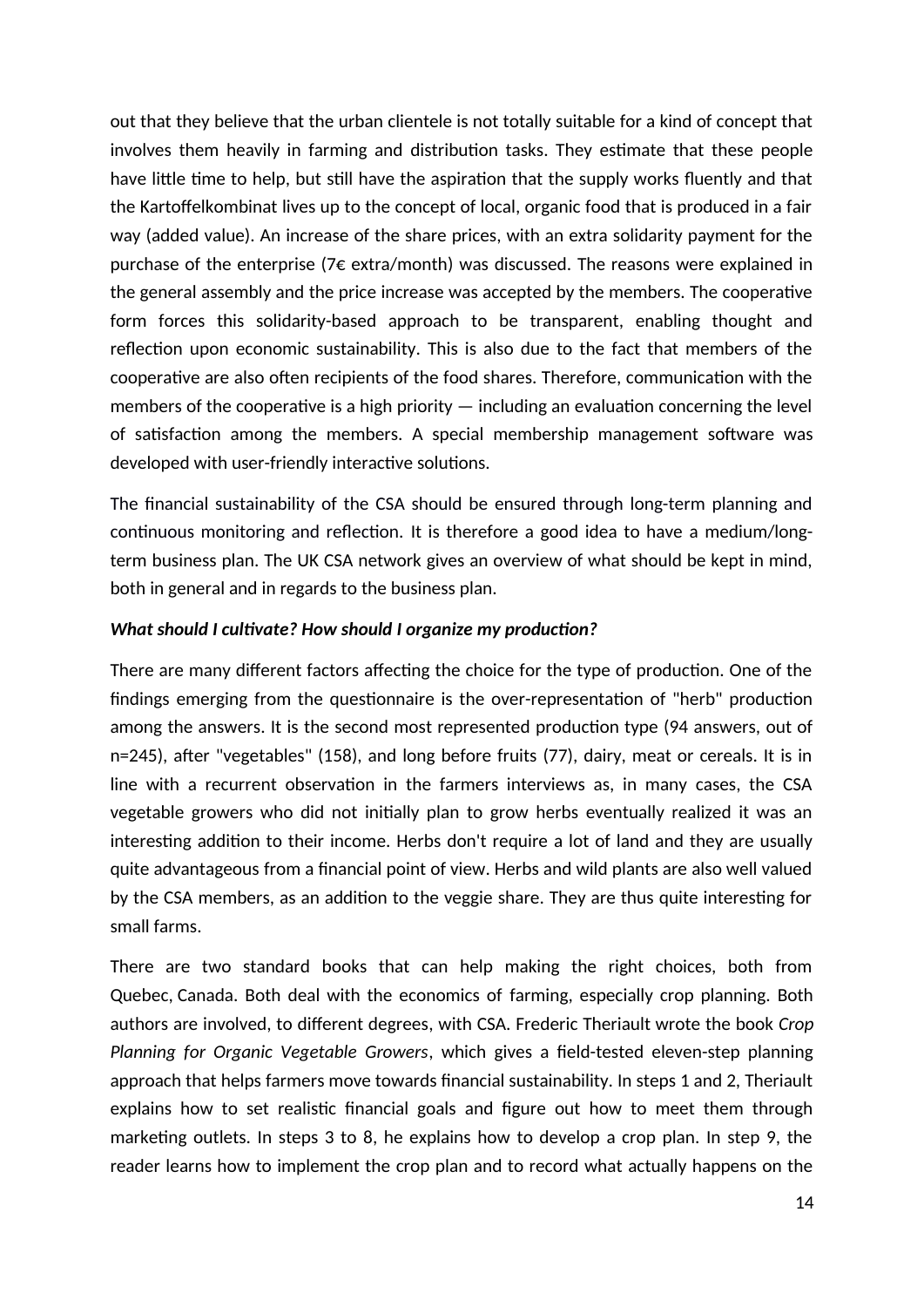field. In steps 10 and 11, a frame is given to analyze how the crop plan fared and the planning for next year can start.

The other author, Jean-Martin Fortier, who wrote the book *The Market Gardener* (2012), intended to provide a guide for successful small-scale organic vegetable production. In this book the financial feasibility of bio-intensive and human-sized production is meticulously outlined.

The German CSA GartenCoop have made their crop planning public (in German $^4$  $^4$ ) in order to provide inspiration for other CSA's. It is part of the open source approach that has become an important element for many CSA's.

#### *Is there a "perfect location" for becoming a financially sustainable CSA operation?*

Location is important. The territory where the farm is operating should be analysed thoroughly. If you are still deciding and still have a variety of options, don't make your choice based on the beauty of landscapes, but rather according to the selling possibilities offered by the location. One striking observation in the corpus of interviews is the sharp division of the financial situations of farms in peri-urban settings, within selling distance of a major city, on one end, and the farms in a rural setting, with no big city in the nearby on the other end. This is not to say that CSA farms would have no future in the countryside, but rather that they usually face a less extended reserve of committed consumers. For example, the stories heard about members "pushing" the farmers to raise their salaries are true, but they have been heard almost exclusively in the CSA groups that are closer to big cities.

#### *I just realized I screwed up with the budget, what can I do?*

A widely observed mistake can be summed up as follows: *"I built the wrong budget at the beginning. I underestimated some of the costs..."* The questionnaire gives a clear idea of 3 main under-budgeted costs: labour costs (cost of production on the farm), savings for investment and machinery/equipment (questions #54 and #55). In the PhD research written on small scale farms doing CSA in the Walloon region in Belgium, the most negative factor leading to the preparation of a wrong budget was the farmer's preference not to share their financial problems, even with fellow farmers or with consumers.

The build-up of capital and long-term planning are an issue: one third of the CSA's in the survey stated that they were insufficient in obtaining necessary funds for needed investments in the last 24 months (question # 67).

#### **How to relate the price to the production?**

<span id="page-14-0"></span><sup>4</sup> https://www.gartencoop.org/tunsel/node/3808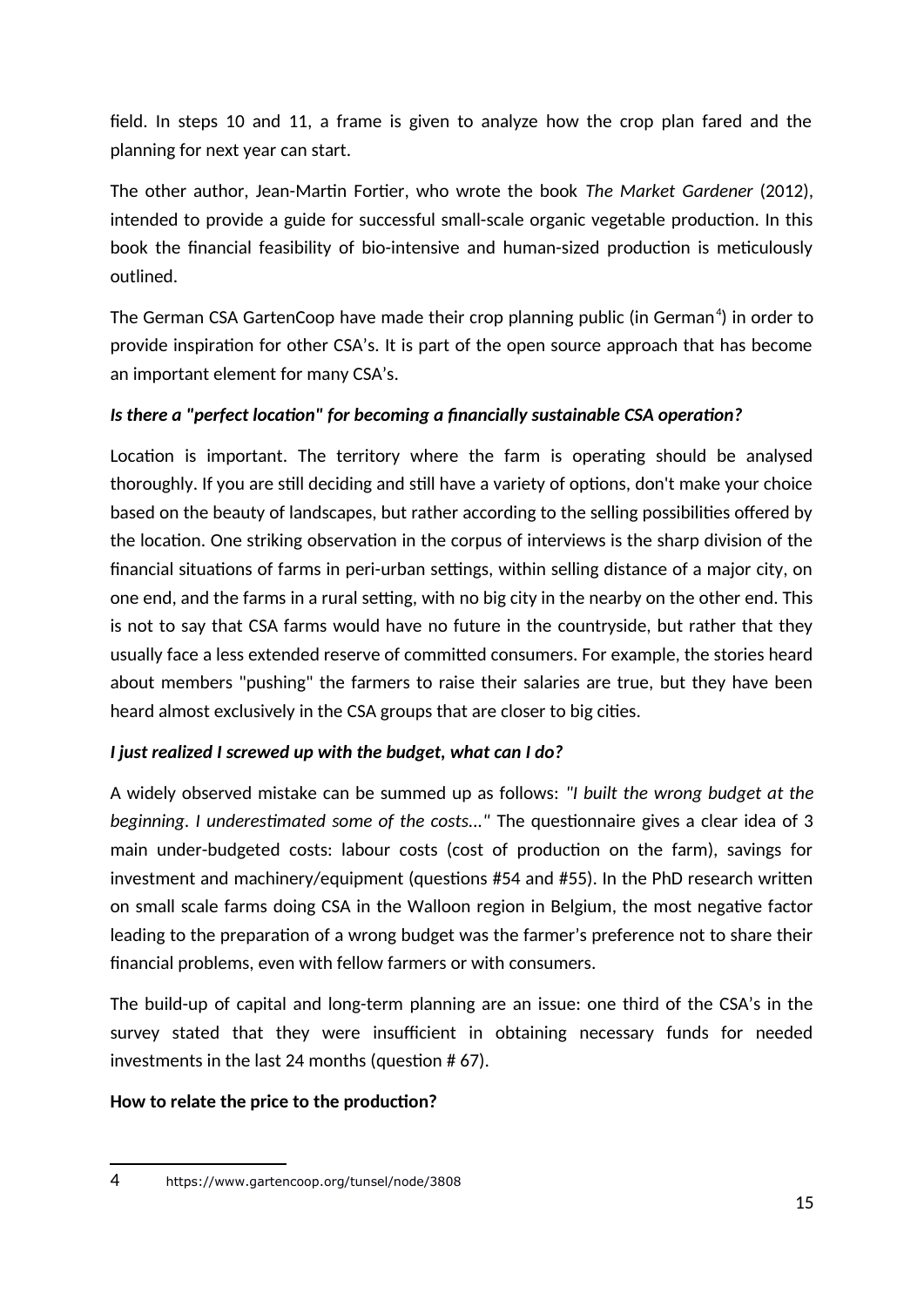During an internal study conducted by the CSA network in Provence, France, one of the findings was that all successful vegetable growers are working with a ratio of shares per full time worker which ranges from 22 to 100. It has become a convention among the AMAP vegetable growers in France to consider that 40-50 shares is the maximum one full time staff can produce, and that beyond this amount, another full time worker would be needed.

#### **I'm trained to grow vegetables, not to write budgets...**

Generally speaking, among farmers there is a recognized lack of training on budget. CSA farmers are no exception. CSA and other types of SFS have the tremendous advantage of offering the farmers access to a pool of volunteers with complementary professional skills. During the in-depth interviews, numerous farmers stated that they rely on a member from the core group, who was able to present the budget to the rest of the members.

As Erwann, an AMAP farmer in France, says, *« preparing a budget is one thing, interpreting and presenting a budget to a group is a completely different thing »*. As many farmers have explained in the interviews, it can prove decisive to ask somebody with experience in accounting to help out in the process. Some farms even dedicate some staff time exclusively for this purpose, while others prefer to work with accounting professionals who help on a voluntary basis. One should check what skills could be provided by the group and should not hesitate to make use of them.

"From the day somebody from the group took over the budget planning and presentation part, my CSA members started to understand how much it would take to increase my salary as « their » farmer, and they made such a proposal from their own initiative. Making people understand your budget is key to show the coherence of what you are doing."

Among the difficulties to make a budget understood, one important aspect is to show on an extended span of time, how it is evolving and what the development of the farm is.

#### **I'm afraid of losing members because I'm setting prices that are too high**

This fear of losing members due to high prices has been widely observed in the scientific literature on the topic. It is also observed in the questionnaire, where comments to question #53 ("In hindsight, how satisfied are you with your calculation of the share price at the first ever season of your CSA project?") report such an experience:

*"The weekly price is too low for the quality of food and this is part of the reason for our financial problems, which are relatively minor. We solve our financial problems by applying for grants and we have ad hoc fundraising events in the community which also act as 'marketing opportunities' for Farm Membership."*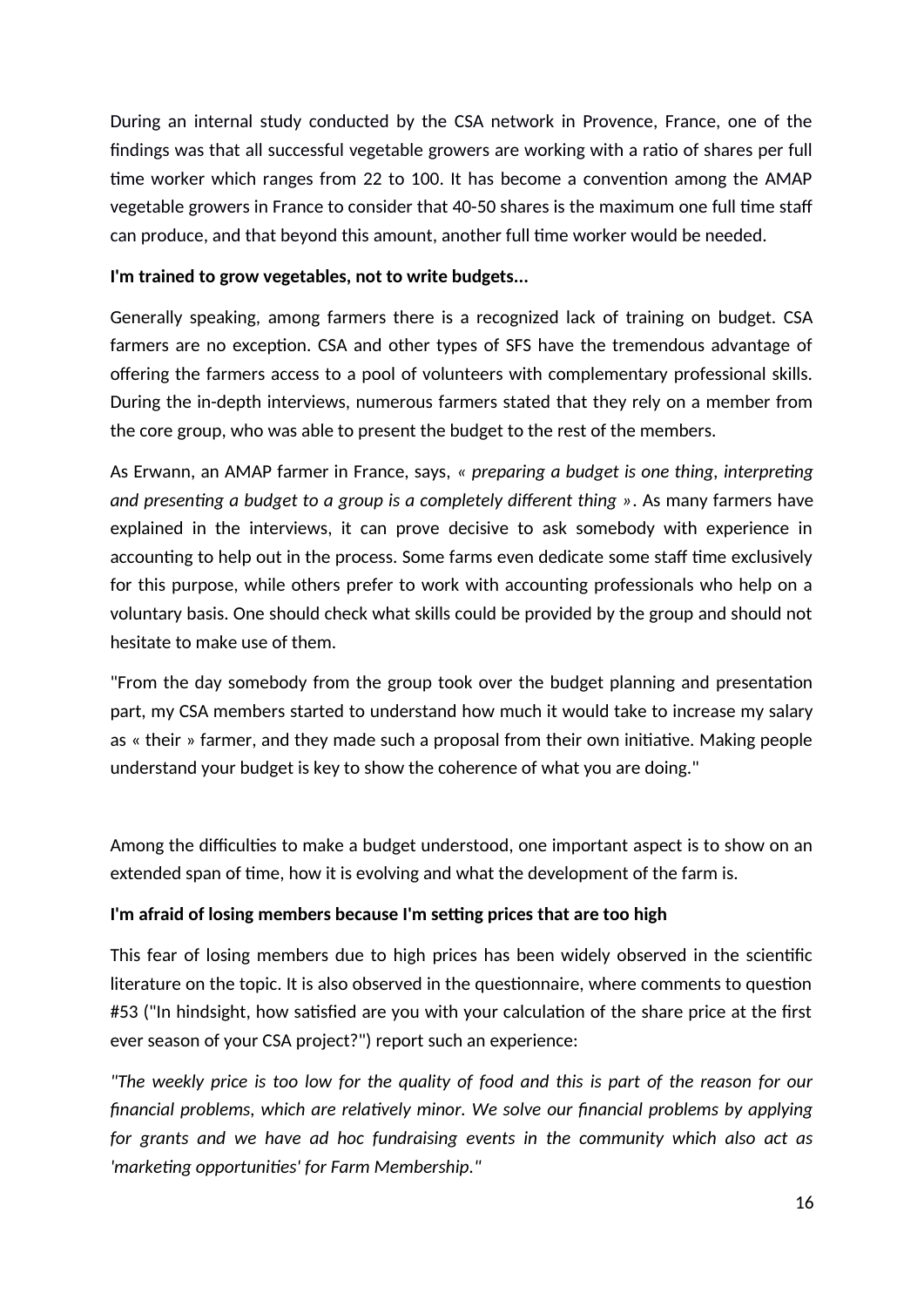*"The share price rose continuously. This led to conflict and several members quitting. In hindsight our farmer admitted that he had calculated the price to low."*

*"it was way too low, but as CSA was new at that time in Flanders, we thought people would not join the CSA."*

*"In the first season we did not have a good model for compensation to the farmer, this was in place in the third season. In all other aspects the share price was well calculated."*

This competition felt by the CSA farmers often results in prices that cannot cover all the costs. However, one of the findings from the questionnaire is that **a majority of the respondents report an experience of price rising** (question #57), and that among them, a large majority states that *"members accepted and understood"*(55/75). 10 out of 75 explain that *"members wanted the price to be risen"*, and only 2 out of 75 report that "members contested and many left", and 4 that, *"members contested but stayed"*. Of course, one should be careful about not generalizing to all existing CSA. The respondents are probably among the most convinced and most ardent CSA groups. Yet, the questionnaire shows that **price-raising is a widespread experience, and that it can be handled in a successful way**, if communication is conducted in a transparent way. Laurent, a farmer from Paris area, recalls the experience he had of price-raising, from consumers' initiative:

"Historically, when we started in 2006, we were among the first AMAP's (CSA) in the region. There was no tool to calculate the share's price according to the expenses. We didn't have enough experience. So, we started a bit randomly with a 15 euro share. The first 2 years were quite good in terms of production. Then during the General Assembly to start the 3rd year, the question asked by core group members was "how much should our farmer be paid?". They decided to go for a 2,000 euro monthly net salary. That was really more than I would think, clearly above the minimum wage I could dream of... "

#### *I'd like to try the bidding of the German CSA model. How should I do?*

Bidding rounds are a widespread part of the SoLawi concept. They give an opportunity for the whole community to get together, to conduct transparent discussions about the costs of the SoLawi endeavor, all while also offering space for negotiations about the individual monetary value of the share.

After some years of experimentation, SoLawi Mannheim-Ludwigshafen (MaLu) is now using a procedure that works well.

**1st phase:** 4 months before the beginning of the SoLawi year, an email is sent to the members. **Members are asked whether they want to continue their membership**, and, if not, they are asked to cancel their membership within the 3-month cancellation period. This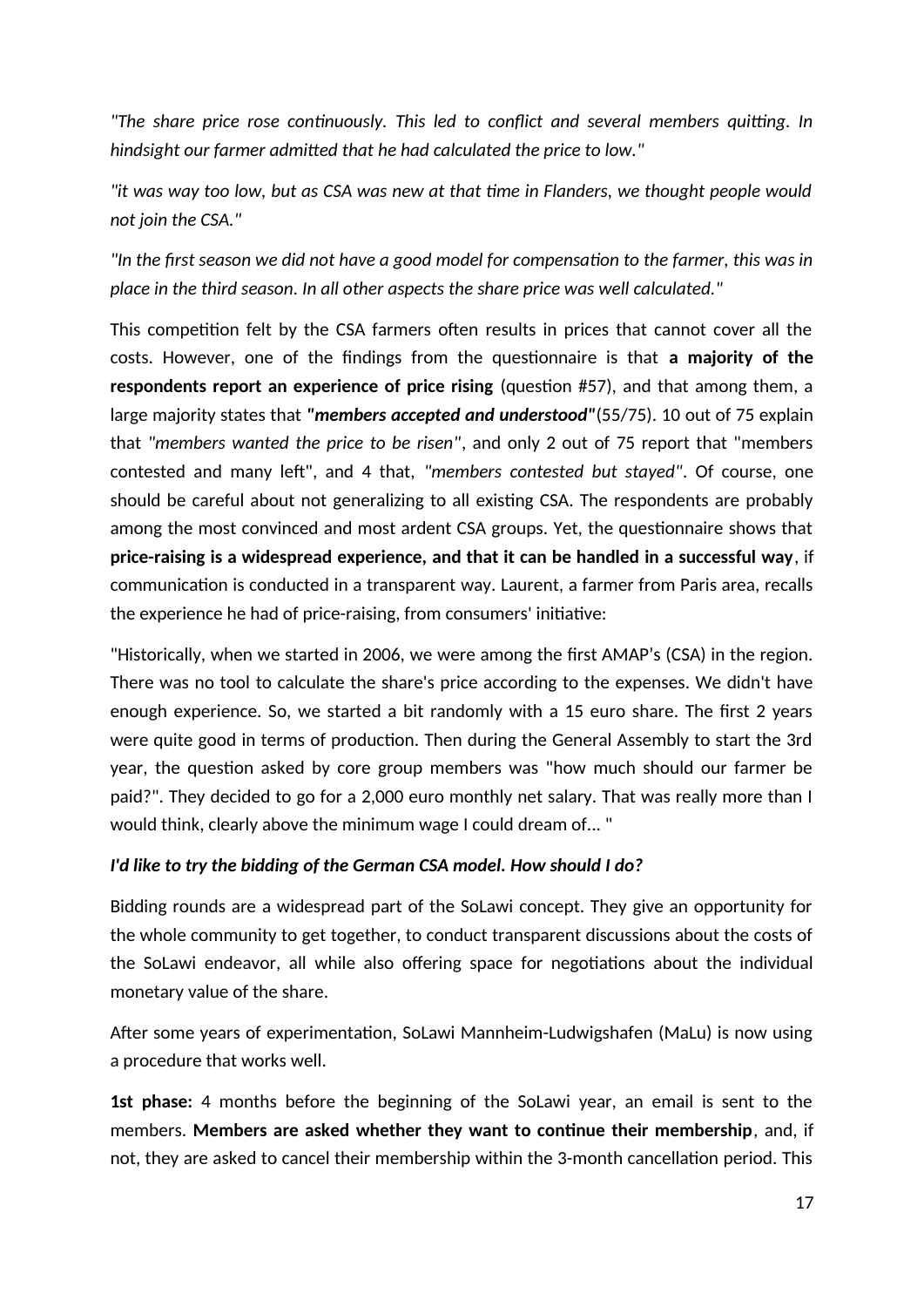gives a first hint on the number of members for next year's calculations. It is mandatory to answer these emails. If someone doesn't answer, there is usually an attempt to establish contact by phone. If there is still no answer, this person cannot be included in the bidding round.

**2nd phase: A more detailed flyer is sent to all new and remaining members** at the beginning of the month preceding the bidding round.

**Each bidding round is one week long and takes place online using emails and phone**. No average prices (of the shares) are communicated, only the total costs of production and how much is still needed. The bids are placed using yearly amounts and avoiding discussion with monthly values.

**A maximum of 5 rounds is planned,** but until the present day this has not been needed. After a round has been successfully conducted, the general assembly is held. This strategy led to a good acceptance of the farmers' needs and also to individual monetary contributions according to each member's abilities.

## **Our group would like to set prices that would be fairer for the farmer but also for CSA members: how should we do so?**

Les *Jardins de Cocagne* is one of the first CSA's in Switzerland, founded in 1978 in Geneva. It is organised as a cooperative. Their price-scaling scheme has been set up so members get a share per week, 11 months per year. Principle: each contribution is proportionate to the average gross annual incomes of the adults. The 2012 General Assembly decided that the vegetable share should increase automatically each year by Fr. 15.- for average shares and by Fr. 10.- for small shares. This increase is already accounted for in this scale.

If there is no answer from the new member, he/she will be considered to be class 9. The class level can be changed if you have children or dependants: minus ½ point per child or dependant ( ½ point is not enough to change class). See below the table.

#### **How can I do CSA without working too much?**

During the last two decades, numerous social studies have witnessed an increase in the appeal for regular holidays among the farming population $^5\!\!$  $^5\!\!$  $^5\!\!$ . The ability to take a break from work is also becoming an essential part of the concept of sustainability. Overworking is, of course, unsustainable. CSA farmers are no exception in this global social trend, yet the path towards fulfilling the growing desire for more holidays is not easy. Let's have a look at the questionnaire: in the question about the positive or negative influence of CSA, the influence

<span id="page-17-0"></span><sup>5</sup> Bertrand Hervieu & François Purseigle, *Sociologie des mondes agricoles,* Paris: Armand Colin, 2013, pp. 184-185.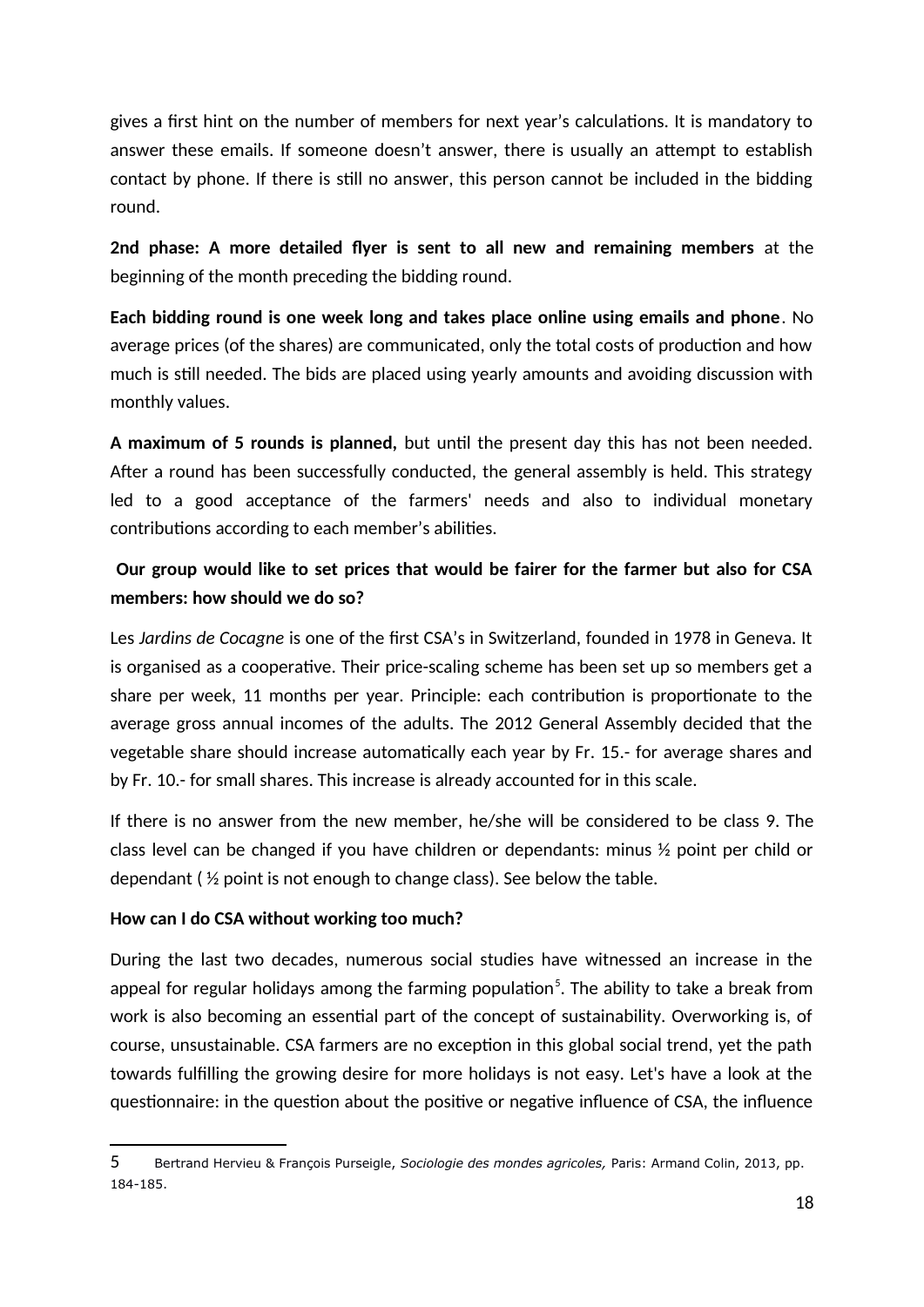of the CSA model on the farmer's workload scored the highest rate of *"negative influence"* answers. There seems to be an acknowledgement, even among the most convinced CSA actors, that the farmers may tend to work even more in the CSA's. As one of the French interviewees put it, *"l'AMAP est un métier en plus", "CSA is another business on the top of farming".*

Most of the solutions found to this problem are related to planning ahead. In Happy Onion Farm in Malmö, Sweden, the decision was taken to set the number of working days, working hours, and wage as part of the budget. In this initiative, the farmers charge much more than other CSA's, but they know there are people that can and will pay. Capping the hours and setting a living wage from the beginning prevents burnout.

Another solution is to work in association with another farmer. Even if the type of production is not exactly the same, with basic training, associated farmers can easily help each other.

As a joint initiative of farmers and consumers, ortoloco follows a simple principle: the cooperative ortoloco leases 1.4 hectares of arable land from the Limmattaler organic farm "Im Fondli" and cultivates over 60 types of vegetables, under the guidance of permanent gardeners. The vegetables are harvested, distributed and consumed weekly by the participants. The members make the important decisions together at the cooperative meetings. By working in the company, consumers fulfill their responsibility. This creates a lively relationship with the products.

Working on the farm is compulsory or all members. By doing so, work comparable to 5 full time employees is done by the members, who each invest 5 half days a year. Some effort is put into making the working days as nice and enjoyable as possible. Often, music is played on the fields. The work assignments are organized by a specifically programmed tool called "juntagrico" that has further functionality for the management of personal data, delivery points and shares of the agricultural cooperative ortoloco.

#### **How can I anticipate risks and unexpected events?**

In the pure CSA model, the risks and benefits of the farming activity are shared. This implies that, if a farm is facing a major issue, the shares could well be empty for several weeks. In practice, however, this rarely happens. For example, Lucile, a goat cheese maker from France says: *"I don't feel authorized to play fully the game of AMAP. Theoretically, there should be a share of responsibilities; this should be the starting point. I chose not to go to the farmer's market during last winter, even though I was facing major difficulties, because I wanted to fulfill my commitment to the AMAP-ians. Last winter, I produced 10 liters of milk a day, instead of 30... With 30, I usually have enough for the AMAP and some more cheese to*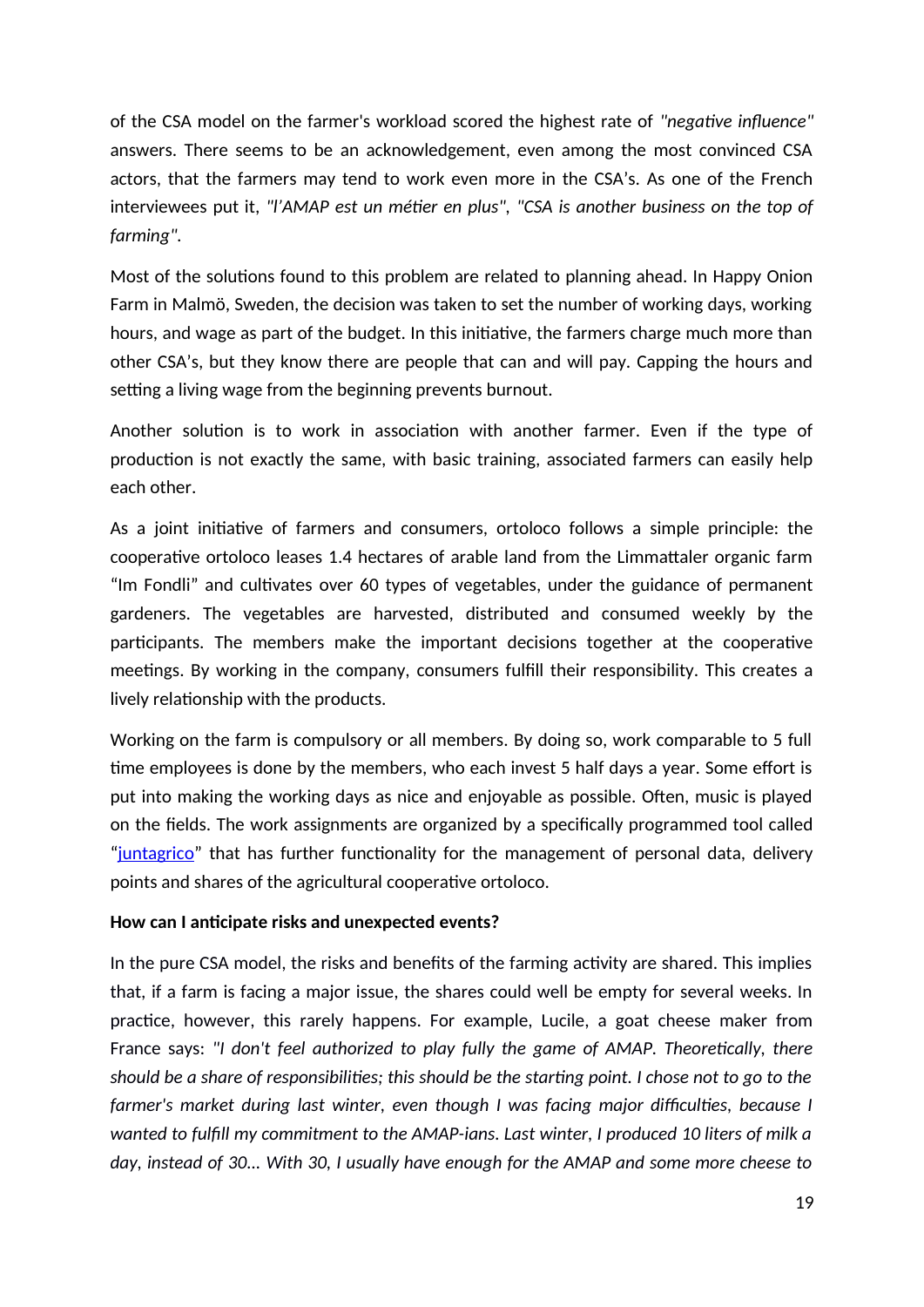*sell on the markets. Should I have kept going to the market and stopped providing CSA shares? I chose not to play the AMAP game fully... I couldn't imagine myself telling the AMAP members: "well, dudes, you paid three months, and you won't get anything at all". Yet, normally, as the AMAP's were initially designed, it should be like that. Personally, with the disease in my goat cattle, I had to cover the costs of the veterinary, the loss of animals... Actually, one of the groups spontaneously raised some solidarity funding for me, but I didn't dare to ask the others".*

Another couple of farmers from France reported the creation of an emergency fund from the beginning, where a small amount of money (around 1% of the budget) was treasured every year. This fund proved very useful, as their first child actually turned out to be twins...

Another good example of a risk anticipating scheme is with *Les Jardins de Cocagne*. There are three complimentary systems securing investments and some funds.

The first mean for cooperative stock is through **social shares**. In order to have some room for maneuverability, each new member has to buy a social share. Each member should ideally buy at least 4 more shares in the following years to own at least 5. During the 1993 General Assembly, the members decided that the value of the social shares would lose CH 5.- per year (until a limit of CH 25.-) as residual loss, but it would still remain reimbursable on demand if a member resigns from the cooperative. However, as the cooperative reports, members quitting the project for one reason or another would often not ask for the reimbursement of their share.

The second means for securing funds is through **loans by the members**. CH 60,000.- have been collected this way. These medium or long-term loans would be of a minimum of Fr 500.- per person, and there would be no interest.

The third mean was **a deal with the Alternative Bank that covered the overdraft** in order for them to finish the year.

## *3.2. Social education and community development to achieve financial sustainability*

#### **Overcoming the tension between moral and market economy**

As the work of Humphrey in the UK and Galt in the US have shown, there is a tension between the aspirations for solidarity on the one hand and the price and convenience for the consumer on the other hand. The success of the CSA depends on the ability of the initiative to address this properly in its initial design. This means each CSA should either find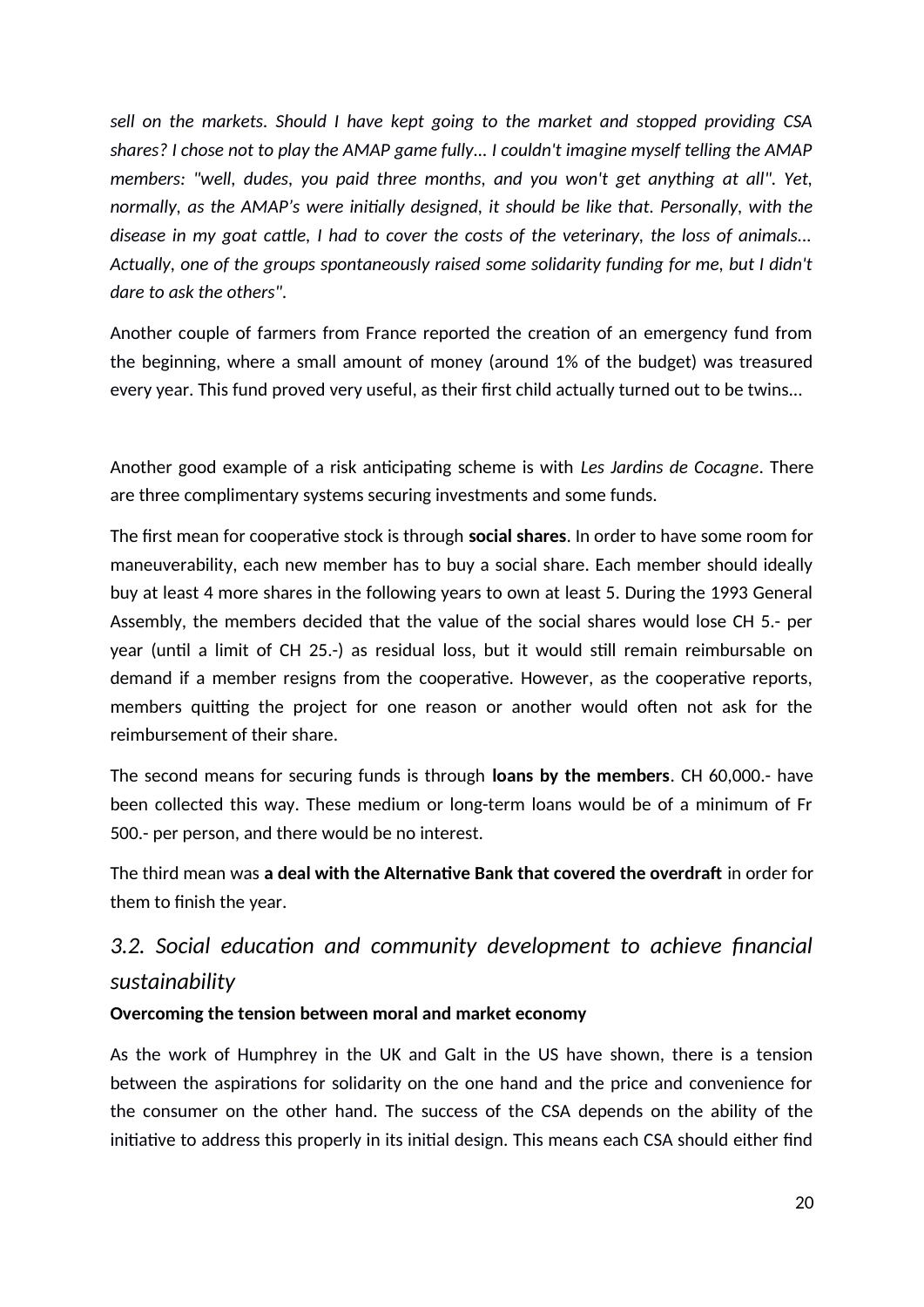ways to involve the community properly or find ways to run the CSA without the reliance on the active participation of the members.

#### **How can I motivate the members to help?**

The SoLawi Dalborn in Germany plans community events during peak-time for help on the field in order to make member participation more fun and to get more people for this important work (e.g. weeding in spring). Furthermore, they have started an action cafe for 3 hours on the farm, parallel to the pick-up times, that includes coffee and cake as well as a little seed-bazar. Along with having a chat and getting to know the farm better, they are encouraged to help a bit as well. Another event is an "end of workday weeding" session that gives some relaxation through farm-work.

#### **How can I educate the consumers to the cost of farming?**

One of the best ways to educate consumers is to get them engaged in the farm activities. *Kristiansand Andelslandbruk* in Norway is an example of a community-run farm that encourages everyone to take action. Even if members cannot help with the farming activities, they can help with other aspects of the farm's operations (packing, delivery, communications... etc.).

Too often, the farmer's self-confidence is too low to accurately articulate their needs and to inform consumers, however, **a group coordinator can help a farmer through many delicate processes, including increasing the price of the share.** For example, in the Czech initiative CooLAND, at the end of a previous season, the CSA coordinator asked the farmer whether his share price covered all the costs, as the price had been at the same level for several years. In their discussion, the farmer admitted that he wanted to raise the price to cover the rising costs of transport, but he did not know how to tell the shareholders. The coordinator organized a meeting between members and the farmer, but the attendance was too low. The coordinator therefore prepared a questionnaire describing the situation. 95% of the members who participated on voting agreed to the proposed price change, or even suggested a higher price. The next season, the price was increased by about 20%, which helped the farmer cover costs, not only transport, but also for better salary for his workers (CSA CooLAND).

The interviews reflect two trends within the movement that are sometimes difficult to combine. Part of the interviewees insist on the need to stress the real cost of farming. They tend to justify higher costs in the CSA despite the low costs of mainstream food distributors. This is mainly because conventional distributors are highly subsidized due to their lobbying capacity. In their perspective, it would be impossible to compare prices that are produced by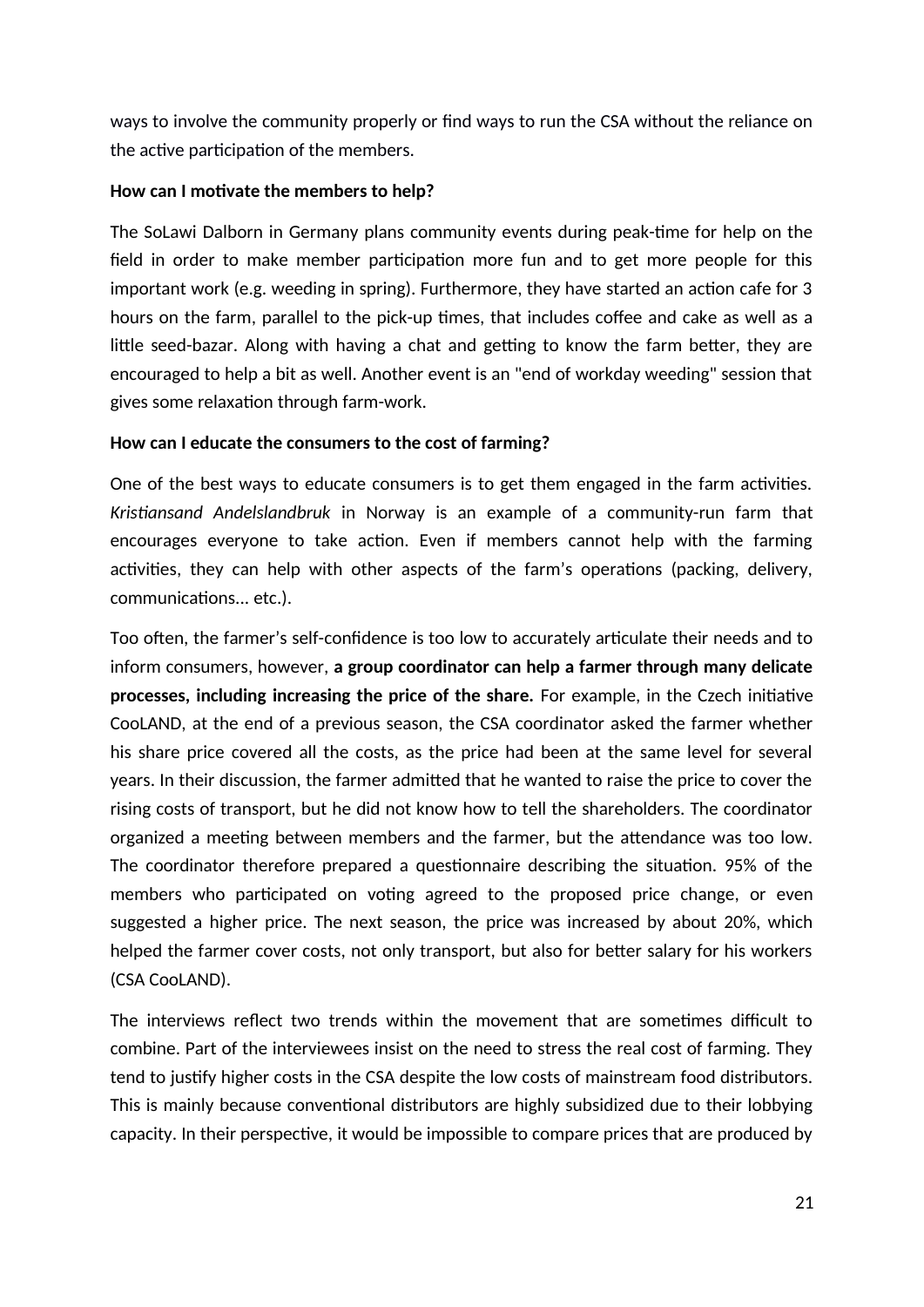completely different mechanisms: the logic of the market on the one hand, the logic of fair pricing for the farmers, on the other hand.

This study was conducted to reply to the frequently heard assertion that *"organic food,* including CSA food, is expensive and only yuppies can afford it". This study proves that the reality might be a bit different, even if the first function for the price in a CSA is not to be low or attractive, but to be fair.

#### **How do I organize exchanges of products with other CSA farms?**

In the Czech Republic, for example, CSA farmers share not only their own experience and knowledge, but they also help each other by exchanging crops or joining forces to purchase seeds and seedlings. This allows them to reduce entry costs and also offer more diversified vegetables for shareholders. *"For example if one farmer produces a lot of onions, he can change his surplus for another product that might be missing from his share. This works well at the regional level"* (Svobodný statek, Karel Tachecí, KomPot).

#### **How can I organize self-harvesting on the farm?**

*Le Champ des Possibles,* in Belgium, is a trust-based organic vegetable growing and selfpicking project. The 130 members pay a yearly 275 euro lump sum for an adult and 13€ times the age of a child (for the same quantity). All the production is dedicated to the group members, so there are no other selling channels. The all members have free access to the field as there is a gate code. Each week, they come and collect their share whenever they want to. The field is always free to access for them.

On the spot, all the possible harvests are listed on a blackboard, and a system with flags allows the members to know what is to be picked up. All the necessary tools are available (knives, spade shovels, forks…). A yellow flag means *"please pick-up according to the blackboard"*, a red flag means *"please pick-up as much as you need"*. According to the farmer, there is no issue with damaged vegetables, wrong vegetables or even thieves!

#### **How to make the relationship between farmers and the group even stronger?**

Do you believe communication skills are key to being a successful CSA farmer or a successful CSA group? You are absolutely right. Actually, it might be even more important than you think. In the Southern part of France, where AMAP/CSA has been experimented with since 2001, a report written for the Provence AMAP network in 2014 identified factors for success and factors for failures of AMAP farms. The socioeconomic situation of 19 AMAP farms in the region was studied and 2 interesting schemes were subsequently created. One shows the factors for failure, the other the factors for success.

| Amap farmer: factors of success | $\mid$ Amap farmer: factors of failure |
|---------------------------------|----------------------------------------|
|---------------------------------|----------------------------------------|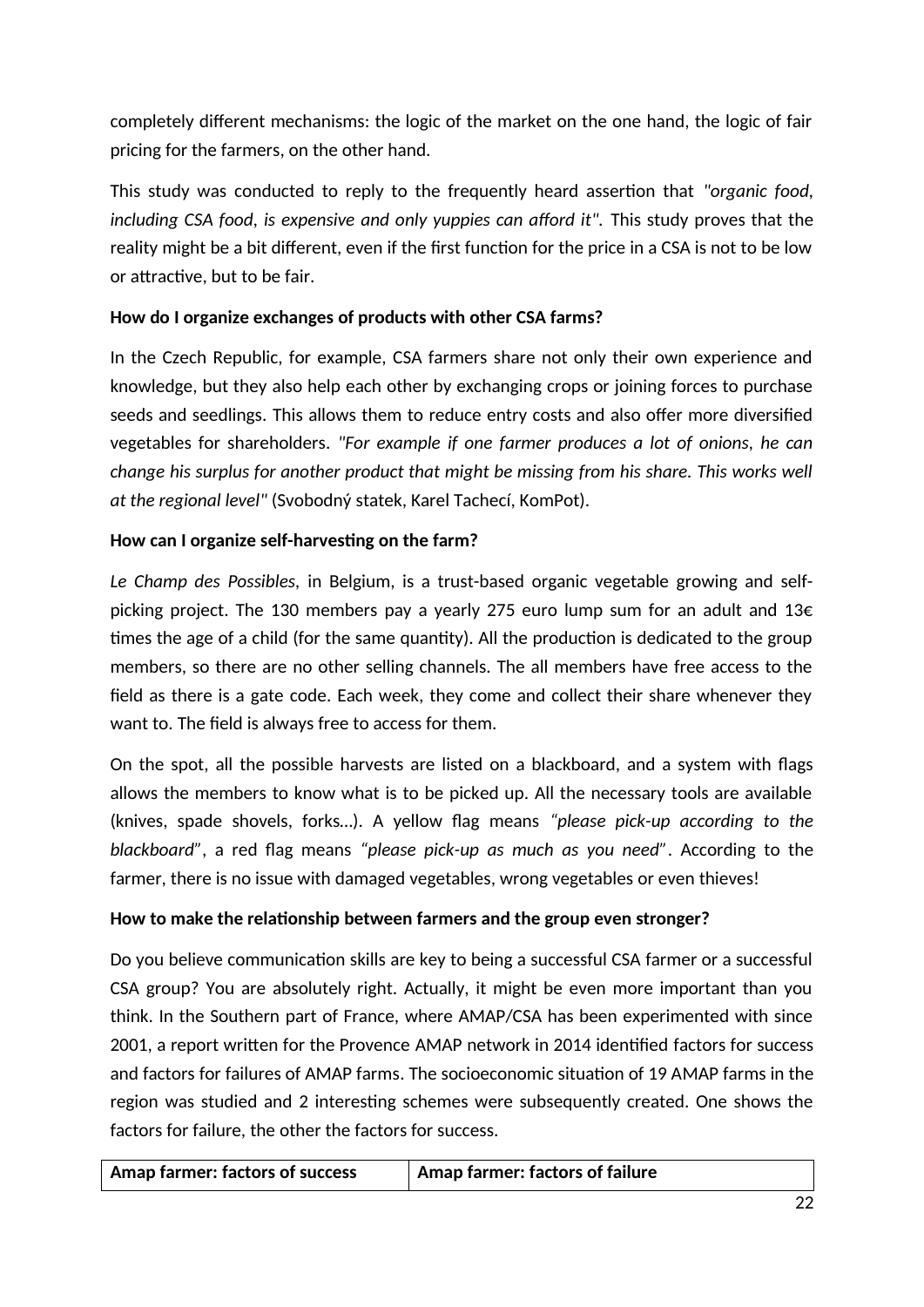| <b>Installation context</b>                                                                                           | <b>Installation context</b>                                                                                                                                                                                                      |  |
|-----------------------------------------------------------------------------------------------------------------------|----------------------------------------------------------------------------------------------------------------------------------------------------------------------------------------------------------------------------------|--|
| Support from relatives; Professional<br>advice;<br>Support from installing organizations;<br>training.                | Lack of professional advising (by farmers or<br>technicians); Remoteness from relatives, family;<br>Lack of training, experience; The project is not<br>realistic; Lack of clarity in the project.                               |  |
| Personal characteristics and qualities                                                                                | <b>Farmer</b>                                                                                                                                                                                                                    |  |
| of the farmer<br>Resilience; Ethics; Communication<br>skills;                                                         | Lower quality of life; Unfair income;<br>Not<br>transparent; Not open to discussion; Low ability to<br>listen; Is not looking for advice.                                                                                        |  |
| Curiosity; Technical skills; Works a lot/<br>resilient.                                                               |                                                                                                                                                                                                                                  |  |
| Strategies to make the enterprise<br>work<br>Organisation; Funding; Marketing/<br>selling; Communication; Networking. | <b>CSA</b><br>Contracts are missing; Lack of transparency;<br>Unknown way of calculating the prices; CSA<br>members<br>satisfied<br>(quality):<br>not<br><b>Bad</b><br>are<br>communication between the farmer and the<br>group. |  |
|                                                                                                                       | Elements that can't be controlled by the farmer<br>Slaughtering houses are far away; Reduction of<br>CAP payments; Unavailability of land                                                                                        |  |

It is impressive to see how many of these factors actually **social factors** are. They relate to networking, mutual support mechanisms and communicating with the group. All successful farmers are well connected to institutions, farmers' organizations and networks.

A key issue is, of course, to overcome the contemporary disconnection between consumers and farming that can create a lot of problems. Reconnecting requires to get people to come to the farm more regularly. In order to do so, farm visits, for example, be organized.

#### **How do I deal with a significant turnover among members?**

Member recruitment and retention seem to be a challenge for part of the interviewed CSA. To question #39 of the questionnaire, *"Do you have issues finding enough members",* 21% of the respondents respond with *"it is always an issue"*, 13% *"often"*, and 22% *"sometimes"*.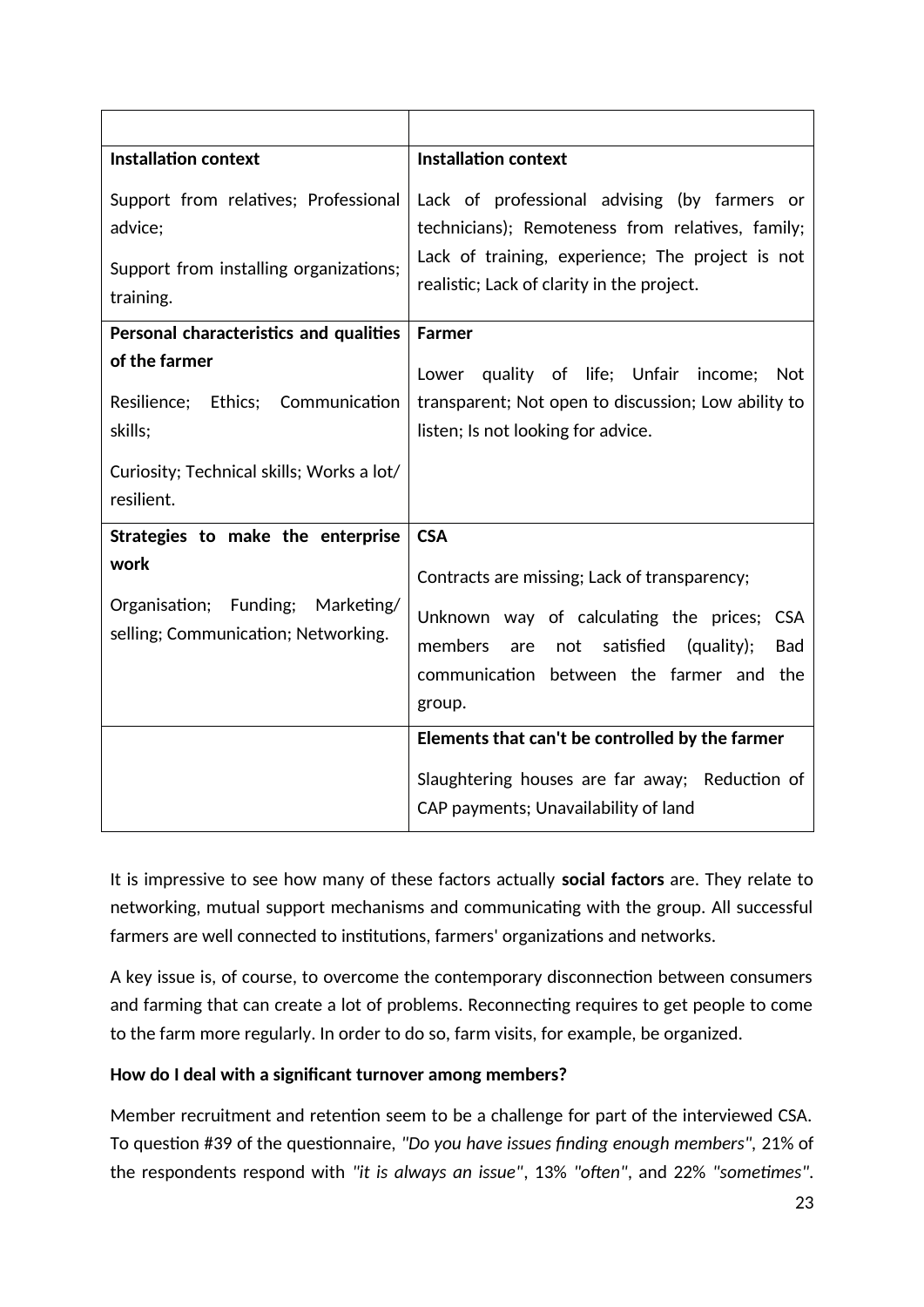This means that more than half of the respondents are facing difficulties recruiting members. This might be confirmed by question #42, about turnover, meaning the number of members to be replaced for the new season. It is difficult to interpret the membership turnover rate alone: the interviews tend to show that **CSA groups close to bigger cities will experience a high turnover (up to 30%) without suffering from it, because the pool of committed consumers is deep enough to provide new members**. Still, 39 of the 104 responses report a turnover of 25% or more, which can, in some cases, result in substantial efforts necessary to recruit enough new members. The proportion of obviously endangered CSA's is quite marginal: 12 groups have been experiencing a turnover of 40% or more.

Another question on this topic was about the type of "recruiting strategies" used in the CSA (question #40). By far the most common answer, almost unanimously, was "word of mouth", meaning through direct, personal, face-to-face contact between members, or supporters, and conscious consumers. This #1 answer is a clear way to stress the need for interpersonal contacts. With this information, even if the first contact from an aspiring member is made via an email, there should be a direct contact, preferably at the distribution spot, to make "applicants" aware of the voluntary, solidarity-based dimension of the CSA model. Several other answers gathered a significant amount of positive answers, without reaching the popularity of the "word of mouth" option — online activities including, prominently, social media and websites, were chosen by about half of the respondents. An equivalent amount of respondents chose informative public meetings and information stands at fairs or markets. Another 40% chose "networks", e.g. local CSA networks or organizations.

In this case, the question was framed as "member recruiting strategies," however, on the field, CSA members are also deploying "member retention strategies", or facilitating strategies to keep the spirit of community alive.

Cooking comes up naturally as one of the activities linked to the CSA activities. The Spörgelhof is situated outside of Berlin; they used some of the vegetables produced in the CSA to run a public community kitchen (VoKü) at a community centre one day a week in Berlin. This enabled them to use excess vegetables, create a regular meeting point to connect the CSA with the city and the prosumers, but also to spread the word about the CSA and recruit members.

Another example of these activities comes from France: *« As a way to have fun together while doing something useful, we decided to buy some kitchen equipment together. Then, we started to organize cooking sessions, where we learn how to prepare preserves with products from the farm, but also how to cook finger foods, apéro, from the share »* (BP16) Cooking sessions (AMAP des prés neufs, Jocelyn)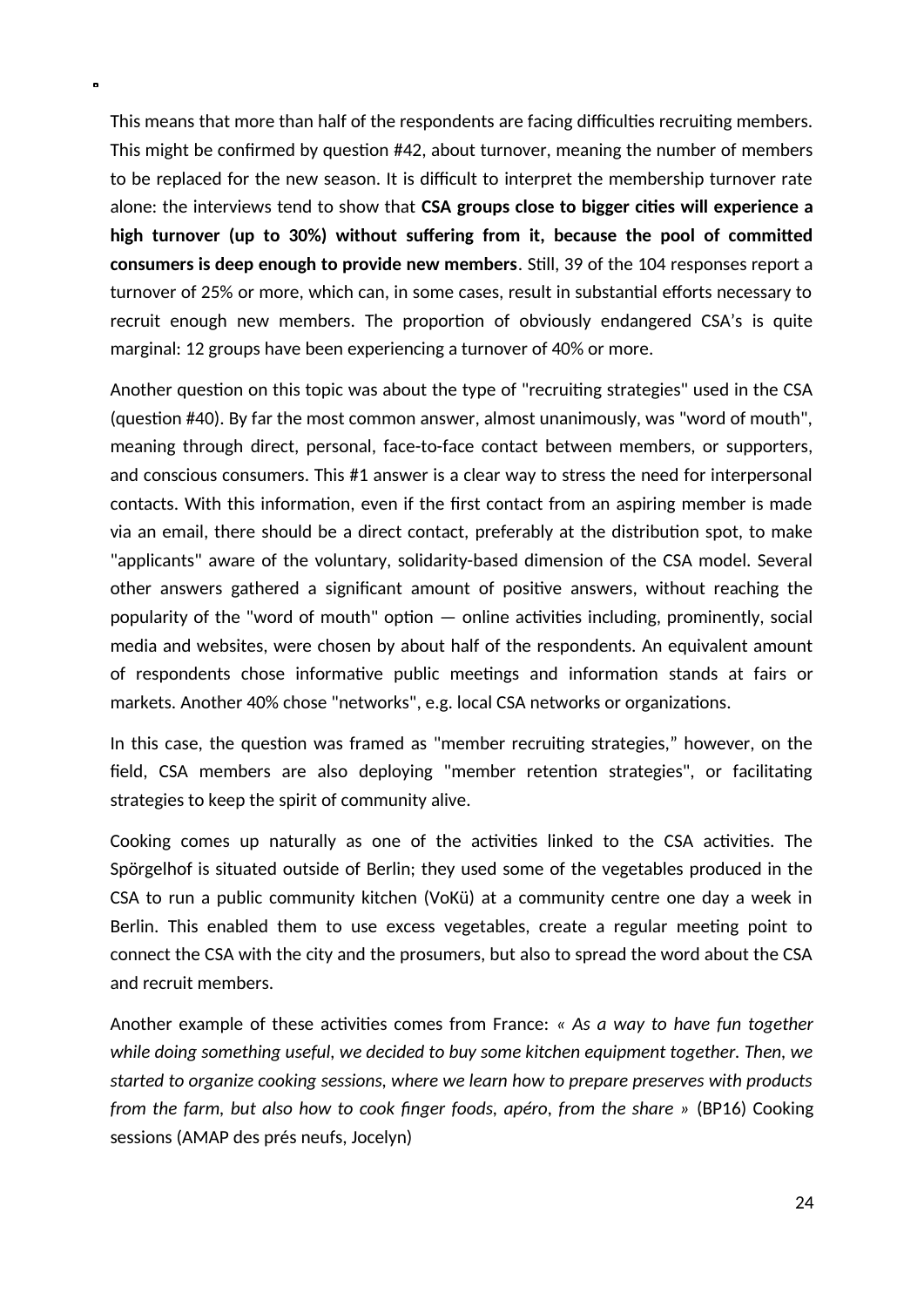## *3.3. Resources and logistics*

Questions #50 and #51 about the *"most pressing problems regarding financial sustainability"* point out to the *"lack of capital for investment"* as the most pressing problem regarding the financial sustainability of the responding CSA farms. How can a CSA get access to the necessary investment funds, without endangering the long-term viability of the farm?

#### **How can I access funding for my CSA farm?**

A large amount of small-scale farms have been excluded from bank loans because they are supposedly too small, or too atypical, to succeed. For a lot of these starting farmers, being excluded from bank loans results in a *"double penalty"*, as the professional advising organizations will not consider the starting farm as a priority farm to support. The scheme below (from *Une autre finance pour une autre agriculture,* p. 114) sums up most of the financial challenges that occur during and after setting up a farm.

| Before setting up the farm                                                    | After the setting up phase                |
|-------------------------------------------------------------------------------|-------------------------------------------|
| Needs of personal contributions and / or                                      | Needs of personal contributions and / or  |
| guarantee for:                                                                | guarantee for:                            |
| Getting a loan with banks;                                                    | Getting a loan with banks;                |
| Investing in fixed assets (buildings                                          | Investing in the pursuit of the operation |
| equipment / tools / etc );                                                    | (maintenance, hardware replacement,       |
| Investing in operating expenses.                                              | purchasing land);                         |
|                                                                               | Investing in the development of the       |
|                                                                               | activity (processing, marketing).         |
| Needs of cashflow to:                                                         |                                           |
| Compensate the waiting period before getting<br>a grant (from 3 to 6 months). | Needs of cashflow to:                     |
|                                                                               | Cope with emergencies (thefts, weather-   |
|                                                                               | related problems );                       |
|                                                                               | Required working capital funds.           |

The Incubator-Farms model, as practised in the French Reneta network, helps newcomers to start their farm business. The model supplies a new farm with a close connection to an already existing farm in terms of access to land and infrastructure, as well as mentorship with a local farmer. Additionally, access to the local market (or, alternatively, to the prosumer community as in CSA models) helps the new farmer test the business model and the general idea of farming. The model also provides a secure environment in which to design and start a working farm because the newcomer has a chance to slowly adapt to the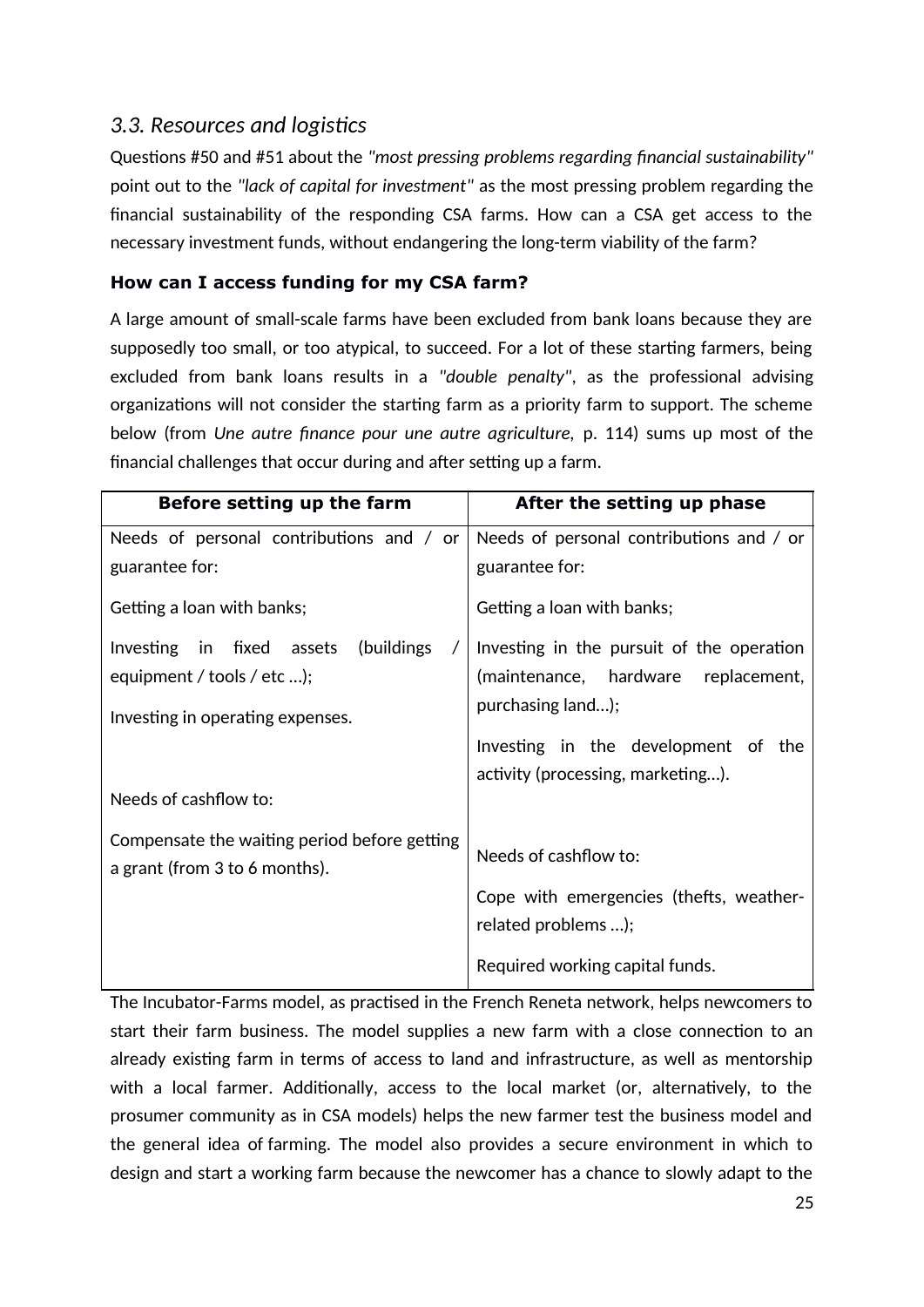regional, ecological and social conditions, and they can use the local facilities, utilities and land. Incubator farms represent a fertile ground to motivate not only trained farmers and gardeners, but also new career jumpers to venture into independence, and can either work as a model to facilitate farm succession or as a training period, with the benefit of already producing and selling one's own products. Incubator-Farms can play a significant role in the process of establishing new CSA projects by pairing resources with (wo)manpower in terms of newcomers who are willing to farm but have a lack of capital and land. They can also pair farms with unused resources and the desire to diversify not only the farm, but also daily life with new ideas and new people.

CSA is part of solidarity economy, and there have been numerous examples of crowdfunding within the movement. For example, the French CSA network has been giving visibility to independent associations linked to CSA, called "Cagnottes solidaires." These associations give 0% interest loans for farmers, which are to be set in 3 steps: the first step consists in setting up a legal entity, different from the CSA, to collect contributions from the members. During the second step, members make their contributions to the fund, with a right of repossession. The third step consists in making the collected funds available to farmers in need, at an interest rate of 0%.

To successfully start a CSA, investments are crucial and necessary. Investigations have shown, that the larger the primary investments, the better the general impression of the running farm in the long run (Karl, Rote Beete, 2016). If there is little or no equity capital, which is quite common among new starting CSA initiatives, some banks offer the possibility to provide credit for community pledges. So, if you want to do investments of 10.000€ you need 10.000€ in pledges (e.g. 20 members that pledge for 500€). The initiative communicates the needs for this investment to its members and organises the creation of the contracts for the pledges of the members with the bank. If the initiative fails to repay the credit in the future, the members have to pay back their part of the credit. This credit is usually more expensive than asking for direct credit, or for initial cooperative shares from your members, but it is quite easy to organise. Ask your local cooperative ethical bank for this possibility, if you don't know any, ask your regional network for contacts.

The Luzernerhof CSA is a classic and diverse farm with 32 ha of vegetables, grains, cows, pigs, bees, apples and cheese production outside of Freiburg, Germany. They undertook a hugely successful crowdfunding campaign for the purchase of the land and buildings for their farm in a ground-breaking combination. The CSA cooperates with the Kulturland cooperative to "free" the land through community investment and with the Mietshäusersyndikat, to do the same with the real estate (the farmhouse). Because of the contrasting nature of real estate and agricultural land, two different but like-minded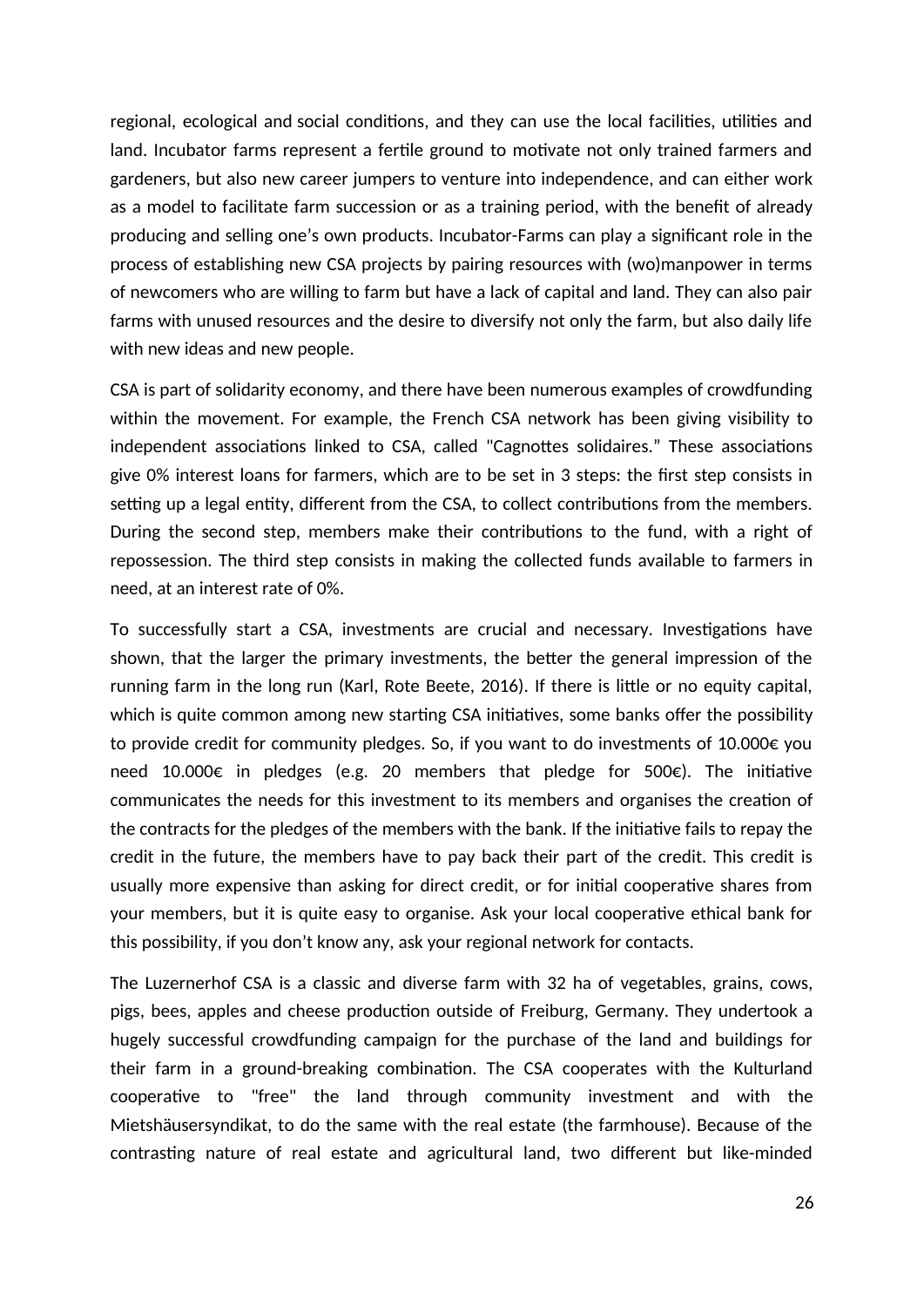organizations are involved. The campaign was set to "re-invent agriculture" — there were 2 movies produced, one short, one long $^6$  $^6$ , and several events organized in and around Freiburg to advertise to project, including articles which were published in the local newspapers. Finally, over 140 people invested almost 1 million Euro for land and housing. Through this, they became part of the ownership structure of the Luzernenhof. However, this ownership includes the condition that neither land nor farm building can ever be used for speculation. That is to say, they have been taken out of the market. Along with the campaign came publicity, as now all 200 shares have been taken.

#### **How to cooperate with other farmers?**

One obstacle with the potential to majorly hinder the financial sustainability of CSA could be the lack of solidarity between farmers. In some countries or regions, CSA farmers might perceive each other as competitors — and therefore might not even be able to consider sharing or joint ownership of tools, or sharing costs or logistics.

When we look closely at the situation at a grassroots level, we can actually witness plenty of stories of farms helping each other at the beginning, or in difficult phases. The story of the *"Lumière des Champs"* CSA and *"Ferme du Joran"*, in Switzerland, might sound familiar to many young CSA farmers.

*Lumière des Champs* CSA was established 10 years ago. It is a non-profit organization where members pay a CH 75.- (66 $\epsilon$ ) annual membership fee, plus a fee for the 48 times (weeks) the share is delivered. The fee is 48 x CH 21.- (18€) for a small share or 48 x CH 30.50 (26€) for a larger share. They work with 13 organic producers, the main one being the vegetable grower. There are two part-time employees: a coordinator and a person in charge of the delivery of the shares to the pick-up points. Since the beginning, the annual fees had been put towards a solidarity fund with which the CSA farmers and the core group were looking to support another project.

The « Ferme du Joran » is a new collective farm, with about nine farmers on 8.9 ha. They produce vegetables for a CSA, some soybeans for tofu making in another CSA, some corn for polenta and some ancient grains. This farm was badly hit by a storm, and most of their six greenhouses were destroyed.

The Lumière des Champs steering committee decided to support "Ferme du Joran" by giving them CH 1 000.- with no return donation.

<span id="page-26-0"></span>Tamar Grow Local is an initiative for fostering local produce based in the Tamar Valley in south-west England. Due to its mild local climate which enabled early and abundant harvests, this region has a rich tradition of a market garden economy dating back to the 16th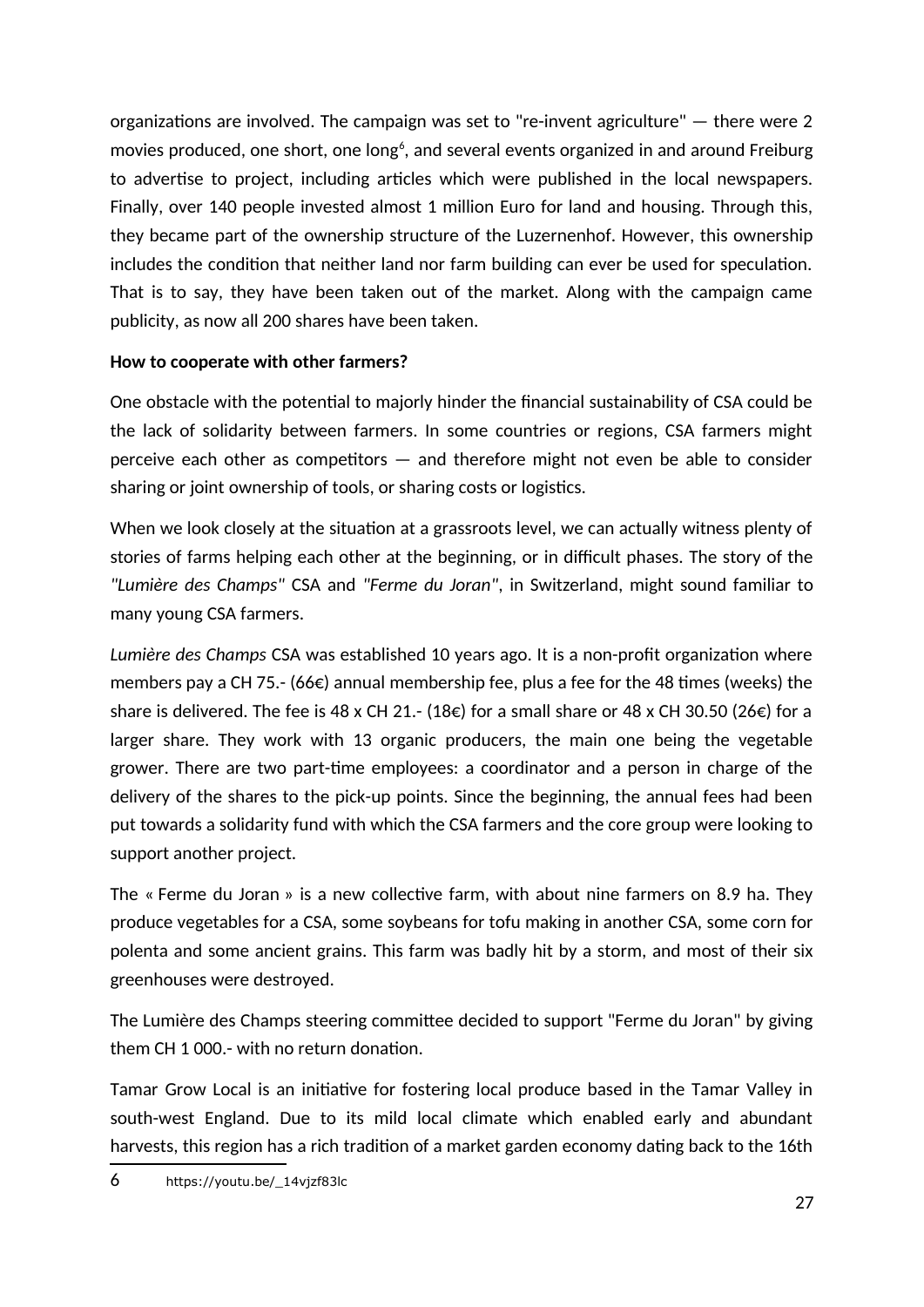century. But during the phase of industrialization and globalization this local food economy underwent a rapid decline. In 2007 Tamar Grow Local was founded to counter this trend by making ecological, small-scale farming economically sustainable once again. With this clear mission, the organization has developed a series of interrelated projects that provide marketing and distribution, cooperative development, shared infrastructure, and land access for agricultural producers throughout the valley.

The Luzernerhof CSA has cheese production as part of their production: It creates addedvalue, fits perfectly in the circular economy of the farm and is a welcome addition to the share, especially in winter. They also offer meat, juice, vegetables and bread.

#### **How to organize different marketing channels on the same farm?**

Risk sharing is often mentioned as the core value of Community Supported Agriculture. Theoretically, the best fitting model that respects this value should be farms selling 100% through CSA. But various studies suggest the reality is a bit different, and many farms doing CSA (the large majority in some countries) have to adapt and combine different marketing channels. For some, it is a vital necessity. For others, it is a way to diversify, and not be too dependent on one distribution channel. In any case, whatever solution is chosen, it should be carefully handled, especially in the way it is explained to the partnership members.

In our survey, two interesting features came out from question #59*"About what percentage of your CSA farm income is from the following market channels and services?":* The first result is that only a third (25/73) of the respondents reported 100% of their sales through the CSA model, meaning that the majority of farms doing CSA are also selling through other channels. The second result is that 65/73 reported getting half or more of their income from CSA. This means only a small margin use CSA as a kind of side activity, for less than half of their production. The question remains: when CSA is not the only selling model, how does one best integrate the different sources of income together?

#### **How to combine CSA with different activities and income?**

Financially, few of the CSA farmers in Hungary are in the green zone. Unfortunately, many are in the red zone. Money for investment is lacking. If the farmers say that they are doing OK, it might mean that they did not pay themselves (or others) well. Although consumers might be willing to pay more, many of the CSA farmers don't really calculate the prices correctly, or they give more vegetables than required to the consumers worrying that they might lose them. In Hungary there are many small farms and some farmers want to follow the AMAP model with no diversification (i.e. no other direct marketing). The farmers are often shy and don't communicate their situation properly.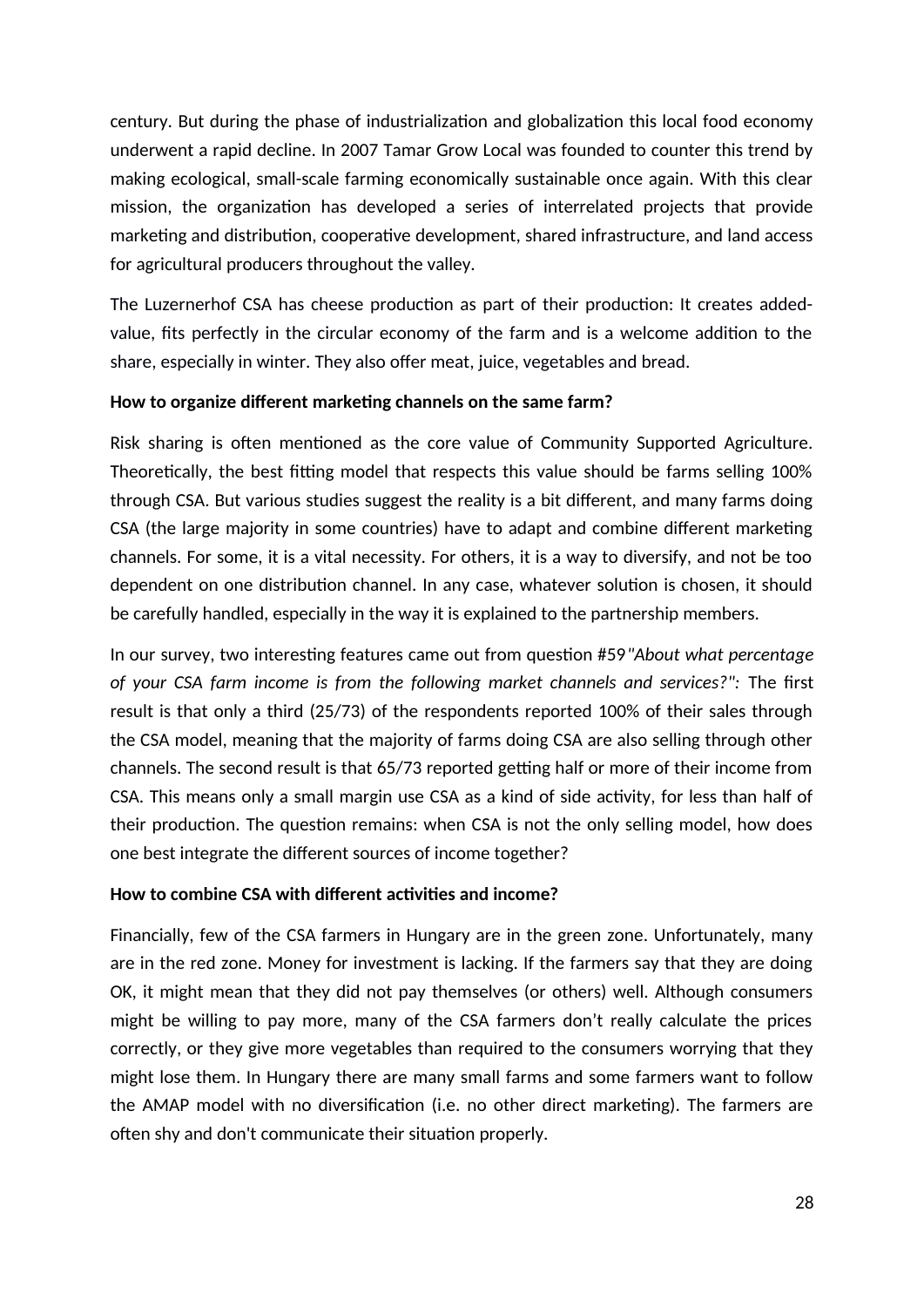According to the in-depth interviews that have been conducted, it seems almost impossible for Czech farmers to be solely dependent on the income provided by the CSA. But is it really necessary? By contrast, the ability to create an appropriate mix of incomes from different sources can be a good strategy. For example, Vojta Veselý (Ecofarm Biostatek) combines three basic incomes: CSA, other farming activities and educational activities. CSA is the best way to sell sheep cheese, but, at the same time, the farm produces honey, meat, vegetable sauces and other products which they sell at events that they provide catering for. The farm is also a place that develops social agriculture. European volunteers and various excursions come to the farm several times a year. Combining these diverse incomes give the farm greater stability and financial sustainability, and gives the community in Vojta a greater diversity of life activities.

Lucile, from Normandie, France, also recalls *"what a breath of fresh air"* it was for her to realize that she could join a kind of *"Air BnB"* specifically for stays on the farm. As a cow and goat cheese maker, she had to face several sharp difficulties during the last year, including a virus that killed some of her cattle. Even if some of her AMAP groups had been offering support, it was not much compared to the new income generated by the online hosting system. Beyond the financial aspect of such an operation, Lucile believes this is also a way to transmit her passion and her skills: the stay on the farm includes several workshops, during which guests learn the basics of cheese-making. This adds value to the farm and to farm activities.

Similarly, the Welsh CSA farmer Gerald Miles emphasised in his interview that the farm tourism they established at their scenically located farm, helped a great deal to maintain the farming activities.

In Germany, the ideal SoLawi-farm produces 100% of their food for their members, but this ideal is not always a reality. Some farms use other marketing channels (e.g. direct marketing, a market place, wholesale) "side by side". Why does it happen? Because often the income from the SoLawi alone is not enough for the farm workers. Another reason is that these other marketing channels might already have been used by the farm before starting a SoLawi. Often there is loyalty to a marketing channel that has proven to work in the past, which is a sign of stability and trust for a farm.

One principle of SoLawi is: "Sharing (between farmers and members) the risk and the harvest". But how it is possible to share it if, for example, the SoLawi runs together with market gardening? Perhaps if a pest damages or destroys a crop harvest? Which risk is taken by the SoLawi-Members, which by the farmer and which by the market customer? The next problem is the distribution of the farm expenditures (salary, resources and investments). How much should the SoLawi take and how much should the market operation take? If there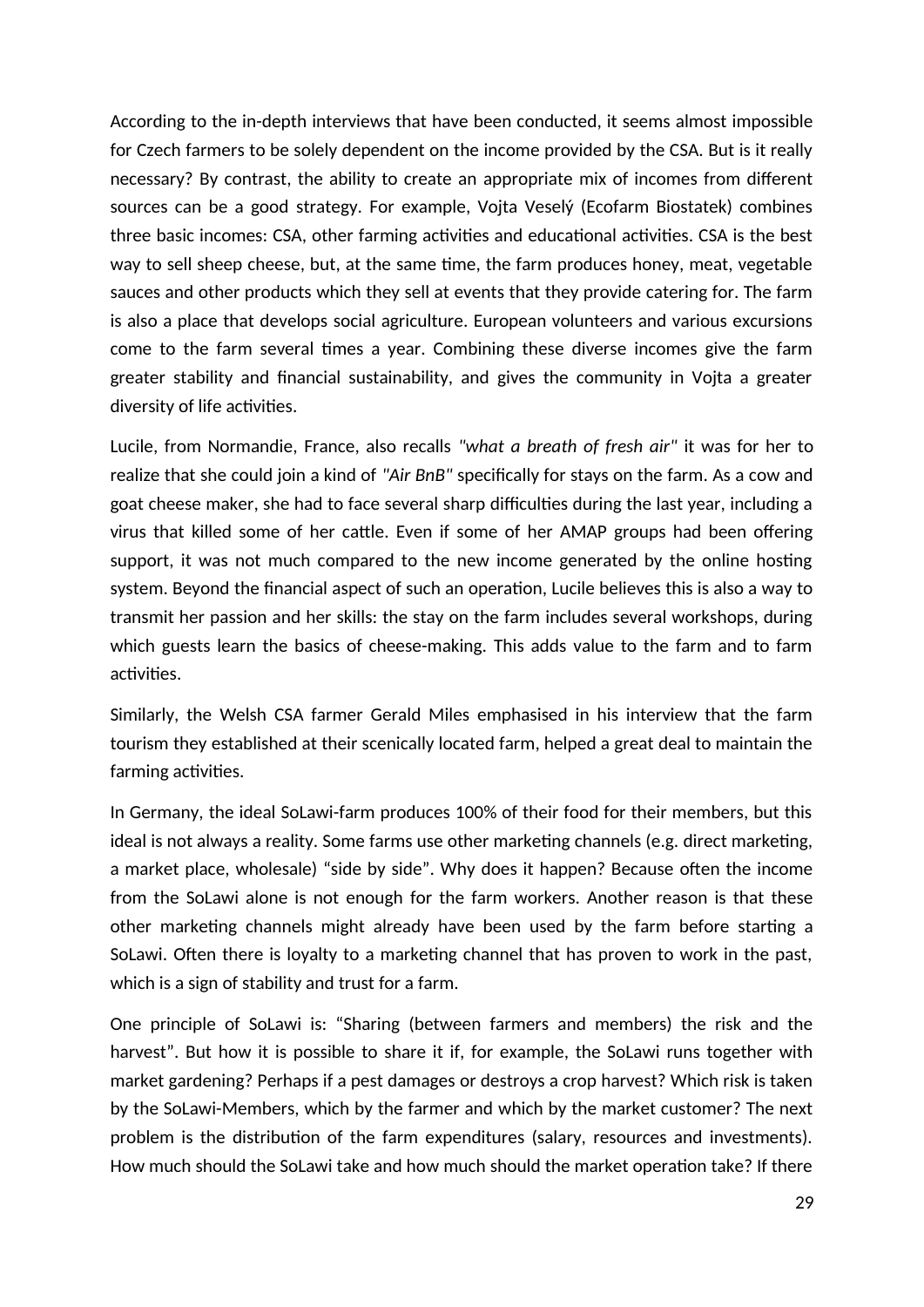are no clear answers provided, the SoLawi members could get suspicious ("we have to eat the rest of what comes back in the evening from the marketplace"). How can the farms manage these problems? Here are some real examples from farms:

#### Example 1: Big farm with wholesale marketing starts a small SoLawi

The farm produces different kinds of vegetables on a large scale (more than 30 ha). The SoLawi has 30 members. For each individual member, the variety and amount of vegetables they supply equals the average results of other SoLawis in terms of space requirement/harvest/person. The participation fee for a SoLawi member is also calculated by comparison to other farms in the first few years. If the SoLawi becomes bigger later on, a new participation fee will be calculated.

#### Example 2: Big farm runs a SoLawi together with sales at the market places/stores

There exists an annual full-cost plan, the turnover/income from SoLawi and marketplace/stores are shown separately, all costs are assigned for the respective channels. The participation fee for the SoLawi-members depends on the costs of the marketplace/store from the last year. 75% of these SoLawi members get their food in the marketplace/store and there enjoy a high-standard service. Store customers get the same quality as SoLawi member. If any product has limited availability, only SoLawi members get it, because: "Store customers make *something* possible, SoLawi makes *everything* possible" (quote from the farmer).

#### Example 3: Farm starts SoLawi aside of farm store and "box scheme"

Before the farm starts with SoLawi, they developed a full-cost-plan for a 100% SoLawi scenario to get the right participation fee for the SoLawi-members. With this price they start the SoLawi with 50 Members (100 % = 740 members). 100% is the goal and until they reach this number they run the CSA side by side to the other marketing channels like in example 1.

These observations are also a reflection of a deeper trend within our societies: multiplying activities is becoming a necessity for many, as a way to cope with economic difficulties.

## <span id="page-29-0"></span>**CONCLUSIONS**

This research shows the acute need for a specific training module to be presented to advanced CSA farmers and coordinators in order to answer some crucial questions that are still left unanswered, even by CSA farmers with more experience than others. The questionnaire included several questions about the respondents' experience and preferences in terms of training on financial issues. One question was specifically about the way the respondents learnt their financial management skills. The results show a high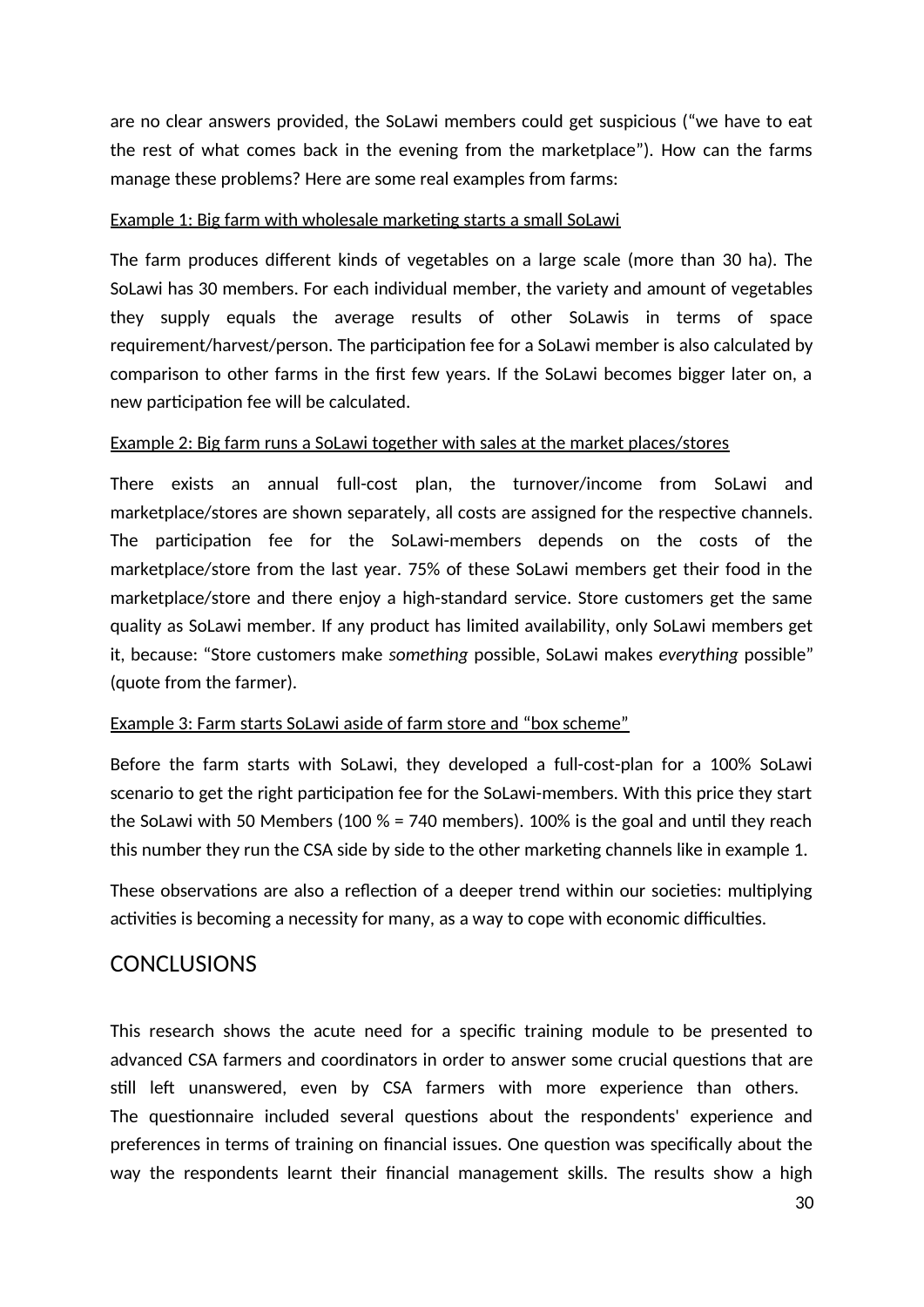proportion of self-directed learning. When it comes to the learning preferences, there is a clear preference for farmer-to-farmer exchanges, hands-on training sessions, and visits by experienced advisors. On the contrary, e-learning, online tutorials are obviously less preferred... A mentorship system, with some experienced CSA advisors, would probably be the best way to respond to the lack of training on these issues.

The research also underlines a large room for improvement to be found in budget development, formal accounting training and knowledge of tax laws, as well as business plan, marketing and cost estimation. The results from the question "What additional research questions or subjects related to CSA financial planning would you like to see addressed?" suggests that a specific course about the legal frame, including tax schemes, should be developed. Of course, any content in the legal frame related to financial sustainability should definitely be generated in each country.

As a conclusion, we can also share some recommendations from the field research. The training should include exercises to identify the main costs of the production, as well as to understand the cash-flow of the production and to propose a subscription payment scheme in accordance with the producer's cash flow needs.

It is important to address the structure of the farm (which parts/operations are included in the CSA, how do they work?) as data is often not complete and, furthermore, the investment side is generally not acknowledged. Part of the training should encourage farmers to be more open about their issues, and to be involved in networks and exchanges. In order to achieve this, concrete examples (good and bad) and tools should be presented for inspiration through these trainings. It is an important point to acknowledge that farmers have little or no time. There is the farm work and on top of that, the bureaucracy. Finally, it should be clarified that reaching financial sustainability might not happen quickly. In recent studies among newly installed farmers (part of them CSA farmers), the usual time horizon to be able to live from the farm's production seems to be 5 years.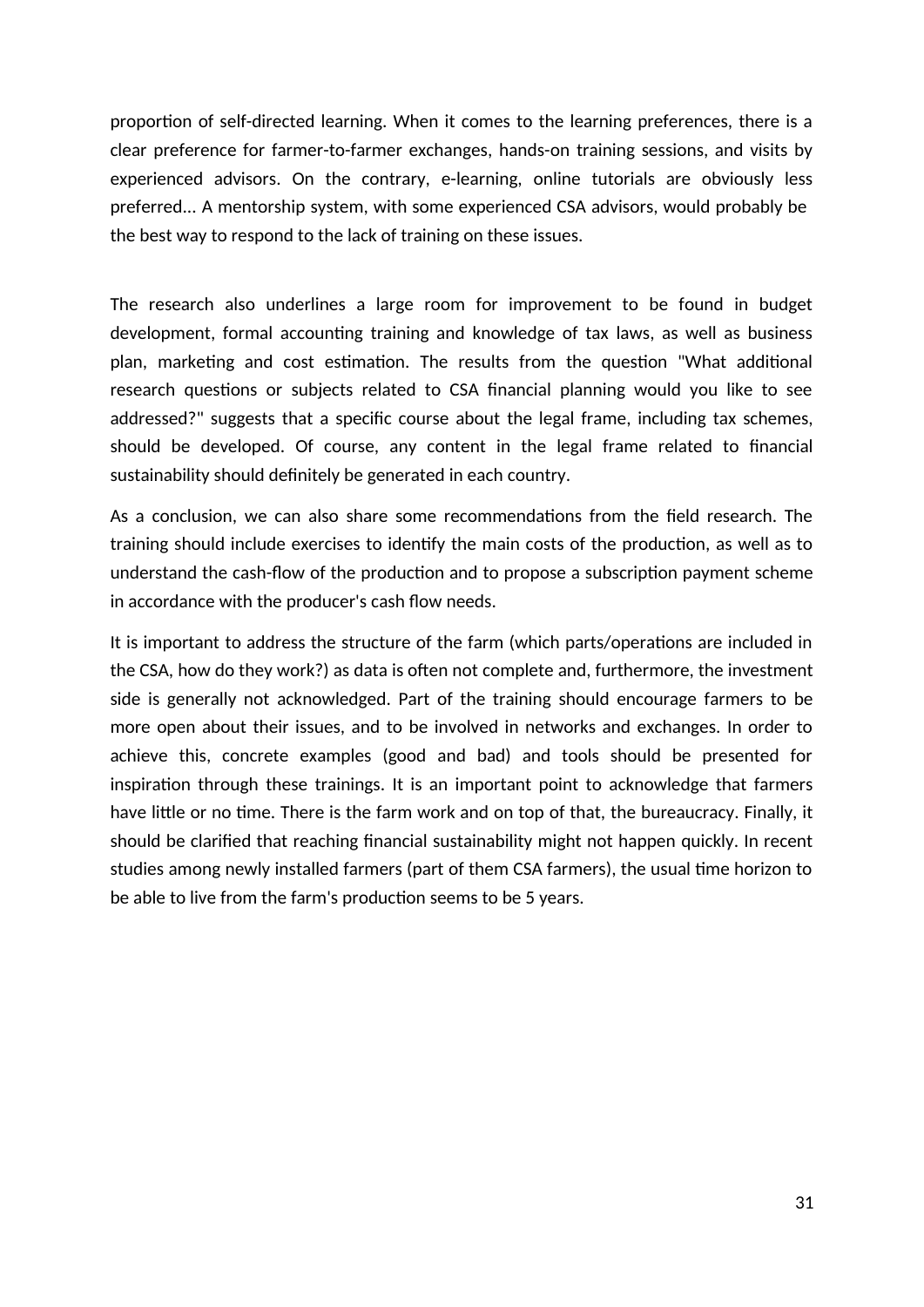## <span id="page-31-3"></span>MODULE 1 - Management of Solidarity Based Food Systems

## <span id="page-31-2"></span>Introduction

This module is conceived as the gateway to the topic of financial sustainability education of Solidarity-based Food Systems (SFS) and Community Supported Agriculture initiatives (CSA). It presents the "Solid Base - Financial Sustainability Education for Solidarity-Based Food Systems" project as such along with the results of European research, which was one of the main components of the project. The module introduces learners to the underlying principles of SFS/CSA and highlights the importance of networking on both a national and European level. The most important parts bring learners an insight into topics such as legal and organizational structure, decision making, governance and sharing responsibility within community. The module is entirely composed of innovative and interactive educational techniques that involve learners in the training process in an (inter)active and entertaining way. We will build on peer learning and use student-centred pedagogical approaches like empowerment and hands-on experience.

## <span id="page-31-1"></span>Purpose

This module has been designed for adult learners, who have already experiencedSFS/CSA such as farmers, coordinators and other active members. Module 1 is focused on introduction to the modular training programme as a whole in the first phase, making participants aware of the interconnectivity of all 4 modules and simultaneously making it clear that each module is an individual training component that is worth attending on its own. Additionally, module 1 is an introduction to the focus topic itself, ie. financial sustainability of SFS/CSA.

## <span id="page-31-0"></span>Learning outcomes and objectives

The module makes participants familiar with the topics of legal structure, management, decision-making and governance, organizational structure and sharing responsibilities within community. This module also facilitates practical experience sharing: the best practices on national and international level will be also presented.

- Competencies gained through this module:
- Knowledge of SFS and CSA principles, and ability to distinguish between these distribution systems
- Awareness of umbrella organizations and networks developing CSA and Solidaritybased Food Systems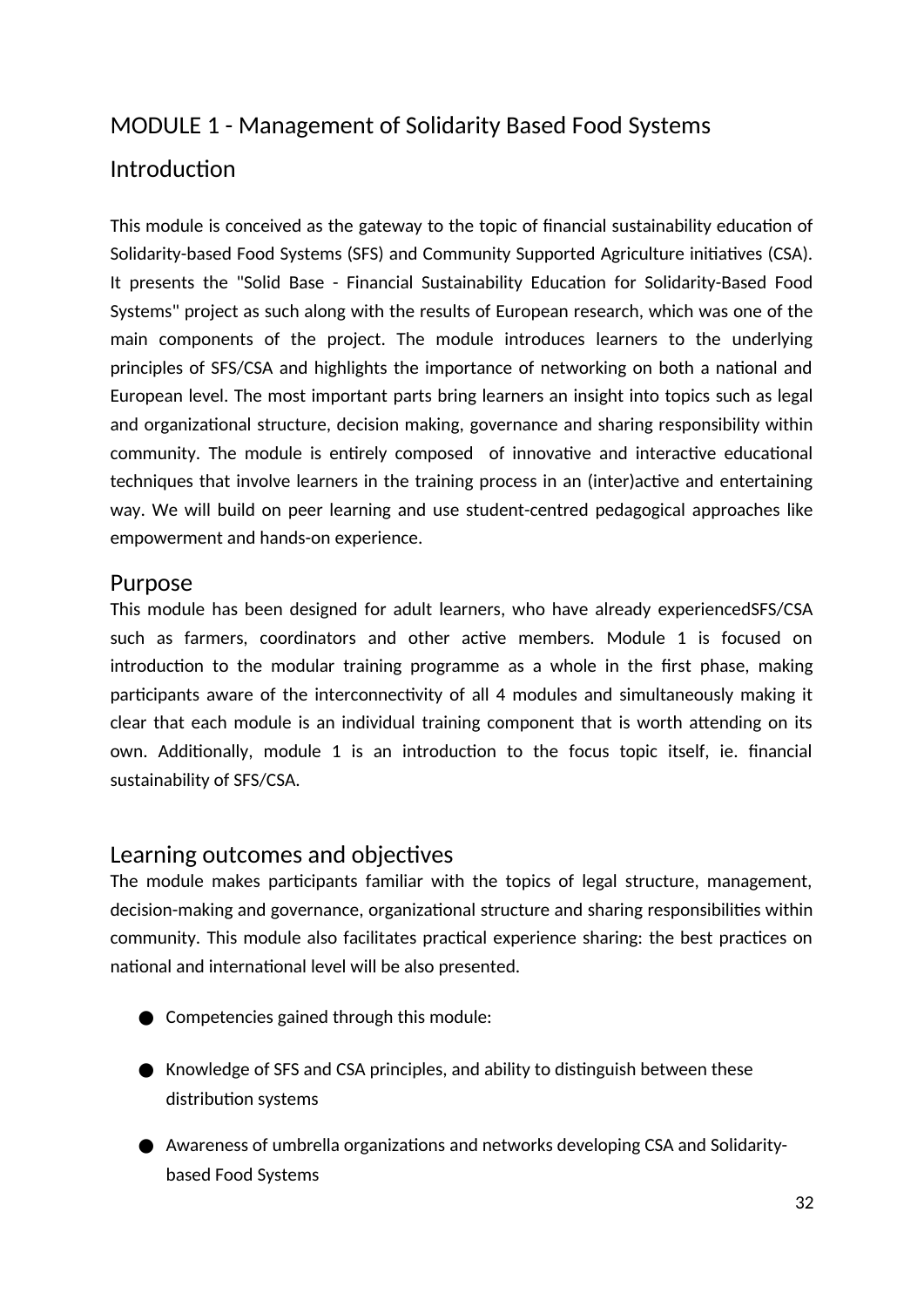- Awareness of the benefits of networking on national and international levels
- Knowledge of the current situation of SFS/CSA on national and international levels
- Awareness of the importance of legal structure
- $\bullet$  Knowledge of practical steps to share responsibility within the community
- Knowledge of examples of task and time management tools
- Knowledge of examples of good practices at home and abroad

## <span id="page-32-2"></span>The aim of the Module

This module focuses on the basic organizational and management knowledge of CSA and is primarily intended for those who are already involved in CSA and want to refresh or deepen their knowledge of CSA management. Information is provided to everyone, for farmers, consumers and for coordinators of CSA's. They will further develop their present experience through examples of case studies and various types of documents such as declarations, contracts, activity planning tables throughout the year, and distribution of responsibilities between the coordination team. Different models of CSA initiatives at the National and European level are shown. It will also focus on the day-to-day running of the initiative to show how to choose the organic standard, how to define guidelines for the day-to-day operations, how to deal with non-compliance, and how to maintain documentation and a database.

## <span id="page-32-1"></span>Main topics

- Introduction to Solid Base program
- Solid Base research results
- Principles of SFS/CSA
- CSA networks
- Legal structure
- Decision making and governance
- Time and task management

## <span id="page-32-0"></span>Facilitation and training principles

The module is composed of Powerpoint presentations, best practice examples, templates available for visualization, downloading and printing, and a booklet. As for Module 1, the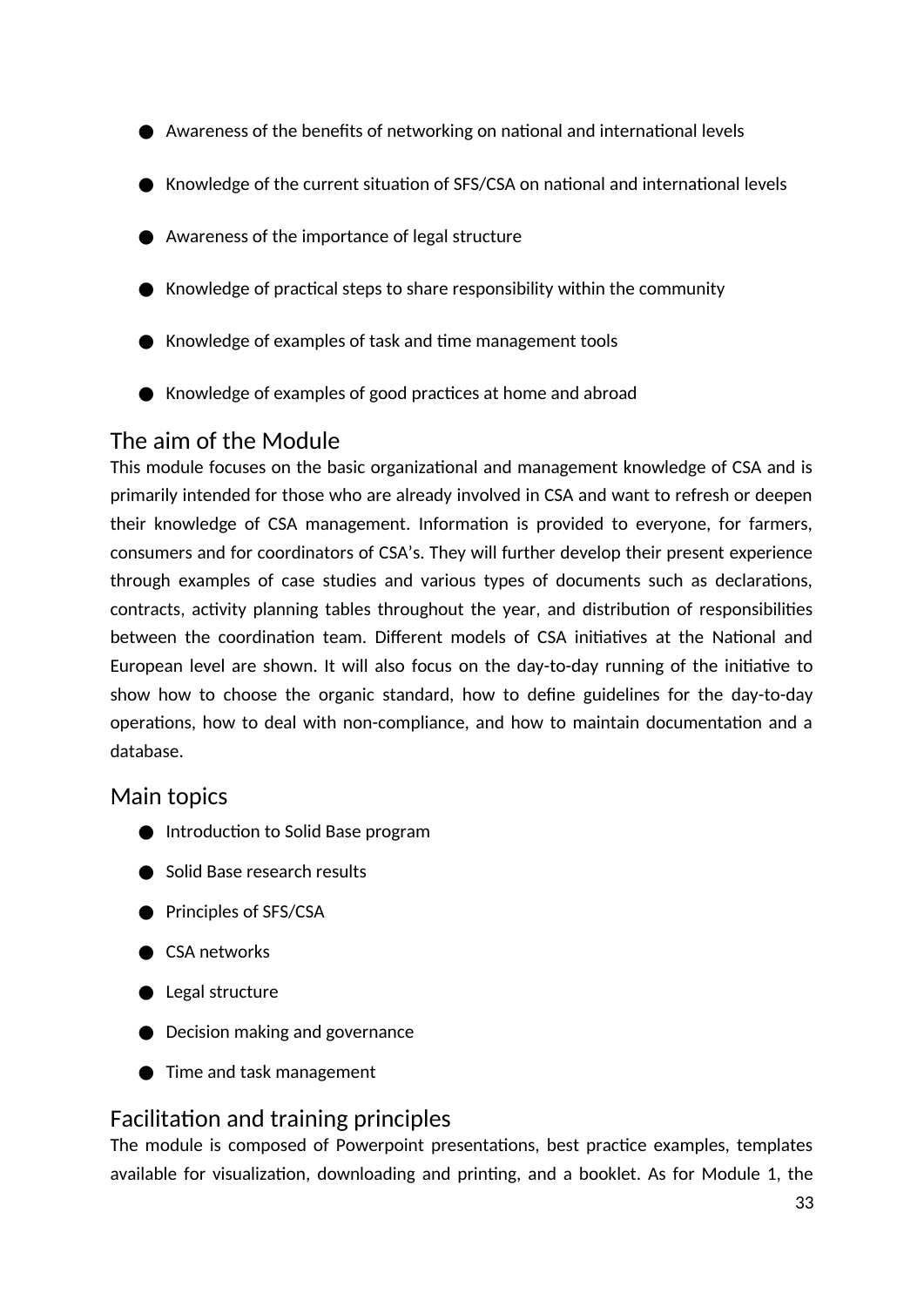idea is to have one section for presentation and another section for self-analysis and group activities. Sharing experience among participants is an important part of education.

## <span id="page-33-0"></span>Module detailed content and methodology

## *Part 1: Getting to know each other*

### **Icebreaker and introduction of participants**

- **TARGET AND SKILLS**: Participants will feel more relaxed in the group if they know each other´s names, ideas and background, and the trainer could also easily monitor what the main focuses and the interests of the participants are.
- **CONTENT**: Presentations for participants to identify their experiences, motivation, wishes, interests and expectations
- **METHOD**: Mutual introduction
- **METHOD DESCRIPTION**: Participants create pairs, preferably with the person sitting next to them. Everybody has 1 minute to present his/her name, experiences and expectations to their partner. The trainer might facilitate the start with a few initial questions that would help motivate participants to begin talking. Examples of these might be: "Where are you from? ", "What is your experience with CSA" or "What do you expect from your training?".

After the introduction in pairs, pairs can choose whether to introduce each other or themselves to the group.

- **TOOLS**:paper, pencil participants can write notes
- **DURATION**: 30 minutes = 25 participants (it depends on the number of participants)
- **RESOURCES**: Facilitation techniques at http://www.seedsforchange.org.uk/tools

*Option: If you have participants from different parts of the country, a really short introduction game could be added. As a trainer, explain that the room is an imaginary map of your country and stand on the place where you are at the moment. Ask the participants to stand on the place where they came from - with you as a good reference point. When everybody has found his or her place, ask them to say to the others where they came from. This game helps them to recognise who else is coming from the same region, which is a perfect starting point for future cooperation.*

## *Part 2: Introduction to the topic*

#### **About Solid Base program**

● **TARGET AND SKILLS**: Participants are familiar with the content of the training, and are aware of the fact that this is the first of 4 modules. They will also know about the available training materials and tools to help them in managing a CSA. It is explained to them that this is the testing phase of the educational programme, their evaluation and feedback is really important in order to finalize the intellectual outputs of the training.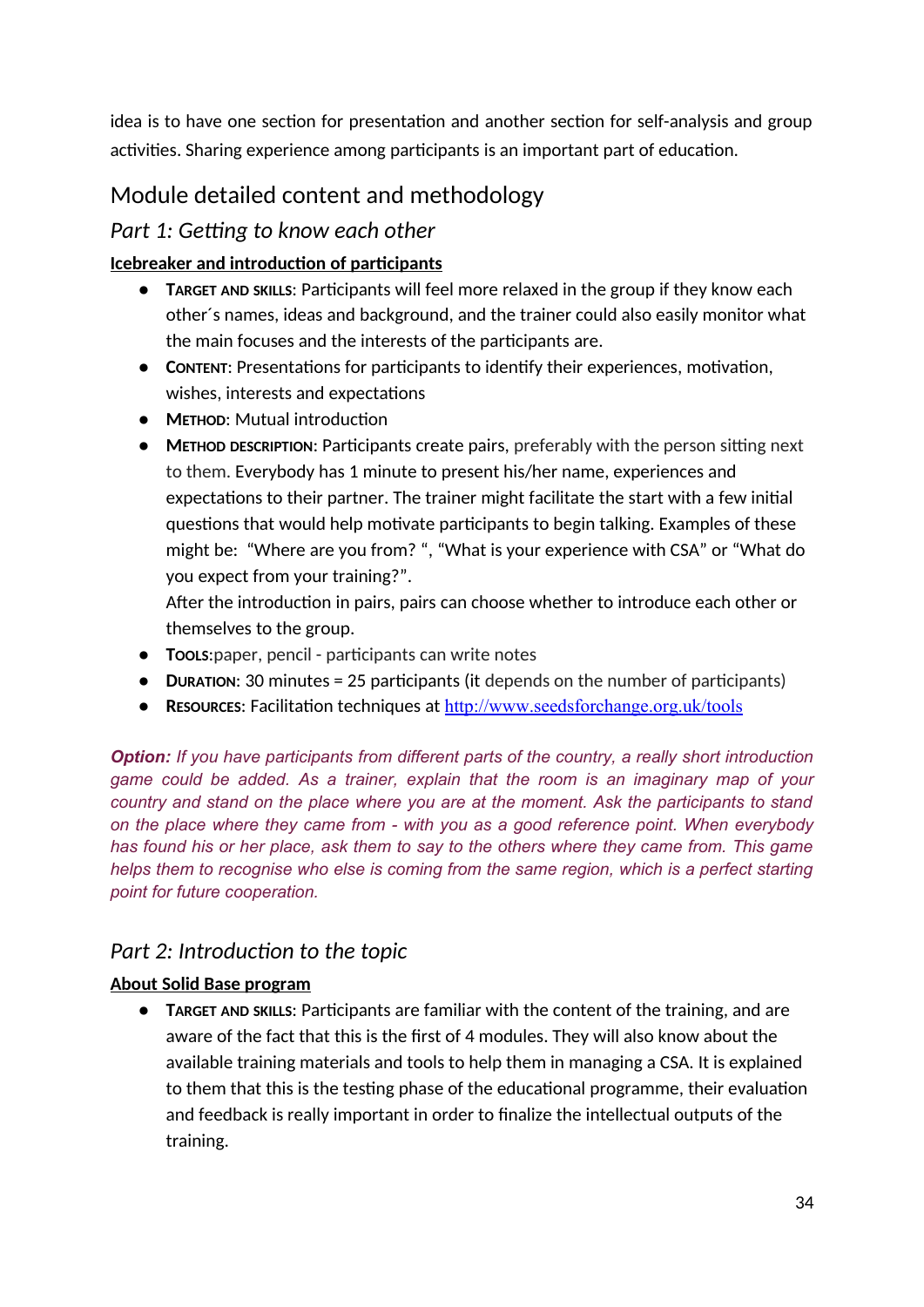- **CONTENT**: Description of the whole training programme and structure of the modules (1-4), including their interlinking. Time schedule of Module 1.
- **METHOD**: Presentation
- **METHOD DESCRIPTION**: Trainer presents programme content and time schedule of M1, and briefly introduces other modules.
- **TOOLS**: projector, PP presentation
- **DURATION**: 10 minutes
- **RESOURCES**: Solid Base Module 1 Training plan, PPT presentation

#### **What SFS and CSA is**

- **TARGET AND SKILLS**: Participants are familiar with the principles of SFS and CSA and are able to distinguish between these concepts.
- **CONTENT**:

What is a CSA - how it is defined on the European and national level. Definition by URGENCI (European CSA Research Group 2015):"CSA is a direct partnership between a group of consumers and producer(s) whereby the risks, responsibilities and rewards of farming activities are shared through long-term agreements. Generally operating on a small and local scale, CSA aims at providing quality food produced in an agroecological way." CSA provides an alternative to traditional food marketing methods: unlike retail, it focuses on engaging the consumers and maintaining small scale farms. In practice, a CSA consists of committed cooperation between a farmer or multiple farmers and a group of consumers, often reinforced through bilateral contracts. Furthermore, the CSA is more defined by its underlying principles than by its operational set-up.

Basic CSA principles (Booklet Be part of CSA! 2016): The CSA movement has defined fundamental principles that represent a common basis for the concept globally. CSA is based on a **partnership**, usually formalized as an individual contract between each consumer and the producer, and characterized by a mutual commitment to supply one another (with resources – usually money and food) over an extended period of time, beyond any single act of exchange. The contracts last for several months, a season or a year. CSA is based on localization – **local producers** should be wellintegrated into their surrounding areas and their work should benefit the communities which support them. CSA's are based on **solidarity** between producers and consumers. The whole functioning of the groups are designed on a human scale – paying a sufficient, fair price up-front in advance to enable farmers and their families to maintain their farms and live in a dignified manner, and, at the same time, the price should respect the needs and abilities of consumers. A key element is **sharing** both the **risks** and the **rewards** of **healthy production**. The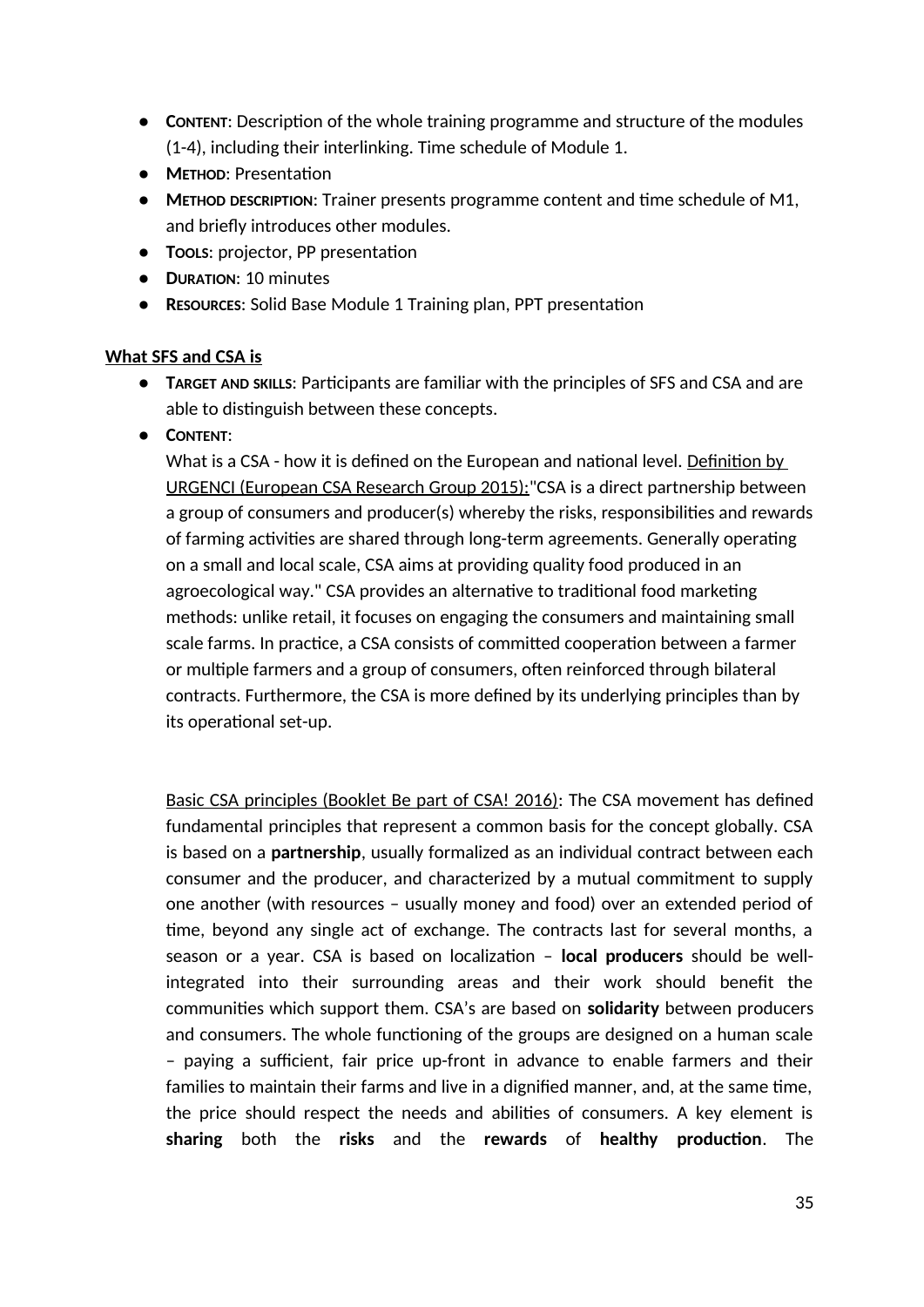**producer/consumer tandem** is based on direct person-to-person contact and **trust**, with no intermediaries or hierarchy.

The definition of Solidarity-based Food System (SFS) (SOLID BASE Project 2017): *"SFS's are forms of short food supply chains which are based on solidarity economy (SE). Solidarity-based economic units rest upon a model of democratic decisionmaking and a participatory management system, which aims at ensuring collective responsibility for the outcomes. SFS's often produce organically, or at least in a climate-friendly way. They provide nutritious food with less ecological impact and higher social benefits."* The term "solidarity based food systems" was chosen as the umbrella term to take into account various forms of organisation, distinct from CSA, but nonetheless sharing a similar approach to sustainability, fairness and solidarity. This refers to: buyer groups, food coops and enterprises that foster direct farmerconsumer relations; social cooperatives; and others. The food assemblies are not considered an SFS model as they are largely seen as business driven approaches, and they have aroused controversy with the role they play as intermediary.

- **METHOD**: Presentation
- **METHOD DESCRIPTION**: Trainer presents the definition of SFS and explains what the difference between SFS and CSA is. Examples of various SFS's from different countries are presented.
- **TOOLS**: projector, PP presentation
- **DURATION**: 10 minutes
- **RESOURCES**:
	- Be part of CSA! http://kpzinfo.cz/wp-content/uploads/2018/12/bpcsabooklet\_2016\_eng.pdf
	- video Be part of CSA! http://urgenci.net/be-part-of-csa/a-csa-short-movie/
	- European CSA Declaration, Adopted by 3rd European Meeting of CSA on 17th September in Ostrava, Czech Republic, http://urgenci.net/wp-content/uploads/ 2016/09/European-CSA-Declaration\_final-1.pdf
	- URGENCI CSA Hub website: http://hub.urgenci.net/

*Option: Instead of presentation, it is possible to use short video for repetition CSA definition and CSA basic principles.*

#### **CSA Networks**

- **TARGET AND SKILLS**: Participants are familiar with personal and societal benefits which come from networking. They know URGENCI as an international CSA network, and have other examples of national networks.
- **CONTENT:** Being a part of the CSA network helps finance various aspects of new and existing CSA's including: raising the awareness of the general public and policymakers about the benefits of community-supported agriculture; providing advice and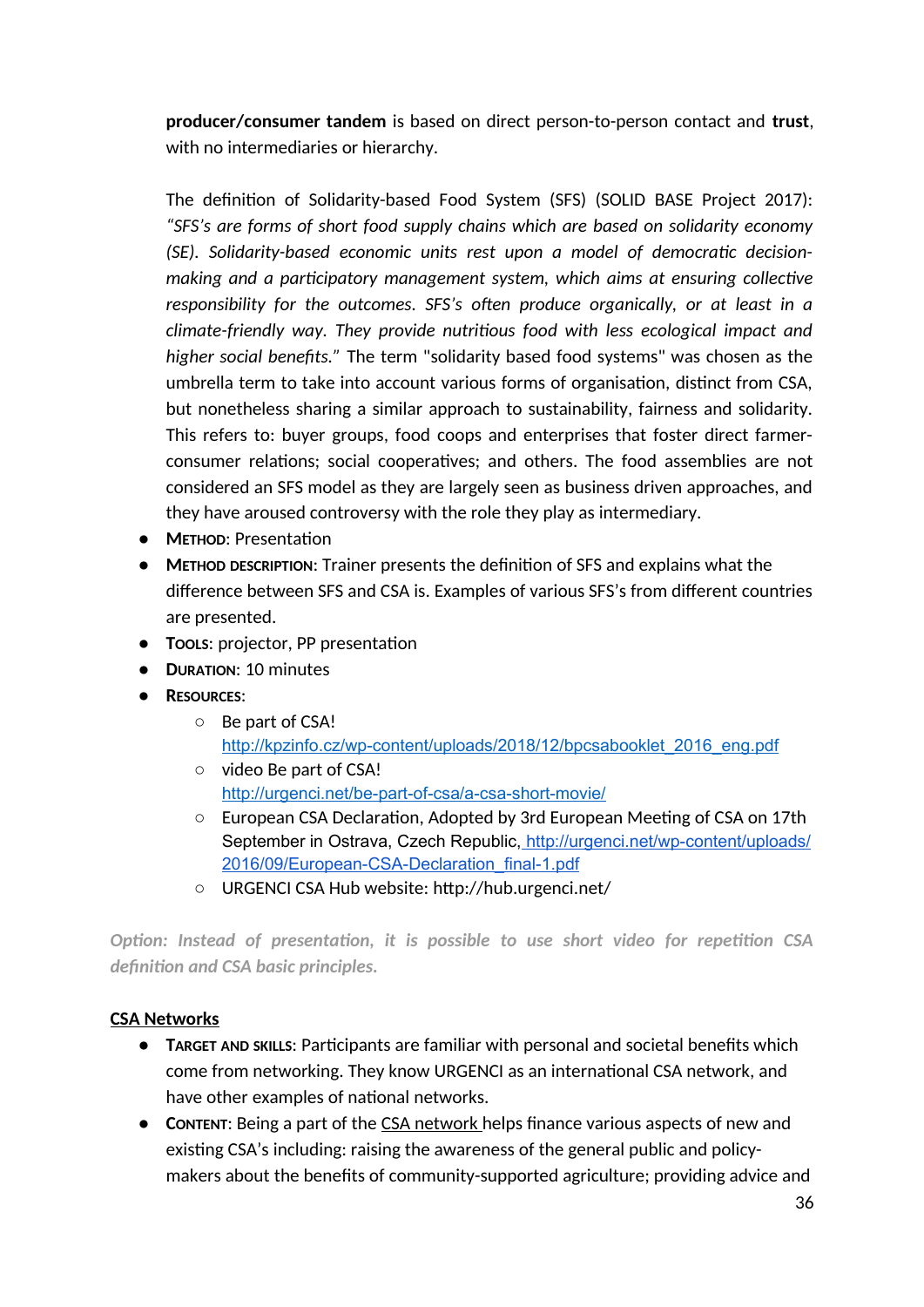assistance to new and existing CSAs; creating local food supply chains; reuniting the public with local food and supporting organic farmers; and handling directories and maps to easily find the nearest farmer or CSA. Members and individual supporters use a range of discounts and offers, as well as other customized benefits such as free or reduced prices for workshops, meetings and events.

- **METHOD**: Presentation
- **METHOD DESCRIPTION**: Trainer presents examples of CSA networks on European (URGENCI) and national levels. Trainer explains the benefits of being a network member on a personal and societal level.
- **TOOLS**: projector, PP presentation
- **DURATION**: 10 minutes
- **RESOURCES**: **CSA networks in Europe**
	- URGENCI, Europe:http://urgenci.net/
	- Miramap, France:http://miramap.org/
	- Community Supported Agriculture, United Kingdom:http://communitysupportedagriculture.org.uk/
	- The alliance for better food and farming: http://www.sustainweb.org/
	- AMPI Asociace místních potravinových iniciativ, Czech Republic: http://www.asociaceampi.cz/, http://kpzinfo.cz/
	- Solawi Netzwerk Solidarische Landwirtschaft, Germany:http://www.solidarische-landwirtschaft.org/
	- KöKiSz, Hungary:http://tudatosvasarlo.hu/cikk/kokisz
	- Tudatos Vásárlók Egyesülete, Hungary: http://tudatosvasarlo.hu/csa
	- GASAP, Belgium:http://gasap.be/
	- FRACP La Fédération Romande d'Agriculture Contractuelle de Proximité, French speaking network in Switzerland:http://www.fracp.ch/accueil

### **Solid Base research results**

- **TARGET AND SKILLS**: Participants are familiar with the main results of the research on the topic of the financial sustainability of CSA and other Solidarity-based Food Systems in Europe.
- **CONTENT**: According to the Census by a CSA Research Group in 2015, there were about **2,783 CSAs** operating in Europe and half a million (**474,455**) eaters (with estimation and using a rather narrow definition of CSA). Research on the financial sustainability of CSA and other solidarity-based food systems in Europe was an important part of the Solid Base project. It was conducted in 2018 based on: 1) literature review in Europe and North America, 2) detailed online questionnaire in 9 languages across Europe (116 respondents), 3) about 40 qualitative interviews with farmers/coordinators, 4) consumer survey (387 respondents) and exchanges at CSA farms/agroecological meetings.
- **METHOD**: Presentation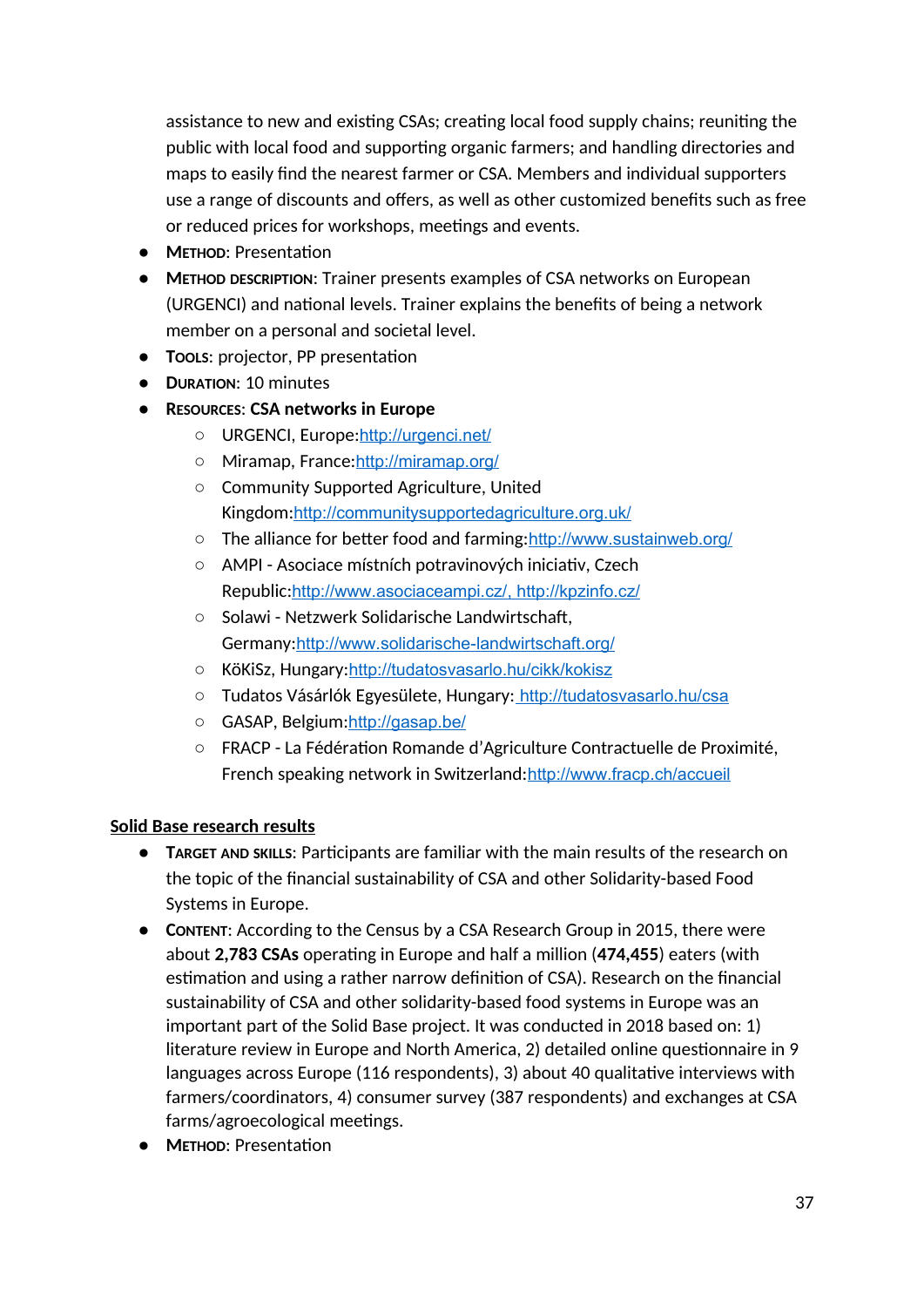- **METHOD DESCRIPTION**: Trainer presents main results of the research conducted in 2018 under the Solid Base Project.
- **TOOLS**: projector, PP presentation
- **DURATION**: 15 minutes
- **RESOURCES**:
	- European CSA Research Group: Overview of Community Supported Agriculture in Europe, 2016. Available online:http://urgenci.net/wp-content/uploads/2016/05/Overview-of-Community-Supported-Agriculture-in-Europe-F.pdf
	- Jocelyn Parrot, Peter Volz at al.: Solid Base Research report, 2018. Available online: http://urgenci.net/solidbase-research-report-on-the-financial sustainability-of-csa/

# *Part 3: Search for the right legal status*

## **Participants´self analysis - What is the situation in my initiative?**

- **TARGET AND SKILLS**: Participants realize what the current situation of their own initiative is and how it has changed since the beginning. What are the benefits and limits, and what do they want to improve?
- **CONTENT**: Participants will analyze their own CSA, focusing on their chosen legal status, and question how this mode of operation can both benefit and limit them. They will also respond to questions on the form of money flow, financing, the amount of annual income for farmers, and how the number of members increases or decreases each year.
- **METHOD**: Participants' self-analysis

## **METHOD DESCRIPTION**:

Participants fill in the template with the information about their initiative. They will answer the questions:

- What is your legal status? (for example non-formal group, association, cooperative…) Has it changed since the beginning?
- How many members does your CSA have?
- How many farmers does your CSA cooperate with?
- What is the early financial turnover in your CSA?
- What is the price share?
- What is the membership fee for consumers and for farmers?
- What is your payment scheme? Do members send money directly to a farmer or to a CSA bank account?
- Who is responsible for tax-related issues? (farmer, members, initiative)
- What are obligations and consequences (including opportunities) related to legal status and the overall CSA situation?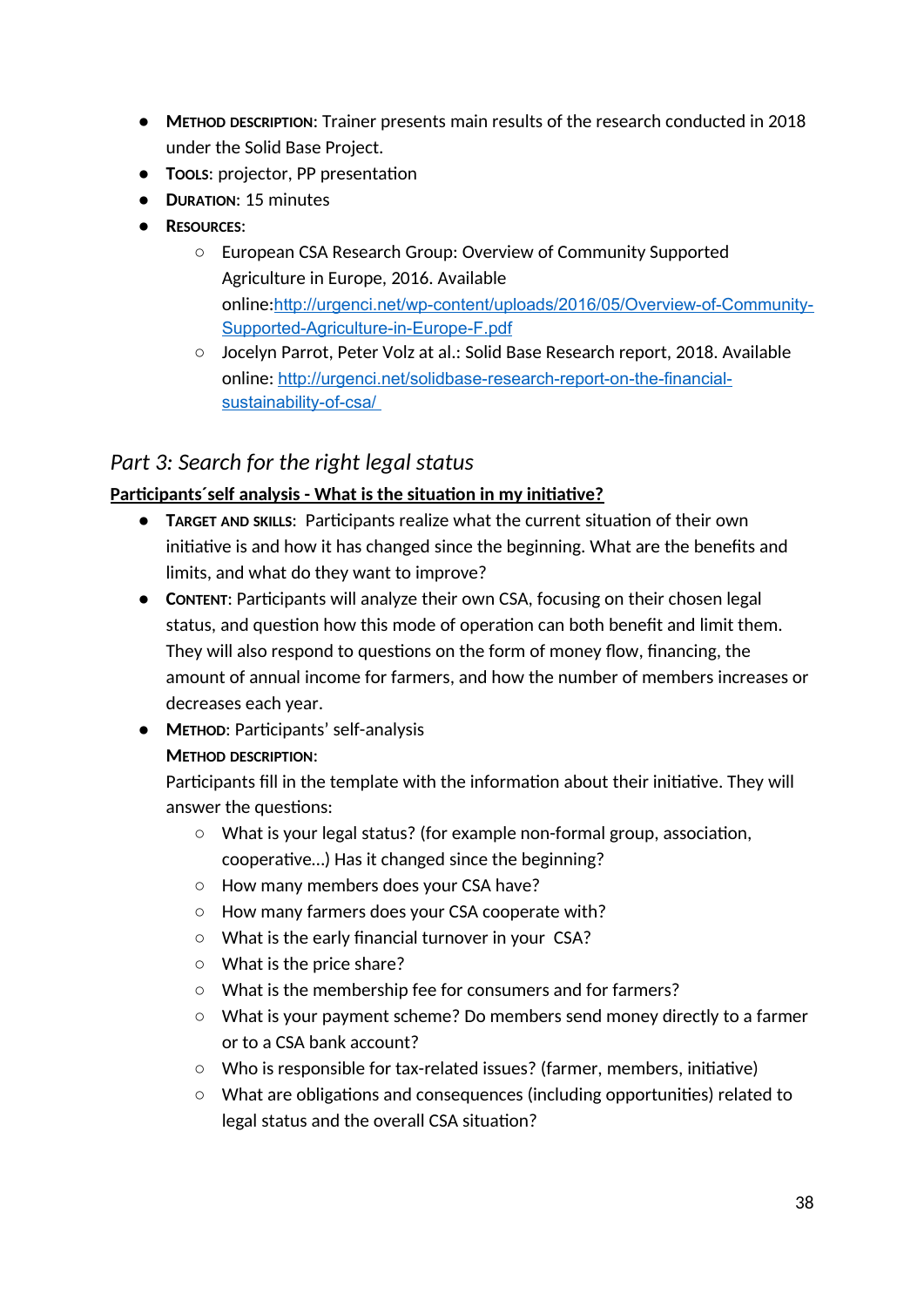This activity gives the participants space to "give all the information out of the paper," and an opportunity to think about their initiatives´ development over time. *Method in practice:*

- $\circ$  Participants are equipped with a template and are instructed, by the trainer, about the method.
- Every participant works separately with their own template. Participants may work in a group if they belong to one CSA, for example.
- **TOOLS**: template A4, pencils
- **DURATION**: 10 minutes
- **RESOURCES**: Template M1.1.

### **Introduction to the topic**

- **TARGET AND SKILLS**: Participants are aware of the fact that legal status is an important aspect that influences the overall functioning of a CSA.
- **CONTENT**: Legal structure is a very important aspect that is sometimes neglected despite the fact it strongly influences financial systems, decision making, and ability to share responsibility within an SFS initiative. There are a variety of obligations and consequences (including opportunities) that accompany the different types of formal and informal arrangements and legal forms. For example, it is crucial to understand the tax system to which a specific operation is subject.

Some smaller projects, which do not intend to employ staff or have any assets, such as producer-consumer partnerships, can be based on an informal arrangement. A simple contract, drawn up between members and the producers, may be all that is required. As an initiative increases in size and complexity, though, it is wise to have clearly defined rights and responsibilities which are recognised in law.

- **METHOD**: Presentation
- **METHOD DESCRIPTION**: Trainers highlight that the topic of legal status is worthy of consideration, because of the variety of obligations and consequences (including opportunities) that adhere to the different types of formal and informal arrangements. Trainers present key questions that every CSA/SFS should consider before they choose their legal status. (see the list of questions in the booklet)
- **TOOLS**: projector, PP presentation
- **DURATION**: 10 minutes
- **RESOURCES**:
	- Cultivating Co-operatives, organisational structures for local food enterprises: https://ldn.coop/wp-content/uploads/2015/01/Cultivating\_Cooperatives-1.pdf
	- Simply Legal: All you need to know about legal forms and organizational types https://www.uk.coop/sites/default/files/uploads/attachments/simply-legalfinal-september-2017.pdf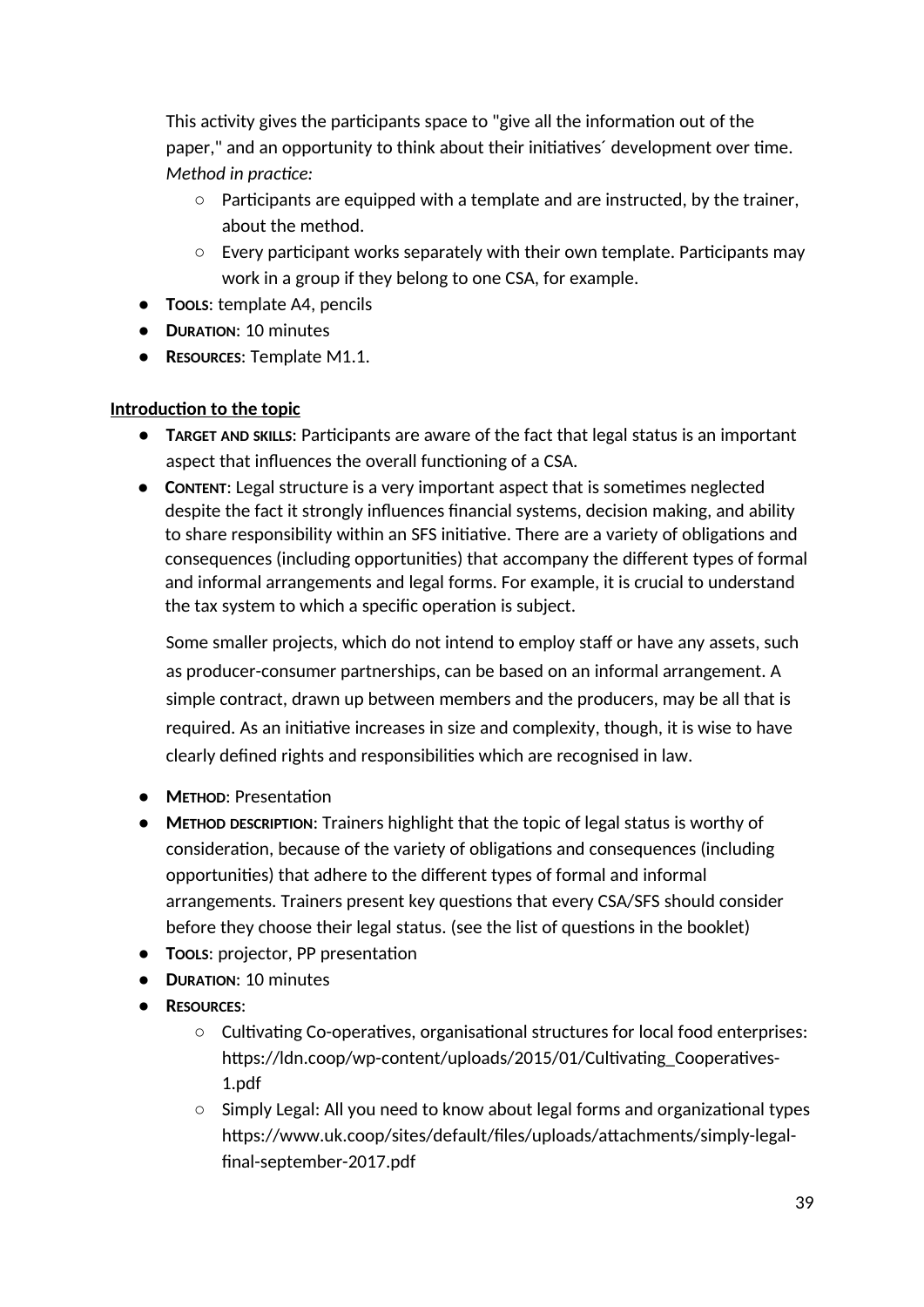- $\circ$  The A-Z to setting up a CSA: How to set up and run a successful community supported agriculture, Legal structures https://communitysupportedagriculture.org.uk/resource/legal-structures/
- The hive: http://www.uk.coop/the-hive/

## **Best practice examples on national and international level**

- **TARGET AND SKILLS**: Participants know what the typical CSA legal models in their country are, what their obligations and consequences (including opportunities) related to tax schemes are, and who is responsible in CSA for tax-related issues. Participants are inspired and motivated by existing and successful examples of different CSA models from a national level and from abroad.
- **CONTENT**:

Several real examples of CSAs with different legal status types are described in the following aspects:

- What is the legal status?
- What are obligations and consequences (including opportunities) related to legal status?
- What does a cash flow scheme look like?
- Who is responsible for tax-related issues? (farmer, initiative, members…)
- **METHOD**: Presentation
- **METHOD DESCRIPTION**: Invited CSA farmer/coordinator, or the trainer, presents in detail his/her own CSA
- situation related to legal status. ● **TOOLS**: projector, PP presentation
- **DURATION**: 20 minutes
- **RESOURCES**: own examples

## **Sharing experience - discussion**

- **TARGET AND SKILLS**: Participants realize what the current situation of their own CSA is. Participants are aware of the obligations and consequences related to legal status of their own CSA. Participants clarify whether their legal status meets their current situation and needs, eventually identifying gaps for improving.
- **CONTENT**: Based on self-analysis in the beginning of the session, participants will discuss what they have learned. What limits do they face in terms of their own CSA/SFS development? What do they want to change?
- **METHOD**: Discussion
- **METHOD DESCRIPTION**:

Participants, led by the trainers, discuss and share experiences. Each participant is supposed to present to the others what he/she has learnt during the session. Discussion gives participants an opportunity to compare their own situation with the others'.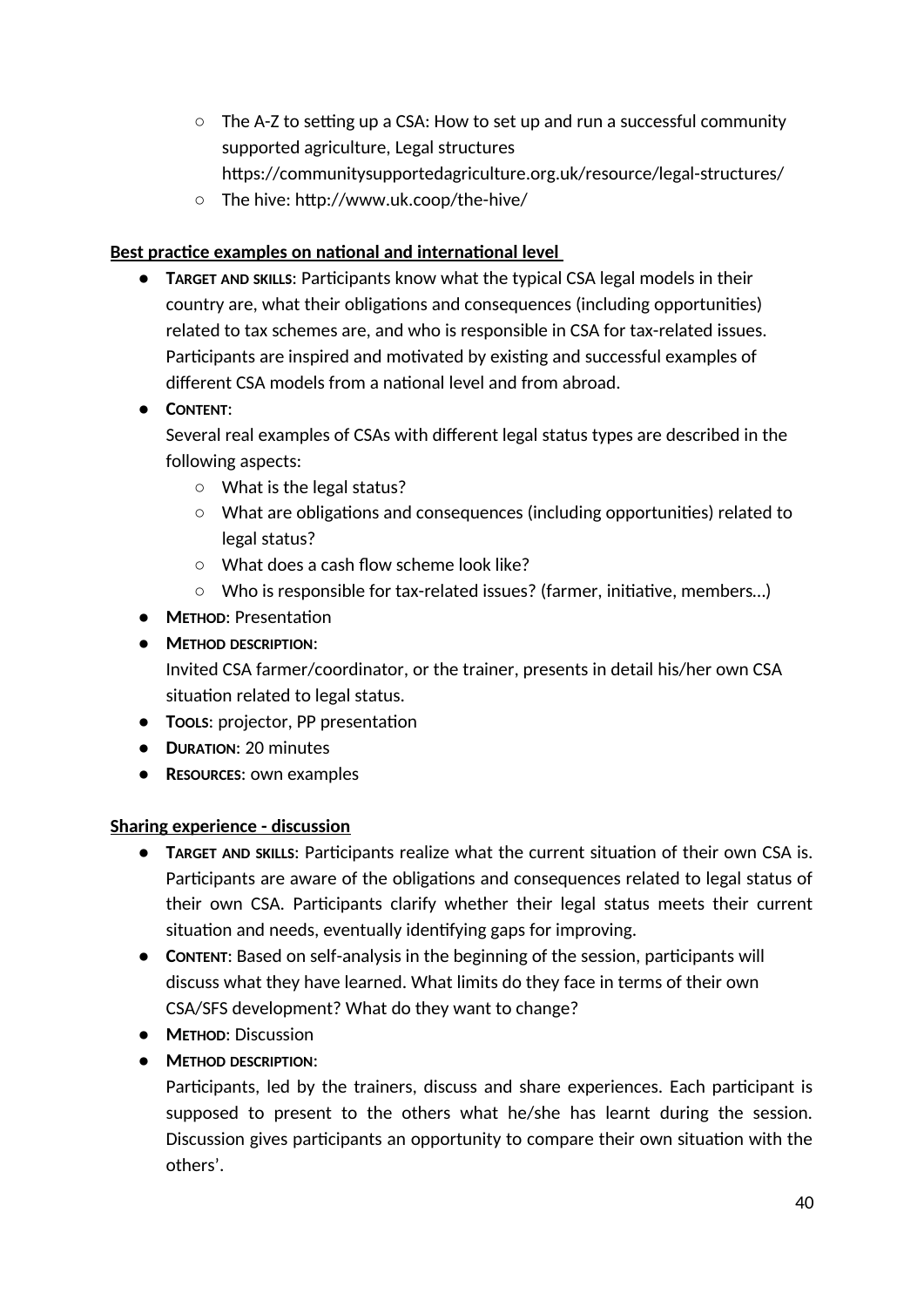- **TOOLS**: form A4, pencils
- **DURATION**: 20 minutes
- **RESOURCES**:

# *Part 4: Decision making and governance*

## **Introduction to the topic**

● **TARGET AND SKILLS**: Participants are aware that there are different roles within the SFS/ CSA that are important for its success. Further, they learn that initiatives should not be centred around one or two people.

## **CONTENT**:

The simple initiatives simply consist of farmers and consumers, however, very often, they need a broader group of involved actors. The way the initiative is set up and governed, including decision making and sharing responsibilities, helps avoid stress down the line. For example, delegating specific roles can prove advantageous and free up more time for the farmer to work on the field, such as if someone else is involved in the delivery or group coordination.

It is essential to share responsibilities clearly and decide within the community in a participatory way. Make sure there is no vacuum of responsibility. For organisational development, it is necessary to ask the following questions:

- Do we need to make a decision?
- $\bullet$  Who is involved in the decision-making process, when and how?
- Do the affected actors want to be involved in making the decision?
- Which organs (working groups, forums, plenaries, boards of directors, etc.) does the organisation consist of? How are the roles assigned and defined?
- What are the relevant domains of these bodies? Which special areas do they deal with? Where can they decide autonomously, where do they need the approval of other bodies? Do they need money, if so, where does it come from?
- $\bullet$  Who executes the actions after a decision is made and when?

Only when these questions are well answered can an organisation successfully establish flat hierarchies. It is important that everyone in an organization knows which organs exist and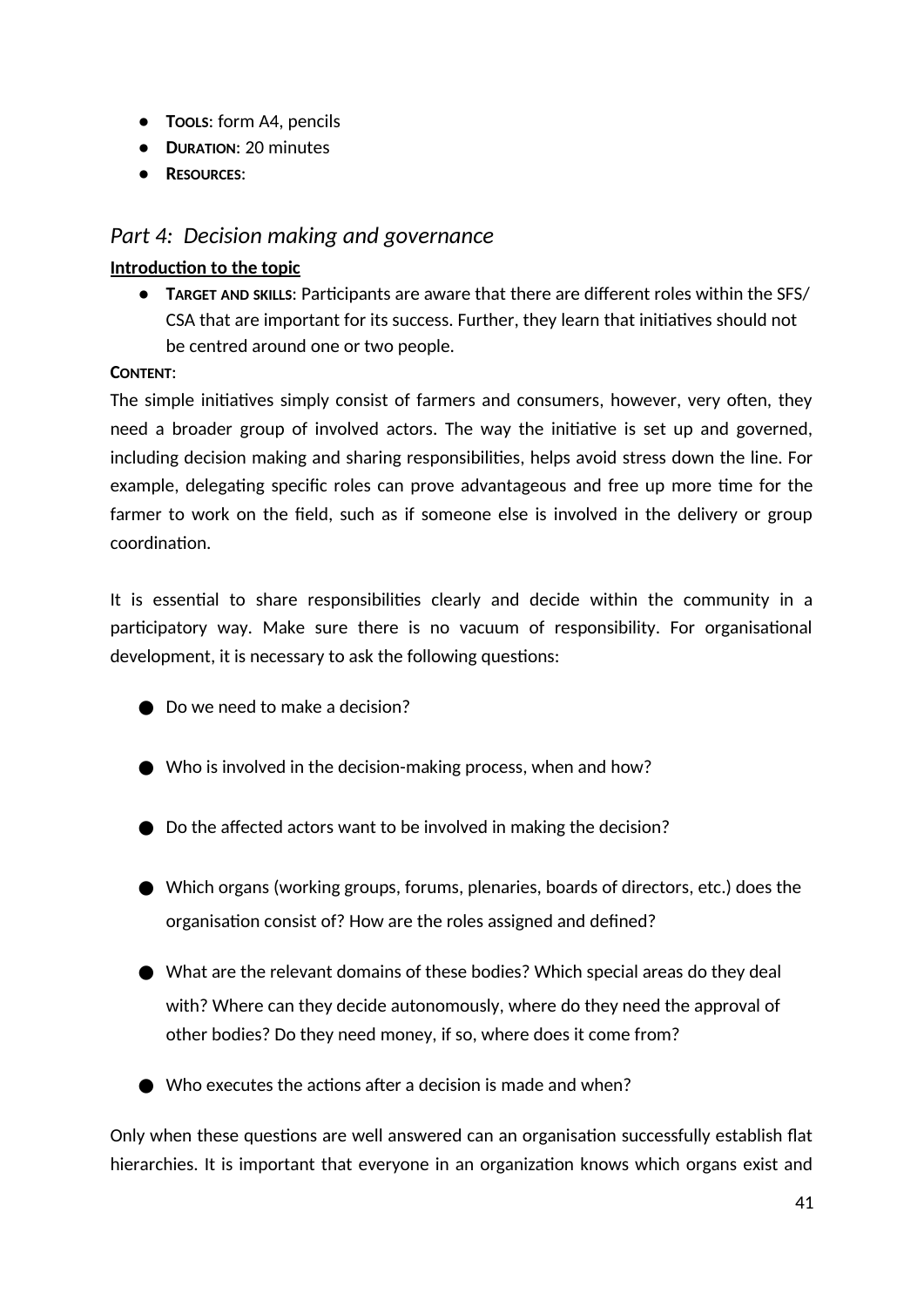what their competencies are. Transparency within the organization is important. People want to know what their job is and that of the others. Then, satisfaction and productivity are more likely to arise naturally and leadership becomes easier.

### **METHOD**: Presentation

### **METHOD DESCRIPTION**:

Trainers explain who the main actors are within a CSA (farmer, coordinator, consumer) and what their role generally is.

**TOOLS**: projector, PP presentation

**DURATION**: 15 minutes

### **RESOURCES**:

Collective of authors: Training in Alternative Food distribution Systems (AFDS), Regional logistics, 2015. Available online: http://urgenci.net/wp-content/uploads/2015/01/Training-in-AFDS final print.pdf

### **Participants´self analysis - What is my role**

- **TARGET AND SKILLS**: Participants analyze their own role in CSA.
- **CONTENT**: Participants will be aware of their roles that they actively perform in the CSA initiative. By asking questions, they answer what role they choose, what they believe they are doing, and what they need for their performance. They also assess what they want, what their knowledge needs, and what they can learn through their chosen role.
- **METHOD**:

Activity 1: Participants´self analysis - Pyramid of my role in CSA **METHOD DESCRIPTION**:

This method is based on the concept of the "Logical levels (pyramid)" invented by Robert Dilts. A practical activity where each participant writes their answers to the questions in the prepared form. Who am I? What do I want to do in the role? These relate to the role or roles that a participant in a CSA might hold. Along with the role, they write, for example, the values, beliefs, abilities, ways of acting, and behaviour which are linked to the chosen role. During writing, the content of the role for the individual is thought up. After completing the "pyramid", the participant assesses whether he/she fulfills the role, what benefits come from it, and what limits he/she has found.

*Method in practice:*

○ Every participant works separately with their own template and answers the questions. (5 minutes)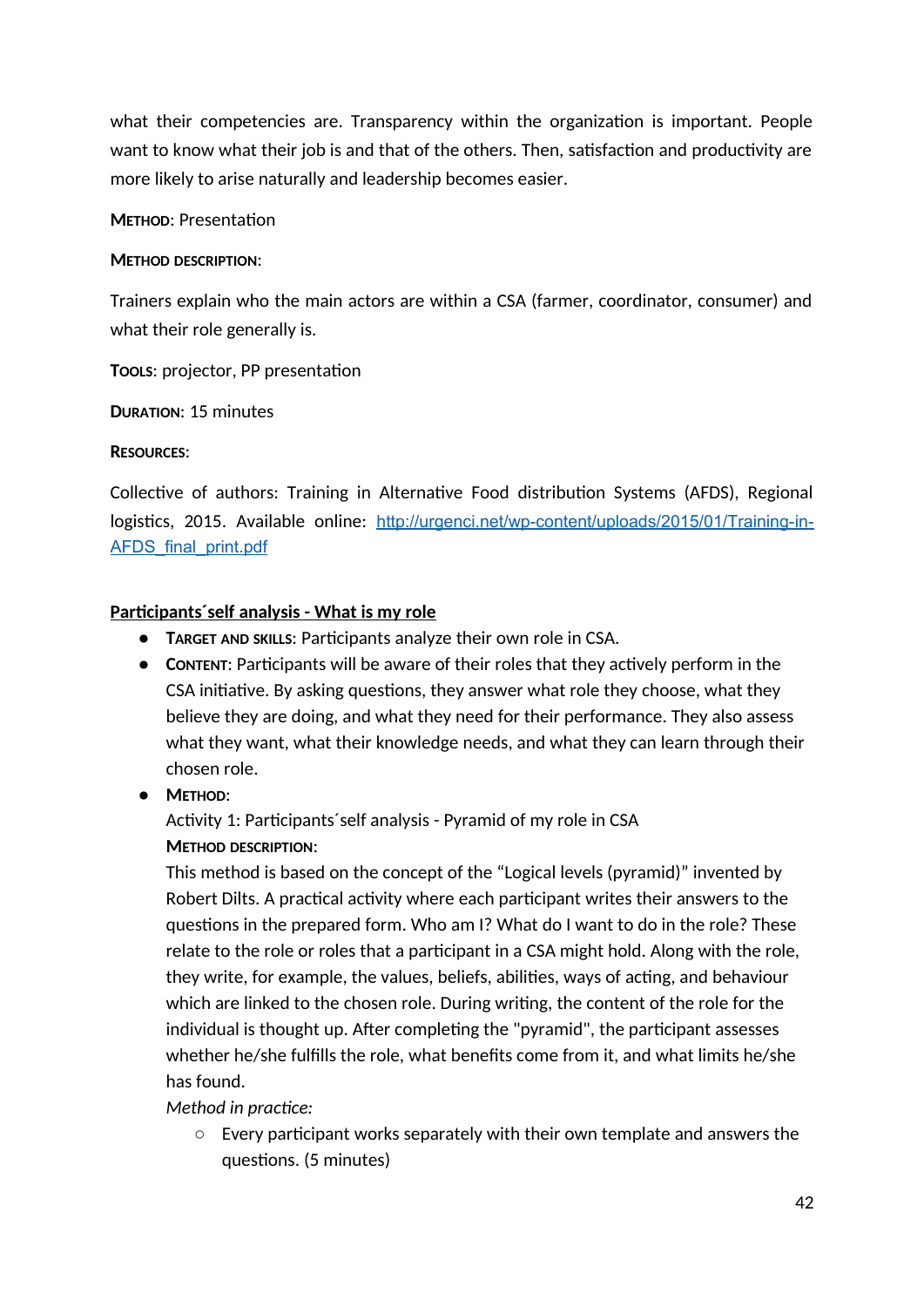- Participants can share their findings and experience in pairs. (10 minutes)
- **TOOLS**: Analysis Sheet and blank sheet A4 for every participant, pencils
- **DURATION**: 15 minutes
- **RESOURCES**:
	- About mind map and pyramid of rolls: http://www.mindmapmad.com/robertdilts-logical-levels-mind-map/
	- Logical levels of change Robert Dilts: http://discoveryinaction.com.au/logicallevels-of-change-robert-dilts/

*Option: Participants who are not active members in the CSA can fill the "pyramid" with the idea of what role they think they could hold. This exercise is done by thinking about their own values, beliefs, simply by themselves. They can discover their undisclosed qualities, offer them to the CSA initiative and become an active member with their own role and responsibilities.*

### **Best practice examples on national level and from abroad**

- **TARGET AND SKILLS**: Participants are familiar with real CSA examples in terms of management structure, decision making and sharing responsibilities.
- **CONTENT**:

Presentation of different models of CSA from its real actors (for example CSA coordinator or farmer) or from the trainer. There are models presented from the country and also from abroad. The presentation should contain:

- CSA management scheme short summary of principles
- How the scheme was set-up, and how it developed in the next years
- Summary of responsibilities of people involved in a coordination group
- Rules for responsibility sharing within a community and decision making (who, how, when, where, about what)
- **METHOD**: Presentation
- **METHOD DESCRIPTION**:

Trainer or invited CSA farmer/coordinator presents in detail the management structure of real CSA initiatives.

**TOOLS**: projector, PP presentation

- **DURATION**: 20 minutes
- **RESOURCES**:

### **Participants´self analysis and discussion**

- **TARGET AND SKILLS**: Participants analyze their CSA in terms of decision structure, governance, management roles and responsibilities, and identify gaps for improvement. Participants get feedback in a group discussion.
- **CONTENT**: Participants realize how responsibility is distributed among people in the community. Based on sharing experience and discussion with others, participants are inspired by different organisational models.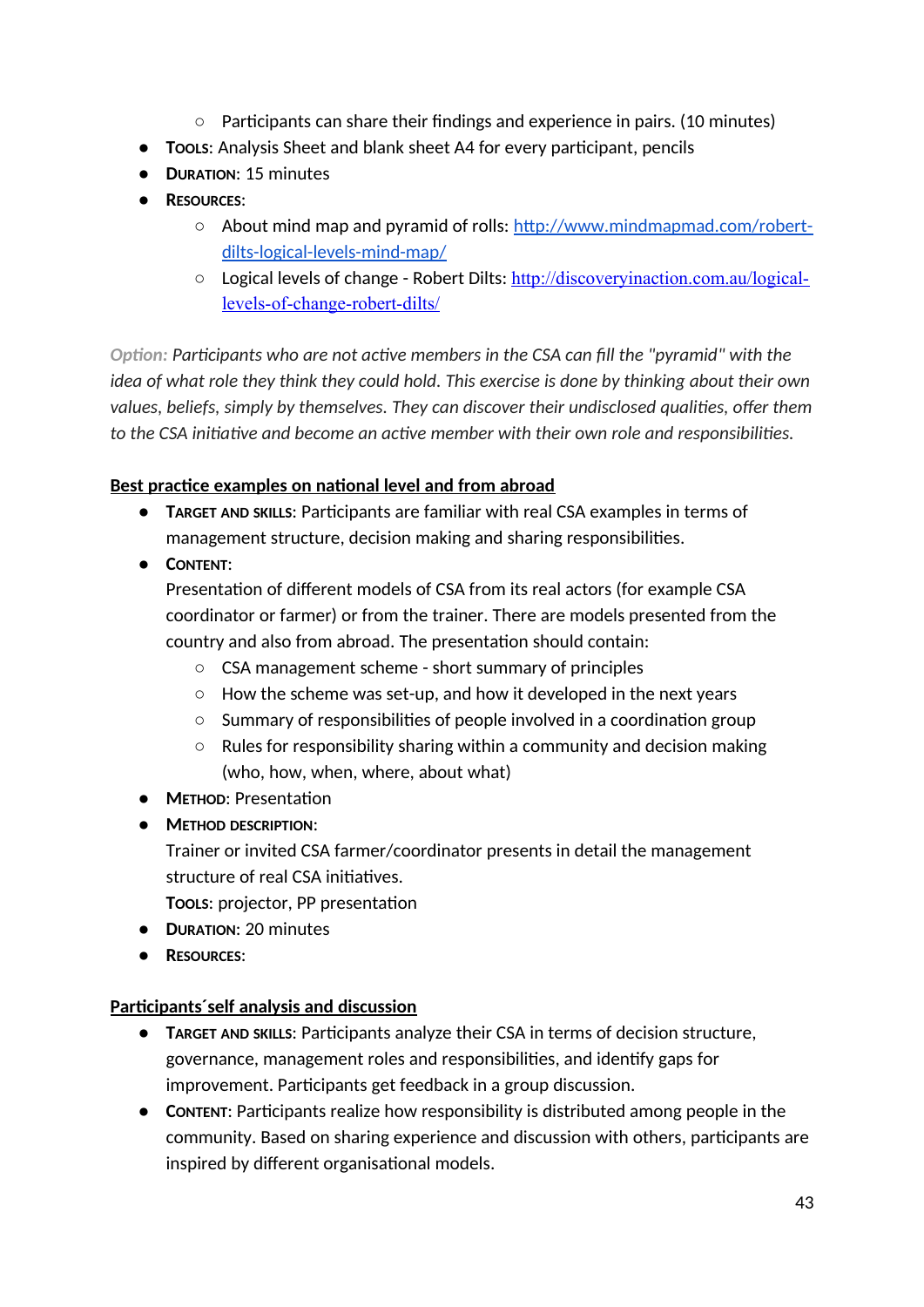- **METHOD**: Participants´self analysis and discussion Activity 2: Mapping the actors and their roles in CSA Activity 3: Group discussion
- **METHOD DESCRIPTION**:

### Activity 2: Mapping the roles in CSA (10 minutes)

This method is based on mind mapping, which is a highly effective way of getting information in and out of your brain. Mind mapping is a creative and logical means of note-taking and note-making that literally "maps out" the thought process of an idea.

One simple way to understand a Mind Map is by comparing it to a map of a city. The city center represents the main idea; the main roads leading from the center represent the key thoughts in your thinking process; the secondary roads or branches represent your secondary thoughts, and so on. Special images or shapes can represent landmarks of interest or particularly relevant ideas.

The great thing about mind mapping is that you can put your ideas down in any order, as soon as they pop into your head. You are not constrained by thinking in order. Simply throw out any and all ideas, then worry about reorganizing them later. *Method in practice:*

- $\circ$  Participants are equipped with a blank sheet of paper and are instructed by the trainer about the method. In the presentation, the trainer can present an example of a completed mind map.
- Every participant works separately and creates a map of main actors and roles in his/her CSA management.

### Activity 3: Group discussion (30 minutes)

Participants together with trainers discuss previous activities. Each participant is supposed to present to the others what he/she has learnt.

- **TOOLS**: Analysis Sheet and blank sheet A4 for every participant, blank sheet of paper A1, markers
- **DURATION**: 40 minutes
- **RESOURCES**:
	- Mindmapping Note taking that literally maps your ideas https://www.mindmapping.com/

# *Part 5: Time and task management*

### **Introduction to the topic**

● **TARGET AND SKILLS**: Participants are aware of the fact that the overall functioning of a CSA is based on well the organized management of everyday tasks, their sharing, time management and communication. They have knowledge of the Gantt chart, or other useful tasks, and time management tools.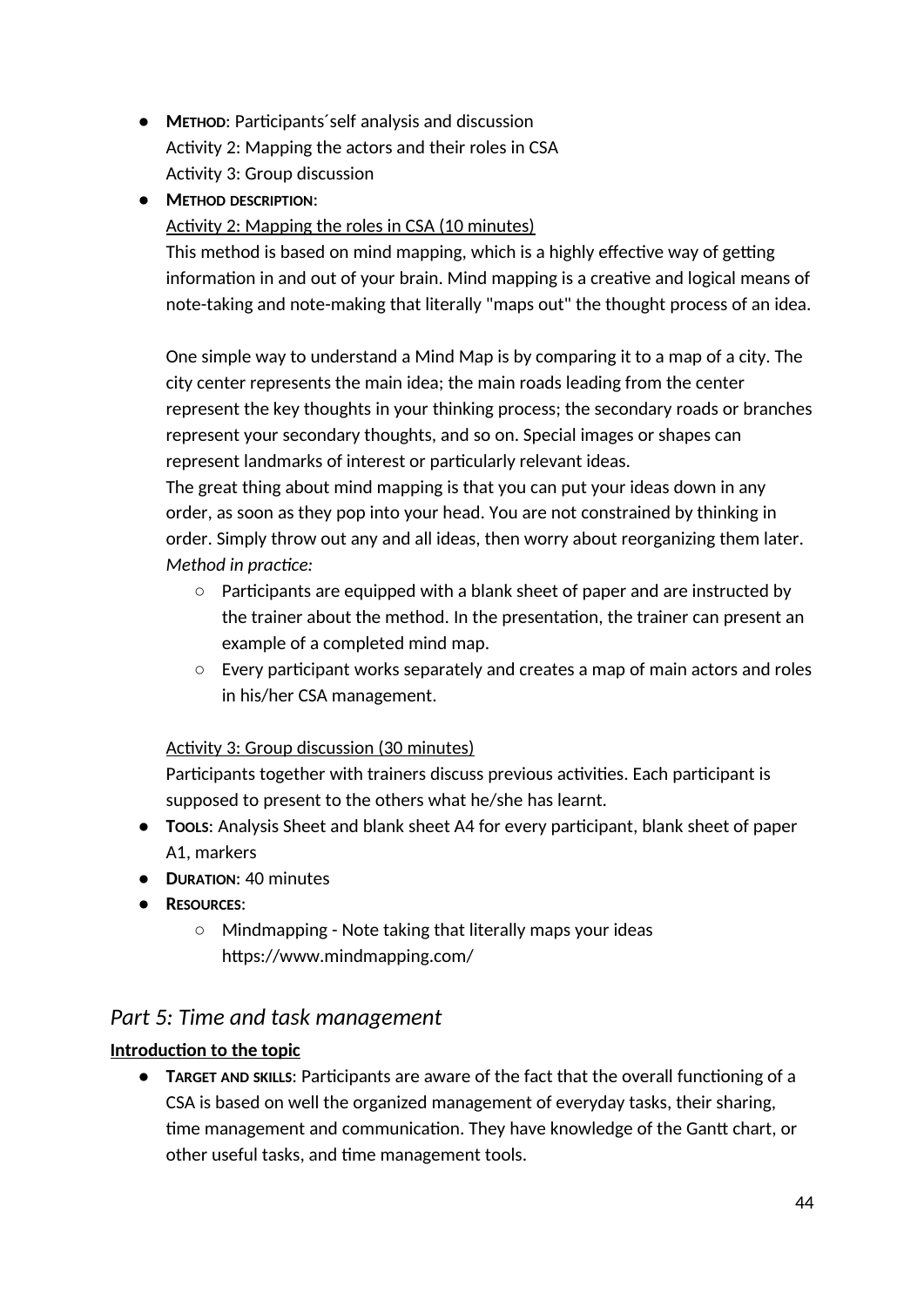### ● **CONTENT**:

In the case of SFS, where multiple different kinds of tasks arise at the same time (etc. farming, communication, delivery, community building), well-planned and conscious coordination, task-sharing and cooperation are crucial success factors.

## **How to plan and manage tasks**

- Map the activities and processes First identify main activities needed to ensure your initiative or farm running smoothly. These could be, for example, production, distribution, membership, finance, delivery point, volunteers etc.
- Break activities down into tasks Go deeper in every activity. What steps and tasks have to be done to finish an activity?
- Plan tasks in time

How much time does it take for the task to be done? What is the deadline? Does work depend on completing another task?

- Assign task to responsible members from your community Who takes responsibility for the task? It has to be just one person, despite the fact that there might others who collaborate.
- Create system of task sharing and tracking How do you know that the task is in progress or finished? How do you share tasks within your community? Who is responsible for what? What has to be done next week? Which task has the priority? You need to develop a system that enables you to share and track tasks in time. Create clear and simple communication rules.

## **Tools for task management**

The need for management and communication tools are directly linked to the level of complexity of an initiative. The less direct the exchanges are, the bigger the initiative is, the greater the need for various tools to solve everyday tasks effectively. Today there are plenty of online tools that help you to organize and track tasks from simple to-do lists to systems that offer task creation, visualization, and notification capabilities such as famous www.asana.com, www.basecamp.com, www.notion.so, www.trello.com and other commercial softwares. In the chapter "Digital tools" we offer a list of Free Libre Open Source tools that can help you better manage your initiative, communicate with your members and share responsibility.

A Gantt chart (www.gantt.com), commonly used in project management, is one of the most popular and useful ways of showing activities (tasks or events) displayed against time. On the left of the chart is a list of the activities and along the top is a suitable time scale. Each activity is represented by a bar; the position and length of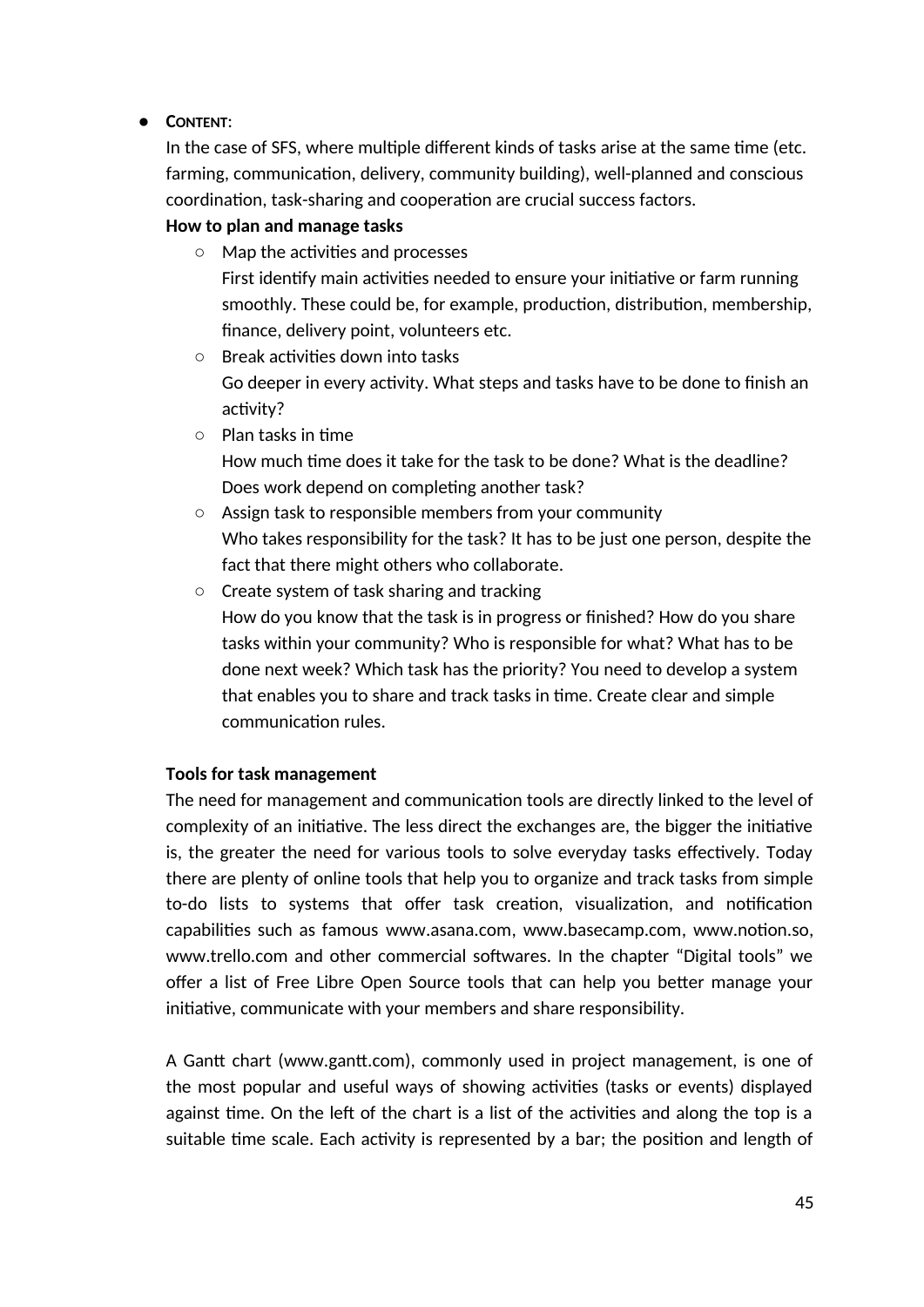the bar reflects the start date, duration and end date of the activity. You can create a time plan with special software, or you can create a simple chart in Spreadsheet too.

- **METHOD**: Presentation
- **METHOD DESCRIPTION**: Presentation
- **TOOLS**: projector, Powerpoint presentation
- **DURATION**: 15 minutes
- **RESOURCES**:
	- What is Gantt chart: www.gantt.com

#### **Sharing experience - discussion**

- **TARGET AND SKILLS**: Participants share their experience and get inspiration from others.
- **CONTENT**:

Learners together with trainers discuss and share experience with time and task management tools. Discussion gives participants the opportunity to get inspired from others.

- **METHOD**: Discussion
- **METHOD DESCRIPTION**:
	- Participants are divided into smaller groups.
	- In every group, participants identify useful task management tools and practices.
	- Finally, all groups will share their ideas together.
	- Best practices are written on flipchart paper.
- **TOOLS**: blank sheet of paper A1 for every group, markers
- **DURATION**: 30 minutes
- **RESOURCES**:

### **Volunteers and task delegation**

- **TARGET AND SKILLS**: Participants are familiar with steps and rules that can help with involving volunteers and task delegation.
- **CONTENT**:

Most CSAs rely, to some extent, on voluntary help. This can be very beneficial for everyone involved, including the farm, the community and even the volunteers, who may learn new skills, meet new friends, learn more about food and farming, or get fit and improve their mental health. However, maintaining volunteer motivation is usually challenging. Each volunteer is an individual and what is seen as motivation for one individual may not be for another.

## **Tips to help you involve volunteers in your community and delegate tasks** (details in the booklet):

- Show respect
- Define and describe the tasks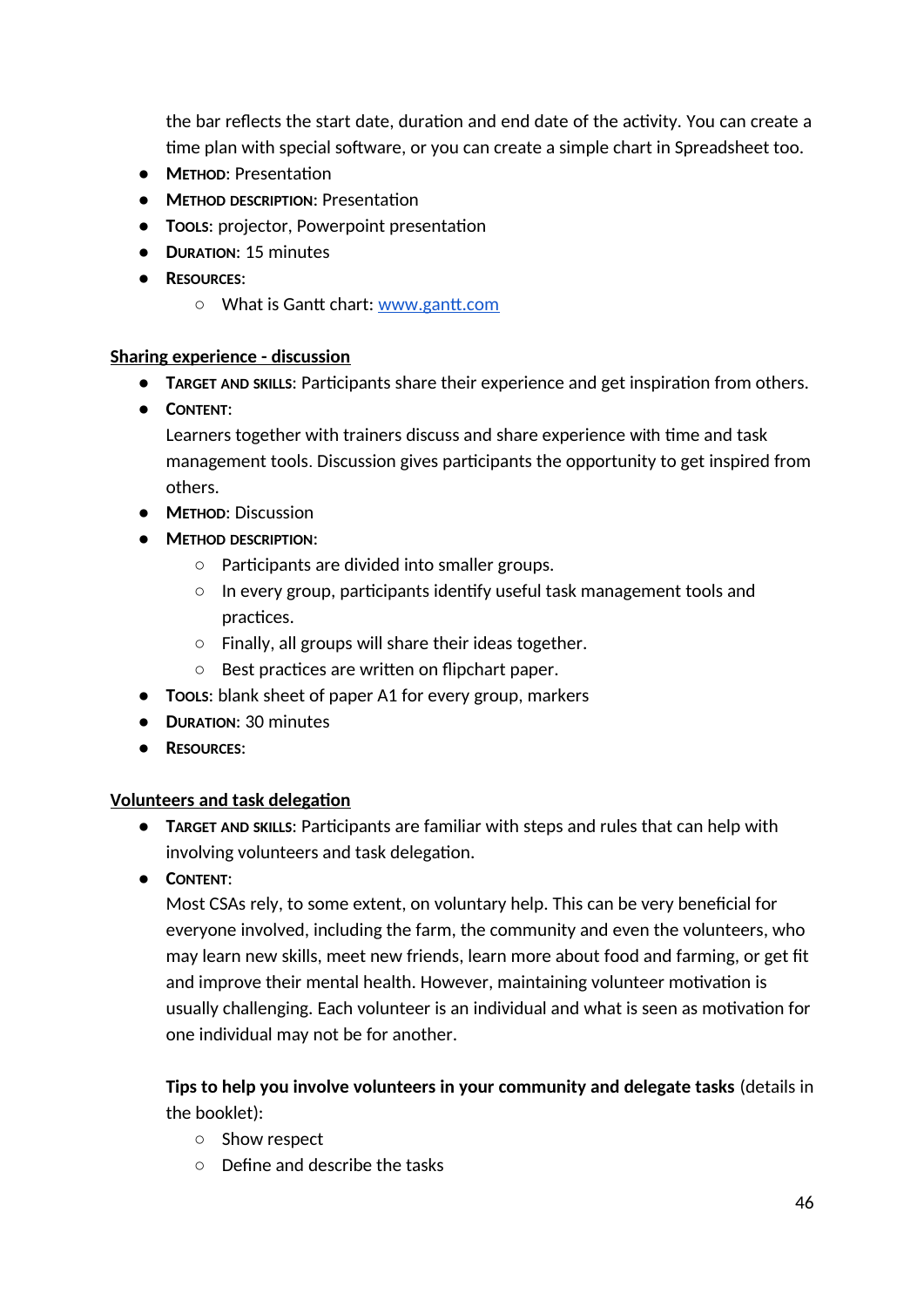- Offer diversity of tasks
- Find a suitable person in your community
- Explain every step and clarify understanding
- Guide and communicate
- Set the rules together
- Give feedback
- Make volunteers comfortable and safe
- Do not forget praise
- Offer workshares
- Find a "woofer"
- **METHOD**: Presentation and discussion
- **METHOD DESCRIPTION**: The content above is presented by the actors of the local CSA schemes or someone with experience from abroad
- **TOOLS**: projector, Powerpoint presentation or photos
- **DURATION**: 15 minutes
- **RESOURCES**:
	- $\circ$  The A-Z to setting up a CSA: How to set up and run a successful community supported agriculture, Volunteers http://communitysupportedagriculture.org.uk/wp-content/uploads/2018/06/ V.pdf
	- Positive Practice in Farm Labour Management: Keeping Your Employees Happy and Your Production Profitable https://attra.ncat.org/attra-pub-summaries/?pub=278

### **Sharing experience - discussion**

**TARGET AND SKILLS**: Participants share their experience and get inspiration from others.

### **CONTENT**:

Learners are encouraged to discuss and share their experience with volunteers and task delegation.

## **METHOD**: Discussion

### **METHOD DESCRIPTION**:

- Participants share their best experience. How does it work in your community? How successful are you with volunteers' involvement? What helps you to motivate volunteers? How do you manage volunteers?
- Best practices are written on flipchart paper.

**TOOLS**: blank sheet of paper A1 for every group, markers

**DURATION**: 30 minutes

**RESOURCES**:

# *Part 6:. Conclusion* **Evaluation and Follow-up**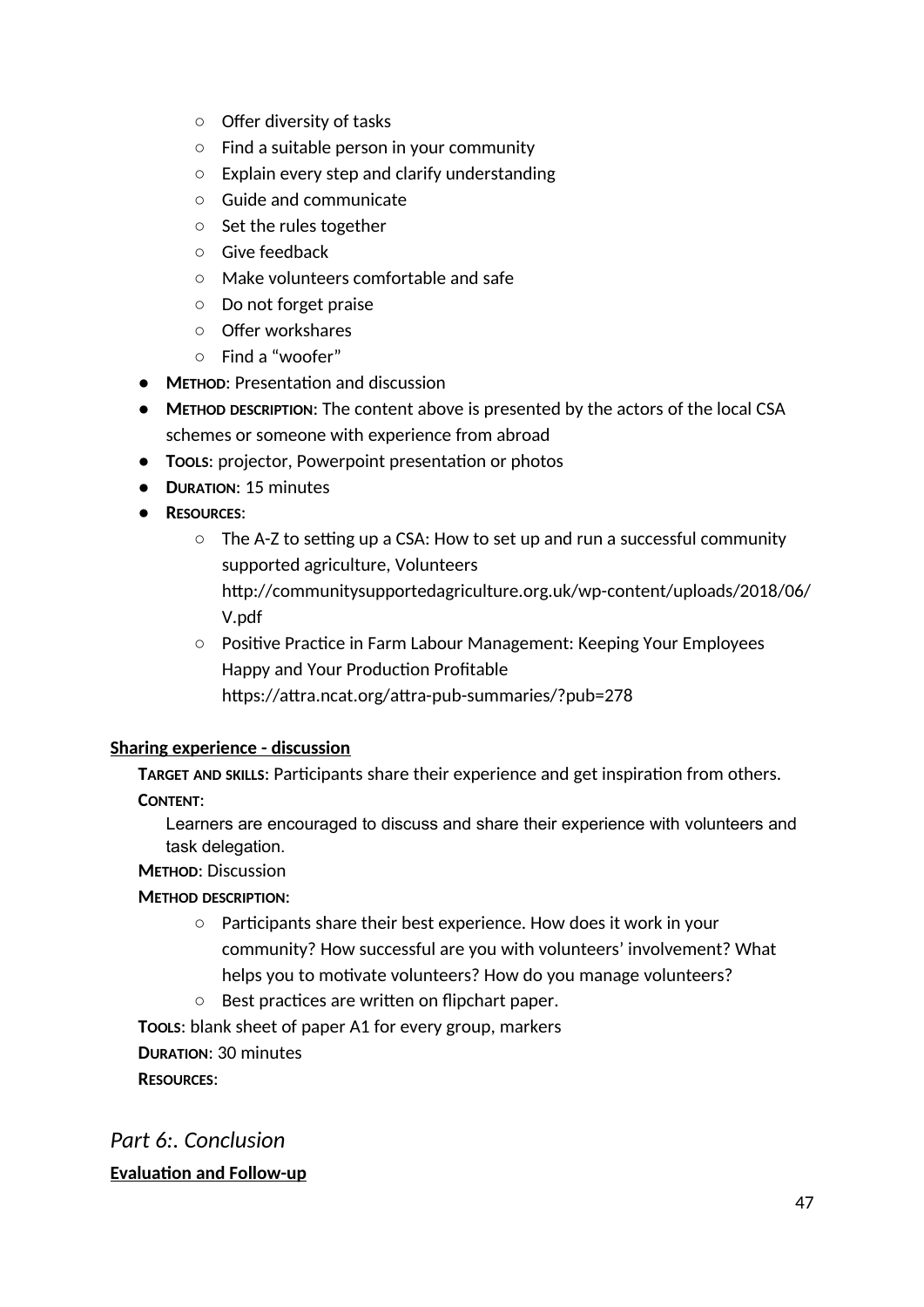- **TARGET**: Organizers of the event get feedback from participants on the quality of the training, participants once again re-think the training content and used methodology and have a time to share their feelings and get introduction to the next session.
- **CONTENT**: Evaluation of the session
- **METHOD**: Evaluation form and discussion
- **METHOD DESCRIPTION**: Participants fill in the prepared evaluation form and discuss with the facilitator and lecturers the content and methodology.
- **TOOLS**: Evaluation form in a hard copy
- **DURATION**: 30 minutes
- **RESOURCES**:

# MODULE 2 – Financial planning

# Introduction

SFS's are similar to small-scale farm businesses, but an essential important characteristic of these initiatives is that their operation is based on a community financing model. Consumers join one or more small-scale farms and pay a fair price for the produced food. In order to reduce liability risk and ensure the long-term financial sustainability of these social businesses, innovative methods and creative financial arrangements are needed, which requires business knowledge and financial experience. However, according to the needs analysis, this is often a difficulty for farmers and consumer coordinators because there is no available guidance which they can follow. M2 is dedicated to improving knowledge and skills which can support farmers and their customers in building a financially viable business.

# Target group

The second module is for those adult learners who are planning or already engaged in the operation of SFS's, and will be/are involved in the community based management and operation. The partner organizations primarily tested the module with stakeholders of CSA communities, but the topic could be relevant for other local solidarity based food communities (e.g. buying groups, cooperatives or community managed farmers market etc.) in which the democratic and participative operations heavily rely on the local communities.

# Prerequisites

Ideally, to ensure continuity, adult learners should participate in the M1 training event before attending M2, but with a use of a selection method (e.g. questionnaire, personal interviews) some participants with practical experience in the community based management of SFS's could also join . It is also advised to invite stakeholders with different experiences (e.g. farmers, business owner, financial managers, and coordinator) as module 2 focuses on the whole business model and operation of SFS's.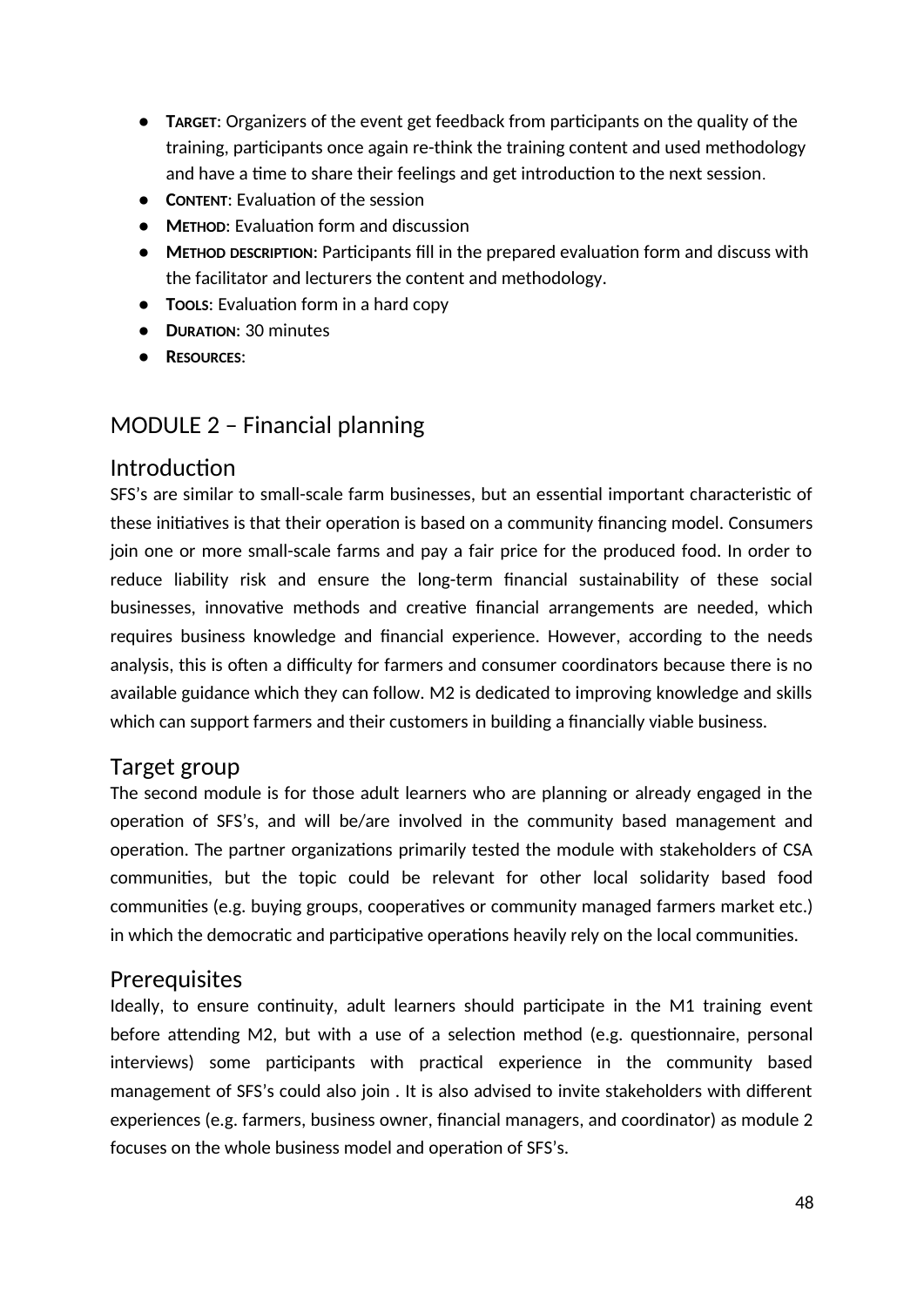# The aim of the Module

The second training module of Solid Base puts special focus on the business and financial operation aspects of SFSs which require specific skills and knowledge: business planning, participatory budgeting, tasks sharing, and decision making.

# Main topics

The main topics of the module are:

financial sustainability business planning building a financial system making a budget

# Targets and outputs

Adult learners of the second module gain special soft skills which are needed for the successful management of SFSs initiatives:

Basic business skills for social entrepreneurship.

Facilitation of group based decision-making and planning.

Ability for short and long term planning

Ability for financial management

Problem solving and conflict management skills

# Facilitation and training principles

Training methodology applied in the test training events will follow the participatory approach of the Solid Base training program. This includes intensive participation of individuals, interactive group work, group based planning, future planning, short presentations, giving feedback, individual tasks, work in pairs and problem-solving schemes. Participants will also have the chance for informal experience sharing during the breaks.

# Module detailed content and methodology

# *Part 1: Introduction*

## **INTRODUCTION OF TRAINERS AND PARTICIPANTS**

**TARGET AND SKILLS**: Participants feel more relaxed in the group if they know each other ´s names, ideas and background, and the trainer could also easily monitor what the main focuses and interests of the participants are. Participants get familiar with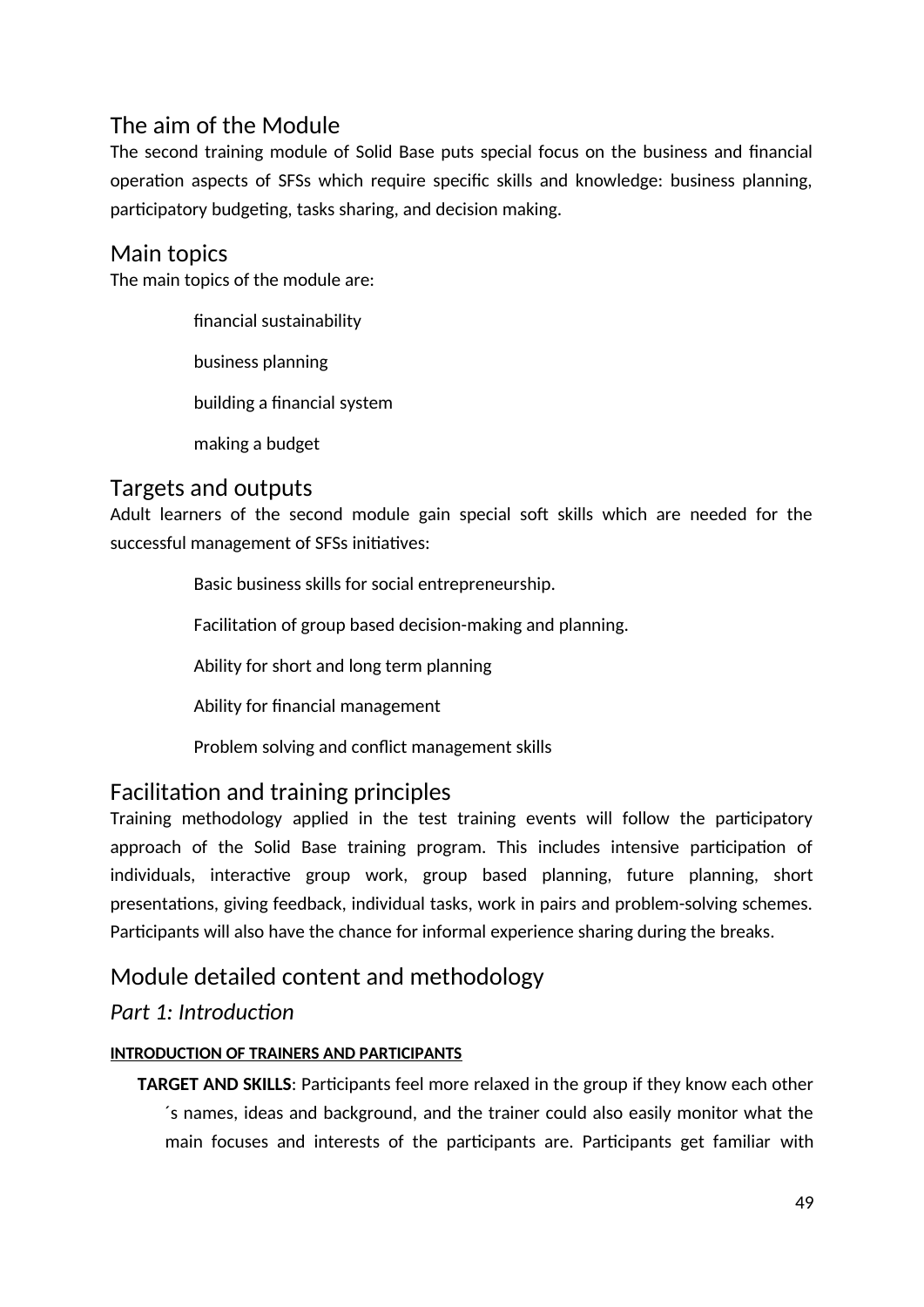talking about themselves and their ideas within a training situation and participating actively.

- **CONTENT**: Presentations by trainers and participants to identify their experiences, motivations, wishes, interests and expectations
- **METHOD**: Introduction in big circle

#### **METHOD DESCRIPTION**:

- Trainers introduce themselves, their background, and experiences, and describe their roles within the training. They also introduce assistants and explain the main scope and rules of the day (admin, timeframe, lunch, coffee breaks).
- Participants create a big circle and introduce themselves. Everybody has 2 minutes to present his/her name, experiences and expectations. The trainer might facilitate the start with a few initial questions that would help participants to start. These might be: "Where are you from?", "What is your experience with CSA?" or "What do you expect from our training?".

**TOOLS**: -

**DURATION**: 30-40 minutes (it depends on the number of participants)

**RESOURCES**: -

#### **SOLID BASE PROGRAM AND THE TRAINING DAY**

- **TARGET AND SKILLS:** By the end of this session, participants will get a view of the purpose of the day. Participants are familiar with the content of the training, are aware of the fact that this event is the second part of 4 modules and know about the available training materials and tools to help them in managing a CSA.
- **CONTENT:** Description of the whole training programme and structure of the modules (1, 3 and 4), including their interlinking. Schedule of Module 2.

### **METHOD**: Presentation

#### **METHOD DESCRIPTION**:

Trainer presents programme of Solid Base programme, briefly introduces other modules as well:

- 1) Management of Solidarity Based Food Systems
- 2) Financial sustainability (M2)
- 3) Digital skill sharing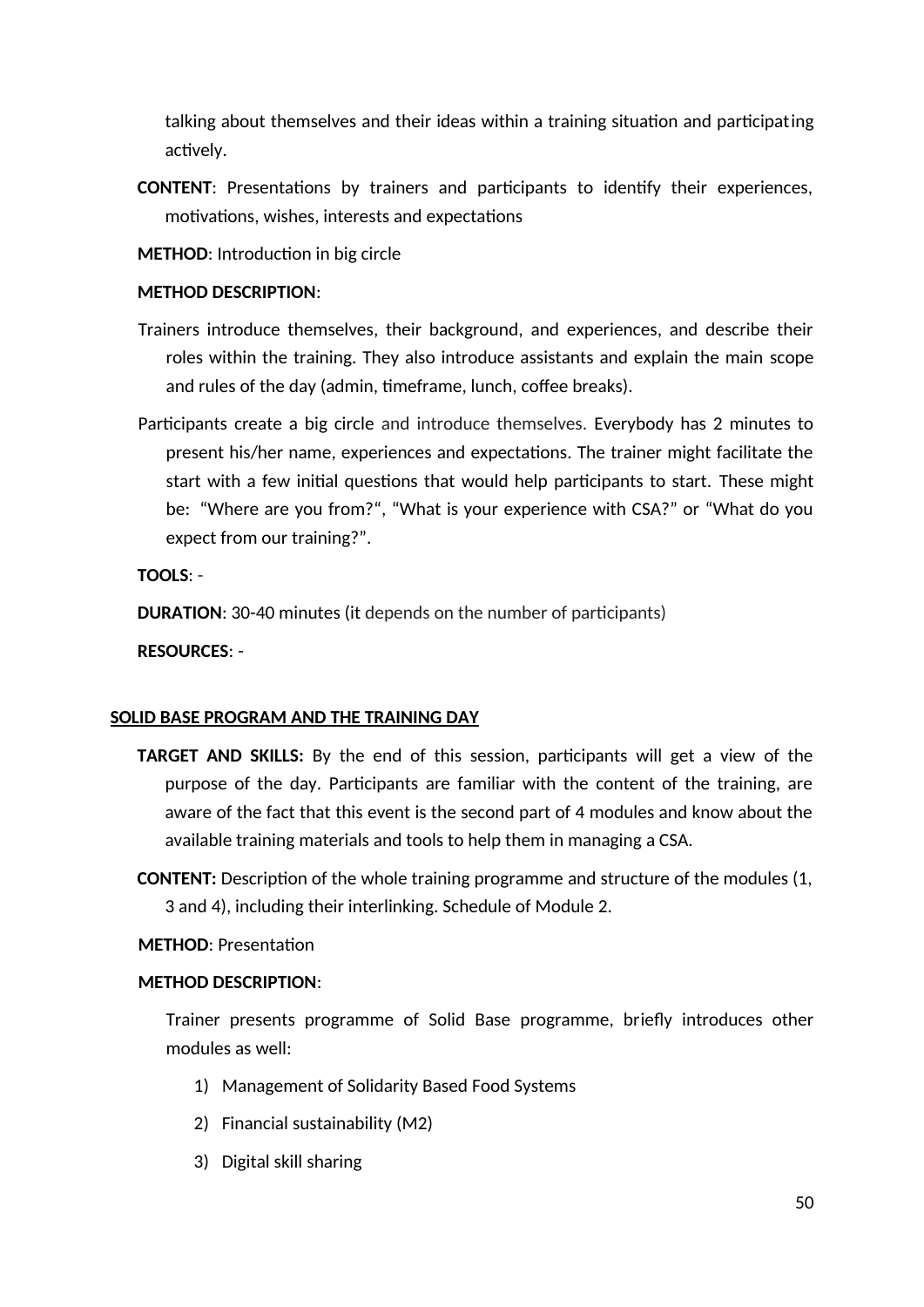4) Participatory inclusion techniques

Trainer present schedule of M2:

- 1) Introduction
- 2) Business & Finance
- 3) Planning exercise
- 4) Closure

**TOOLS**: PPT slides 1-3

**DURATION**: 5 minutes

### **RESOURCES**:

About Solid base training programme: https://urgenci.net/solid-base/

Solid Base Module 2 Training plan

### **WHAT DOES FINANCIAL SUSTAINABILITY MEAN?**

**TARGET AND SKILLS:** Participants are familiar with the definition of 'financial sustainability' used in Solid Base and the main results of the research on the topic of financial sustainability of CSA and other Solidarity-based Food Systems in Europe (2018).

**CONTENT:** Sharing definition and highlighting relevant results of the research

**METHOD:** Presentation

- **METHOD DESCRIPTION**: Trainer shows the definition of the financial sustainability of CSAs: "the ability of the farmer (or farmers) and the CSA community to maintain both the farm(s) and the CSA initiative in the long-term. In order to achieve this long-term resilience, the farm should not depend on specific external grants or donations, and should not transfer debts either to the next generation of farmers, or to the community". Trainer explains that this definition was elaborated by all project partners of Solid Base and defines the baseline of this project. Main results of the research conducted in 2018 under the Solid Base project are presented as well,
- **TOOLS:** PPT slides 4-11
- **DURATION: 15 minutes**
- **RESOURCES:**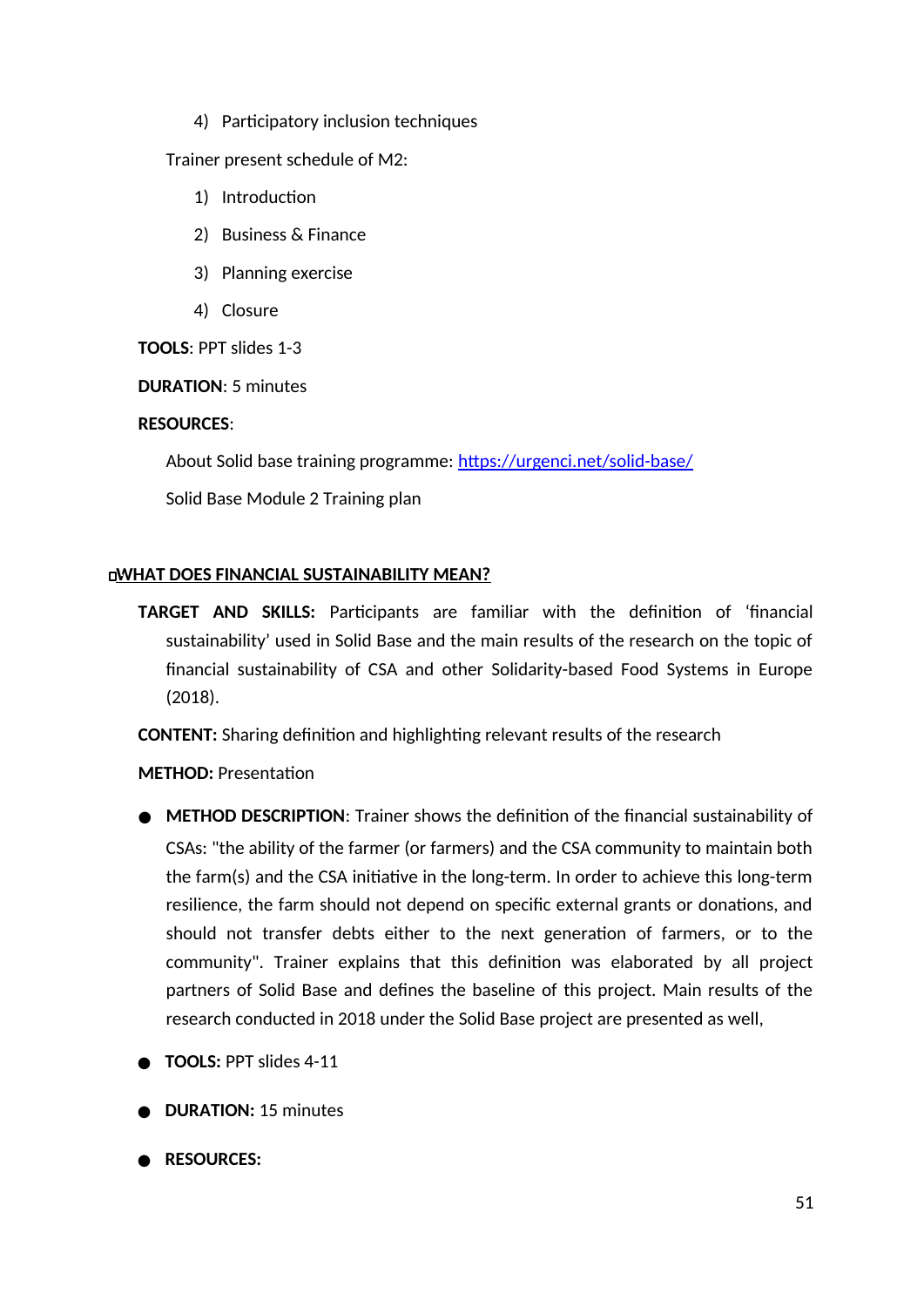Jocelyn Parrot, Peter Volz at al.: *Solid Base Research report*, 2018. Not available online, included in supporting materials for training.

## *Part 2: Business & Finance*

#### **BUSINESS 101**

- **TARGET AND SKILLS:** By the end of this session, participants understand the difference between business and finance. They are familiar with the importance of a business plan and a good financial system, and understand both in detail.
- **CONTENT:** Explaining the terms 'business' and 'finance' and listing their main elements, highlighting the importance of both to financial sustainability. Planning is essential to the success of any initiative.
- **METHOD:** Presentation and Q&A
- **METHOD DESCRIPTION**: Trainer makes a short presentation about business plans and financial systems. Trainer explains the terms, their elements and importance in CSA viability.

Business and Finance are different, but very connected. *Business* is to earn money by selling products and/or providing services. Talking about business is to talk about what's happening in a CSA/SFS/LSPA in a structural way. When it is written, it's called the… *Business Plan*: a written document describing the nature of the business, missions and goals, the value proposition, the production and distribution channels, marketing, resources, partners and operation. It also contains a financial projection. Trainers should be able explain following elements:

- − mission, vision, goal: your dream and how you achieve them
- − value proposition: why a customer should choose your product over another, what is the unique value the product provides over its competitors.
- − production & activities: what and how you produce, all product, list of services
- − resources & people: infrastructure, money for invest, people involved, staff, contractors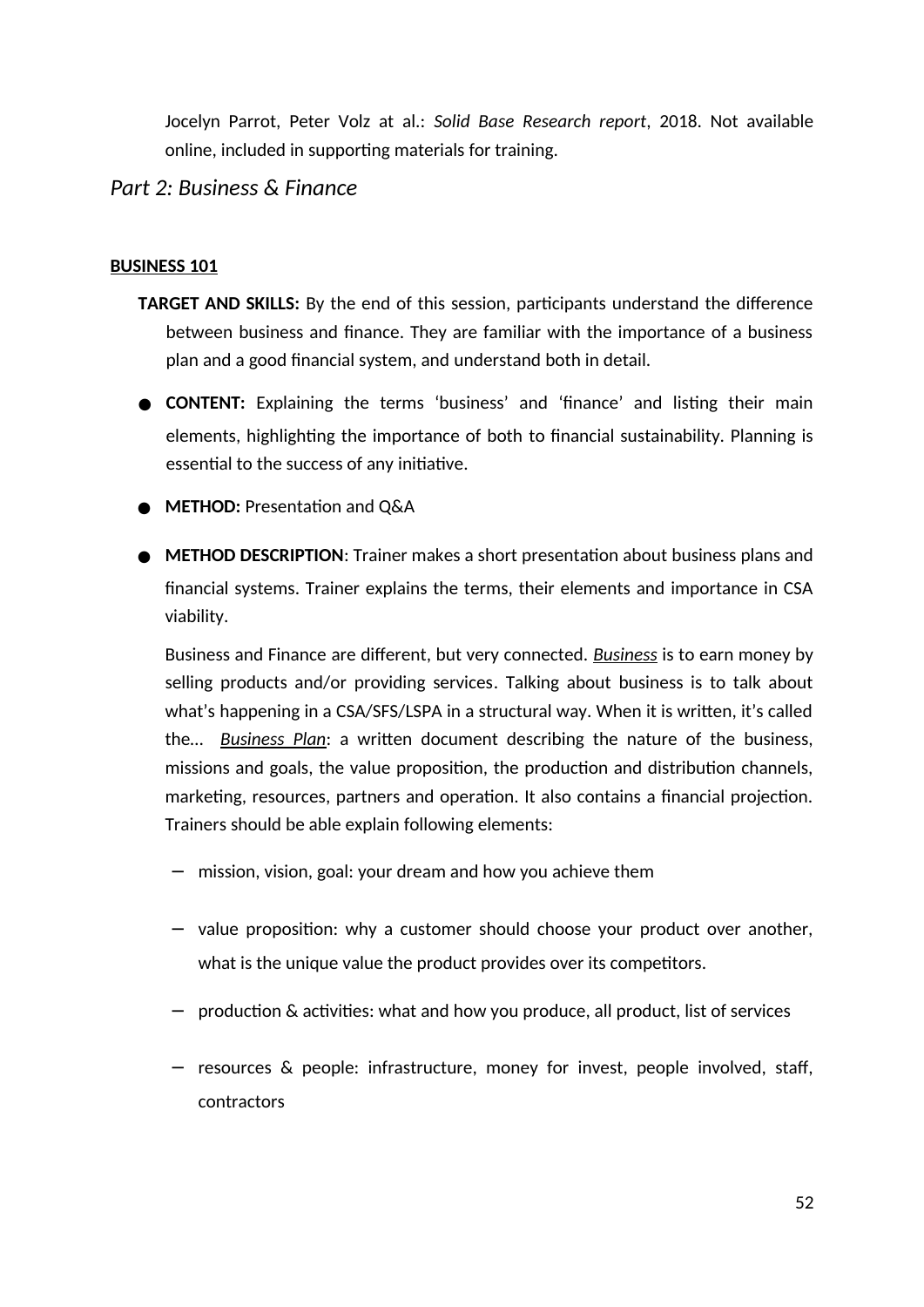- − selling, marketing: how and where the distribution is going on, where and how you find customers
- − customers: who they are, the different segments, their preferences, how they connect to the business, types of relationships that you establish with customers
- − partners: ?
- − management (incl. risk): how your business operates, internal rules and regulations, principles and protocols
- − the world around us: competitors, network, legal environment affecting your business' life

A business plan could also be a 100 page long document and a big drawing as well. A business plan describes the present and contains projections for the future. Evaluating it, improving it continuously, and sharing this plan with staff members is also crucial.

*Finance* is to use and manage money to ensure viability. A CSA has financial viability if it is able

- − to pay bills when due (liquidity)
- − to generate enough income to cover all costs and make profit (profitability)
- − to own money when all debts are paid (solvency)

To ensure viability a good *Financial System* must be set up. It is important to mention that financial systems have a logic which should be also applied in CSA's. A good financial system should contain:

- − budget: overall picture of financial elements in a certain period
- − plan & register of production, incomes, expenses, debts and claims (all items)
- − cash & bank account balances (when money is moving), cash-flow plan (when, how much, how, to who and from who)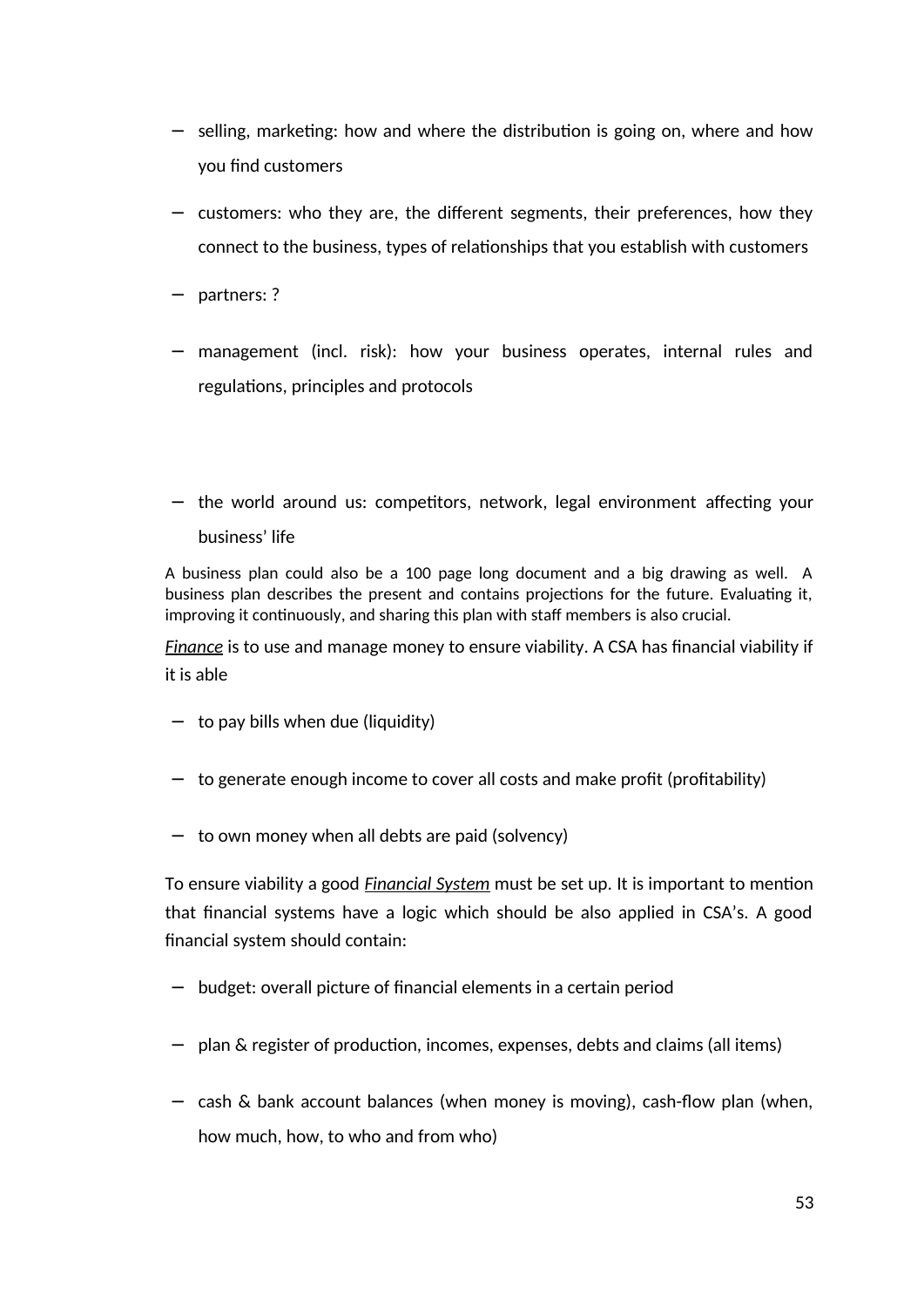- − calculate profit & loss, calculate break-even point
- − controlling (1. recording 2. monitoring 3. analysing 4. intervention =>This process should be done in CSAs as well to follow the budget and identify the problems and take actions)
- − bookkeeping (records and reports based on needs of national laws, rules and regulations)

Managing a CSA's finance is not equal to bookkeeping. While the internal financial system provides an up-to-date picture about what is happening with money, bookkeeping is the fulfilment of financial laws. The importance of an internal recording system must be highlighted. Many CSA's work with a bookkeeper, but all of the data should be recorded and/or seen (!) for internal use as well, so it can be analysed continuously by the owners and leaders. This allows them to know what is happening in the business. It can be started in a simple way, and improve continuously.

- **TOOLS:** PPT slides 12-13
- **DURATION: 10 minutes**
- **RESOURCES:** There are several books and courses to explain this knowledge, and can help to improve even small scale farmers.
	- − Sharing the Harvest: A Citizen's Guide to Community Supported Agriculture, Elizabeth Henderson and Robyn Van En, 2007.
	- − The CSA Handbook: What to do with your CSA's harvest, Laura Lunn, 2012
	- − Starting and Operating a CSA Farm Business (2015, USA), http://www.ctfarmrisk.uconn.edu/documents/CSA-Guide.pdf
	- − The Market Gardener: A Successful Grower's Handbook for Small-scale Organic Farming, Jean Martin Fortier (book, film, tools) http://www.themarketgardener.com/
	- − Equiterre A guide for the management of CSA Farmers (2002, Canada)
	- − A Guide For The Establishment of Community Supported Agriculture farms In Victoria (2004 Australia) , https://foodskil.files.wordpress.com/2012/05/a-guideto-csa-in-victoria.pdf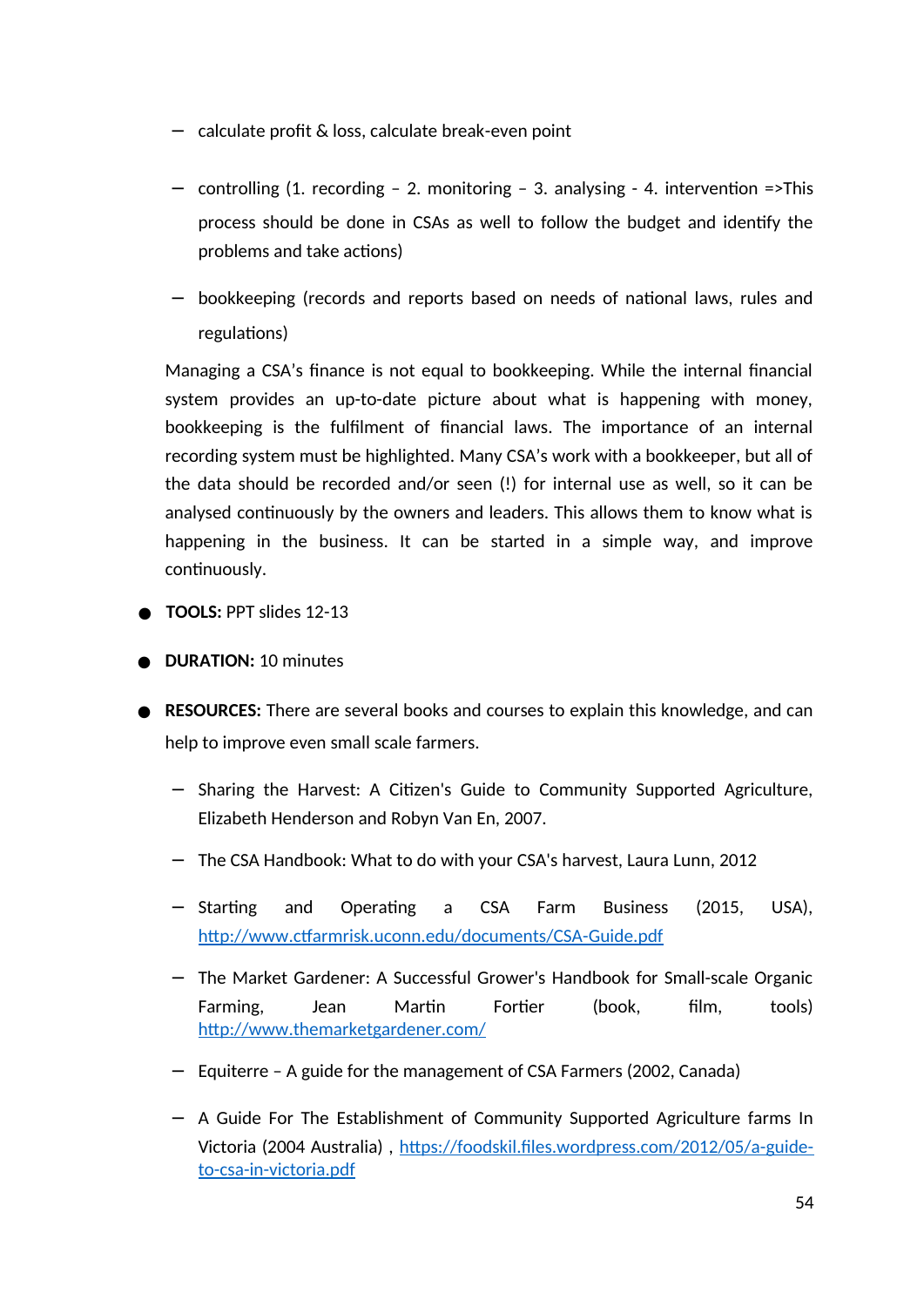- − Four viable and enviable economic models of CSA (2005, USA)
- − Grower to Grower: Creating a livehood on a fresh market vegetable farm
- − The Organic Farmer's Business Handbook: A Complete Guide to Managing Finances, Crops, and Staff - and Making a Profit, Richard Wiswall, 2009
- − Crop Planning for Organic Vegetable Growers, Frederic Theriault,2012
- − Building a Sustainable Business: A Guide to Developing a Business Plan for Farms and Rural Businesses, Gigi DiGiacomo, Robert King and, Dale Nordquist (2003) https://www.misa.umn.edu/publications/buildingasustainablebusiness
- − Organic Transition: A Business Planner for Farmers, Ranchers and Food Entrepreneurs, 2015 https://www.sare.org/Learning-Center/Books/Organic-**Transition**

### **BUSINESS PLANNING EXERCISE**

- **TARGET AND SKILLS:** Participants are able to define their business goals and sketch up a quick business plan. They get an understanding of making a business plan and improve it continuously.
- **CONTENT:** Individual work on mission, vision and goals, and work on a business plan in group
- **METHOD:** Individual and group works, peer learning

### ● **METHOD DESCRIPTION**:

### 1st exercise: Vision, mission and goals

Trainer screens ppt slide and explains shortly the following terms and its importance.

- − Vision: how your farm or business will look in 5, 10 or 25 years, what's your dream or wish, a picture in your mind about the future? This is a description of how you would like the CSA to look in the future.
- − Mission: rolls your values, current situation and vision into a set of guiding principles that describe your business. This is a description of the CSA now.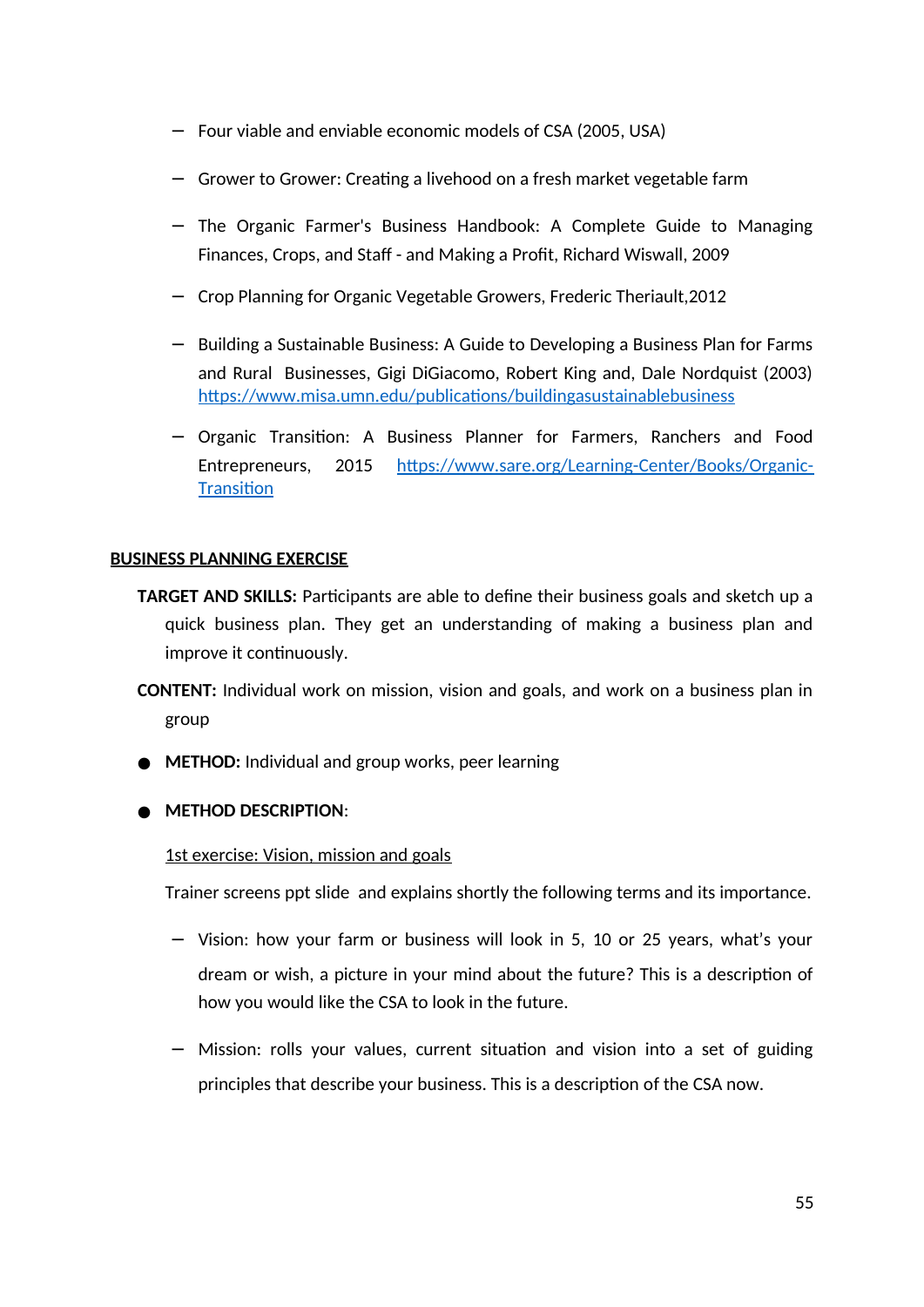− Goals: With a vision and mission in mind, you and your planning team are ready to begin the process of goal setting—that critical first step towards the development of a working strategic plan with measurable objectives.

Trainer distributes the handout and asks participants to fill out the A side, to answer 3 questions in 10 minutes:

- − What is your CSA's vision? How will your farm or business look in 10 years?
- − What is your CSA's mission? What are the most important values that describe your business now?
- − What are your CSA's goals? What is the critical first step towards your vision and mission? Please define some measurable objectives.

You should emphasize that it is very important to have visions and goals, which could be broken down into activities. Business goals can be broken down further into marketing, operations, human resources and finance objectives. Here and now, trainers should keep focus on financial issues. It is also important to highlight that a CSA's financial life is strongly connected to, but must be separated from, family budgets and other business activities.

*To help participants, trainers can give some examples.*

- − *Possible visions are: a big, nice farm*
- − *Possible missions are: feeding 100 families, build up a living family farm*
- − *Possible financial goals are: increasing incomes; decrease debt; decent wage for the farmer; produce healthy food; working for sustainability; increase membership for 80 families; double the territory of production; buy a new tractor etc.*

The rainer will ask a few participants to share their issues/goals in 1-2 minutes. The trainer's task could be to keep the discussion within the time limit, and help participants to define their goals and issues, and avoid 'complaining'.

#### 2nd exercise: Business plan

The trainer makes groups of 5 and asks them to make a quick business plan of an imaginary CSA. Trainer shows the slide on 'Business plan' and explains the exercise.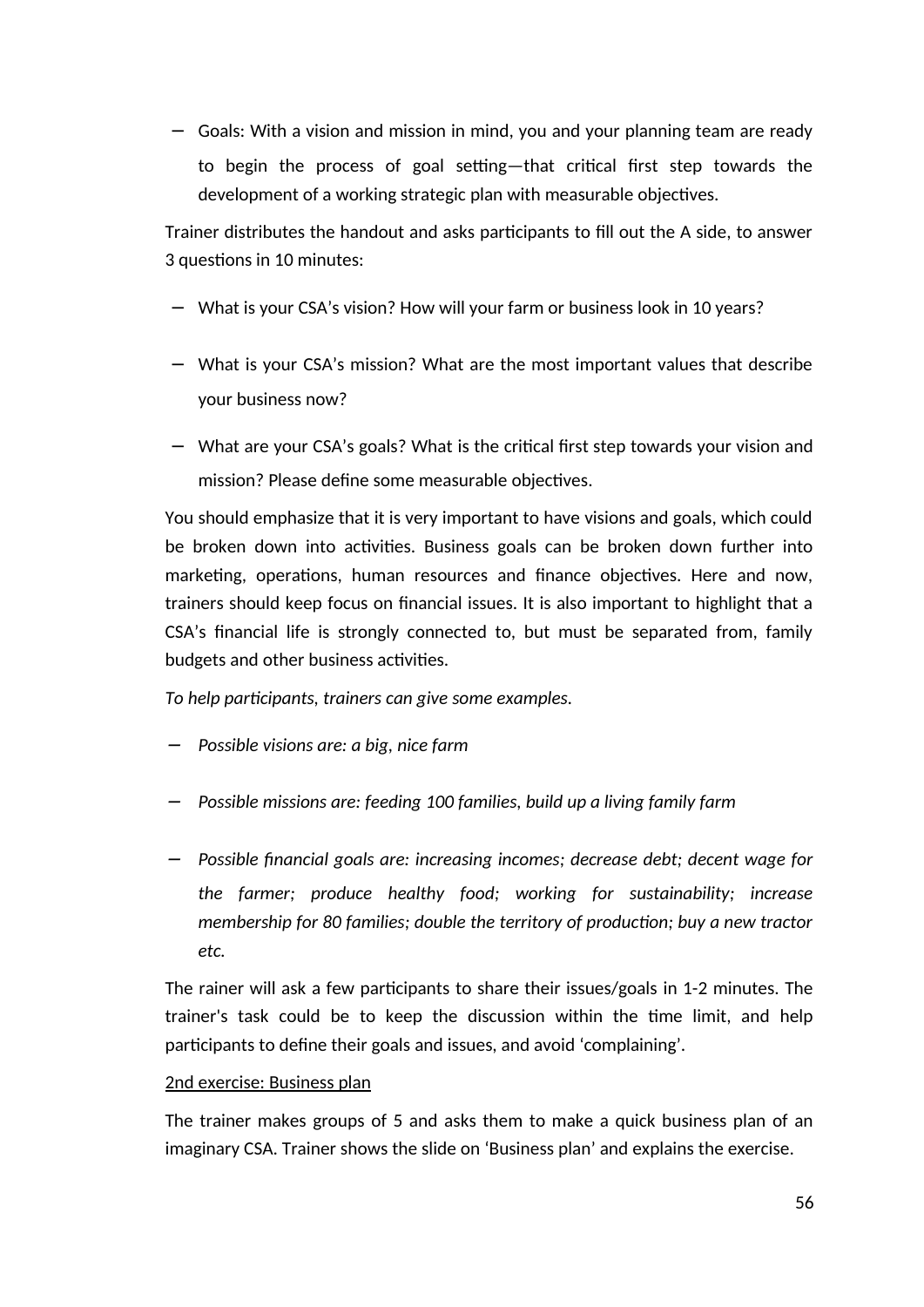The financial sustainability of a CSA should be ensured through long-term planning and continuous monitoring and reflection. It is therefore necessary to have a medium/long term business plan which contains several parts. In this exercise participants elaborate a simple business plan of an imaginary CSA during a group discussion. Each group answers the following questions and fills the handout's box on the B side.

- − What is your CSA's value proposition? Why should a customer choose your product over another, what is the unique value the product provides over its competitors?
- − What are you doing in your CSA? Please list the product groups and services that you offer.
- − What kind of resources do you use? Please list the main infrastructure that you have and what you need, who will contribute in your business (staff, regular subcontractor)?
- − How will you distribute your product? How and where is the distribution going ? Where and how do you find customers? What kind of marketing channels do you use?
- − Please describe your possible customers: Who they are, what are their main characteristics, their preferences? How do they connect to the business, what type of relationship can you establish with customers?
- − Please list your main partners: Who they are? How are they necessary for your business?

*To help the participants, the trainer can give some examples.*

- − *value proposition: healthy and sustainable food directly from a small scale family farmer*
- − *production & activities: 50 varieties of vegetable, milk & eggs, jams and cans, workshops, accommodation for tourist, crops*
- − *resources & people: land, tools, cars, workers, volunteers, bookkeeper, CSA coordinator*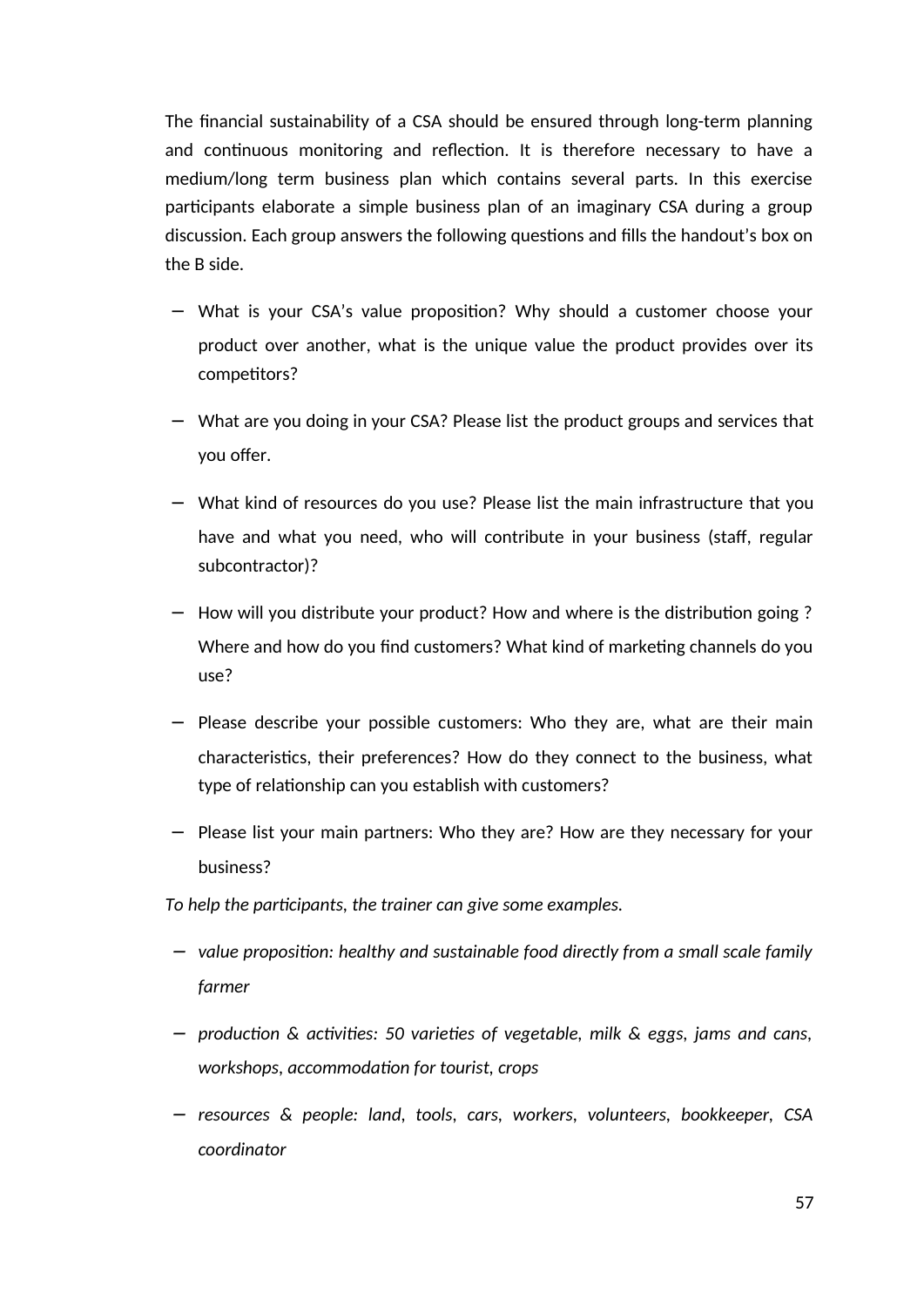- − *distribution: 5 distribution points, Sunday market in the city, cheese factory, home delivery*
- − *marketing: social media, leaflets, ads, networking*
- − *customers: individuals, families, mass buyer, local shop*
- − *partners: suppliers, national CSA network, distribution points,*

Participants discuss questions from the B side of handout and their answers, together, in 20 minutes (only bullet points). Participants use their own experience and they should elaborate a coherent plan. Trainer asks all groups to share their answers and their thoughts about the process (20 minutes). Trainer mentions that there are several books and courses to explain this knowledge, which can even help to improve small scale farmers as well. The business plan should be evaluated and improved continuously. Participants are advised to continue the exercise at home, based on the guiding questions, with the participation of other stakeholders (family members, main staff etc.)

● **TOOLS: PPT slides 14-15, Handout** 

The handout is a simple A4 size sheet, printed on both side, like this:

**What is your CSA's VISION?** *How your farm or business will look like in 10 years?*

**What is your CSA's MISSION?** *What are the most important rolls your values that describe your business?*

**What are your CSA's GOALS?** *What are the critical first step towards your vision and mission? Please define some measurable objectives.*

**VISION, MISSION, GOALS A SIDE BUSINESS PLANB SIDE**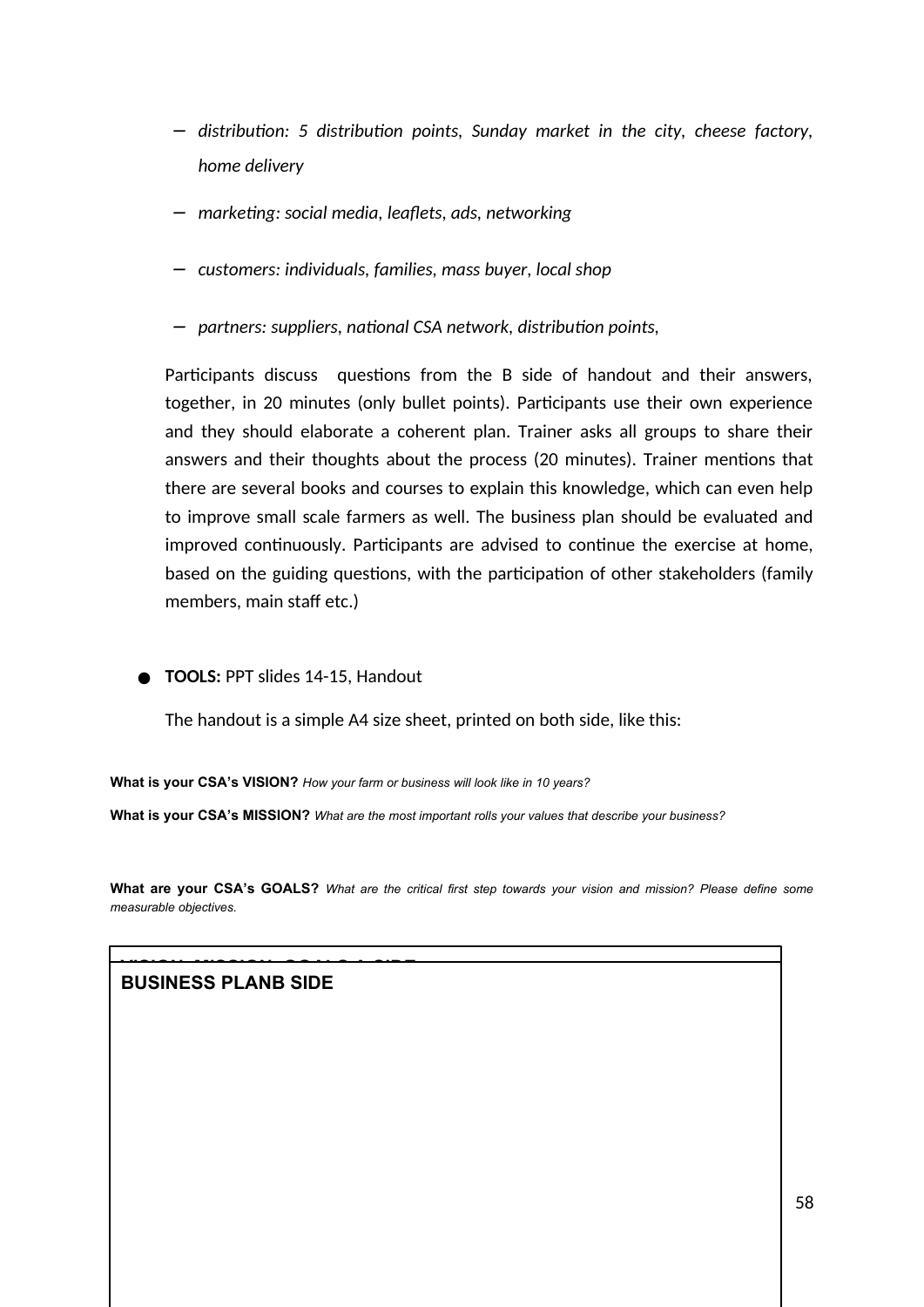**What is your CSA's value proposition?***Why a customer should choose your product over another?*

**What are you doing in your CSA?** *Please list the product groups and services that you offer.*

**What kind of resources do you use?***Please list the main infrastructure that you have, and what you need, who will contribute in your business (staff, regular subcontractor)?*

**How do you distribute your product?***How and where is the distribution going? Where and how do you find customers? What kind of marketing channels do you use?*

**Please describe your possible customers**: *Who they are, what are their main characteristics, their preferences? How are they connected to the business, what type of relationship do you establish with customers?*

**Please list your main partners:***Who they are? How are they necessary for your business*

- **DURATION:** 60 min
- **RESOURCES:**

.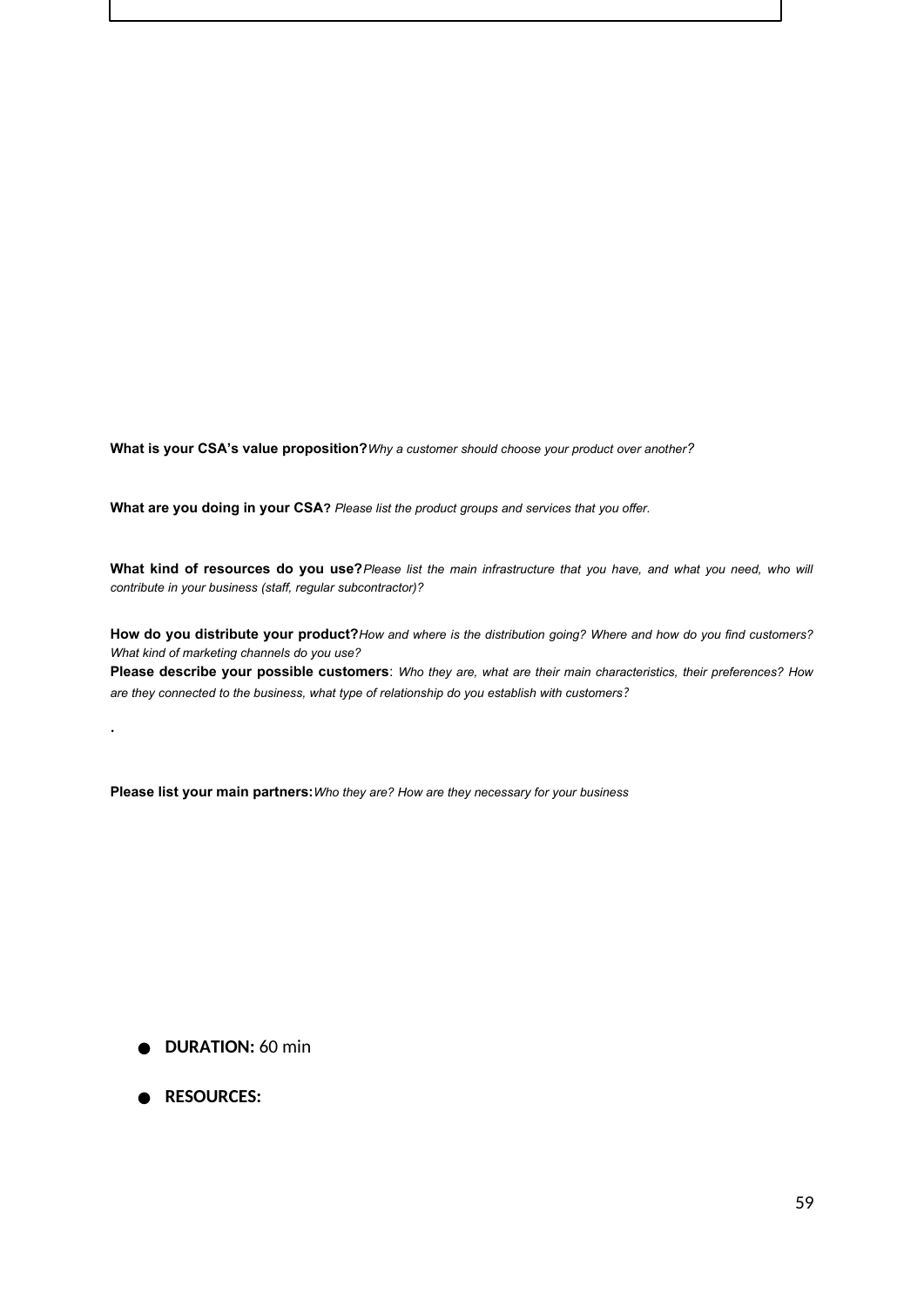- − Non-profit Enterprise and Self-sustainability Team: https://www.nesst.org/tools-for-entrepreneurs
- − Toolbox for farmers (business, farming, financial etc.) https://farmanswers.org/Toolbox
- − US Departed of Agriculture New farmers https://newfarmers.usda.gov
- − Solid Base Research & Portfolio, 2018 UK CSA Network:
	- Budgeting and Managing Money for CSAs
	- Marketing CSA- Growing and Keeping your Membership
	- Overview of a business plan
- − Business Model Canvas for small companies https://www.strategyzer.com

#### **CSA CHARACTERISTICS**

**TARGET AND SKILLS:** Participants are aware of characteristics that could define a CSA's business and financial system. They are able to recognize the importance of these differences, and to interpret other resources from this point of view.

**CONTENT:** learners discuss unique elements of CSAs which make a difference

- **METHOD:** Brainstorming and discussion
- **METHOD DESCRIPTION:** There are several books, courses and learning programmes to explain this knowledge which can help to improve small scale farmers as well However, trainers must emphasize that CSAs have a lot of specific elements that create serious differences from regular businesses. Trainer asks participants to write at least 3 of these characteristics on post-its in 5 minutes. Trainer can give some simple examples and asks participants to think of their own CSA as a business. Trainer asks every participant to explain their ideas, and invites everyone for a discussion if they have a question or notes. Post –it notes are put on a flip-chart, and the trainer organizes similar ideas into groups. Trainer ensures that all of the following items are discussed & explained, and screens the ppt if many are missing.

Main specialities are: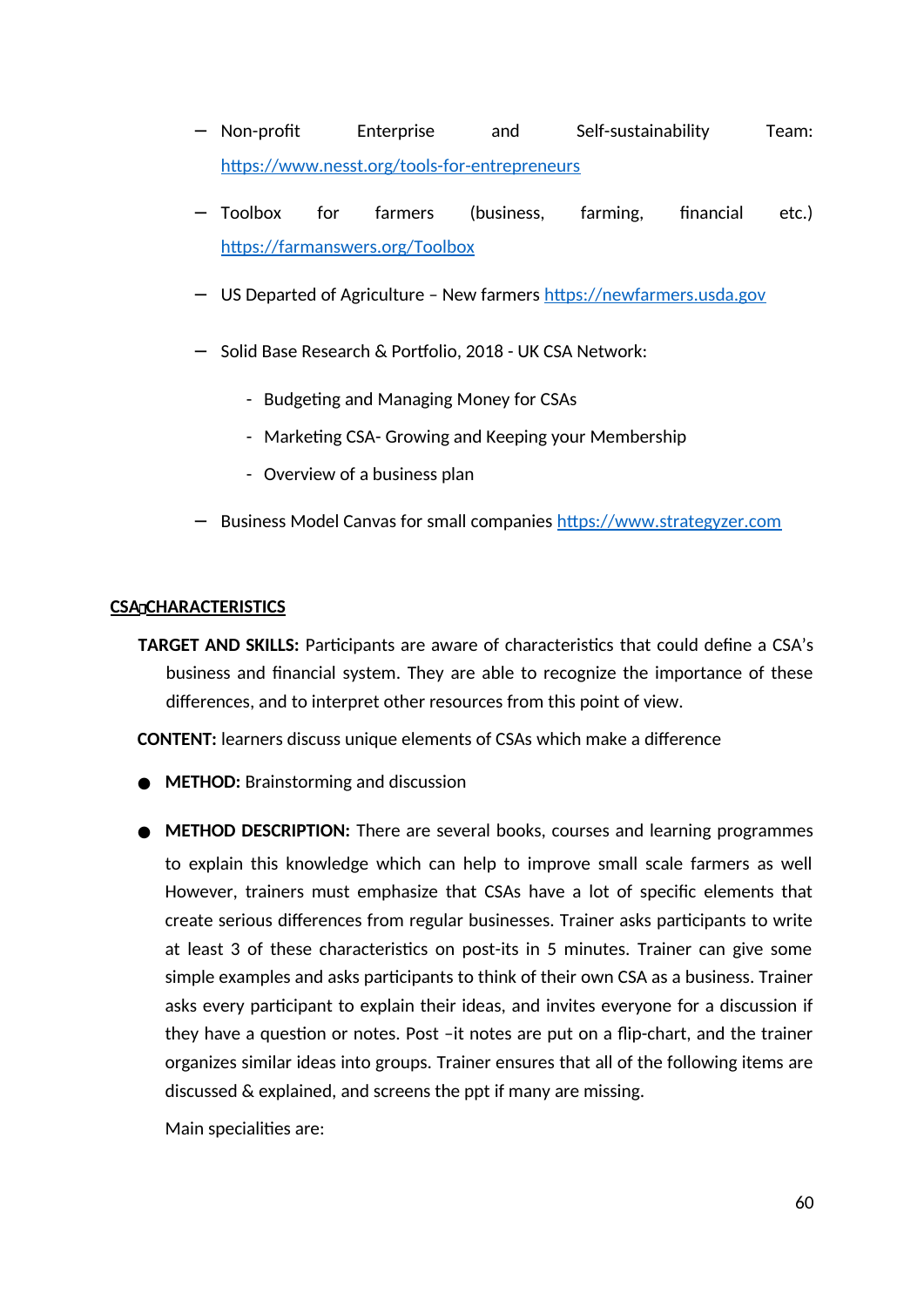- − solidarity and transparency: importance and how it works in practice see module 4
- − share: eaters and members, not consumers; total cost of production, operation and distribution divided per numbers of members
- − 'pricing': fair prices; fee of shares, not of products; how you calculate the "fee for members",

One example: Distribution of production cost: we could identify in Hu that the fee is quite similar in each vegetable CSA. What is the reason for that? Are the budgets all very similar? How do farmers calculate the "fee"? Optional discussion with the participants about their practices.

- − ensure decent living for farmers: it is an important financial goal, principle, value proposition
- − low marketing costs: fixed custosmers (exact list, with contact), long term commitments of members, marketing in the beginning of the season (get new members if it is needed)
- − risk sharing: fail of production (within limits) does not harm agreement with members, able to answer to the flexibility of production and needs
- − long term commitment (income can be planned, but hard to react to unexpected events)
- − secure income: revenues can be foreseen and agreed upon in the beginning of the season, fixed customers,
- − distribution: eaters receive what farmers produce, all production is distributed
- − delivery: sharing points, fixed dates and locations
- − cash flow specialities: lots of spending in spring time, paying from members in each month/3 month/whole season
- − small scale business in strong connection with family life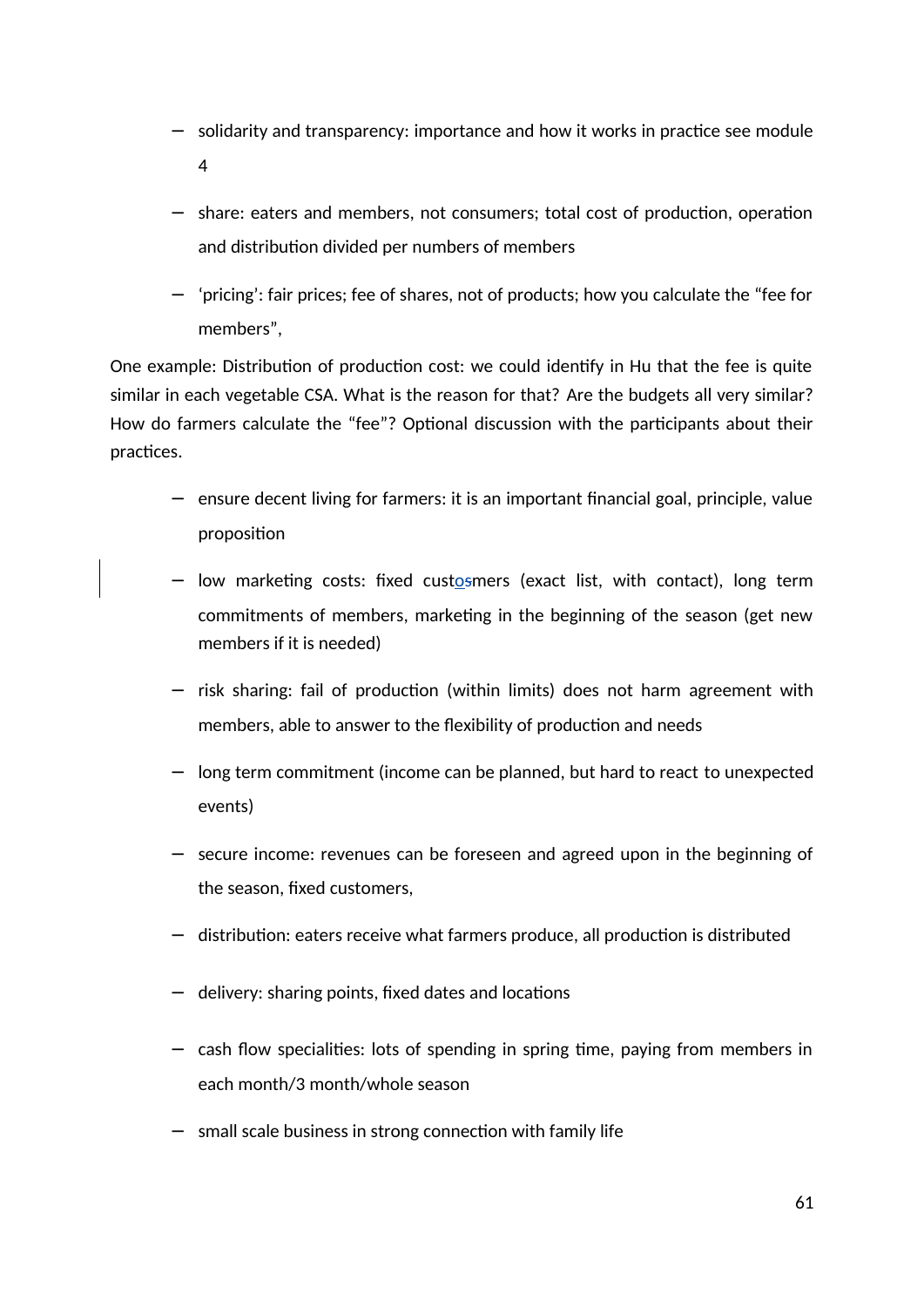- − lifestyle choice: not only earn money, being a member/leader of community
- − what does profit mean in a CSA: revenue of the farmer? revenue of the owner? reserve for future investments?
- **TOOLS:** Post its, flipchart paper, PPT slide 16
- **DURATION:** 30 min
- **RESOURCES:**

### *Part 3: Planning exercises*

### **FINANCIAL SYSTEM**

**TARGET AND SKILLS:** Participants get familiar with working examples of CSA's financial system. They are able to share their stories and learn from each other.

**CONTENT:** Learning from a real example of CSA's financial systems.

● **METHOD:** Presentation, sharing experiences, peer learning

### ● **METHOD DESCRIPTION**:

(1) As the business plan is settled, a crucial aspect of ongoing success is the ability to compare the actual situation at any time to the plan, and to take action when changes are necessary. To do that, a good record keeping and monitoring system is needed.

- − Make and implement a plan: Who is responsible for what in relation to implementation? It is important to distribute the responsibility of specific tasks and create a realistic timeline.
- − Monitor what's happening: How will you measure and evaluate the development of your activities? Think about indicators! It could be, for example, the amount of produce grown and sold; number of shareholders; number of people engaged in events; number of volunteers who help you at the farm etc.
- − Record data: Keep records and check your progress towards the goals you set so you can see how your plan is working. Good records alone do not ensure that the organization will be successful; however, success is unlikely without them.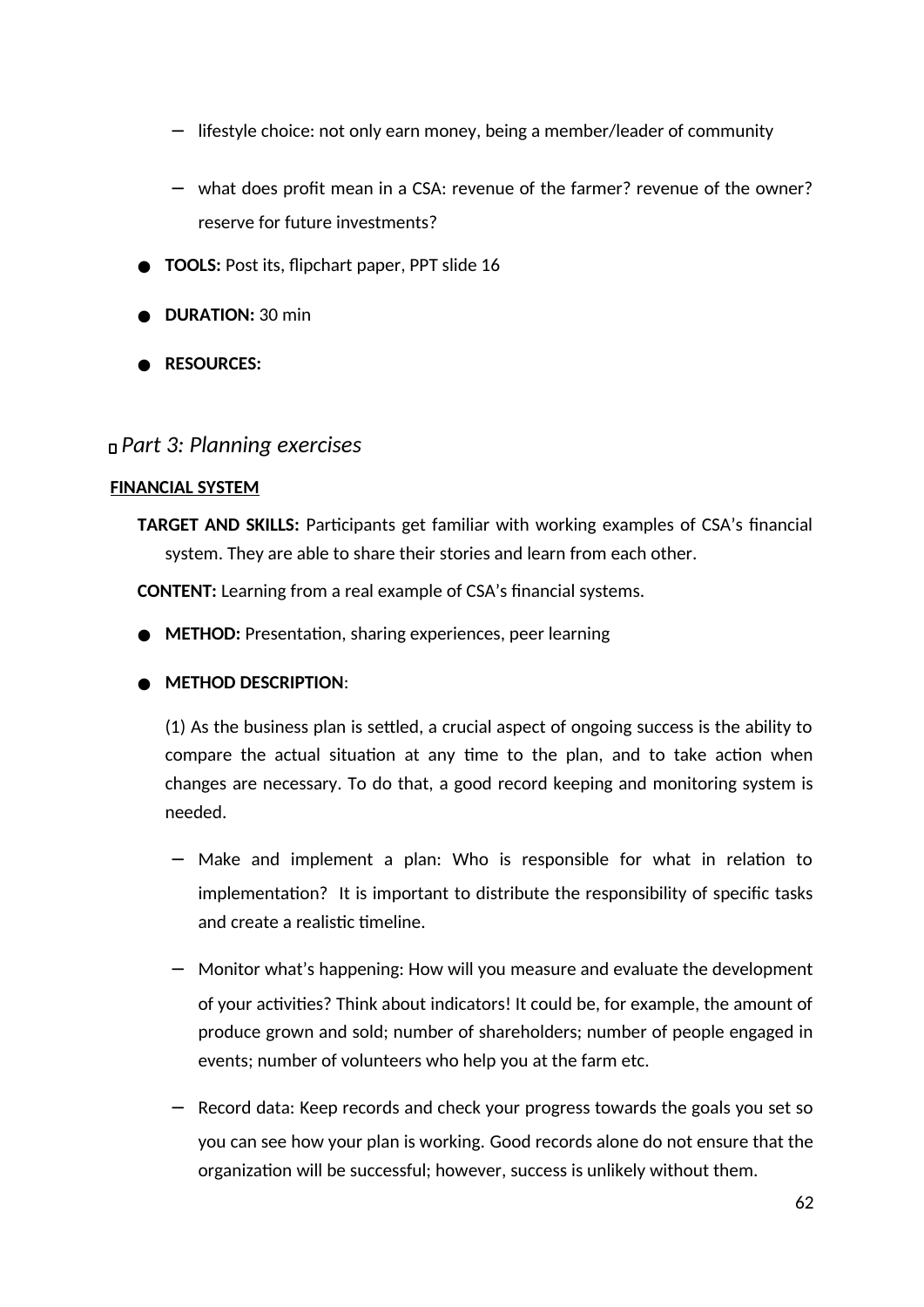- − Analyse and evaluate the situation: Evaluate how the plan is working and make corrections and refinements as time goes by. If the work you are doing doesn't help you reach your goals, or if something just does not work out the way you expected, it's time to revisit the plan. Goals may need revision from time to time.
- − Take action and intervention: Do not be afraid of changes, however, keep in mind that the decision has to be based on valid data and a clear understanding of the current situation. Improve processes, reduce costs or increase prices. Be creative, seek innovative solutions, and do not forget to educate yourself. Network with other farmers and initiatives, share ideas and experience with them.

(2) Trainer will ask participants to draw up or write down the main elements of their financial system in 10 minutes. An experienced CSA farmer or coordinator explains how he or she manages the finances in their CSA. *(Option: trainer can use Research Portfolio to demonstrate an example).* Trainer asks some participants to share their stories and involve others in the discussion. This discussion should not focus on the details of the budget, but the system, peoples, process and protocols. Trainer can be prepared with some real examples from the Research Portfolio and ask some guiding questions to the farmers and to participants if it is necessary.

- − which kind of tasks he or she has regarding finances?
- − when does he/she make calculations? end of the year? twice a year? end of every month?
- − who are the people involved? the book keeper? coordinator?
- − what kind of register he/she has?
- − does he/she know their cash/bank balance right now (y/n)?
- − how he/she calculates the prices of shares?

Trainer summarizes the discussion. Financial systems are best kept simple and appropriate to the group size and concept. A good financial system should contain:

− budget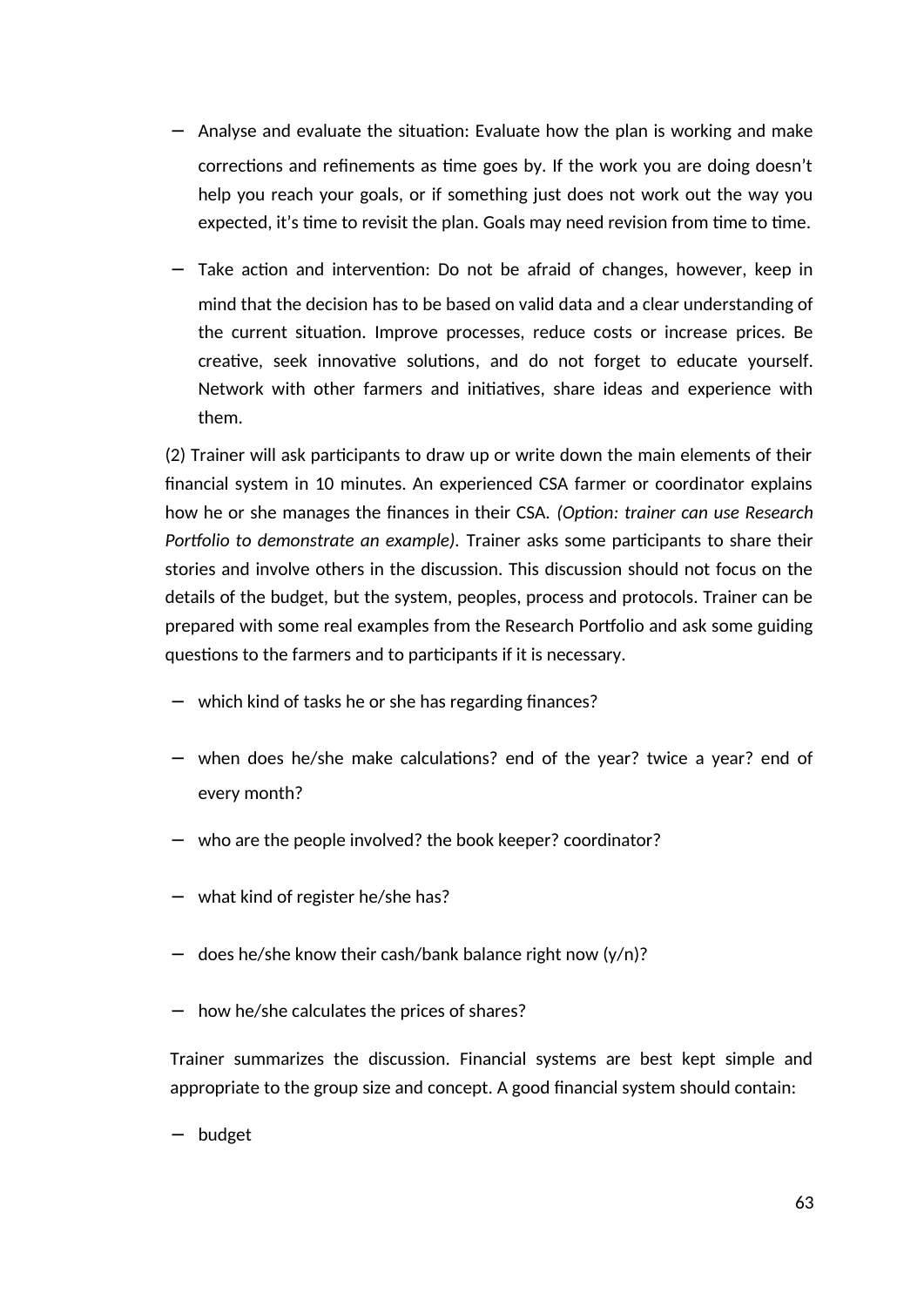- − plan & register of production, incomes ,
- − register of debts (buyer) / liabilities and claims (suppliers) / receivables
- − cash & bank account balances
- − cash-flow plan (when, how much, how, to who and from who cash flows)
- − calculate profit & loss, calculate break-event point
- − controlling system (1. recording 2. monitoring 3. analysing 4. intervention)
- − bookkeeping (fulfill national financial rules and regulations)
- **TOOLS:** Papers, pen, presentation of experienced farmer, PPT slides 17-20
- **DURATION:** 30 min
- **RESOURCES:** Solid Base Research & Portfolio, 2018
- There are several online communities with tools to track financial management tasks which are critical to maintaining effective farm business practices, for example: New Entry Sustainable Farming Project https://nesfp.org

### **MAKING A BUDGET**

- **TARGET AND SKILLS:** Participants understand what a budget is and are able to make one for their own SFS business. They are familiar with budget categories of a CSA. They are able to know the difference between budget planning and financial planning. They know what a cash flow plan is.
- **CONTENT:** During this session, the trainer demonstrates the process of budgeting and financial planning for a year and participants make an exercise, they fill budget templates on their own notebooks.
- **METHOD:** Presentation and individual exercise with tutorial

### ● **METHOD DESCRIPTION**:

Trainer explains the difference between a budget and a financial plan.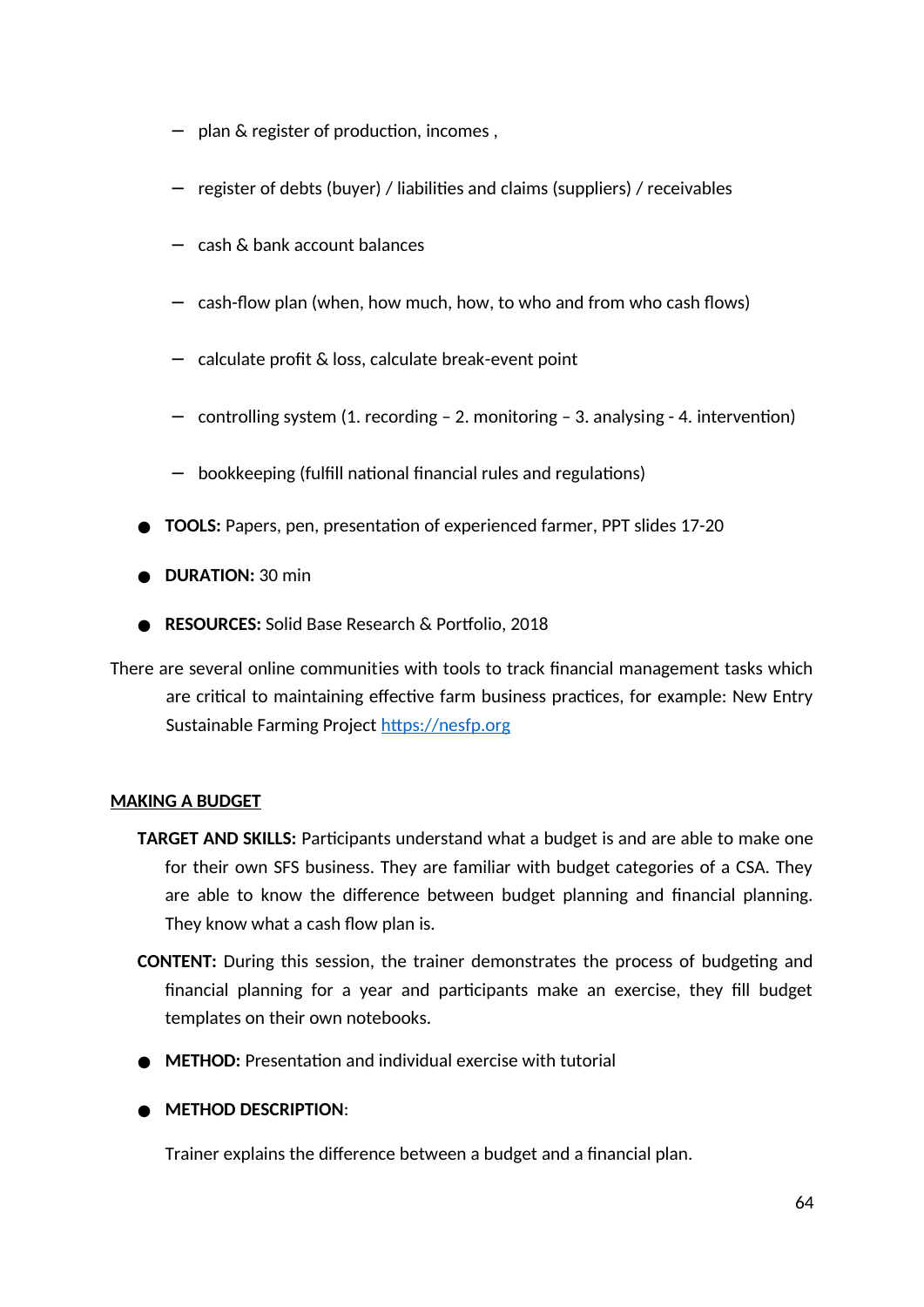A **budget** is an estimate of income and expenditure for a set period of time. In a viable business, income needs to cover expenditure. The budget sets the amount that is planned to be spent (expenses) and received (incomes) on any particular item over a certain period, while **the financial plan** looks at the flow of money in and out of the business over a certain period. It can be adjusted as real the spending becomes known. Don't confuse budget with cash flow and income with profit. A cash flow plan is essential to highlight if the business is at risk of running out of money. Expenditure should cover the full cost of farm operation (production costs and farm expenses) for the year (wages, seeds, inputs, company administration).

Main elements are common, the main differences are explained during the exercise.

Main elements with different aspects:

1. Expenditure

Personnel cost

Direct cost

Indirect cost

- 2. Revenue
- 3. Investment
- 4. Contingency

Trainer shares templates, and screens the budget table.

1<sup>st</sup> exercise: Calculation of personnel cost

Trainer shows 'the Business Plan' sheet, and highlights part of 'Personnel cost'

| <b>Personnel cost</b>           |                                       |         |         |         |         |         |              |
|---------------------------------|---------------------------------------|---------|---------|---------|---------|---------|--------------|
|                                 | name                                  | A       | name    | в       | name    | C       |              |
|                                 | months                                | 12      | months  | 12      | months  | 6       |              |
|                                 | monthly                               | annual  | monthly | annual  | monthly | annual  | <b>Total</b> |
| Net salary                      | 798                                   | 9576    | 831     | 9975    | 865     | 5 1 8 7 |              |
| tax                             | 180                                   | 2 1 6 0 | 188     | 2 2 5 0 | 195     | 1 1 7 0 |              |
| pension                         | 120                                   | 1440    | 125     | 500     | 130     | 780     |              |
| health care                     | 84                                    | 1 0 0 8 | 88      | 1050    | 91      | 546     |              |
| other contribution              | 18                                    | 216     | 19      | 225     | 20      | 117     |              |
| Salary                          | 1 200                                 | 14 400  | 1 250   | 15 000  | 1 300   | 7800    | 37 200       |
| Social contribution             | $210$ <sup><math>\degree</math></sup> | 2 5 2 0 | 219     | 2625    | 228     | 365     | 6510         |
| Other allowance (eg. cafeteria) | 50                                    | 600     | 50      | 600     | 50      | 300     | 1500         |

Trainer explains the terms salary, net salary and total cost of employment. The sheet helps to calculate salary and cost of every staff member in various aspects (monthlyannual, individually and in total as well). During the exercise, participants develop their own sheet from a template. Cells with blue numbers can be modified based on individual needs. Learners can make multiple plans to see various real examples of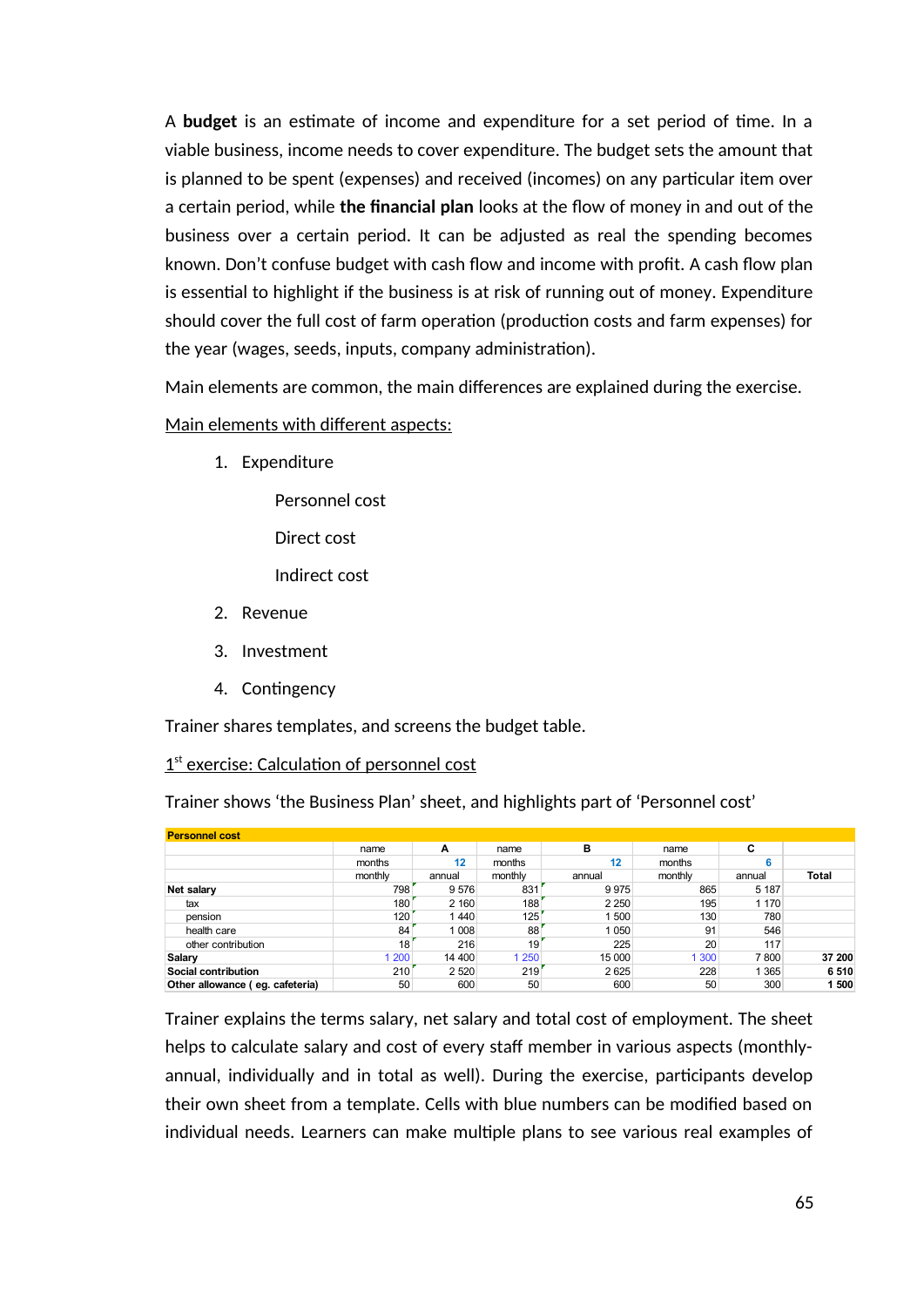costs. There is a supporting table with tax rates to the right of the calculations, **this table should be harmonized with national categories and numbers.**

| <b>Rates</b>                                    |                           |                                                                                                                 |            |  |  |  |  |
|-------------------------------------------------|---------------------------|-----------------------------------------------------------------------------------------------------------------|------------|--|--|--|--|
|                                                 |                           | 2 <sup>nd</sup> Exercise: Look through direct and indirect cost                                                 |            |  |  |  |  |
| tax                                             | 15,00%                    |                                                                                                                 |            |  |  |  |  |
| Materia in Bources used directly for Orcelation |                           | <b>Material resources used indirectly for production</b><br>Office machinery (computers, cameras, printers etc) |            |  |  |  |  |
| Land<br>health care                             | 7.00%                     | Office machinery - Purchase                                                                                     |            |  |  |  |  |
| Renting<br>Latther <sub>k</sub> contribution    | 1 3 3 0<br>1,50%<br>500   | Service and maintenance (toners etc.)<br>Workforce related material costs (clothing, boots, googles e           |            |  |  |  |  |
| <b>Naintenance</b>                              |                           | clothing, boots, googles etc.)                                                                                  | 300        |  |  |  |  |
| House and buildings<br>COCIAL CONTIDUTION       | $17,50\%$ 1 500 Utilities | Water and sewage                                                                                                | 1.000      |  |  |  |  |
| Irrigation system                               | 000<br>1 000              | Gas                                                                                                             |            |  |  |  |  |
| Fence                                           | 1 000                     | Electricity<br>waste management                                                                                 | 480<br>500 |  |  |  |  |
| Cooling house                                   | 1 000                     | Internet                                                                                                        | 240        |  |  |  |  |
| <b>Vehicles and Machinery</b>                   |                           | Other                                                                                                           |            |  |  |  |  |
| Purchase                                        |                           | <b>Insurances and Certification fees</b>                                                                        |            |  |  |  |  |

Trainer explains terms:

- − **direct costs** are material resources used directly for production (eg. raw materials, tools, energy)
- − **indirect cost** are material resources used indirectly for production (eg. office, marketing, trainings)

In the templates several cost categories are listed, the trainer and participants look through these together. Trainer can ask participants to add other cost items or make other categories. Amounts and numbers can also be discussed, but the trainer should emphasize that numbers are based on specific business circumstances, every similar CSAs has different numbers. During the exercise, participants elaborate on their own tailor-made cost structure. Trainer starts a discussion on how participants can get their numbers (eg. raw estimation, instinct, estimation based on previous business years, calculation or from other farmers). Trainer highlights that calculation should be based mainly on the calculation of previous years, which is an easy task if the farmer has a good financial system.

### $3<sup>rd</sup>$  exercise: Investment

We can call **investment** all of those expenditures which repeat over multiple years – e.g. MOT for cars which should be done every two years or building of a polytunnel.

**Depreciation** is an accounting process by which a CSA allocates a tangible asset's cost over the duration of its useful life. In other words, it records how the value of an asset declines over time. Each time a company prepares its financial statements, it records a depreciation expense to allocate a portion of the cost of the buildings, machines or equipment it has purchased to the current fiscal year. The purpose of recording depreciation as an expense is to spread the initial price of the asset over its useful life.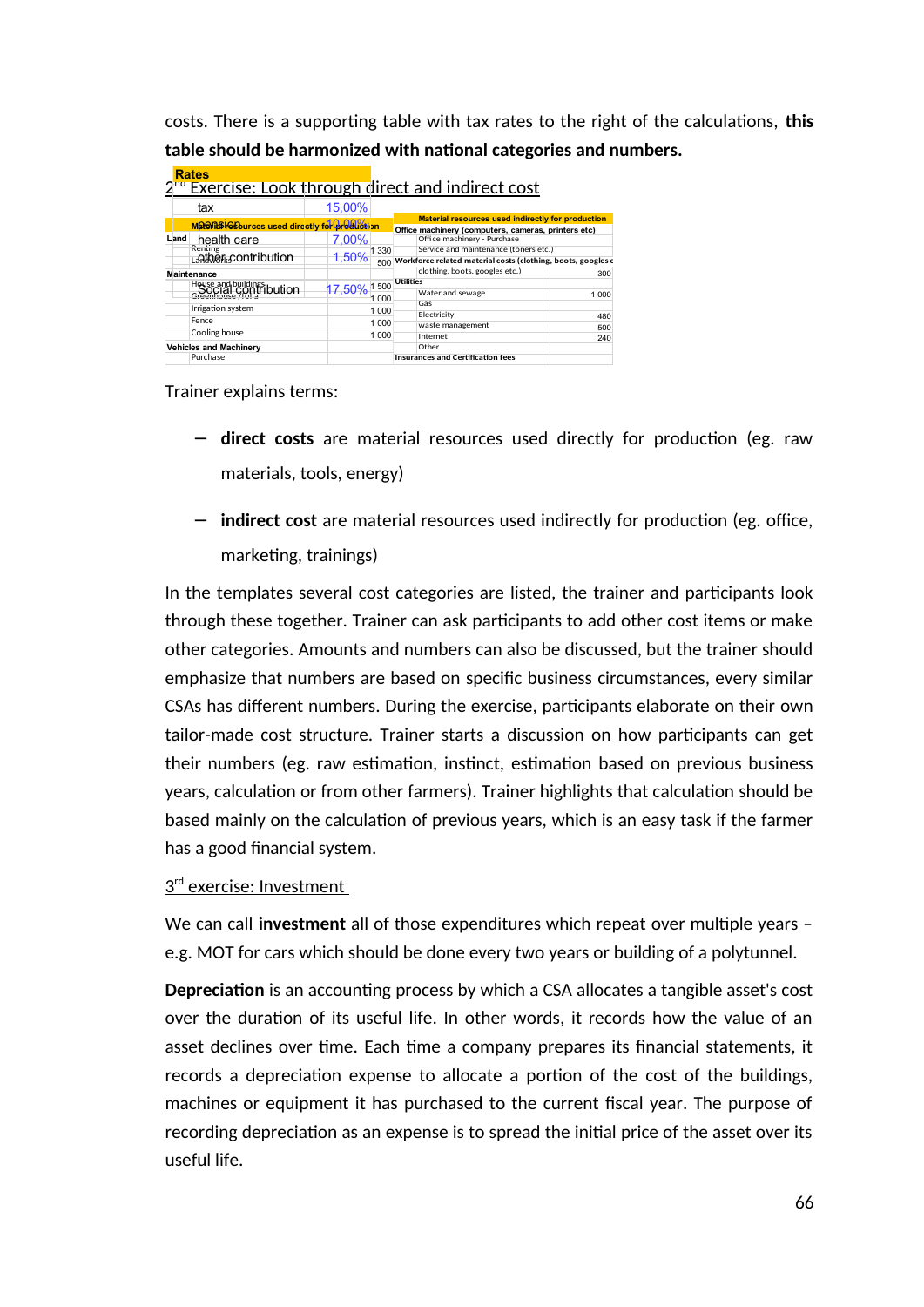Depending on their own preferences, CSAs are free to choose from several methods to calculate the depreciation expense. To keep things simple, the trainer can suggest one method for CSAs.

This takes an estimated scrap value of the asset at the end of its life and subtracts it from its original cost. This result is then divided by the estimated number of useful years of the asset. The company's expense is this amount of depreciation each year. Here is the formula for the straight-line method:

# **Straight line depreciation = (original costs of asset – scrap value)/estimated asset lifetime**

| <b>Assets</b>       | price   | number of<br>usage's years | scrap value | vearly<br>depreciation |
|---------------------|---------|----------------------------|-------------|------------------------|
| Tractor             | 30 000  | 15                         | 3 600       | 1760                   |
| House and buildings | 100 000 | 20                         | 60 000      | 2 0 0 0                |
| Greenhouse /folia   | 12 500  | 5                          |             | 2 500                  |
| Irrigation system   | 3 500   |                            |             | 500                    |
| Fence               | 5 0 0 0 | 10                         |             | 500                    |
| Cooling house       | 20 000  | 20                         | 10 000      | 500                    |

### Example:

- Bought a tractor in 2015 for 30.000 EUR,
- estimated lifetime: 15 years,
- scrap value in the end of 15th year: 3600 EUR
- depreciation:  $(30.000 \text{ EUR} 3600 \text{ EUR})/15 \text{ year} = 1760 \text{ EUR} / \text{year}$
- So in 2015' budget: expense (spending) = 30.000 EUR, cost (value in the budget) = 1760 EUR;
- in 2019's budget: expense= 0 EUR, cost = 1760 EUR,

It is possible that the cost of the tractor can be shared among the CSA members for those 15 years (2015-2029), the biggest challenge is to finance all the expenses in 2015 (loans, funding, extra payments etc.).

Participants make some calculations (estimation of scrap value can be tricky, trainer should avoid long discussion, keep focus on calculation, numbers can be fictive).

These categories make the real difference between budget and financial plan. In the budget of 2015, the tractor appears as 1760 EUR. But in the financial plan, the farmer must spend 30.000 EUR. It is the same logic with **reserves** and **contingency** (budget item for unforeseen costs, like in risk assessment).

## <u>4<sup>th</sup> exercise: Revenues</u>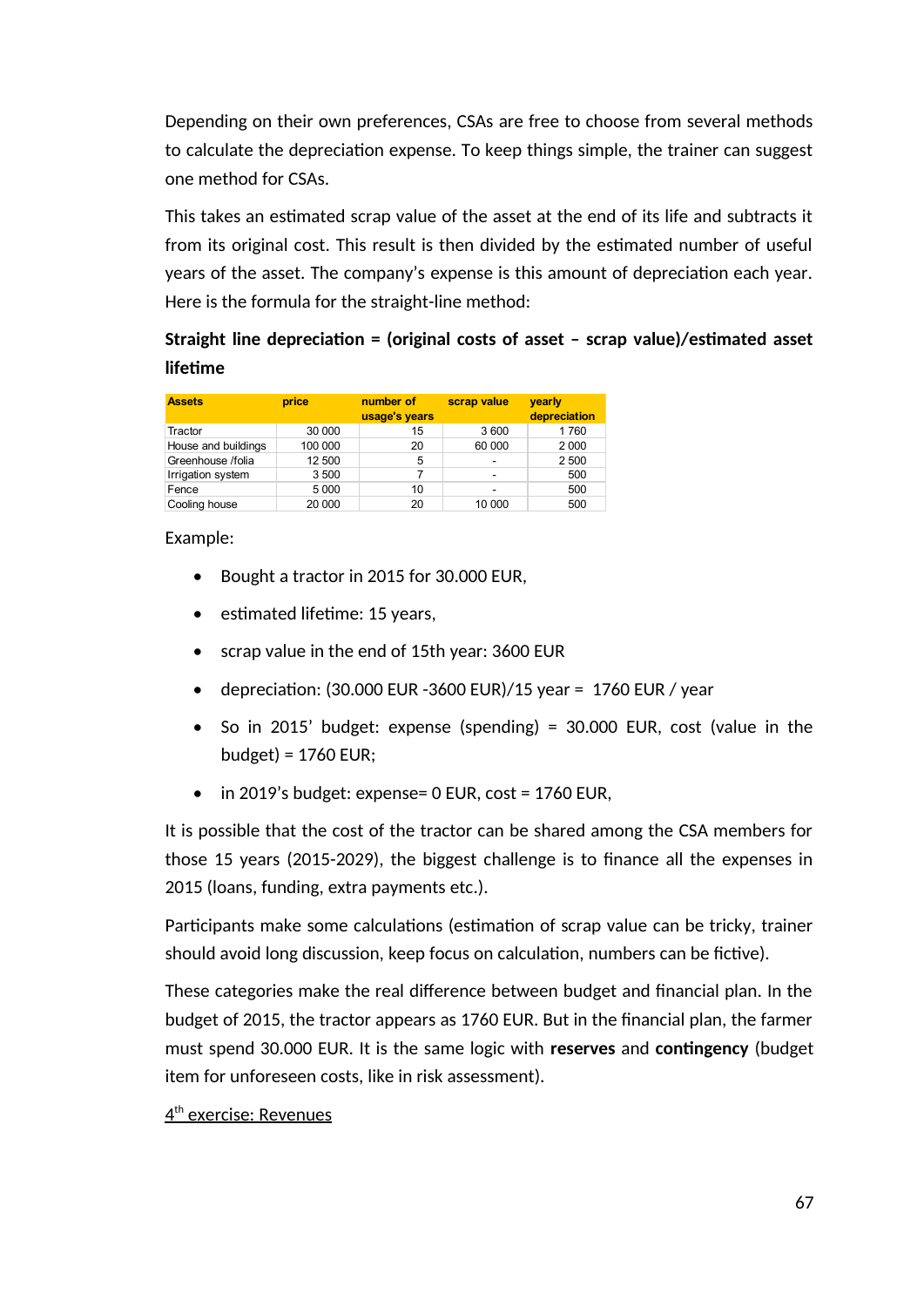Trainer explains a regular method of the "pricing" of a CSA share:

- − divide total expense by total number of shares (make 3-5 options)
- − divide shares into various sizes and qualities
- − divide into spring/fall and summer share if it makes sense
- − define frequency of payments

Trainer makes groups of 3-4 participants. Each participant summarizes to others, in 3- 5 sentences, how they calculate the price of their share. Let them discuss 10 minutes, then ask them to share their findings. Trainers should encourage the discussion of further topics:

- − did you distribute the real costs of the CSA amongst the members?
- − how many types of shares did you include? how long is the season?
- − did you define the share based on your real costs? If not, why?
- − are you benchmarking off of other CSA farmers? Did you use the market price or another price? If yes, are you benchmarking production/share also? How many (kind of) products do you provide? (e.g.: market prices, wholesale market, farmers market price, average weight of the production, unit pricing)
- − how did you define the optimal number of members regarding physical possibilities (land, etc.) and financial issues?
- − "half share costs more than half of the share": do you know the fix cost of a share no matter what size it is?
- − which case is better? if you have a few large shares or a lot of small ones?
- − did you add non food items to the share?
- − do you make processed food?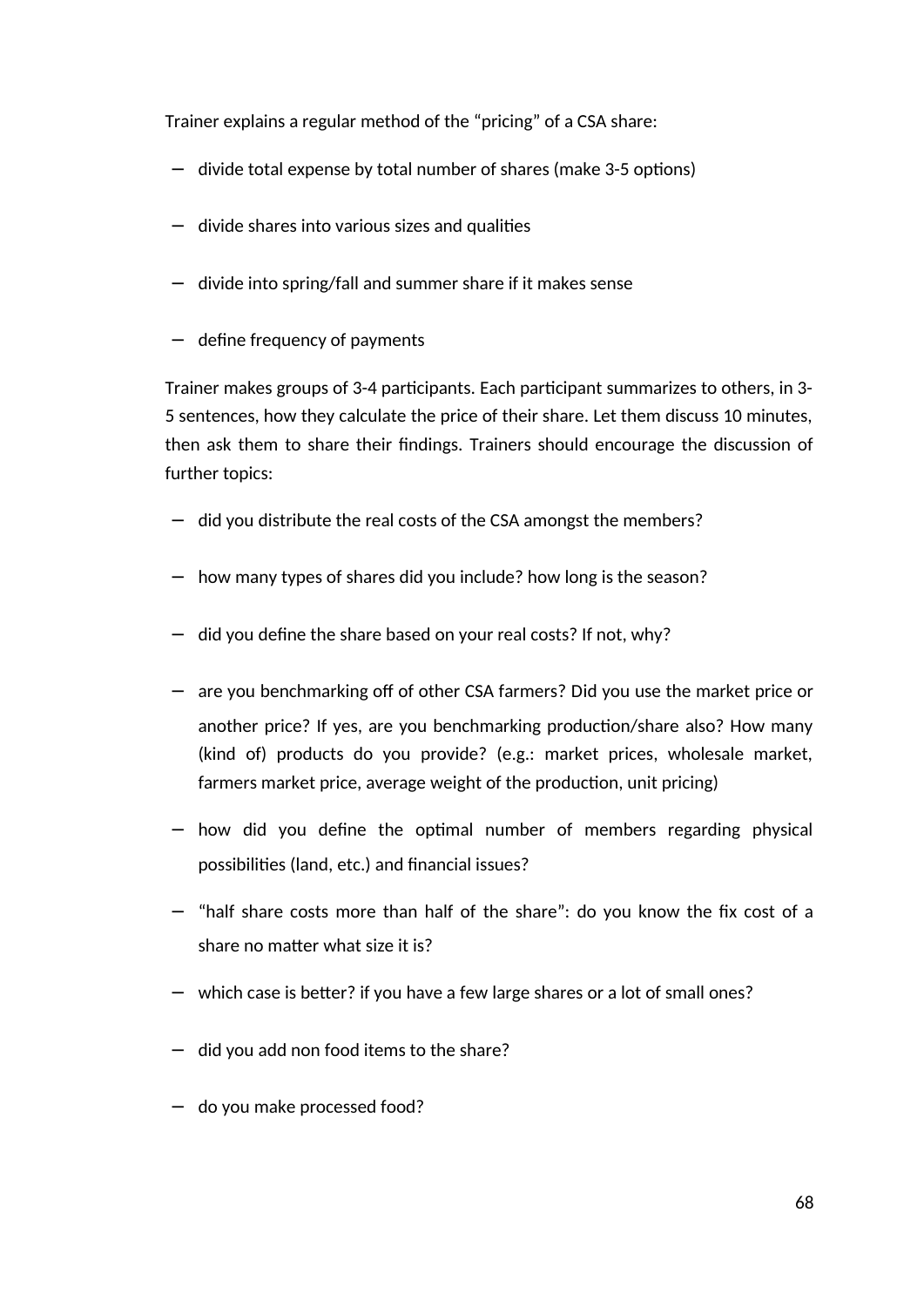− are you diversifying prices based on delivery points/distribution channels? If so, how?

Ask participants to list their other types of incomes (family allowance, loan, funding, support, donation, business activities etc.)

Final numbers (number of shares, prices, other incomes) are added to the Revenue part of the budget table (participants can place the numbers in their sheet as well).

| Incomes from shares and other activities |           |          |         |           |         |        |        |  |  |  |  |
|------------------------------------------|-----------|----------|---------|-----------|---------|--------|--------|--|--|--|--|
| Type of share                            |           | small    |         |           | total   |        |        |  |  |  |  |
| periond in advance                       | 10 months | 3 months | monthly | 10 months | monthly |        |        |  |  |  |  |
| rate                                     | 660       | 220      | 66      | 1 0 0 0   | 333     | 100    |        |  |  |  |  |
| frequency                                |           |          | 10      |           |         | 10     |        |  |  |  |  |
| yearly rate                              | 660       | 660      | 660     | 1 0 0 0   | 1 000   | 1 000  |        |  |  |  |  |
| number of members                        | 10        |          | 45      |           |         | 15     | 80     |  |  |  |  |
|                                          | 6 600     | 3 3 0 0  | 29 700  | 1 0 0 0   | 4 0 0 0 | 15 000 | 59 600 |  |  |  |  |
| Other income (crops)                     | 10 000    |          |         |           |         |        | 10 000 |  |  |  |  |

At the bottom of the table, participants see the balance of their revenues and expenditure. If this number is negative, the budget must be overseen and some business or financial decision (eg. get more customers, find a cheaper supplier) have to be made.

| <b>Revenue</b> |                     | 69 600 |
|----------------|---------------------|--------|
|                | Shares              | 59,600 |
|                | <b>Ohier Income</b> | 10 000 |
| Expenditure    |                     | 65 360 |
|                | Personnel cost      |        |
|                | Salary              | 37 200 |
|                | Social contribution | 8 510  |
|                | Other allowance.    | 1 500  |
|                | <b>City by</b>      |        |
|                | Direct cost         | 14 340 |
|                | Indirect cost       | 5 810  |
| In you troon t |                     | 7 760  |
| Contingency    |                     | 2 000  |
| <b>BALANCE</b> |                     | 12 000 |
|                |                     |        |

Trainer closes the budget part of the discussion and shows the sheet for the **financial plan** and explains that. The financial plan looks at the flow of money in and out of the business over a certain time, mostly month by month (but it can also be personalized). This sheet is connected with the budget sheet, but monthly divisions are made by users. The first number of this table is the cash balance on the first day (how much money the user has in their cashier/bank account).

|                     |                |                |          |         |         |         | 2019    |         |         |           |         |          |          |
|---------------------|----------------|----------------|----------|---------|---------|---------|---------|---------|---------|-----------|---------|----------|----------|
|                     | Total          | <b>january</b> | february | march   | april   | may     | june    | july    | august  | september | october | november | december |
| CASH in 1st Jan     |                | 12000          |          |         |         |         |         |         |         |           |         |          |          |
| <b>REVENUES</b>     | 69 600         | $\Omega$       | 7600     | 6903    | 4 4 7 0 | 4 4 7 0 | 6903    | 7470    | 6470    | 6903      | 4 4 7 0 | 4470     | 9 4 7 0  |
| Shares              | $\Omega$       |                |          |         |         |         |         |         |         |           |         |          |          |
| Big                 | 1 000          |                | 1 000    |         |         |         |         |         |         |           |         |          |          |
|                     | 4 000          |                |          | 1333    |         |         | 1 3 3 3 |         |         | 333       |         |          |          |
|                     | 15 000         |                |          | 1500    | 1500    | 1 500   | 1500    | 1500    | 1500    | 1500      | 1 500   | 1500     | 1 500    |
| Small               | 6 600          |                | 6 600    |         |         |         |         |         |         |           |         |          |          |
|                     | 3 3 0 0        |                |          | 1 100   |         |         | 1 100   |         |         | 1 100     |         |          |          |
|                     | 29 700         |                |          | 2970    | 2970    | 2970    | 2970    | 2970    | 2970    | 2970      | 2970    | 2970     | 2970     |
| Other income        | 10 000         |                |          |         |         |         |         | 3 0 0 0 | 2000    |           |         |          | 5000     |
| <b>EXPENDITURE</b>  | $-65366$       | $-3474$        | $-4954$  | $-6624$ | $-8022$ | $-6212$ | $-6232$ | $-5752$ | $-5412$ | $-6352$   | $-3884$ | $-4034$  | $-4414$  |
| Personnel cost      | $\overline{0}$ |                |          |         |         |         |         |         |         |           |         |          |          |
| Salarv              | 14 400         | 1 200          | 1 200    | 1 200   | 1 200   | 1 200   | 1 200   | 1 200   | 1 200   | 1 200     | 1 200   | 1 200    | 1 200    |
|                     | 15 000         | 1 250          | 1 250    | 1 250   | 250     | 1 250   | 1 250   | 1 2 5 0 | 1 250   | 250       | 1 250   | 1 250    | 1 250    |
|                     | 7 800          |                |          |         | 300     | 1 300   | 1 300   | 1 300   | 1 300   | 300       |         |          |          |
| Social Contribution | 2 5 2 0        | 210            | 210      | 210     | 210     | 210     | 210     | 210     | 210     | 210       | 210     | 210      | 210      |
|                     | 2 6 2 5        | 219            | 219      | 219     | 219     | 219     | 219     | 219     | 219     | 219       | 219     | 219      | 219      |
|                     | 1 3 6 5        |                |          |         | 228     | 228     | 228     | 228     | 228     | 228       |         |          |          |

At the bottom of the table, participants see the balance of income and spending of a certain time period. If the user sees a negative number, the timing must be revised,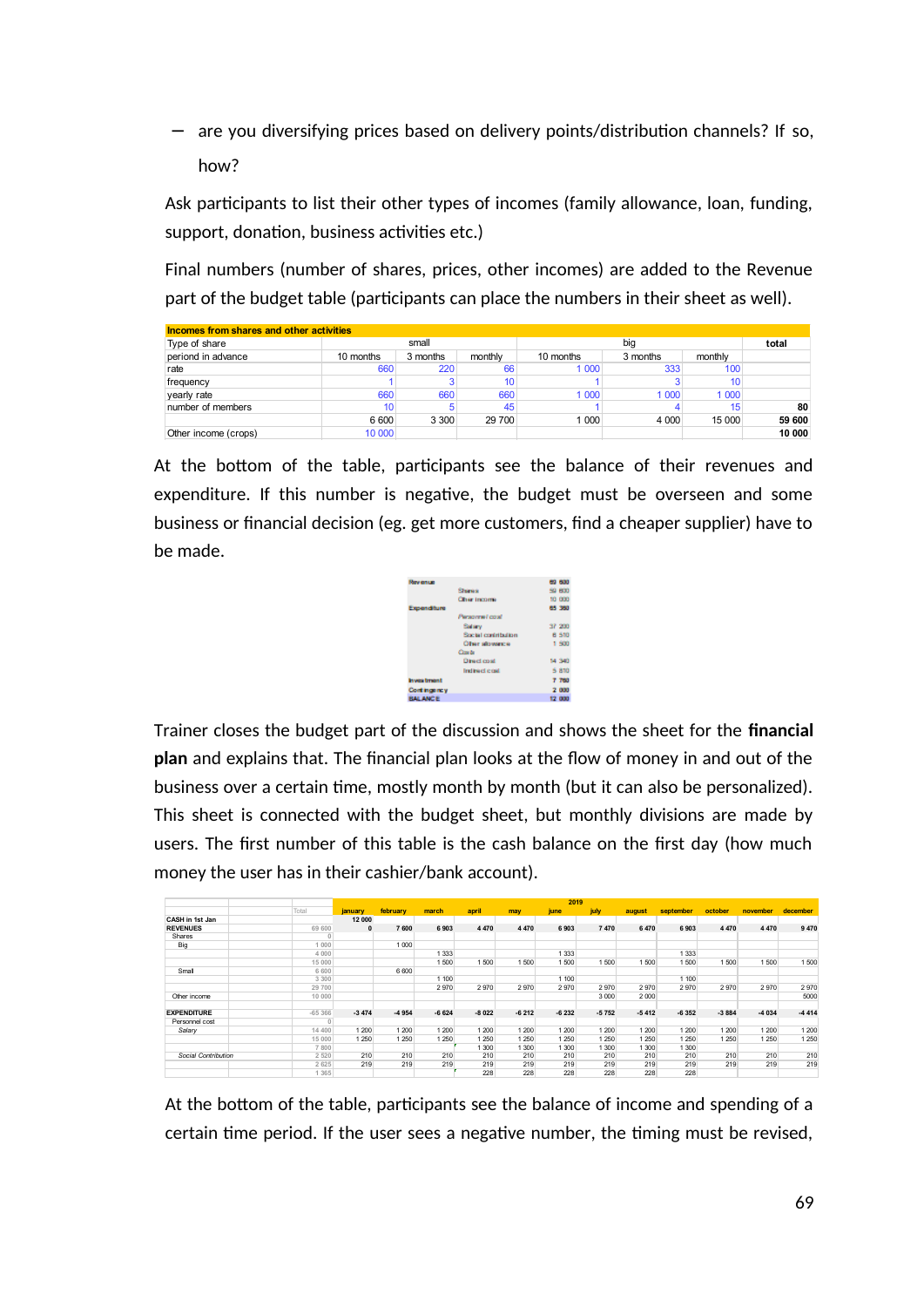and some intervention (eg. loan, ask advanced payment, postpone activities etc.) are needed.

|                   |           |               | 2019            |          |         |         |         |       |               |                   |         |           |                 |
|-------------------|-----------|---------------|-----------------|----------|---------|---------|---------|-------|---------------|-------------------|---------|-----------|-----------------|
|                   |           | <b>BILDEY</b> | <b>fabruary</b> | march    | acr 6   | may     | june.   |       | <b>BUDUN!</b> | <b>SOCKOTTOST</b> | october | november. | <b>GROSSTER</b> |
| CASH in Talt Jan  |           | 12 000        |                 |          |         |         |         |       |               |                   |         |           |                 |
| <b>REVENUES</b>   | 69 600    |               | 7 600           | 6 9 0 3  | 4470    | 4470    | 8903    | 7470  | 6 470         | 6 9 0 5           | 4.470   | 4470      | 9.470           |
| EXPENDITURE       | $-85,386$ | $-3,474$      | $-4956$         | $-8.824$ | $-8022$ | $-8212$ | $-8232$ | -5752 | $-5412$       | -8.352            | $-3884$ | $-4034$   | 4 414           |
| <b>INVESTMENT</b> |           |               |                 |          |         |         |         |       |               |                   |         |           |                 |
| CONTINGENCY       | $-2000$   |               |                 |          |         |         | $-1000$ |       |               |                   |         |           | $-1000$         |
| <b>CASHFLOW</b>   |           | 8526          | 2846            | 200      | -3 952  | -1742   | 671     | 1718  | 053           | 551               | 500     | 438       | 5 056           |

Trainer ensures time for questions and answers, but pays attention to keep the discussion within limits. There are several books and courses to explain this knowledge, even for small scale farmers Additionally, there are many online tools, which are an easily accessible way to find help. These tools will be presented in Module 3.

- **TOOLS:** Excel sheets of Budget and financial planning with numbers, excel template for participants, laptops for participants, PPT slide 21
- **DURATION:** 200 min (with breaks)
- **RESOURCES:** Solid Base Research & Portfolio, 2018

## *Part 4: Closure*

### **CONCLUSION**

- **TARGET AND SKILLS:** The aim of this session is to summarize the learning process of the day and evaluate the training. Participants understand the connectivity between modules.
- **CONTENT:** Collecting feedback from the participants on how they evaluate the day, and what they still need after the training.
- **METHOD**: Plenary sharing, feedbacks
- **METHOD DESCRIPTION**: The trainer asks each participant to answer these questions: How do you evaluate this day? How did you feel about yourself? What did you like the most and what would you change in your CSA? Big roundtable discussion, and collecting any additional ideas also on a flipchart. Trainer ensures that each participant gives feedback.
- After the activity, adult participants are asked to fill in an anonymous questionnaire on the training events (content, performance of trainers or presenters, atmosphere etc.)
	- **TOOLS**: Questionnaires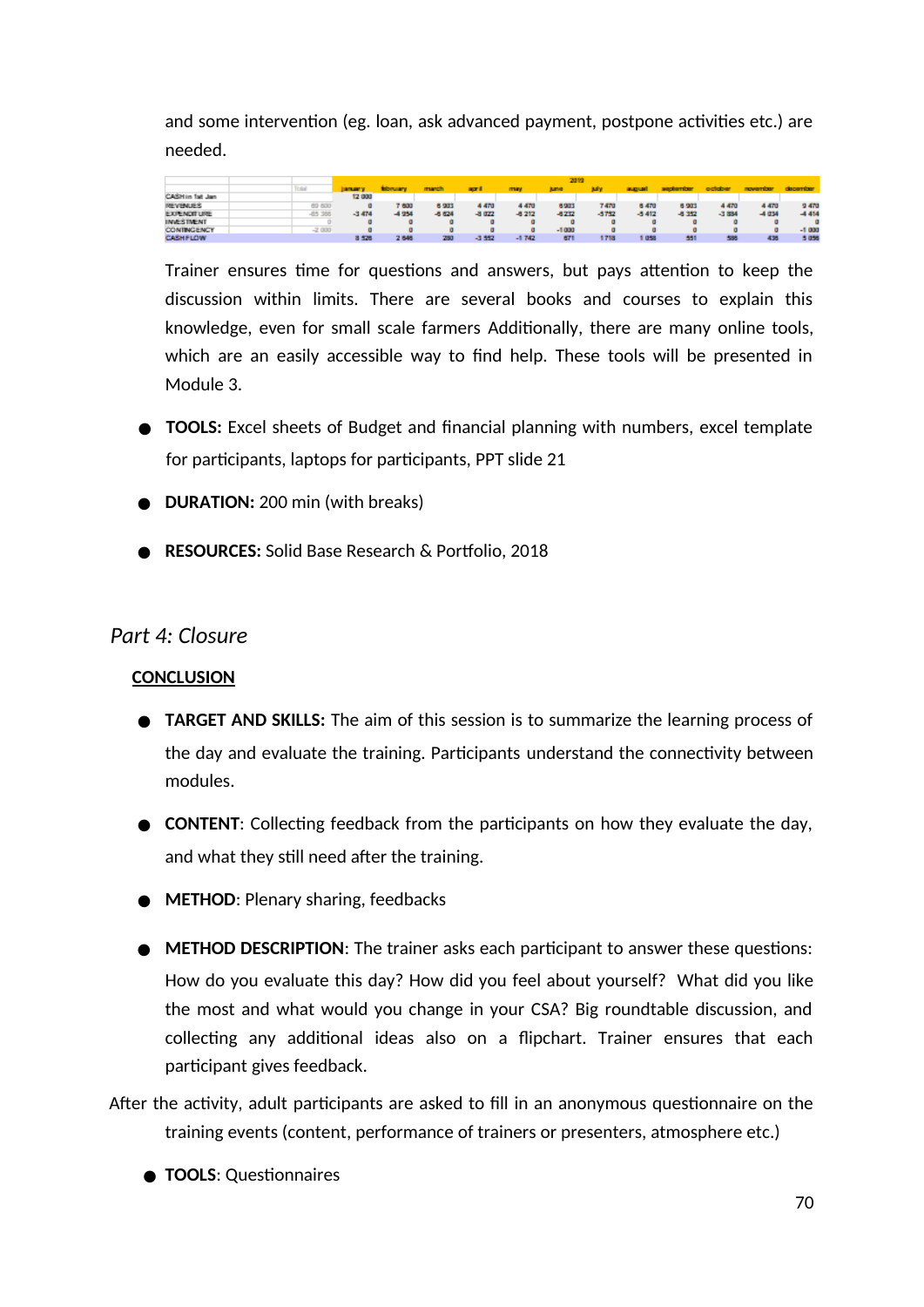- **DURATION:** 30 min, based also on the number of participants
- **RESOURCES:**

# MODULE 3 – Digital skill sharing

## Introduction

The third module of the "Solid Base" project is about digital skill sharing to enable CSA coordinators to consciously choose and use software. No CSA is possible without the usage of modern means of communication. A broad variety of tools have emerged that have been custom made for CSA's. Several flavors of CSA emerged throughout Europe, and each tool fits one of these best. For small or starting CSA's, however, these specialized tools can be unnecessarily complex and simple tools are often very effective.

We want to shed some light on the possibilities that existed at the time of research. This module will also create some space for experience exchange of the participants on what tools they are using to achieve different tasks, and how much success they have experienced with each.

As an example of a CSA management tool, a hands on session with OpenOlitor will be conducted.

Special attention will be put on the SolidBase app, which was developed during the namesake project. With it, complex budgets of CSAs can be broken down into small visual groups and displayed with explanatory texts. The potential members can thereby gain enhanced insight into the financial necessities of the farm.

# Target group

The target group of the training are participants who are either coordinators of CSA initiatives already in operation, engaged members with interest in IT, as well as farmers who may have experience with being involved in a CSA already, or are planning to become more involved at the coordination tier. Newcomers who want to get acquainted with the topic for the first time are also very welcome.

# **Prerequisites**

It is assumed that most participants will be people already involved in a CSA initiative, such as coordinators and active members who want to repeat or deepen their knowledge of CSA management. It is expected that participants are active CSA members with their own role in CSA management, or people who want to participate more in CSA coordination. Some basic digital skills are desirable, but not absolutely necessary to participate. This includes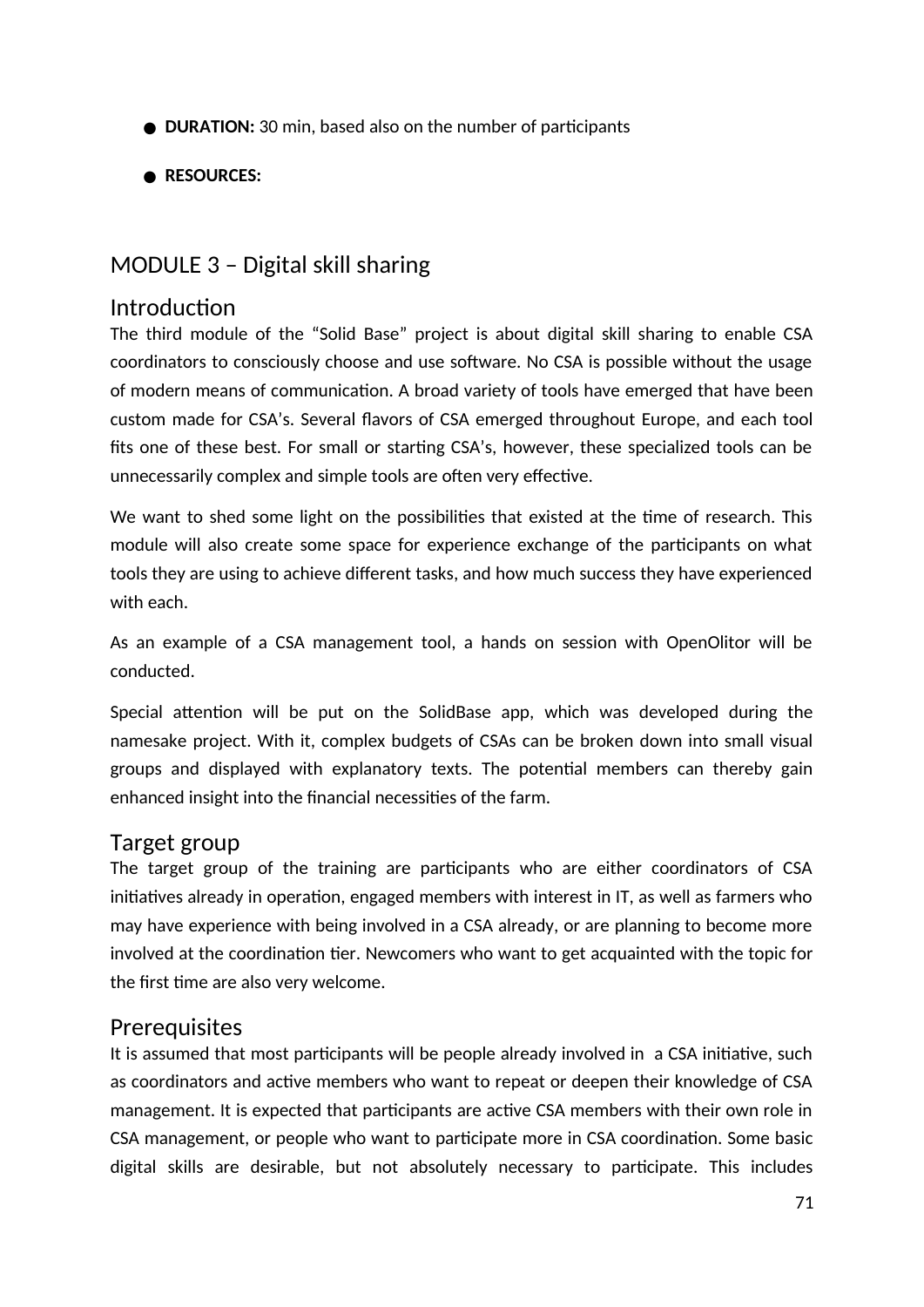fundamental understanding of how a computer works: What an operating system is, what files and filesystems are, what applications are and how to install them, basic insight into the functionality of the internet and online applications.

The participants should bring a laptop with them. Smaller mobile devices (tablets / smart phones) are not suitable for working professionally with data. Alternatively, a computer room can also be used for the workshop. A good internet connection and wifi is required.

For some sessions, a moderation toolkit is useful to collect ideas physically. However, this can also be done using a digital version like a simultaneously editable online notepad (etherpad).

# The aims of the module

This module wants to enable the participants to consciously choose between the diverse offerings of software solutions for CSA management. This requires some knowledge about software production and the accompanying philosophies. By completing this module, participants understand why it makes sense for an initiative of the solidarity economy movement to use free software. Additionally, they will understand why to host their online data service at kindred initiatives out of the libre hoster movement, another facet of the solidarity economy. The participant will get an introduction to the topic to raise their awareness of it and spark further examination of this field.

Participants will gain knowledge of the existence of the tools suitable for managing their specific strand of CSA, and gain detailed insight into the possibilities of OpenOlitor as one example.

Detailed understanding of the functionalities the SolidBase app provides will also be trained. Its concepts for storing the user data (SoLiD – Socially Linked Data) will provide an example of what it means to "redecentralize the internet," a concept that digital rights activists are currently demanding in countering the monopolies of well known information corporations.

Practical digital skills of all levels will be trained during the hands on sessions by interacting with the trainers and the other participants.

# Main topics

- $\bullet$  Listing and discussion of digital tools used by the participants
- Presentation of the tools found during the solid base research
- Introduction of the Free and Libre Software movement
- Hands on sessions on OpenOlitor, SolidBase app and general online communication and collaboration tools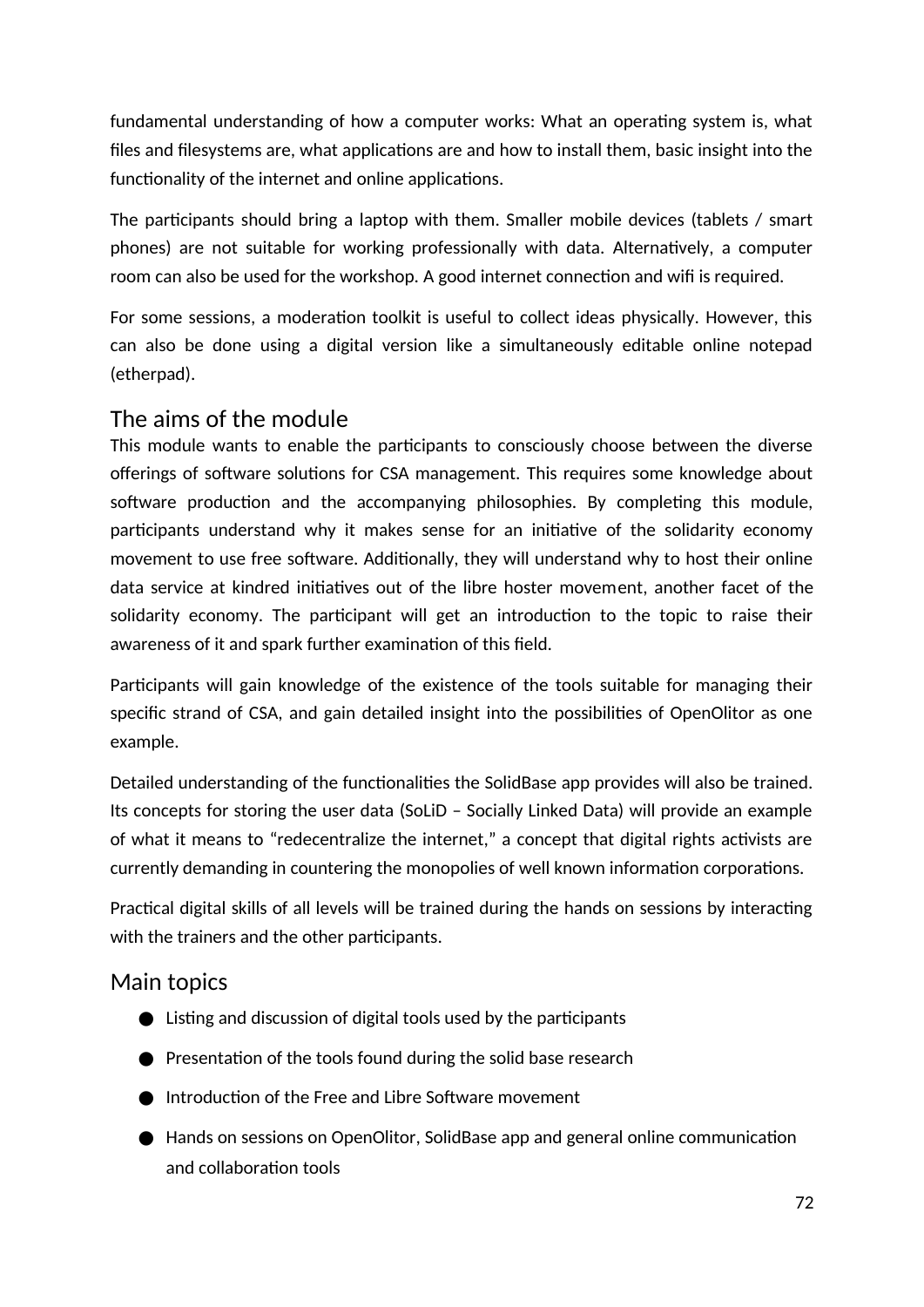# Facilitation and training principles

The module is supported by slides, the solid base booklet and additional online resources. The idea is to have one part of presentation and one part of self analysis and group activities. Given the links to the online resources, learning can be continued after the workshop has finished.

The content of this module aims to provide a broad overview of existing tools in the Free Software universe. It is essential that a trainer is present who is familiar with its basic concepts, and has gained general knowledge of the existing tools for SFS management by testing them. Thorough knowledge is needed for OpenOlitor, the SolidBase app and for communication and collaboration tools. As the group will split up for one session, it is recommended to have at least three trainers on spot, one for each tool (group).

# Module detailed content and methodology

## *Part 1: Introduction and welcoming*

### **Introduction of participants**

- **TARGET AND SKILLS**: Participants feel more relaxed in the group if they know each other´s names, ideas and background, and the trainers could also easily monitor what the main focuses and interests of the participants are.
- **CONTENT:** Self presentation of participants, identifying their experiences, motivations, wishes, interests and expectations
- **METHOD: Roundtable discussion**
- **METHOD DESCRIPTION**:

Round of introduction answering the questions

- o Who are you?
- o What is your CSA?
- o What role do you have in your CSA?
- o What do you expect from today?

**DURATION:** 15 minutes = 15 participants (it depends on the number of participants)

- **OPTIONS:** If the group of participants is very big and an extensive introduction round would be too time consuming, the introduction (a.) can also be conducted using pairing: Start with a quick round of introduction only answering the questions
	- o What is your name?
	- o What is your CSA?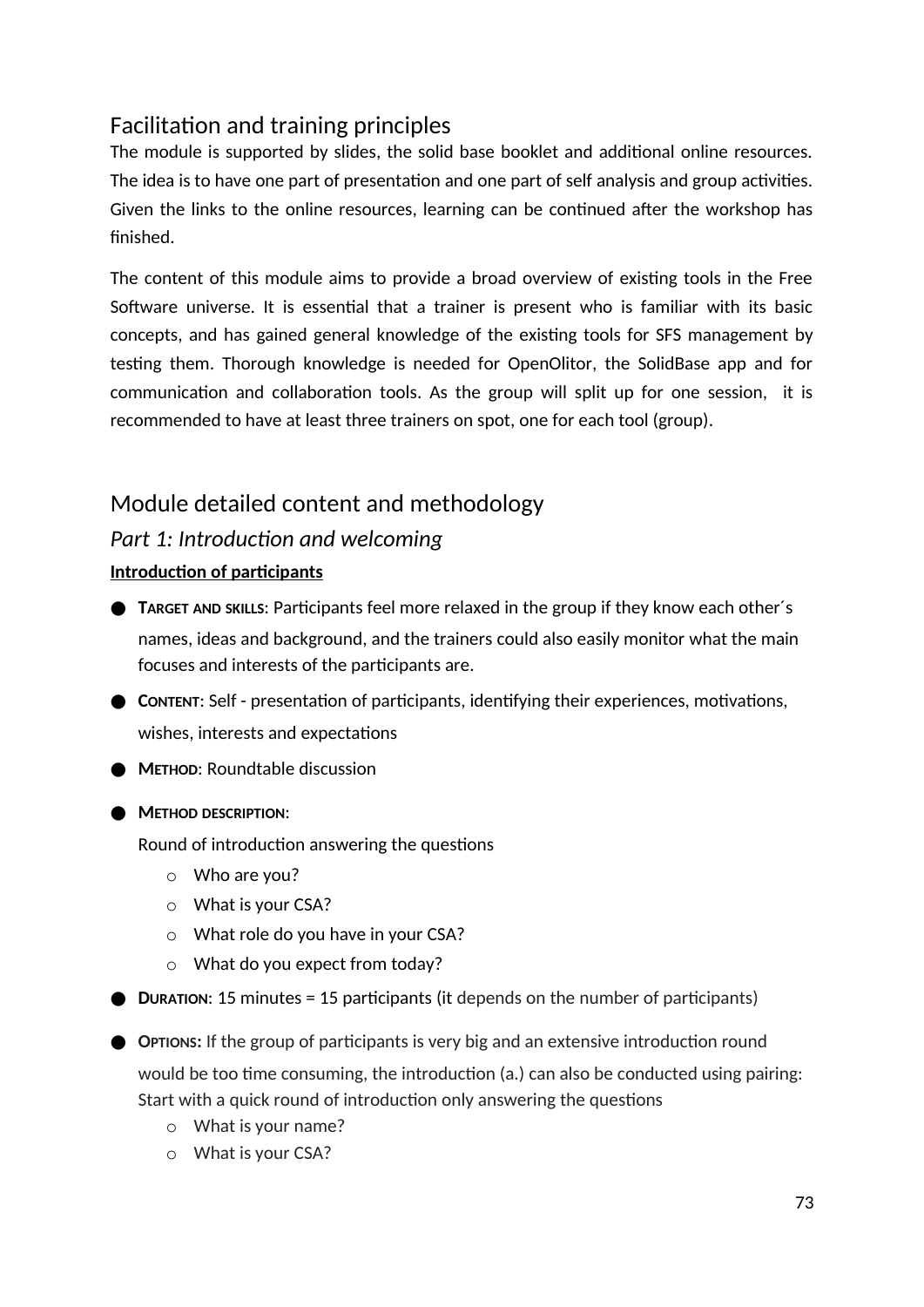Continue with one round of pairing with a neighbour. Each participant asks the following questions to their partner and writes the answer on a note:

- o Who are you?
- o What is your CSA?
- o What role do you have in your CSA?
- o What do you expect from the day?

Everyone hangs the notes about them on a wall. Participants can explore the notes during a break and start conversations with their peers.

● **RESOURCES:** https://cloud.solawi.allmende.io/f/55816

#### **About Solid Base**

● **TARGET AND SKILLS: Participants are familiar with the content of the training, and are aware** 

of the fact that this event is the third part of 4 modules. They also know about the available training materials and tools to help them in managing a CSA. It is explained to them that this is the testing phase of the educational program, their evaluation and feedback is necessary in order to finalize the intellectual outputs of the project.

● **CONTENT:** Description of the whole training program and structure of the modules. Time frame of Module 3.

● **METHOD**: Presentation

- **METHOD DESCRIPTION:** Trainer presents program content and time frame of M3, and briefly introduces other modules.
- **TOOLS**: projector, slides
- **DURATION**: 10 minutes
- **RESOURCES:** Solid Base module 3 training plan, slides

#### **Positioning exercise**

- **TARGET AND SKILLS:** This part intends to find out more about the group structure and knowledge on a mutual basis. It helps to adjust the workshop towards the needs of the participants. The participants will get to know each other better, which helps to find fitting partners for mutual skill sharing.
- **CONTENT:** The participants are asked questions and shall position themselves on an imaginary line across the room.

● **METHOD**: Positioning exercise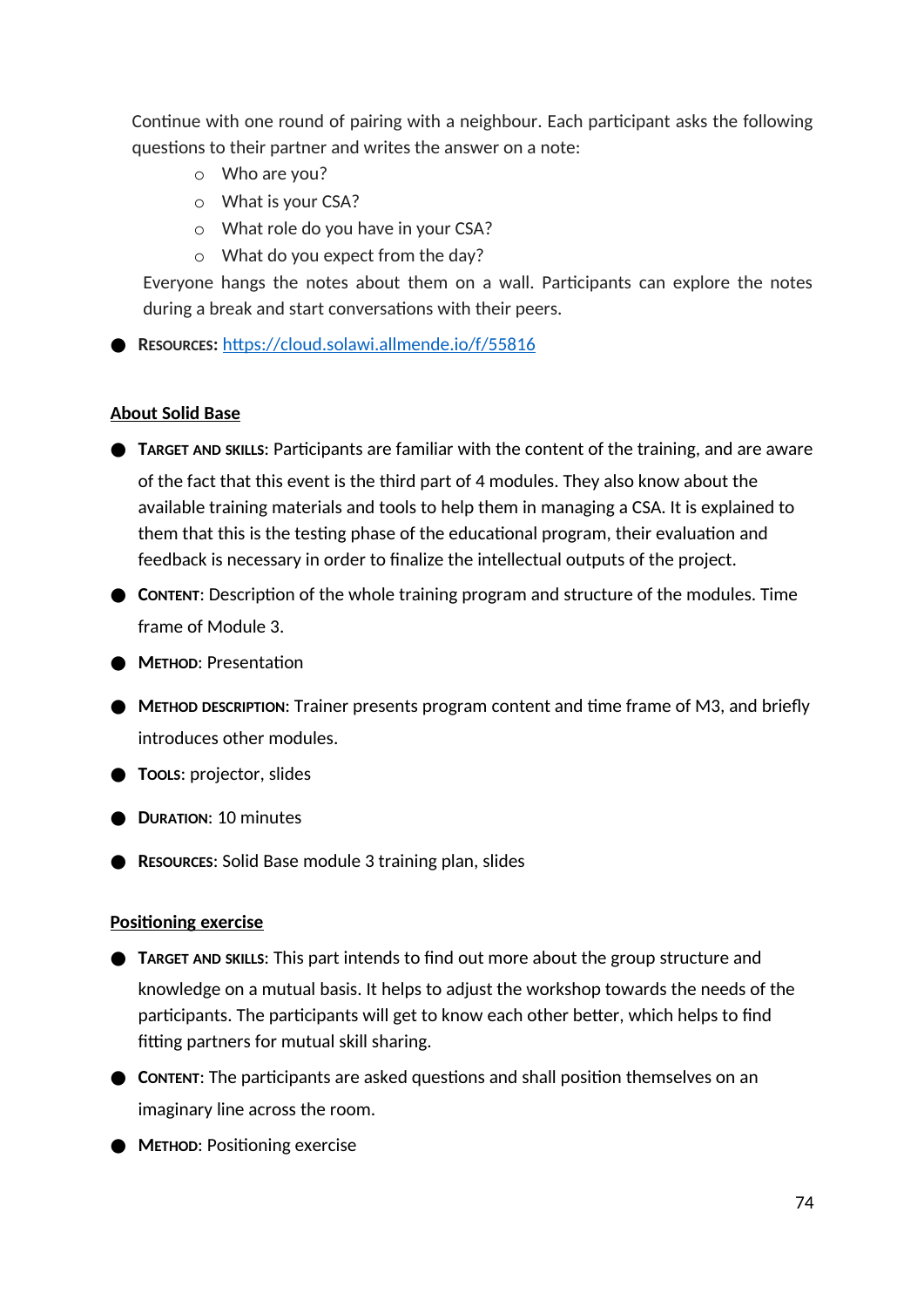● **METHOD DESCRIPTION:** To get a feeling of the groups experience on ICT tools and FLOSS, we conduct a positioning exercise with the following questions

- o How much have you been exposed to CSA information and communication technology?
- o How comfortable are you with the usage?
- o How much focus do you have on data sovereignty?
- o How much is the usage of Free and Libre Open Source Software discussed in your CSA?
- $\bullet$  Ask the participants if they have additional questions.
- **DURATION**: 15 minutes

## *Part 2: Status Quo: Tools and criteria*

- 1 **Collection of participants needs for tools**
	- **TARGET AND SKILLS**: Participants will get the opportunity to learn from each other, what tools are currently used, and how. They will get practical inspiration based on how other initiatives are organized digitally.
	- CONTENT: Participants are encouraged to share the tools they use, why and how they chose them and their experience with them. The exercise of tool collection will be an active exchange of knowledge and experiences. It is a good starting point to understand the status of participants IT usage, tool satisfaction and problems they face. The exchange is intended to connect participants who use the same tool, or who want to switch between tools to learn from each other even after the workshop has ended.
	- **METHOD**: World Café
	- **METHOD DESCRIPTION**: We collect the pains and needs of the participants. The participants are split into 3 tables. On each table there is a host who stays at the same table the whole time and collects the input from the participants on a large flip chart paper. All participants rotate through the tables every 7 minutes. The tables are:
		- o Tools we use and what we use them for
		- o Our experience with the tools: Limitations, Options to improve, Wishes
		- $\circ$  How do we select tools for our initiative: Process, criteria, implementation?

After the 3 rounds, the table hosts will present a summary of the results to the whole group. The moderators will open space for discussion of the findings.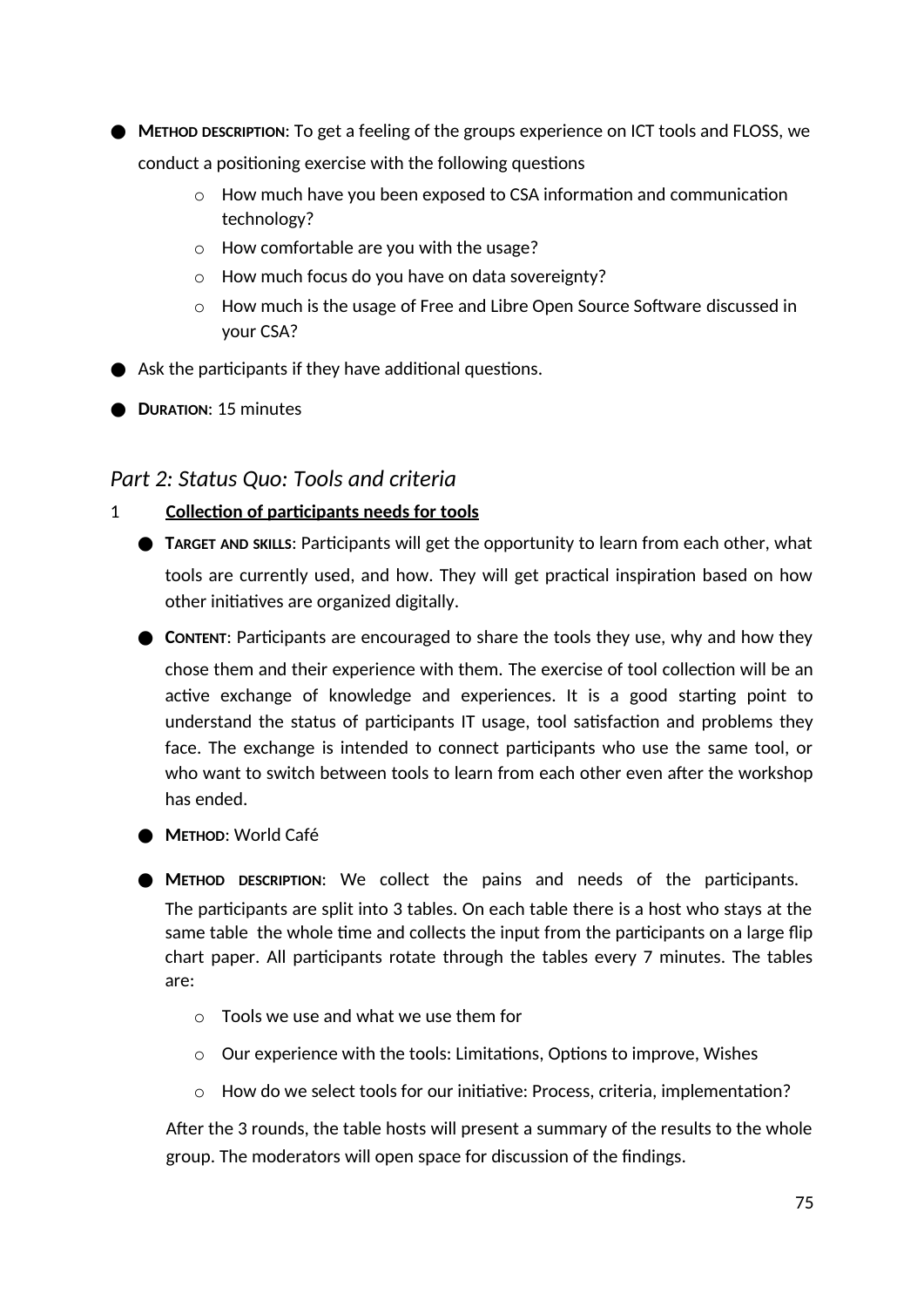- **TooLs:** Flipchart paper, chart markers, tape
- **DURATION**: 30 minutes

#### **Introduction to FLOSS**

- **TARGET AND SKILLS:** The goal of this session is to present Free and Libre Open Source Software (FLOSS) principles as criteria for software selection. Takeaways from FLOSS the presentation are:
	- FLOSS stands for Free and Libre Open Source Software. "Free software" is a matter of freedom, not price. To understand the concept, you should think of "free" as in "free speech," not as in "free beer". The "Libre" stands for the ability to modify the code, not only to watch a cleaned version of it. For the sake of simplicity these notions are often used synonymously, so most often if people talk about OpenSource or Free Software they are referring to FLOSS.
	- Free software is a matter of the users' freedom to run, copy, distribute, study, change and improve the software. It gives control to the user.
	- Non-free programs control the users, and the developer controls the program; this makes the program an instrument of unjust power. (https://www.gnu.org/philosophy/free-sw.en.html)
	- FLOSS Software prevents vendor lock in, enables data federation, interoperability and creation of open standards, distribution and free management of identity and privacy.
	- Why does it matter to SFS movement: Common values of community, participation, collaboration, democracy and user empowerment.

### ● **CONTENT:**

#### **Sustainable digitization**

SFS initiatives aim to transform the food system towards an economy that not only gives access to healthy food, but also nurtures the ecological and social environment. This aim is equally important when looking at technology and digitization. Can digitization be sustainable? Hardware that uses conflict metals, supports the throwaway culture for electrical devices and monopolies that own huge amounts of data might not be the future. Techies and Environmentalists that gathered during Bits'n'Bäume, the first such conference in Germany, formulated demands for a socio - ecological digitization under the following guidelines: Social-ecological objectives in the design of digitization, democracy, data protection and control of monopolies,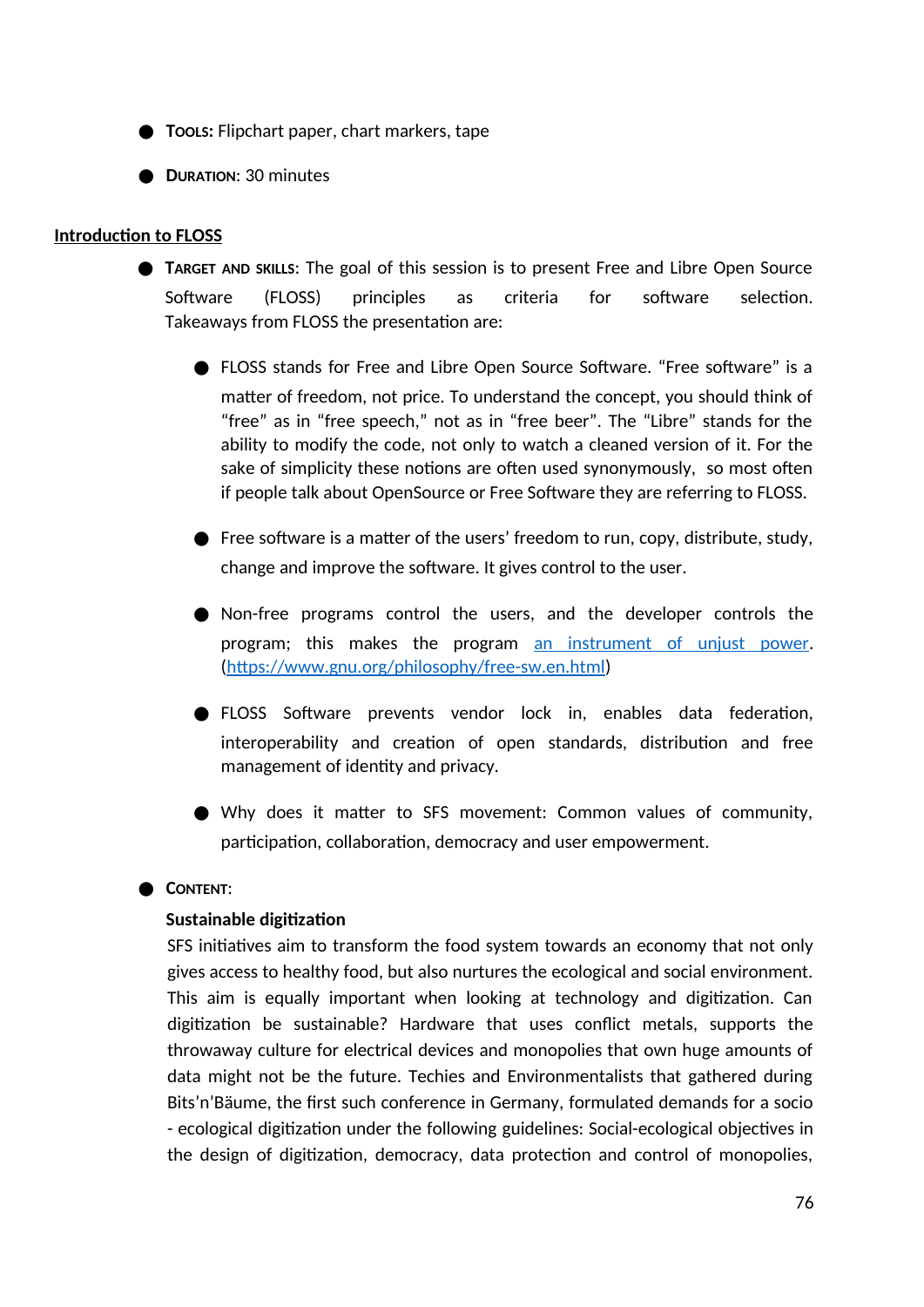education, aspects of development and trade policy, IT security, longevity of software and hardware. https://bits-und-baeume.org/forderungen/en The last topic on longevity suggests open source software as one practical example. The following chapter will shed more light on the topic of FLOSS and why it is important to be considered and discussed in the SFS movement.

**What is FLOSS and where does it come from?** FLOSS stands for Free and Libre Open Source Software. The Free Software Movement was initiated in the 1980's and was pursued by the Free Software Foundation. It was a reaction to the growing importance of computer technology and software. The predominant way of writing software during that time was so called proprietary software, which frustrated developers who wanted to collaborate on software and keep control over their devices. As opposed to proprietary software, where the source code was kept secret, the Free Software Foundation was established to promote software that is open to use, study, modify and improve. Its founder, Richard Stallman, describes that the "'free' in our name does not refer to price; it refers to freedom" https://www.gnu.org/bulletins/bull1.txt. "Free software" means software that respects users' freedom and community. A saying emerged that when you think of Free Software you should think of free as in free speech, not as in free beer. Four freedoms were defined, which a Free Software needed to fulfill in order to be fully classified as "free". The freedom to run the program as you wish, to study and make changes, to distribute and to contribute to the community. They are called the four essential freedoms.

**The four essential freedoms of software** As stated on the GNU homepage, "A program is Free Software if you, the user, have the four essential freedoms:

- $\bullet$  Freedom 0 is the freedom to run the program as you wish.
- Freedom 1 is the freedom to study the source code and then change it to make the program do what you wish.
- Freedom 2 is the freedom to help your neighbour that's the freedom to make and distribute exact copies of the program to others, when you wish.
- Freedom 3 is the freedom to contribute to your community: that's the freedom to distribute copies of your modified versions, when you wish.

With these freedoms the users have control over the program. When users don't control the program, we call it a "non-free" or "proprietary" program. The non-free program controls the users, and the developer controls the program; this makes the program an instrument of unjust power. " https://www.gnu.org/philosophy/freesw.en.html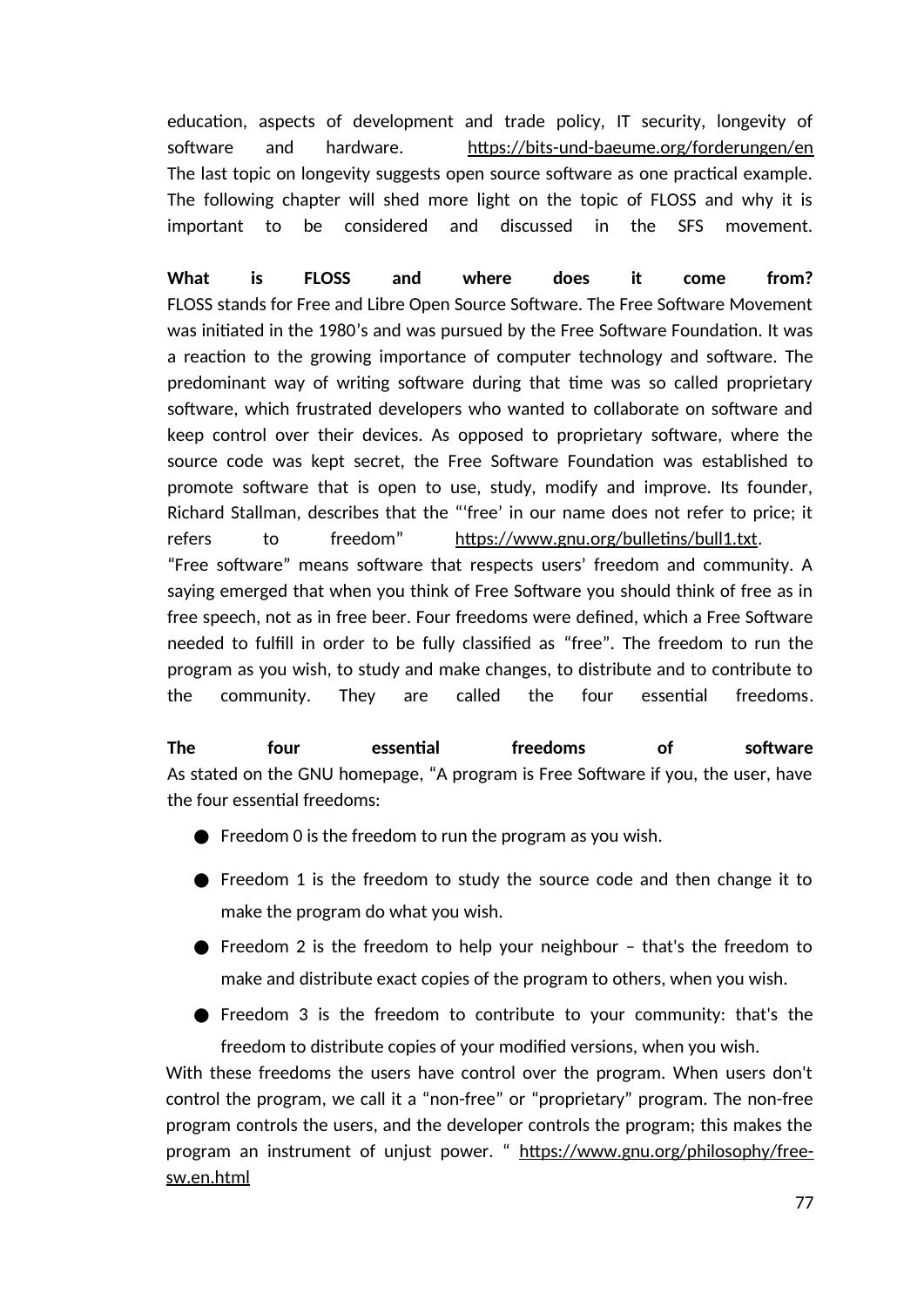#### **Licensing**

How can we ensure that Free Software is truly free and continues to be? To protect the rights of authors and creators of software, it is protected by the laws of copyright. While the law was designed to ensure that proprietary software developers can make sure that distributing copies of their software is illegal, copyright laws also ensure that free software licenses can be implemented. Within his GNU Project – the first FLOSS operation system was initiated by Richard Stallman and completed as GNU/Linux - Richard Stallman coined the concept of "copyleft" to prevent the program from being turned into proprietary software. It reverses the concept of copyright as it gives permission to run, copy, modify and improve the program, but denies permission to add restrictions. Furthermore, the concept of "public domain" exists. Everything in the public domain belongs to the public, thus no copyright applies. The control of the control of the control of the control of the control of the control of t

#### **Why not Open Source ?**

FLOSS means Free and Libre Open Source Software, however there are several names for similar concepts that sometimes are used interchangeably. Open Source Software, for example, was formed in the 90's. The idea was to clarify the concept of Free Software, which was sometimes confused with "Freeware" – Software that is given at no cost. As mentioned above, the "free" in free software relates to freedom, not to price. There is an ongoing discussion if freedom or openness is more important, however, to be free, the code must be open! Another perspective on the emergence of the terminology "Open Source" is that the initiators wanted the concept of "Free Software" to be more accessible and less ideologic. In theory, Open Source focuses more on the practical benefits of collaborative software and tends to take a more pragmatic, business-case perspective. While the intrinsic motivation of the two camps differs, the practical reality shows their common approach. Looking at the licenses that are approved by the FSF as well as the OSI, they mostly overlap. Hence, most Open Source Software is indeed Free Software. The term FLOSS describes the concept without preferring one philosophical idea over the other.

- **METHOD: Presentation**
- **METHOD DESCRIPTION**: Trainer explains principles of Free and Libre Open Source Software (FLOSS)
- **TOOLS**: projector, slides
- **DURATION**: 15 minutes

● **RESOURCES**: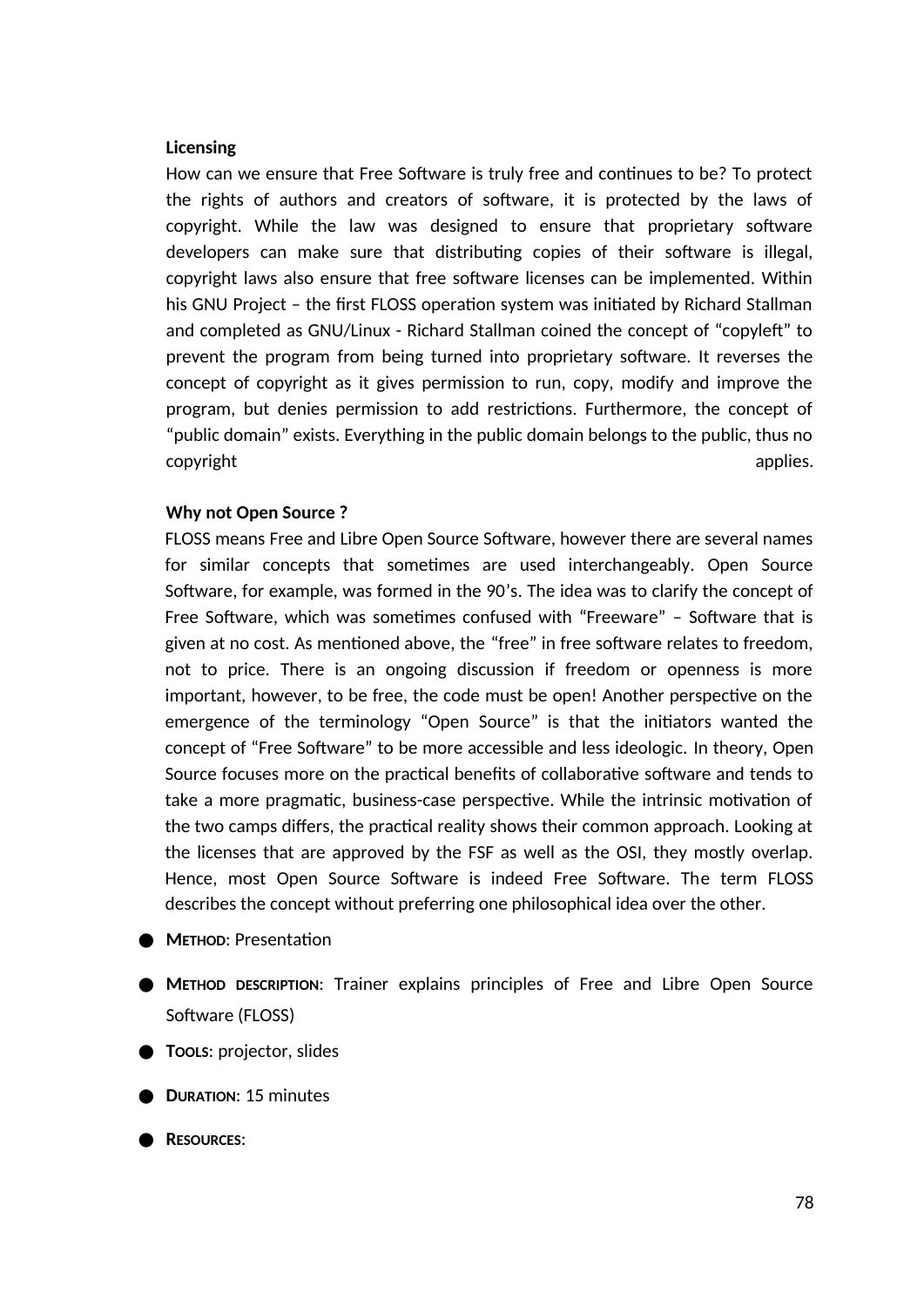- General presentation of Solid Base: https://cloud.solawi.allmende.io/f/55816
- Presentation of FLOSS in the context of Solid Base: https://hack.allmende.io/p/solidbase-floss#/
- Article on the relation of Free Software and Degrowth: https://www.degrowth.info/en/dim/degrowth-in-movements/free-softwaremovement/
- Postition paper for sustainable digitization: https://bits-und-baeume.org/forderungen/en

### **Exchange and discussion**

- **TARGET AND SKILLS**: Participants get the opportunity to ask questions and learn from each other
- **CONTENT**: Participants get the opportunity to ask questions and learn from each other
- **METHOD**: Open discussion
- **METHOD DESCRIPTION**: Trainer asks for questions and remarks and lets the group answer them
- **DURATION**: 10 minutes

# *Part 3: Recommendation of practical tools – Ecosystem and selection*  **Presentation of Solid Base research on existing dedicated SFS management tools**

- **TARGET AND SKILLS**:Participants will gain a broad understanding and overview of the constantly evolving ecosystem of available SFS-specific management software.
- **CONTENT**: The Solid Base tool review has been conducted as part of the project. The aim of the review has been to research and identify software that suitably meets the needs of SFS.

The most important tools will be quickly presented and their originating network will be named. Detailed knowledge of the participants on differences of the european SFS strands, that could be acquired during M1, is desired but not necessarily required. For CSA management these are:

| Tool       | Originating network / CSA / Organisation                              |  |
|------------|-----------------------------------------------------------------------|--|
| OpenOlitor | Soliterre - Regionale VertragsLandwirtschaft (RVL) Bern               |  |
| Juntagrico | Swiss Solawi Network / Ortoloco - Zurich                              |  |
| ACP-Admin  | Fédération Romande d'Agriculture Contractuelle de Proximité (FRACP) / |  |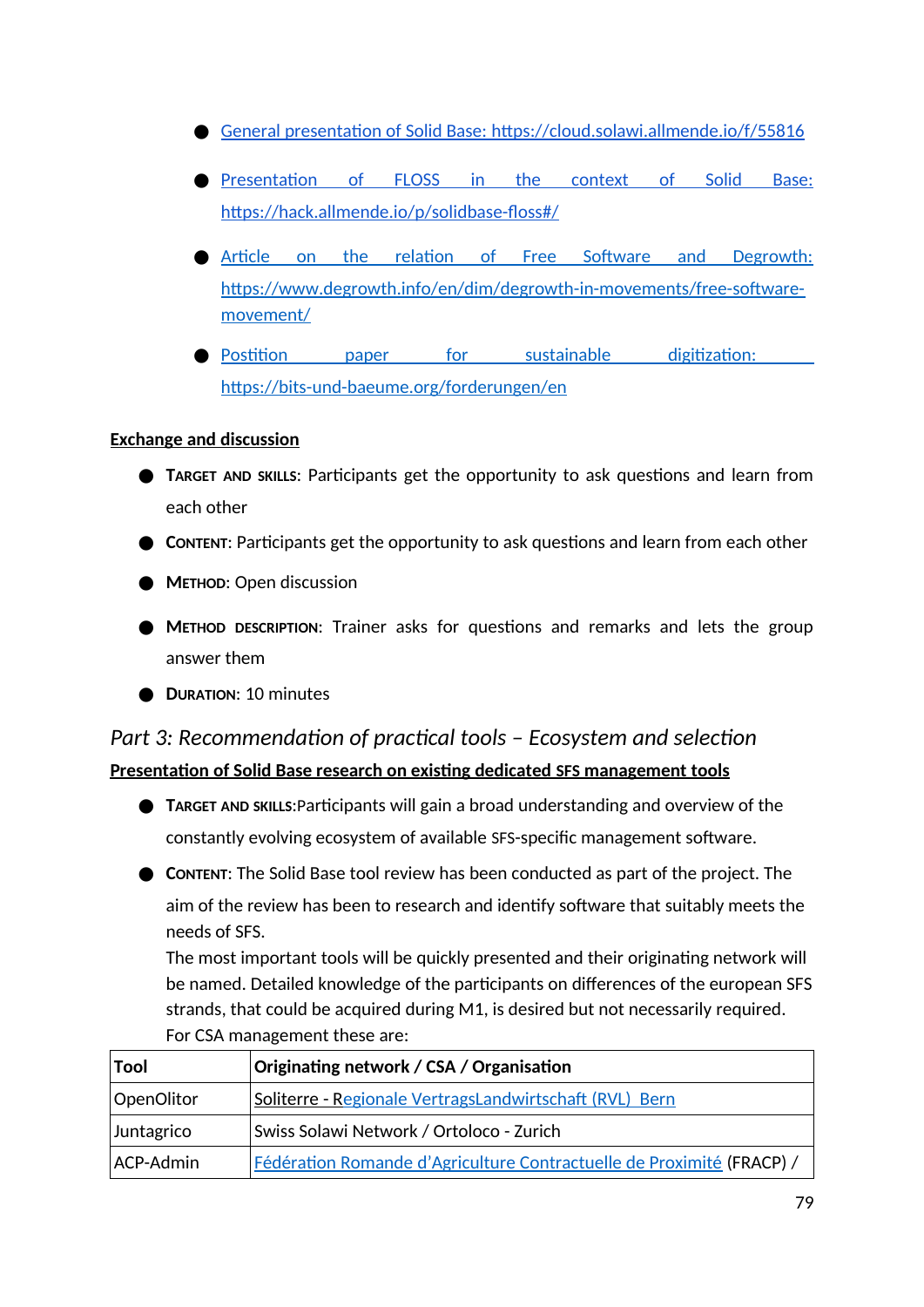|                                  | Rage de Vert - Neuchâtel                                                          |  |
|----------------------------------|-----------------------------------------------------------------------------------|--|
| Cagette.net                      | AMAP - Alilo - Bordeaux                                                           |  |
| AmapJ.fr                         | AMAP – Drôme                                                                      |  |
| Unique drupal<br>based solutions | Netzwerk Solawi - Gartenkoop Freiburg, Karoffelkombinat Munich,<br>Solawi Marburg |  |

#### For Foodcoop / buying group management these are:

| Tool            | Originating network / Organisation |
|-----------------|------------------------------------|
| OpenFoodNetwork | OpenFoodNetwork - Australia        |
| FoodSoft        | FC Schinke 09 - Berlin Kreuzberg   |
| FoodCoopShop    | Mario Rothauer - Austria           |

- **METHOD**: Presentation
- **METHOD DESCRIPTION**:
	- The trainer sums up the comprehensive presentation on FLOSS software suitable for SFS management
- **TOOLS**: projector, slides
- **DURATION**: 15 minutes
- **RESOURCES**:
	- $\bullet$  Comprehensive presentation (takes  $\sim$  1,5h to explain everything in detail) : https://slides.solidbase.info/slides.md#/
	- A summary of the findings in text form: https://solidbase.info/recommendations/
	- A detailed work in German on foodcoop tools by Johannes Winter (2019): https://cloud.solawi.allmende.io/s/542jf92CwGfbz5E

#### **The SolidBase app**

- **TARGET AND SKILLS:** Participants will get a first practical insight into the SolidBase app, and will get to know the most important URLs to find an entry for learning
- **CONTENT**:

The SolidBase application is an **educational tool** for budget planning and presentation. It was developed to help build accounting capacities for coordinators of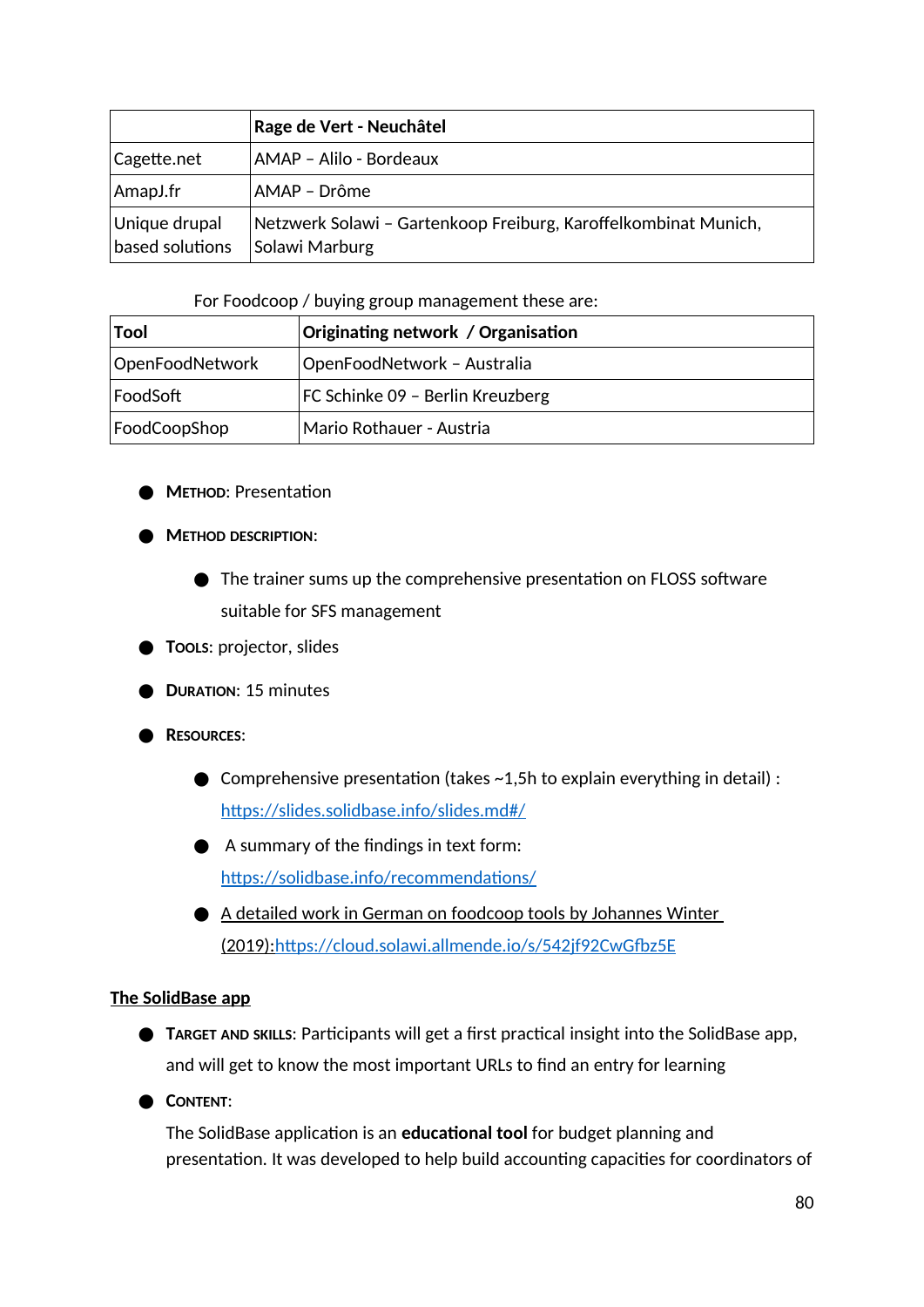initiatives active in Solidarity based Food Systems (SFS), but is usable for all sorts of solidarity and social economy enterprises.

This application provides a structure for projecting and visualizing the annual and monthly **costs** of an SFS. All costs can be assigned to a cost category, each of which is linked to an explanatory text. The resulting overview is intended to provide a realistic picture of all costs involved in truly sustainable food production; and thus, increase the willingness of (potential) members to contribute an adequate amount of money. The budget makes it possible to clearly communicate all costs involved in agroecological cultivation methods, community building and other socially or ecologically valuable processes that take place in SFS.

The explanatory texts can also be used to help educate SFS coordinators as to relevant cost categories, so as not to forget any costs when creating a budget. The concept of nested **activities** is used to facilitate the structuring of the whole farm into logical units. These can be business branches (farming, gardening, bakery), marketing channels (what is produced for CSA, what not?) or even production procedures (one bed of carrots, the monthly costs of a cow).

The possibility to compare one's business budget with predefined **example budgets** helps new initiatives remember all necessary costs, and to build a more realistic budget for their own businesses.

SolidBase stores your data on SoLiD. In order to use the app, you need to register at a public SoLiD server. SoLiD is a technology for "redecentralizing" the web. It allows for storing your data apart from the app. This makes monopolization of the data impossible, and simultaneously allows you to define access rights very specifically.

Keep in mind, the SolidBase app is neither capable of doing full accounting, nor monitoring an SFS' finances (yet). For a fully fledged bookkeeping solution, only GnuCash is available from the FLOSS universe. In part 5 this can be looked at in more detail.

- **METHOD**: Live demo.
- **METHOD DESCRIPTION**: The trainer opens the app in the browser and presents an example budget (in the local language). Basic concepts of the app are explained.
- **TOOLS**: projector, SolidBase app, example budget in local language
- **DURATION**: 30 minutes
- **RESOURCES**:
	- solidbase.info
	- app.solidbase.info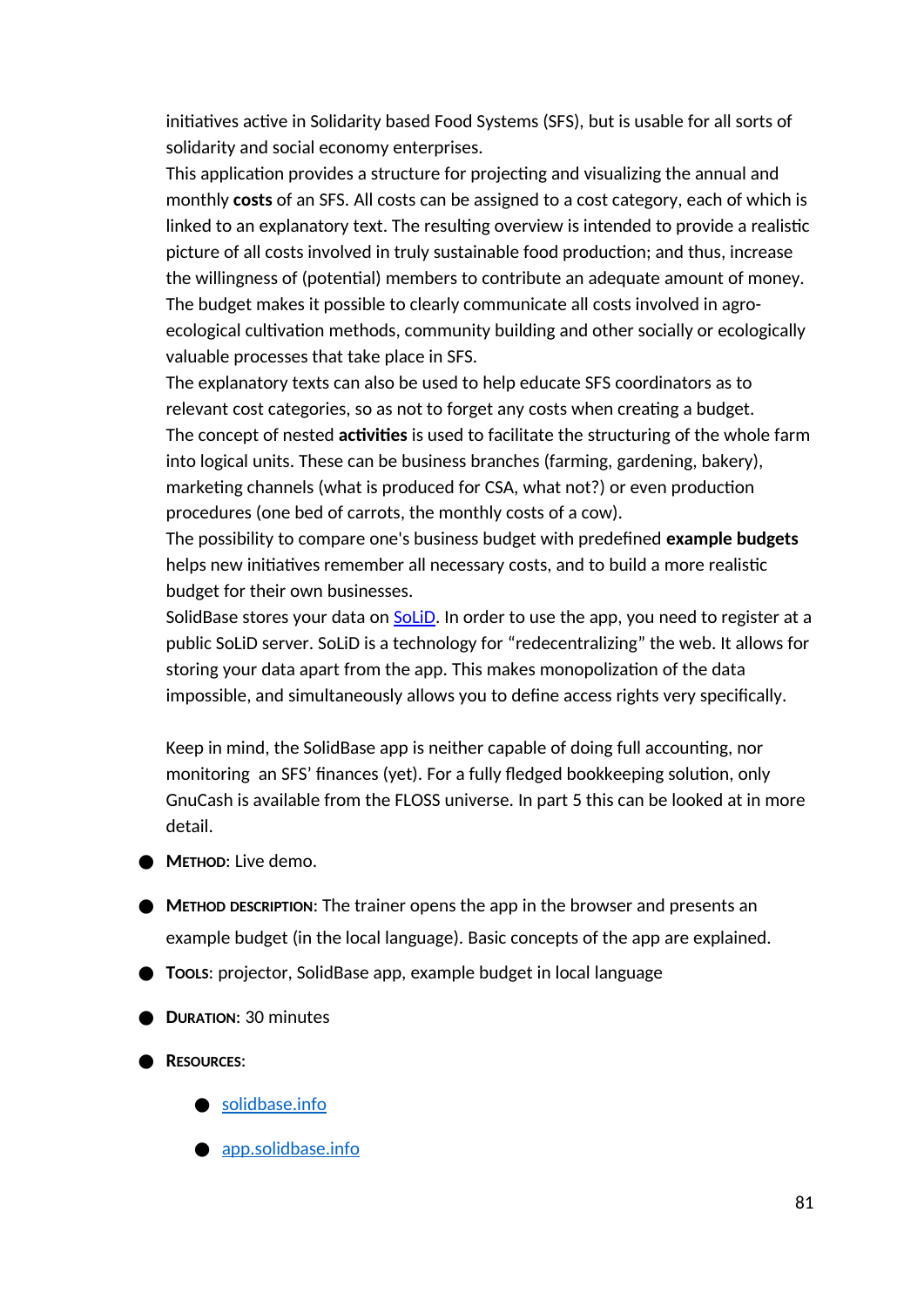- https://learn.solidbase.info/en/solidbase/
- https://solid.inrupt.com/how-it-works

### **Management tool example: OpenOlitor**

- **TARGET AND SKILLS: Participants will get a first practical insight into OpenOlitor and will** get to know the most important URLs to find an entry for learning
- CONTENT:OpenOlitor is a web-based, multilingual platform facilitating the setup of a community supported agriculture (CSA) platform, linking producers and consumers. OpenOlitor is published under the AGPL v3 licence and includes functionalities matching the needs of CSA initiatives, such as membership management, delivery planning, payment tracking and reports. In addition to the administration portal, a member portal allows members to access information on their membership and register for work days on the farm. OpenOlitor was initiated in 2015 in Bern, Switzerland, and was co-funded by the federal ministry of agriculture. The association "OpenOlitor" was formed, which oversees the maintenance of the code and the documentation. There is a growing international community for OpenOlitor. The initiative "sunu" in Germany has added functionalities like SEPA payment to further internationalize the software. OpenOlitor is just one tool among a constantly developing ecosystem of tools. It has been chosen for this training guide as an example of a specialized CSA software.
- **METHOD: Presentation in combination with Live demo.**
- **METHOD DESCRIPTION: Background, intention and functionality of OpenOlitor are** shortly presented in the app. Some predefined processes can be shown during a short live demo.

## ● **TOOLS**: projector

- **DURATION**: 15 minutes
- **RESOURCES**:
	- http://openolitor.org
	- https://learn.solidbase.info/en/openolitor/

### **Introduction to solutions for communication and collaboration**

**TARGET AND SKILLS**:Participants will get a practical insight into FLOSS Communication and Collaboration tools, and will get to know the most important URLs to find an entry for learning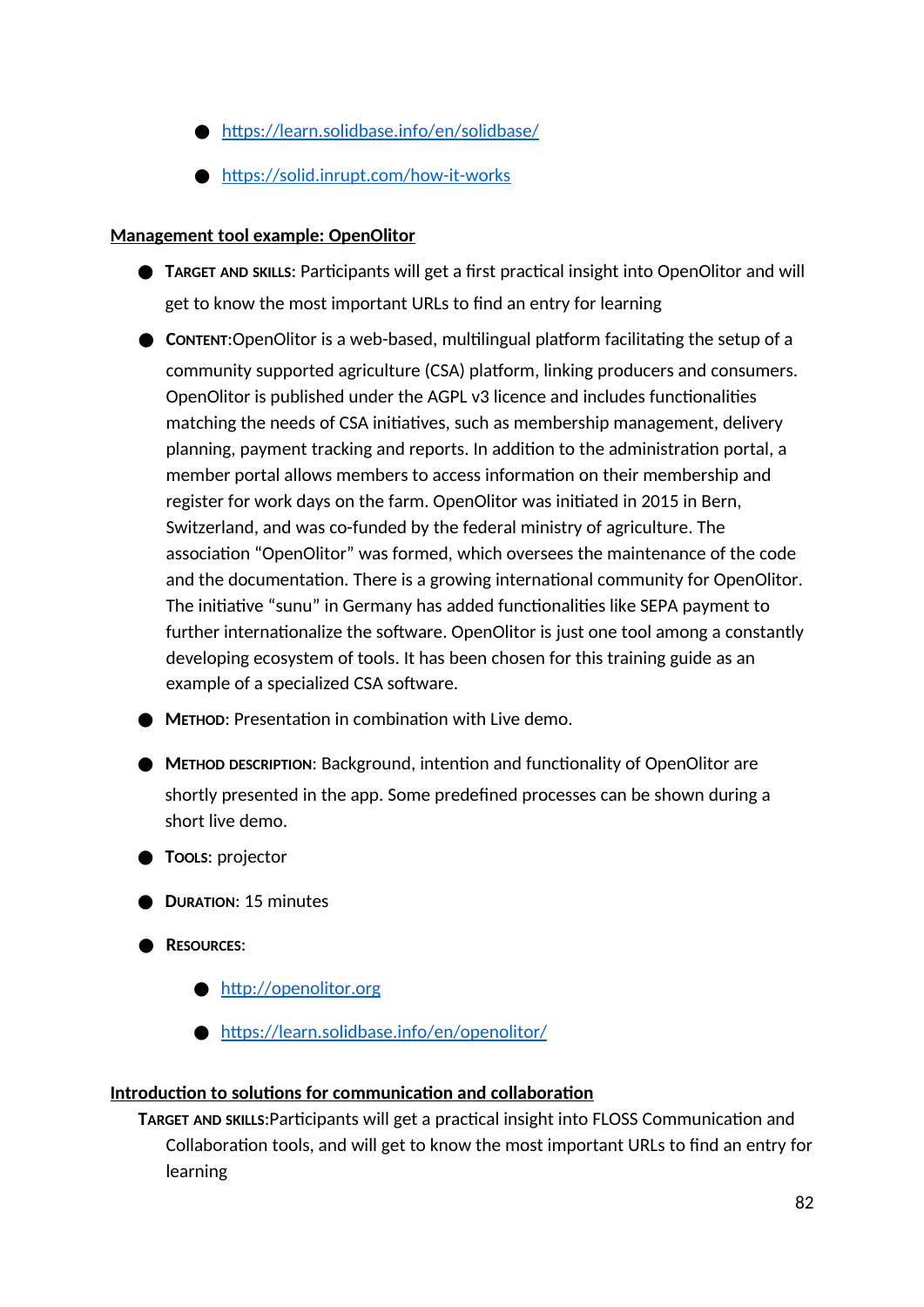#### **CONTENT**:

### **Collaboration**

 With collaboration tools we mean online tools that allow simultaneous workflow without being in the same place. The concept of the "paperless office" comes to mind, where everything is stored digitally and accessible for all team members. We need collaboration tools to share files, simultaneously work on documents, share calendar, contacts and to take notes. The selection of tools includes

Nextcloud: for file sharing, calendars and contacts OnlyOffice: shared document editing Etherpad & CodiMD: notes

### **Communication:**

Communication is the most common reason to use IT tools. Initiatives differentiate between the internal communication among working groups and members and external communication. Existing tools can be roughly divided into "one-to-many" and "many-to-many". The "one-to-many" communication is a one-sided communication, where information is intended to be passed and not necessarily discussed. These include websites, blogs, newsletters and, to some extent, social media. "Many-to-many" tools allow a more dynamic communication. It includes Chat/Messenger, E-mails, Mailing lists, Forums, Wikis, Group calls, Social Media and Content Management Systems (CMS) for websites. Refer to the Solid Base recommendations text for details

### **METHOD**: Presentation

**METHOD DESCRIPTION**: The trainer gives a short introduction into some recommended communication and collaboration tools

**TOOLS**: projector, slides

**DURATION**: 30 minutes

### **RESOURCES**:

https://hack.allmende.io/solidbase-collaboration https://solidbase.info/recommendations/#communication

## *Part 4: Hands- on experience and user testing of SolidBase app*

### **Set up SoLiD account**

**TARGET**: Participants will have a SoLiD account and be able to access the SolidBase app **CONTENT**: In order to use the SolidBase App, users need to create a SoLiD account. This will be done in this session to ensure everyone has access.

**METHOD**: Demonstration and self-implementation

- **METHOD DESCRIPTION**: The Facilitator will show the process of creating an account and participants will follow the steps.
- **TOOLS**: individual Laptops, WIFI connection, project
- **DURATION**: 5 minutes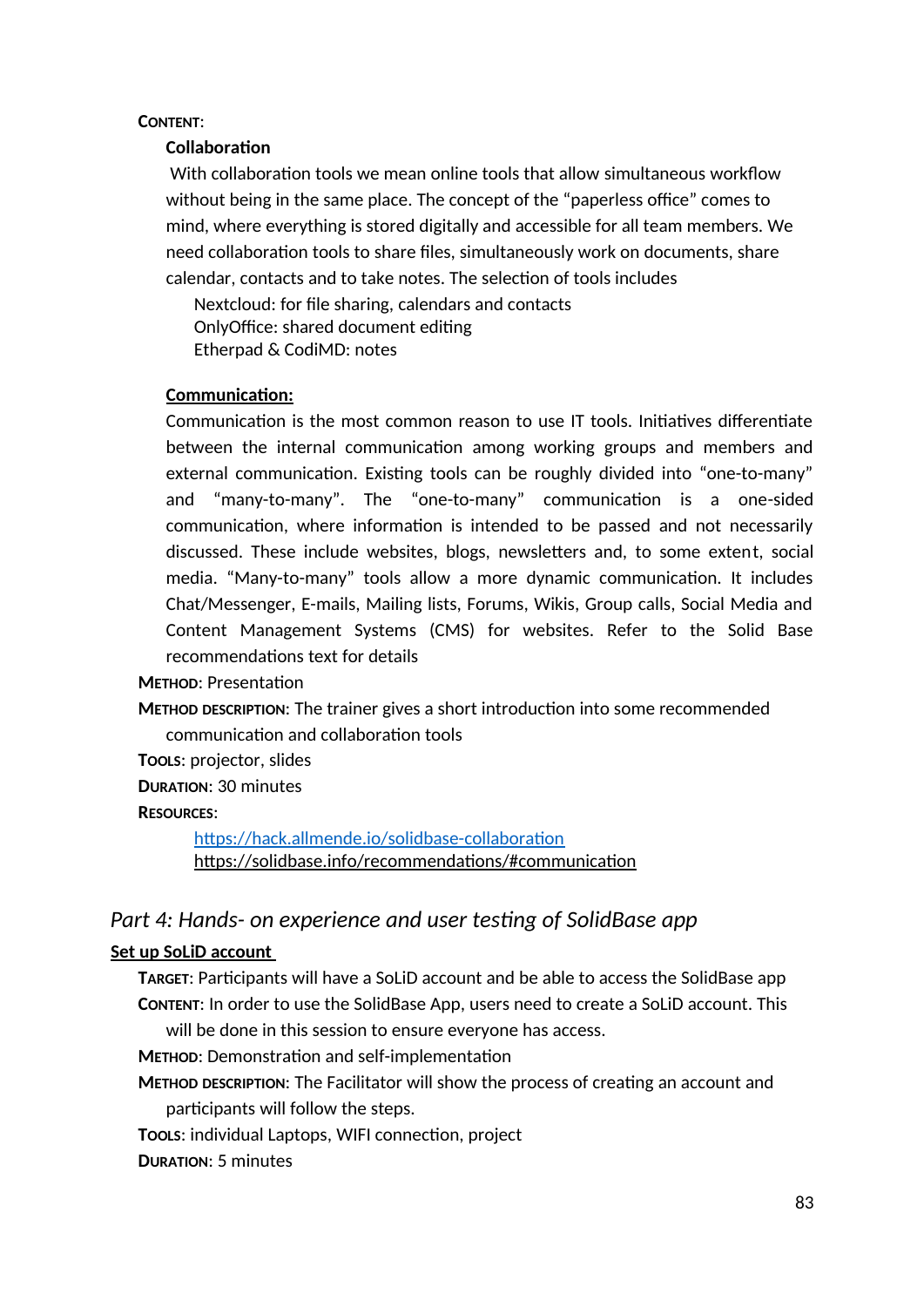#### **RESOURCES**:

https://learn.solidbase.info/en/solidbase/task-1/

#### **Exercises**

- **TARGET**: The participants will get to know the functionality of the SolidBase App. They will learn about the example budget and sharing facility of the tool. Furthermore, participants will give feedback on their experience and discuss opportunities to improve the tool further.
- **CONTENT**: The participants will get familiar with the tool and learn how to set up, edit and share a budget. This hands on experience will give participants the opportunity to experiment and test the tool in a safe environment with guidance from experts.
- **METHOD:** Hands on experience through exercises and live testing .
- **METHOD DESCRIPTION**: Exercises are prepared for the respective tools and worked through by the participants. Participants sit together in groups of 2-3 people and work through exercises. They will have the exercise and supporting documentation on how to complete the exercise. The trainers will give guidance and answer questions that arise. Participants are encouraged to work through the exercises at their individual pace. The trainer will, however, work through the exercises as well, which is displayed on the projector and gives the participants additional guidance.

**TOOLS**: One computer per person, good internet connection/WIFI, projector **DURATION**: 60 minutes

#### **RESOURCES**:

https://learn.solidbase.info/en/solidbase/

#### **Feedback and discussion**

- **TARGET**: Organizers of the event take feedback from participants on the functionality of the app, and discuss possible use cases and improvements.
- **CONTENT**: Evaluation of the app including discussion on collected feedback from the exercise session.

**METHOD**: Open discussion

- **METHOD DESCRIPTION**: Participants will share their view and ideas on the app. One round is done for each participant to contribute. Input is collected on a pad or flipchart.
- **TOOLS**:Flip chart (not absolutely necessary)
- **DURATION**: 10 minutes

*Part 5: Hands- on experiences with CSA administration, bookkeeping, communication and collaboration tools*

#### **Examples**

● **TARGET AND SKILLS**: The participants will get comfortable with using the respective tools by working through exercises or by free trial guided by experts. Participants will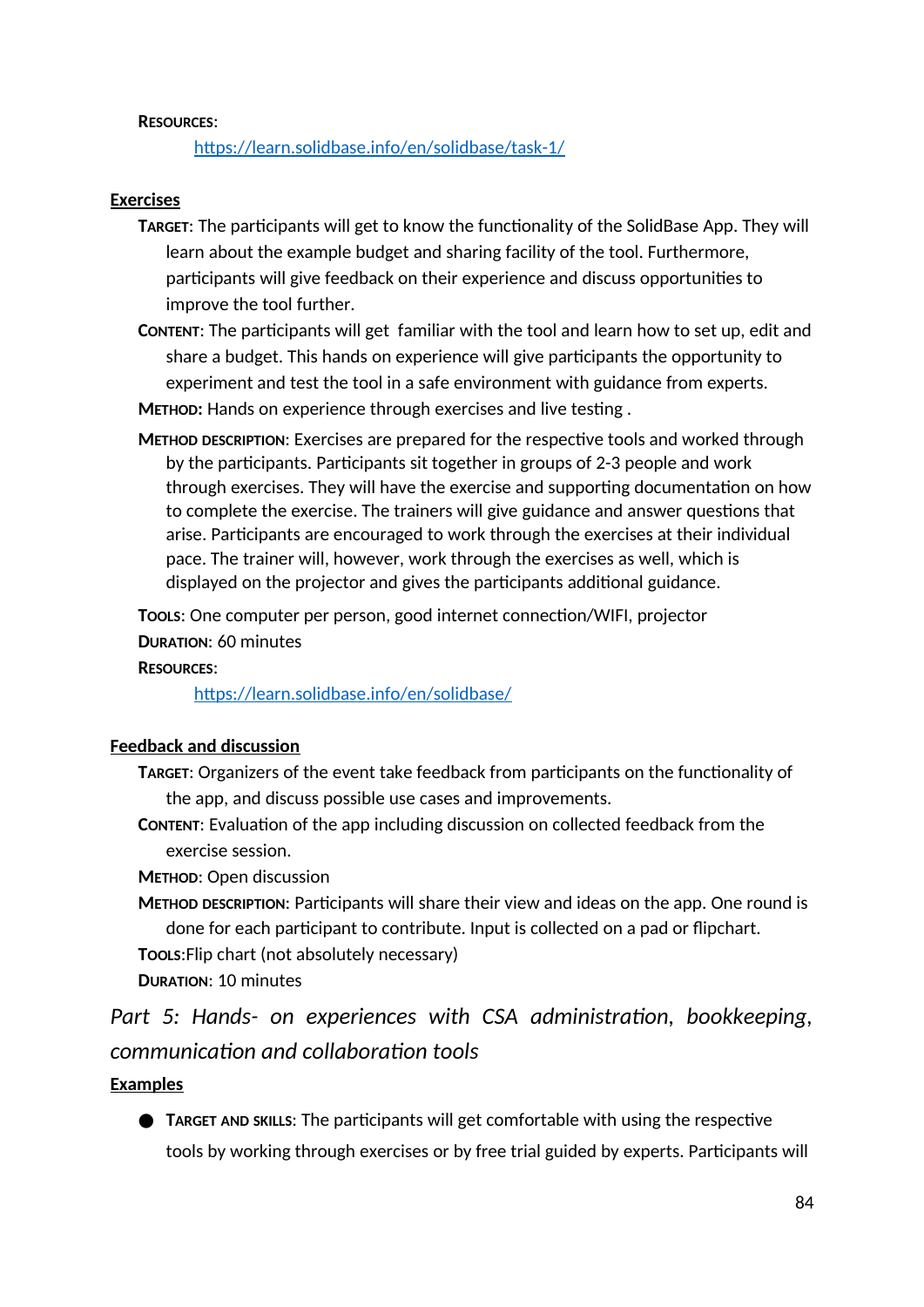be able to ask questions, and explore if and how the tools can support them in their daily administration and communication.

#### ● **CONTENT**:

The participants will get familiar with the tools and learn simple processes. The extensive amount of hands on experience will give participants the opportunity to experiment and test the tools in a safe environment with guidance from experts. In the second block, the participants can choose from a selection of tools to gain practical experience on. The tools to choose from were introduced in part 3, and participants should be comfortable selecting the option most interesting for them.

#### **CSA administration**

As an example for CSA administration tools, we take a thorough look at OpenOlitor here.

#### **Communication / Collaboration** tool experiences (Optional)

This category is huge. This is the main use of IT in civil society. Which tools to concentrate on depends on the knowledge of the trainers and the interests of the participants. The current global top runners are:

Messengers: Matrix Forum: Discourse Social Media: Fediverse Collaboration: Nextcloud

**Accounting:** GnuCash introduction (Optional)

GnuCash is a personal and small-business financial-accounting software. It is a desktop program that is freely licensed under the GNU GPL. On its website it is described as follows:

'*Designed to be easy to use, yet powerful and flexible, GnuCash allows you to track bank accounts, stocks, income and expenses. As quick and intuitive to use as a checkbook register, it is based on professional accounting principles to ensure balanced books and accurate reports."* GnuCash is the only fully fledged FLOSS accounting software, that's suitable for an international community, that we could identify during the project. It is widely used and has an evolving and longstanding community of supporters, users and engineers. Extensive documentation exists.

Despite these facts, double entry bookkeeping in itself is not easy to understand and GnuCash still contains some pitfalls. An experienced trainer is needed for adequate assistance here.

● **METHOD**: Hands on experience through exercises and live testing .

#### ● **METHOD DESCRIPTION**:

If multiple trainers for the optional content blocks could be acquired, the group splits up. The more trainers, the more learning groups can be set up. The best option would be peer2peer experience exchange of the participants.

For **OpenOlitor**, exercises have been prepared and should be worked through by the participants. Participants sit together in groups of 2-3 people and work through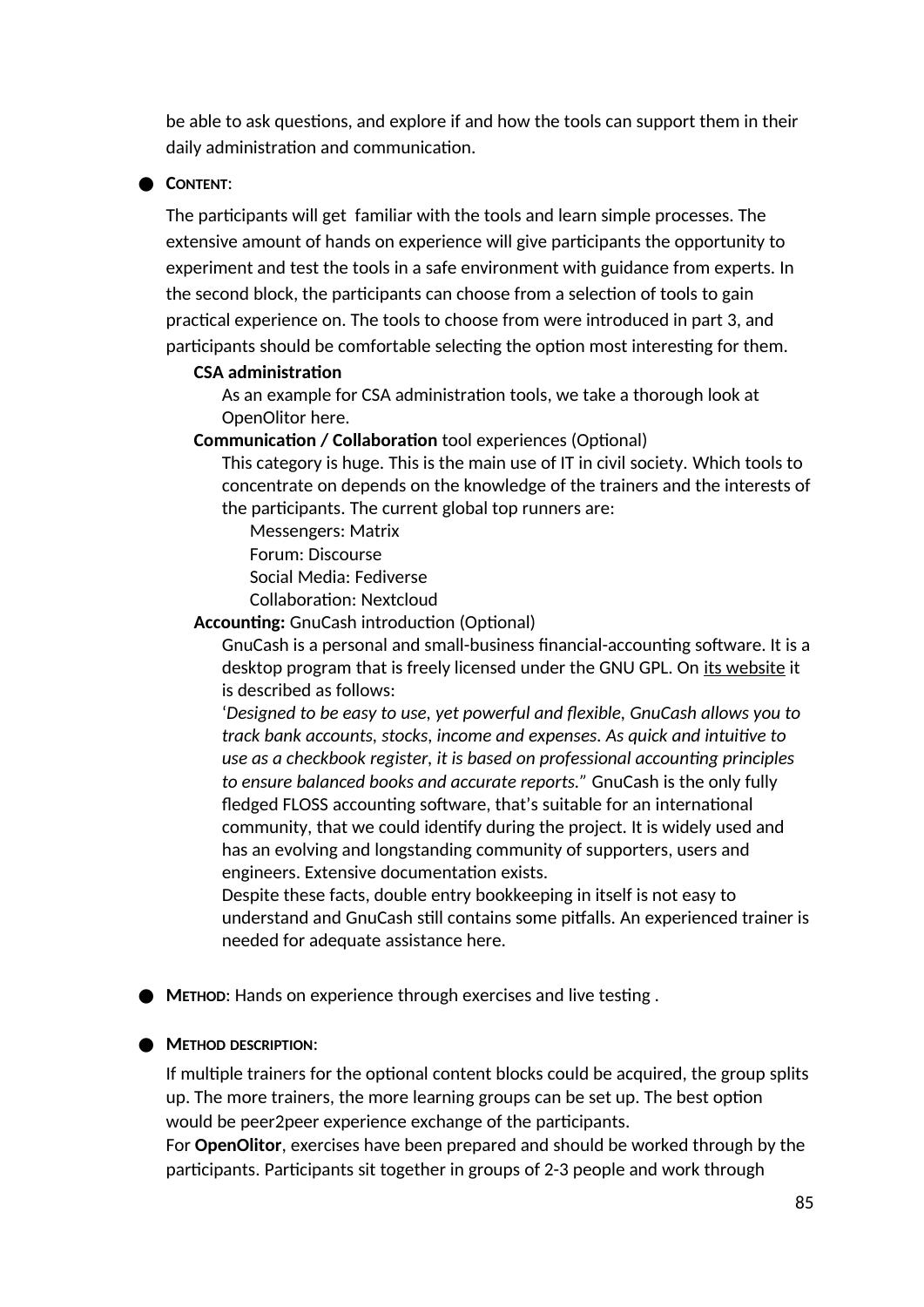exercises. They will have the exercise and supporting documentation on how to complete the exercise. The trainers will give guidance and answer questions that arise. Participants are encouraged to work through the exercises at their individual pace. The trainer will, however, work through the exercises as well, which is displayed on the projector and gives the participants additional guidance. For the **optional content blocks** the group will try out the tools freely, instructed by the trainer. For the **communication/collaboration** tools, a choice should be made on what to concentrate on during the first 15 minutes.

- **Tools**: One computer per person, good internet connection/WIFI, projector
- **DURATION**: 75 minutes
- **RESOURCES**:
	- Solid Base booklet
	- OpenOlitor
		- https://learn.solidbase.info/en/openolitor/
		- https://openolitor.org/
	- Communication
		- https://solidbase.info/recommendations/#communication
		- Matrix
			- o Why Matrix is the most interesting messaging solution today Bitleaf - Sustainable IT Solutions: https://bitleaf.de/2018/10/16/why-matrix-is-the-mostinteresting-messaging-solution-today/
			- o Matrix introduction: https://matrix.org/docs/guides/introduction/
		- Discourse
			- o Why it's just the best forum: https://www.slant.co/topics/898/ ~best-web-forum-software-packages
			- o Discourse new users guide: https://meta.discourse.org/t/discourse-new-user-guide/96331
		- **Fediverse** 
			- o What's that? http://en.wikipedia.org/wiki/Fediverse

**Collaboration** 

■ https://hack.allmende.io/solidbase-collaboration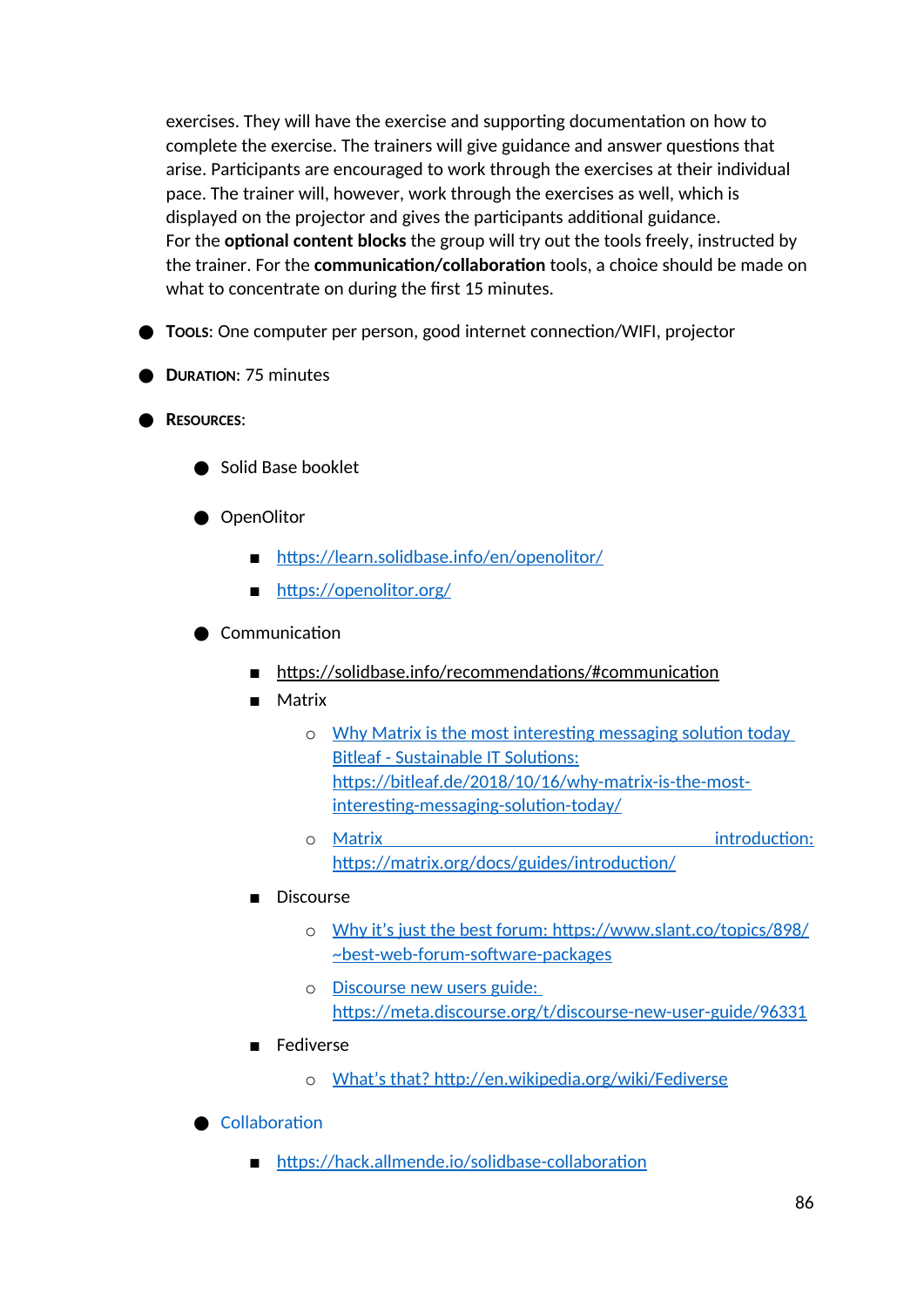- Nextcloud
	- o https://nextcloud.com/
	- o https://nextcloud.com/talk/
	- o https://nextcloud.com/collaboraonline/ / https://nextcloud.com/onlyoffice/ /
	- o https://apps.nextcloud.com/apps/text
	- o https://apps.nextcloud.com/apps/calendar
	- o …

● Accounting

- GnuCash
	- o https://wiki.gnucash.org/wiki/Using\_GnuCash

### *Part 6: Conclusion*

#### **Evaluation and Follow-up**

**TARGET**: Organizers of the event take feedback from participants on the quality of the training, participants once again re-think the training content and used methodology and have a time to share their feelings and get introduction to the next session.

- **CONTENT**: Evaluation of the session
- **METHOD**: Evaluation form and discussion
- **METHOD DESCRIPTION**: Participants fill in the prepared evaluation form and discuss with the facilitator and lecturers the content and methodology.
- **TOOLS**: Evaluation form in a hard copy
- **DURATION**: 45 minutes

## MODULE 4 - Participatory inclusion techniques

## **Introduction**

The fourth module of Solid base puts focus on the most special aspect of SFS's, the community-based operation. In the case of these initiatives, a group of consumers pay a fair price for the food produced, and often undertake volunteer tasks in coordination. This form of special operation is usually a challenge for those who have never been engaged in a community-based initiative. The long-term financial sustainability of these initiatives are strongly dependent on community management, communication and transparent operation. With the presentation of some key participatory inclusion techniques, M4 contributes to the improvement of those key soft skills, which could support the most engaged farmers or consumers in building successful food communities.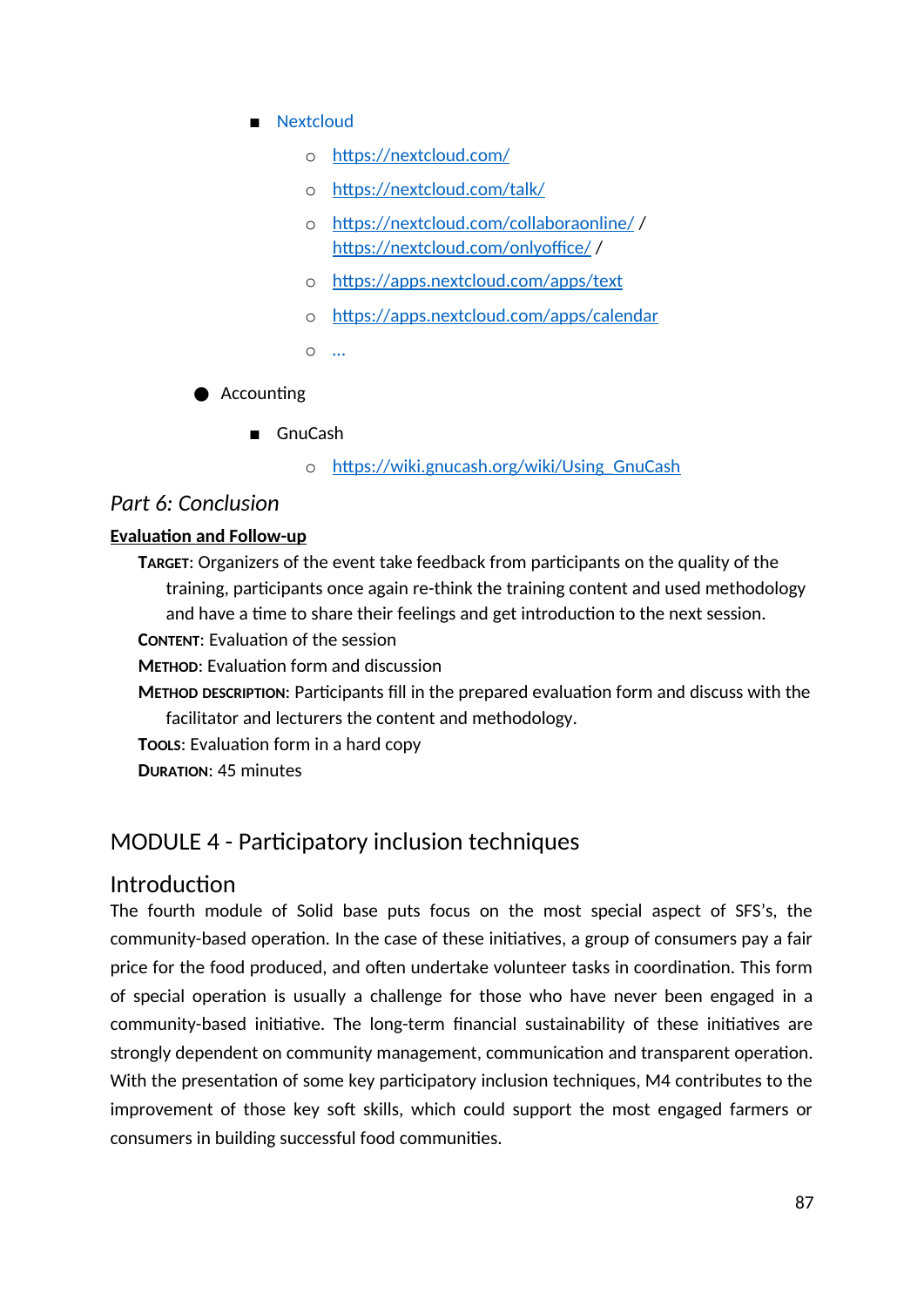## Target group

The fourth module is for those adult learners who are planning to be/are engaged in the operation of SFS's, and will be/are involved in community based management and operation. The partner organizations primarily tested the module with stakeholders of CSA communities, but the topic could be relevant for other local solidarity based food communities (e.g. buying groups, cooperatives or community managed farmers market etc.) in which the democratic and participative operation is strongly reliant on the local communities.

## **Prerequisites**

Ideally, to ensure continuity, those adult learners should participate in M1-3 prior to participating in the M4 training events However, with the use of a selection method (e.g. questionnaire, personal interviews) those participants with some practical experience in the community-based management of SFS's can also join . It is also advised to invite different stakeholders (e.g. farmers, coordinators, members of core groups), as module 4 is focused on inclusion techniques, so the different points of view of these groups are important for the learning process.

# The aim of the Module

The fourth training module of Solid Base puts focus on the most special aspect of SFS's, the community-based operation, which requires special knowledge: community-based decision making techniques, participatory budgeting, task sharing, working with volunteers, and problem solving (giving feedback and conflict management).

## Main topics

The main topics of the module are:

- Community-based organization and planning
- Consensus decision making
- Sociocracy
- Lifecycle of group dynamics
- **●** Facilitation of meetings
- Giving feedback
- Escalation of conflicts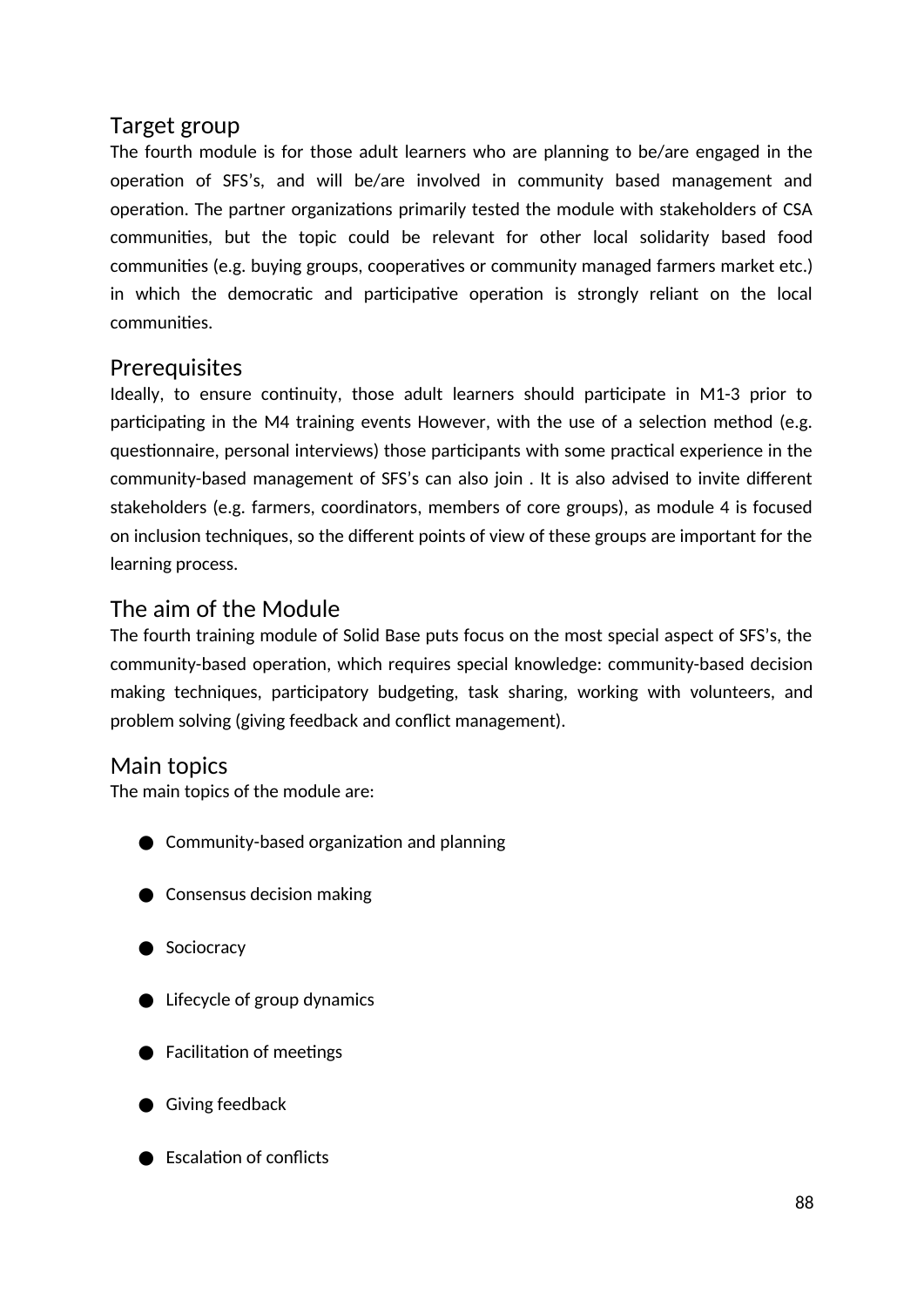# Targets and outputs

Adult learners of Module 4 gain special soft skills, which are needed for the successful management of SFSs initiatives:

- Group development and conflict management skills, along with the use of communication techniques.
- Facilitation of group based problem solving, decision making and planning.
- Understanding of consensus building.
- Understanding of volunteer management.
- Basic organizational skills for social entrepreneurships.

## Facilitation and training principles

Training methodology applied on the test training events will follow the participatory approach of Solid Base training program: intensive participation of individuals, interactive group work, group-based planning, future planning, short presentations, giving feedback, problem-solving schemes and drama-pedagogy will all be applied. Participants will have the chance for the informal experience sharing during the breaks.

# Module detailed content and methodology

*Part 1: Warm- up*

## **Icebreaker and introduction of participants**

● **TARGET AND SKILLS**:

Participants reconnect and welcome those who are new in the group. (Based on the logic of Solid Base, it is possible that new-comers will participate on M4, even if the other learners have participated on M1-3). Getting to know each other helps in building a safe atmosphere and is needed for the group-based methodologies. The short summary of M4 introduces the focus and the outline of the day.

- **CONTENT**:
	- **1.** *Short introduction* to the schedule of the module and connection to previous training events
	- **2.** *Welcoming new faces in the group, reconnecting*
- **METHOD**:
	- 1. Individual presentation/introduction
	- 2. "Magic ball"
- **METHOD DESCRIPTION**:
	- 1. One of the trainers briefly summarises the aim and schedule of Module 4 and explains how it is connected to M1-3 of Solid base.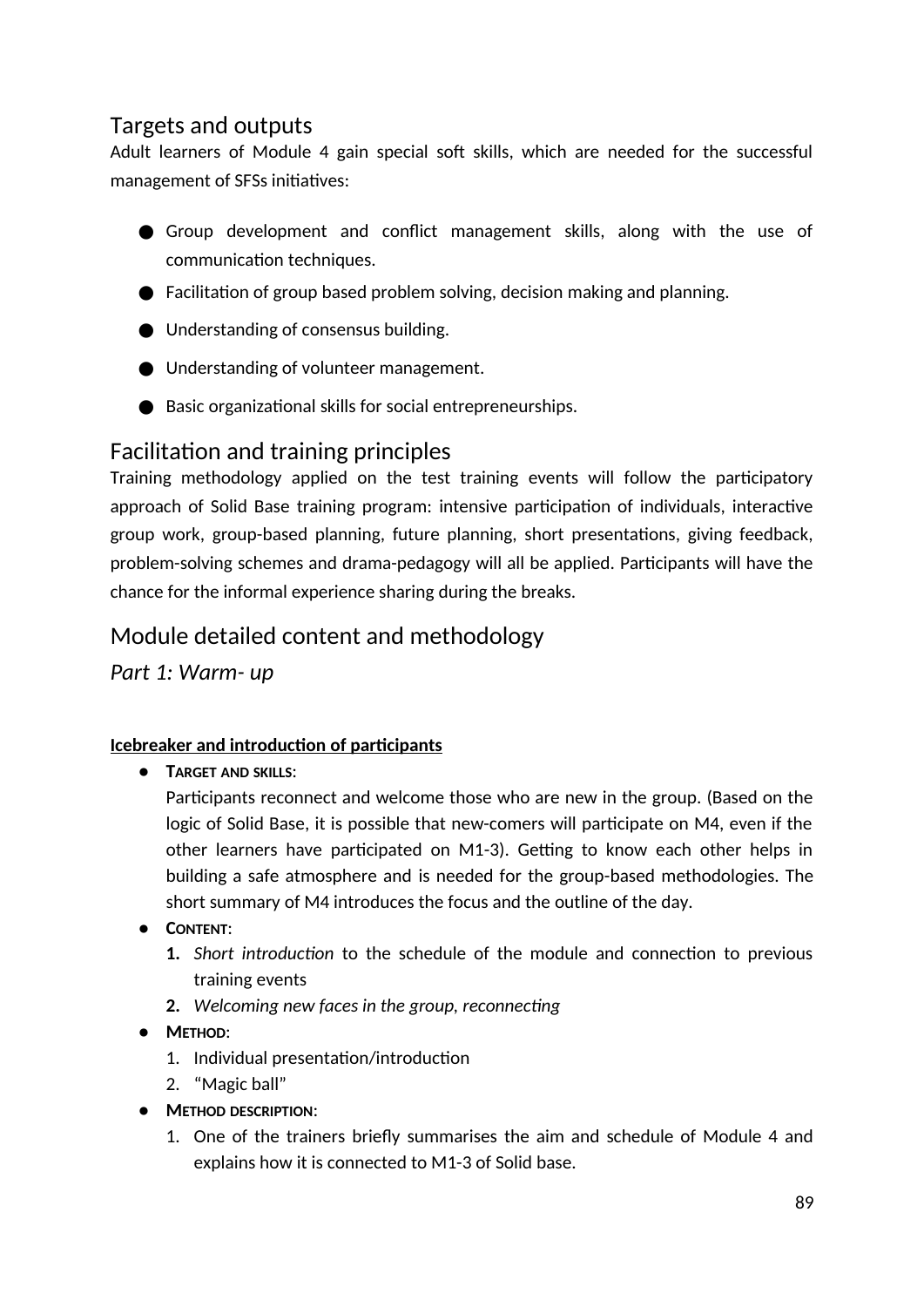- 2. With the group standing in a circle, the trainer introduces the **'magic ball'** to the participants. That person with the ball in his or her hands has the right to speak, but the ball can stand only for up to 1 minute with a single person. The trainer throws the ball to one of the participants, simultaneously saying his/her name. That person catches the imaginary ball and tells his/her own name again, his/her role ('producer', 'member' or 'coordinator') and his/ her motivation to be there. The co-trainer of this exercise checks the time and if it gets longer than 1 minute, rings a little bell or gives some voice signal.
- **TOOLS**:
	- Ball (but it could be replaced by an "imaginary" ball)
- **DURATION**:
	- 1. 5 minutes-25 minutes
- **RESOURCES**:

About Solid base training programme: https://urgenci.net/solid-base/ More icebreakers: https://sixth.ucsd.edu/\_files/\_home/student-life/icebreakersteambuilding-activities-energizers.pdf

### **Mapping of the current situations at CSA`s**

- **TARGET AND SKILLS**: This session helps to identify the main challenges generally faced when working with people, groups and communities, based on adult learners' personal experiences. As this is one of the key topics of the module, the methodology contributes to the recognition of the day's focus by the learners and will also serve as a foundation for the next sessions.
- **CONTENT**: Based on some key statements, learners could express their opinion on working with people, groups or communities, with a special focus on LSPA's (local solidarity based partnerships for agroecology) and CSA. The statements could be changed based on the local circumstances or needs. Suggested statements:
	- Main challenge to work with people is to communicate properly
	- CSA is a community, because people have the same value system
	- In a community everybody should be equally involved
	- Volunteering is a key activity in community building
- **METHOD**: Sociometric methods
- **METHOD DESCRIPTION**: Trainers ask the participants to stand up, and shows them an "imaginary line" in the room. This acts as a scale: one end of the line means "I totally agree", the opposite end means "I totally disagree". Trainers read off the statements one by one, and asks the learners to stand on the imaginary scale as they agree/disagree with the statement. As all of them find a place on the line, trainers ask 4-5 participants why they chose that part of the scale. It is recommended to either choose those who are standing at the end points or the middle of scale.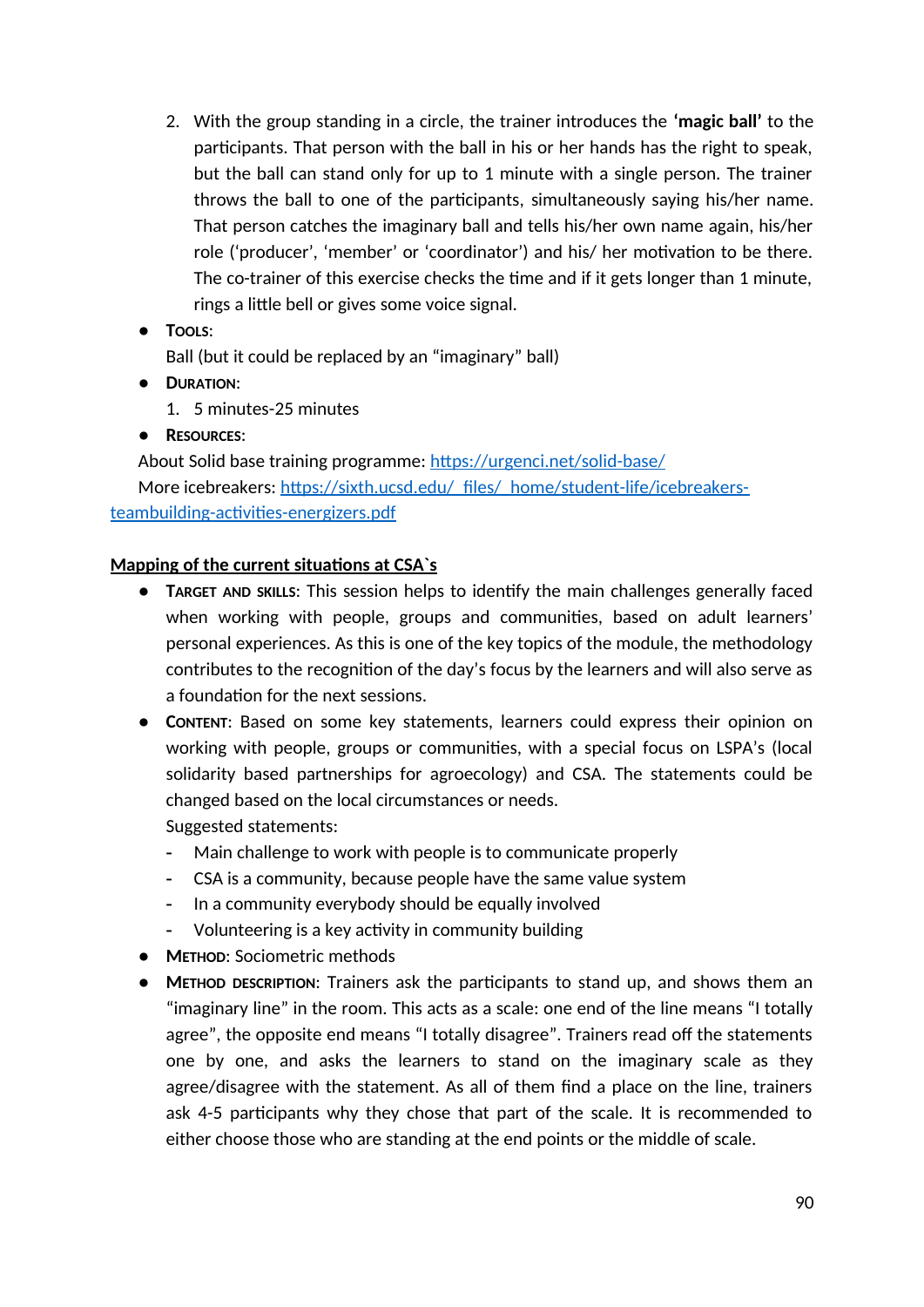Statements could be adapted to the local circumstances, but the time limit only allows to work with 3-4 if combined with 7-10 minutes for discussions.

- **TOOLS**: A cord could be used to show the line.
- **DURATION**: 30 minutes
- **RESOURCES**:-

## **The ideal CSA, where should we get?**

- **TARGET AND SKILLS**: Envisioning where they hope to end up will help connect the learners even more with the practical community building activities, and should be done during the training event or even later. The activity improves the planning skills of participants.
- **CONTENT**: Adult learners visualize their CSA's, thinking on the best practices in terms of communication, relation between the members (consumers/eaters) and the farmer, group cooperation, planning activities and contributions.
- **METHOD**: Visioning in small groups and plenary
- **METHOD DESCRIPTION**:

Trainers form 3 small groups (with 4 people in each if we plan with 12 participants), and asks them to draw their ideal parts of CSA's on a big paper. Relation among actors should be included, key words could be added. Main actors for the list (this could differ in each country, based on the local characteristics of CSAs): CSA farmer(s), coordinator(s), members, workers. For better understanding, the key actors could be listed on a flipchart or a whiteboard during the session.

Guiding questions could be added by trainers, for example:

- How is the communication organized among the main actors?
- When is the planning organized? Which actors are involved in this activity and how?
- What are the main contributions from the different actors?

Groups have 15 minutes to draw the pictures, 2) then each group presents its work in 5 minutes each and a 3) 10 minutes long big group discussion closes the session. In the big group discussion trainers highlight the main similarities and differences between the groups, and explains the importance of relationships in a CSA/community.

- **TOOLS**: Flipcharts, colorful pens and pencils
- **DURATION**: 40 minutes
- **RESOURCES**:-

## *Part 2: Decision-making techniques*

**What is consensus decision making and how does it work in a group or CSA?**

● **TARGET AND SKILLS**: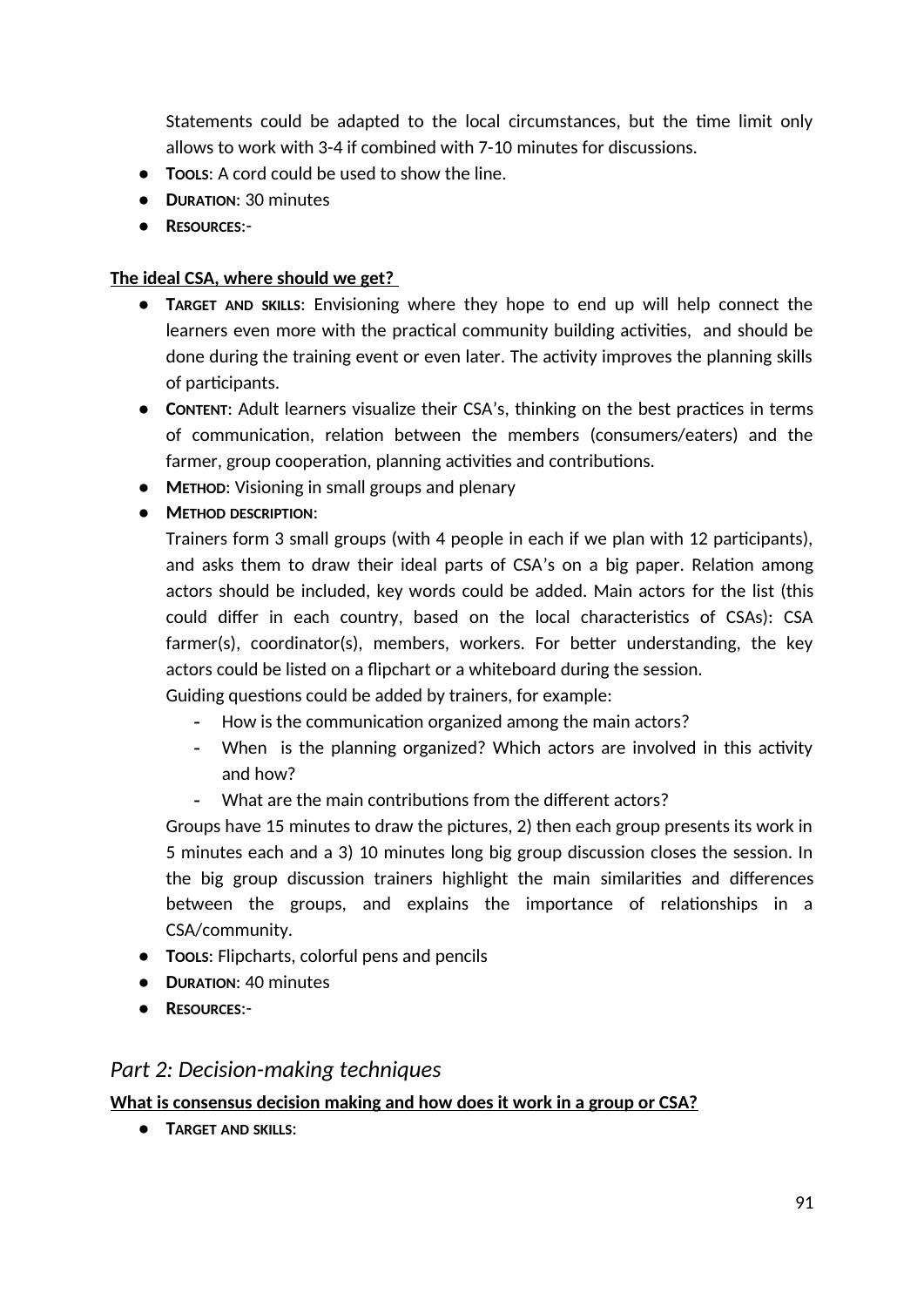- Consensus building is an important tool of active citizenship. It is based on the values of equality, freedom, co-operation and respect for everyone's needs, which are all essential for CSA communities. The community based technique is important, not only to fully involve group members in decision making, but also contributes to the development of the sense of ownership. Consensus building involves looking for 'win-win' solutions that are acceptable to all. When everyone agrees with a decision, they are much more likely to implement it. In the long run, people are also more likely to stay involved in a group that is committed to hearing their views and meeting their needs. Training participants learn basic information on consensus decision making and list how they can utilize it in their communities, all while gaining basic problem-solving soft skills.
	- **CONTENT**:

The following steps about consensus decision-making are introduced for the adult learners.

(Detailed flowchart and main source: https://www.seedsforchange.org.uk/consflow.pdf)

- 1. Introduce and clarify the issues to be decided. Share the relevant information.
- 2. Explore the issue and look for ideas. Collecting issues and concerns; collect ideas to solve the problem; have a broad ranging discussion and debate ideas. Start thinking about solutions to people's concerns. Eliminate some ideas, short list others.
- 3. Look for emerging proposals. Look for a proposal that weaves together the best elements of the ideas discussed. Look for a solution that addresses people's key concerns.
- 4. Discuss, clarify and amend your proposal. Ensure that any remaining concerns are heard and that everyone has a chance to contribute. Look for amendments that make the proposal even more acceptable to the group.
- 5. Test for agreement. If there is an agreement, you should check the blocks, stand asides, reservations, agreement, and consensus.
- 6. Implement the decision: If there are no blocks, not too many stand asides or reservations and there is an active agreement, the decision should be implemented. The group should decide who, when and how it will be carried out.
	- **METHOD**: Small group discussion and plenary
	- **METHOD DESCRIPTION**:

What are the steps in this type of decision making? Participants work in pairs or trios and all get a short description of the 6 steps. Pairs have 8 minutes to discuss the given step and collect a list of how that step can work well, or go wrong (preferably from experiences of their work in their own CSA, but could be other examples as well). In plenary, pairs introduce their list of experiences, and, to close, the group a discusses why this process is important in the life of a CSA.

- **TOOLS**: Printed lists of the 6 main steps, flipcharts, pens, pencils
- **DURATION**: 60 minutes
- **RESOURCES:**

Guide on consensus making: https://www.seedsforchange.org.uk/consensus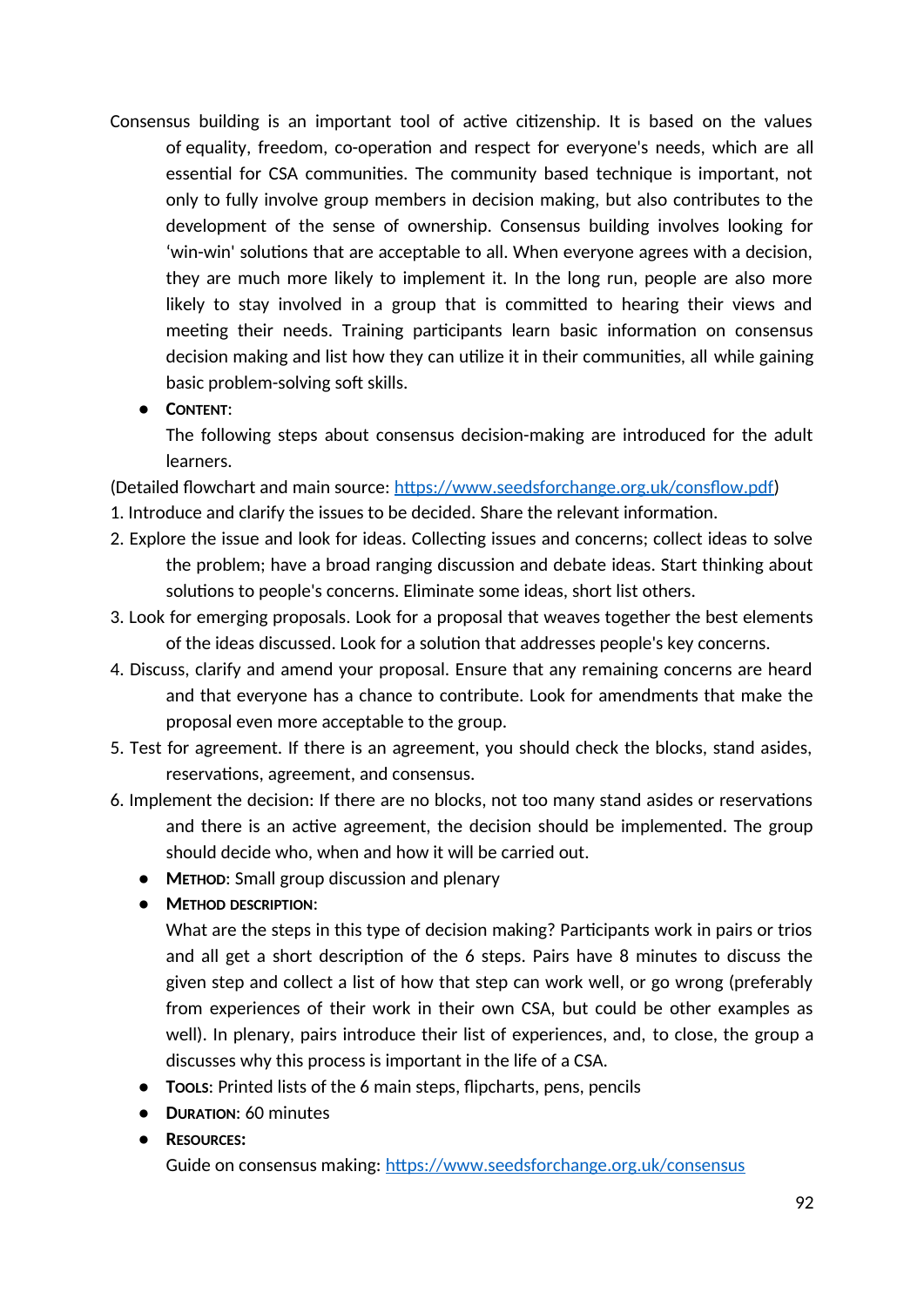A Consensus Handbook Cooperative decision-making for activists, coops and communities, Seeds for Change Lancaster Cooperative Ltd, 2013

### *OPTION: SOCIOCRACY:*

*If you work with more established CSAs or networks, the consensus decision making could be replaced or completed by the topic of sociocracy.* 

*Sociocracy is a new, socially responsible system of governance, first founded in The Netherlands, and is an unique form of organisation and decision-making applied by some CSA's. Originally envisioned in 1945 by Kees Boeke, sociocracy allows people to give and receive effective leadership while remaining peers. It is a methodology of self-governance that consists of three main elements (http://sociocracyforall.org). More information on the topic could be found in the participant's booklet.* 

## **Theory bubble - lifecycle of group dynamics**

● **TARGET AND SKILLS**:

A short, but important theory is introduced which helps to understand the lifecycle of group dynamics. This could be essential for LSPA and CSA communities, as coordinators and other main organizers need to understand that "storming" is a typical stage of community development which can be treated. In the case of CSA's where different kinds of tasks arise simultaneously (etc. farming, communication, delivery, community building), well-planned and conscious coordination, task-sharing and cooperation are crucial success factors.

● **CONTENT**:

Trainers explain the theory of Bruce Tuckman, "forming, storming, norming and performing," on the developmental sequence of small groups.

- 1) Forming: In this stage, most team members are positive and polite. Some are anxious, as they haven't fully understood what work the team will do. This stage can last for some time as people start to work together, and as they make an effort to get to know their new colleagues.
- 2) Storming: The team moves into the storming phase, where people start to push against the boundaries established in the forming stage. This is the stage where many teams fail.
- 3) Norming: "Resolved disagreements and personality clashes result in greater intimacy, and a spirit of cooperation emerges." Group members know one another better, they may socialize together, and they are able to ask one another for help and provide constructive feedback. People develop a stronger commitment to the group's goal.
- 4) Performing: "With group norms and roles established, group members focus on achieving common goals, often reaching an unexpectedly high level of success." It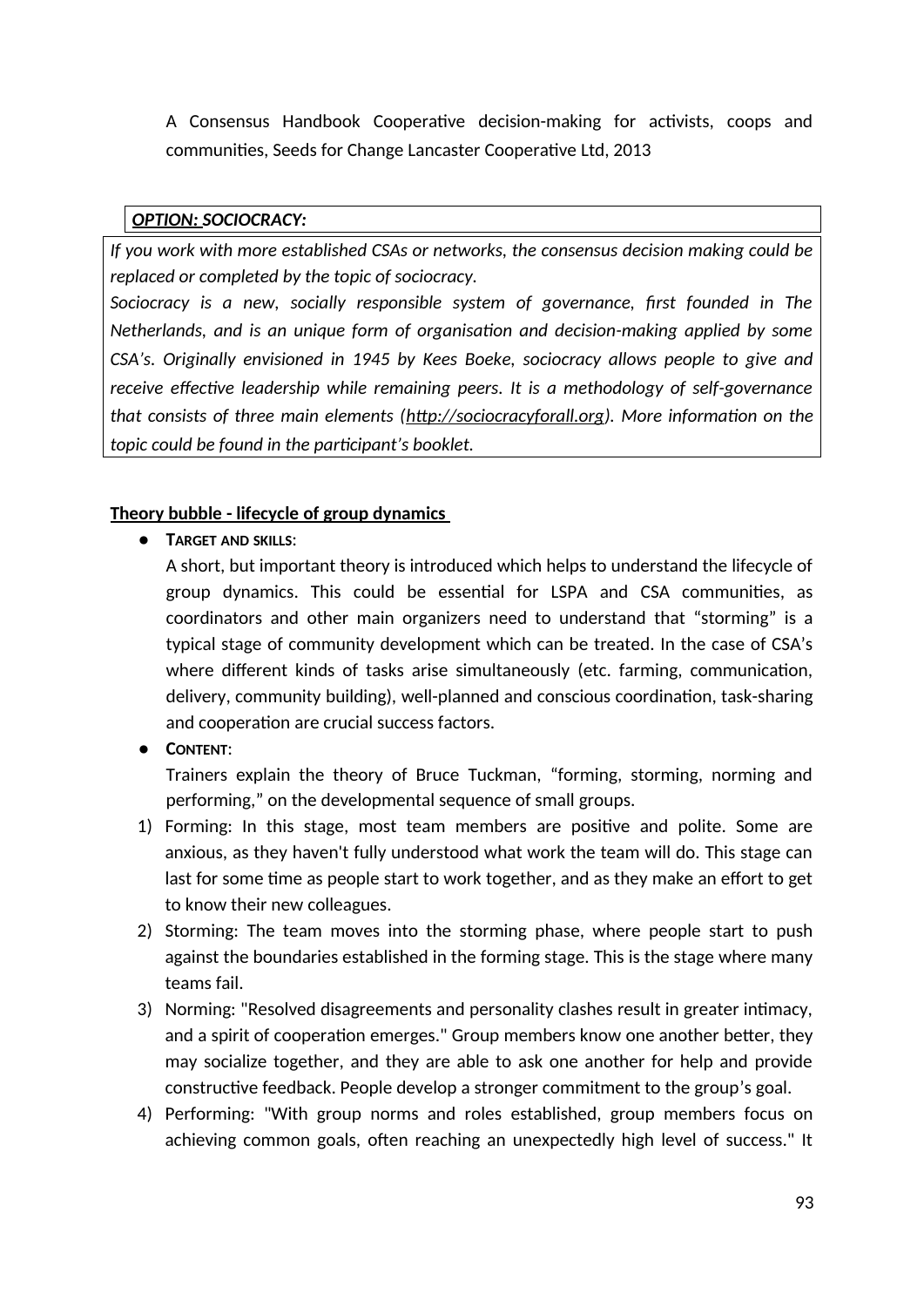feels easy to be part of the team at this stage, and people who join or leave won't disrupt performance.



Source: http://ns4business.com.br/tuckmans-stages-of-group-development/

- **METHOD**: Presentation and plenary
- **METHOD DESCRIPTION**:

Trainers explain the theory in 10 minutes, with the use of a presentation or short film. The group has 15 minutes to discuss the topic. One question which could start the discussion is:

"What stages have you experienced in your CSA work?"

Trainers ask for real life situations and help to identify which stages these are connected to in Tuckman's theory.

- **TOOLS**: Presentation
- **DURATION**: 25 minutes
- **RESOURCES**:

https://www.mindtools.com/pages/article/newLDR\_86.htm

https://en.wikipedia.org/wiki/Tuckman%27s\_stages\_of\_group\_development

B W Tuckman and M A C Jensen (1977), 'Stages of small group development revisited', Group and Organization Studies, vol.2, no.4, pp.419-27.

## *Part 3: Facilitation and giving feedback*

## **WHAT IS A FACILITATED MEETING, WHY IT IS GOOD FOR COMMUNITIES?**

**● TARGET AND SKILLS**:

In the life of a CSA or LSPAm community meetings are essential in everyday functionality, and especially in strategic decision making. Food community members should get information, express their opinions, take responsibilities and decide on common questions. However, without the help of a professional facilitator, it is not easy to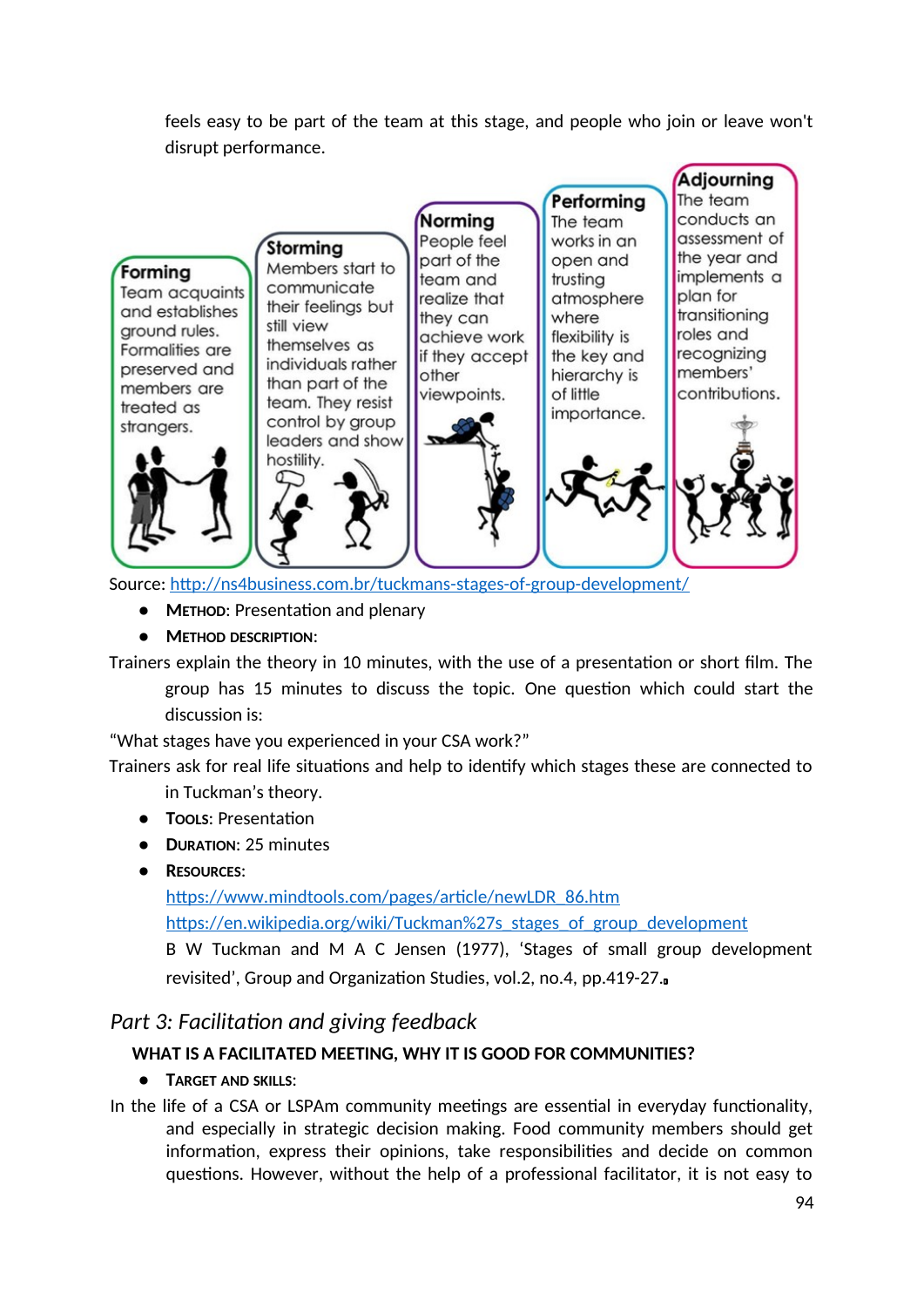stay with an agenda, deal with dominating people, listen to everyone or finish meetings on time. In order to avoid this problem, core members of CSA communities should have the basic skills required for facilitation of this kind. Facilitation can be learnt by using practical experiences, by reflecting on your own experience of meetings and observing other facilitators. Meeting facilitation, specifically, combines a series of roles and tasks. For example: keeping people on topic, time-keeping, listening carefully to what everyone is saying and problem-solving. In this session, participants will be guided through the main steps of a facilitated meeting, using their personal experiences.

## **● CONTENT**:

Training participants learn about the main steps of a facilitated meeting, which are:

- 1. Preparation (What is this meeting about, where do we want to get? Making agenda)
- 2. Starting point
- 3. I-We-It (According to Kay Tift, in any group, three major topics are always on the agenda. We can call them "I", "We" and "It." "I" is about who I am and how I feel right now. "It" is about I–you relationships within the group. "We" is about our behavior towards each other, for example our meeting culture, everything to do with our common relations. This theory is about what we do together, our collective task or focus.)
- 4. Signs, signals (What are the signs to determine if people are fully present or not throughout the process? Energy level, group dynamics)
- 5. Inclusion in group process (How can you include everybody`s opinions, doubts, ect?) -
- 6. Closure (expressions, next steps, feelings)
- **● METHOD**: Small group discussion
- **● METHOD DESCRIPTION**:
- I. part: Let's go through the process of a meeting or discussion! Trainers create a flow of a river using scarfs or paper to imitate the river. Have the 6 points written readable easily on a piece of paper. Conduct the group through the river, putting down the pieces of papers on the floor and asking questions about each stage (why is it important, what experiences they have to share connected to each stage). Preferably, two trainers work with two smaller groups.
- II. part: Plenary discussion about the topic, questions, sharing of experiences. Trainers could start this session with short summaries on the main findings in their groups.
- **● TOOLS**: Scarf or paper, 6 points printed on papers
- **● DURATION**: 30 minutes for short group discussion + 15 minutes for plenary
- **● RESOURCES**:

Long guide:https://www.seedsforchange.org.uk/facilitationmeeting Tools: https://www.seedsforchange.org.uk/tools Hand signals: https://www.seedsforchange.org.uk/handsig.pdf

Facilitation meetings, A guide to making your meetings effective, inclusive and

enjoyable, Seeds for Change, 2019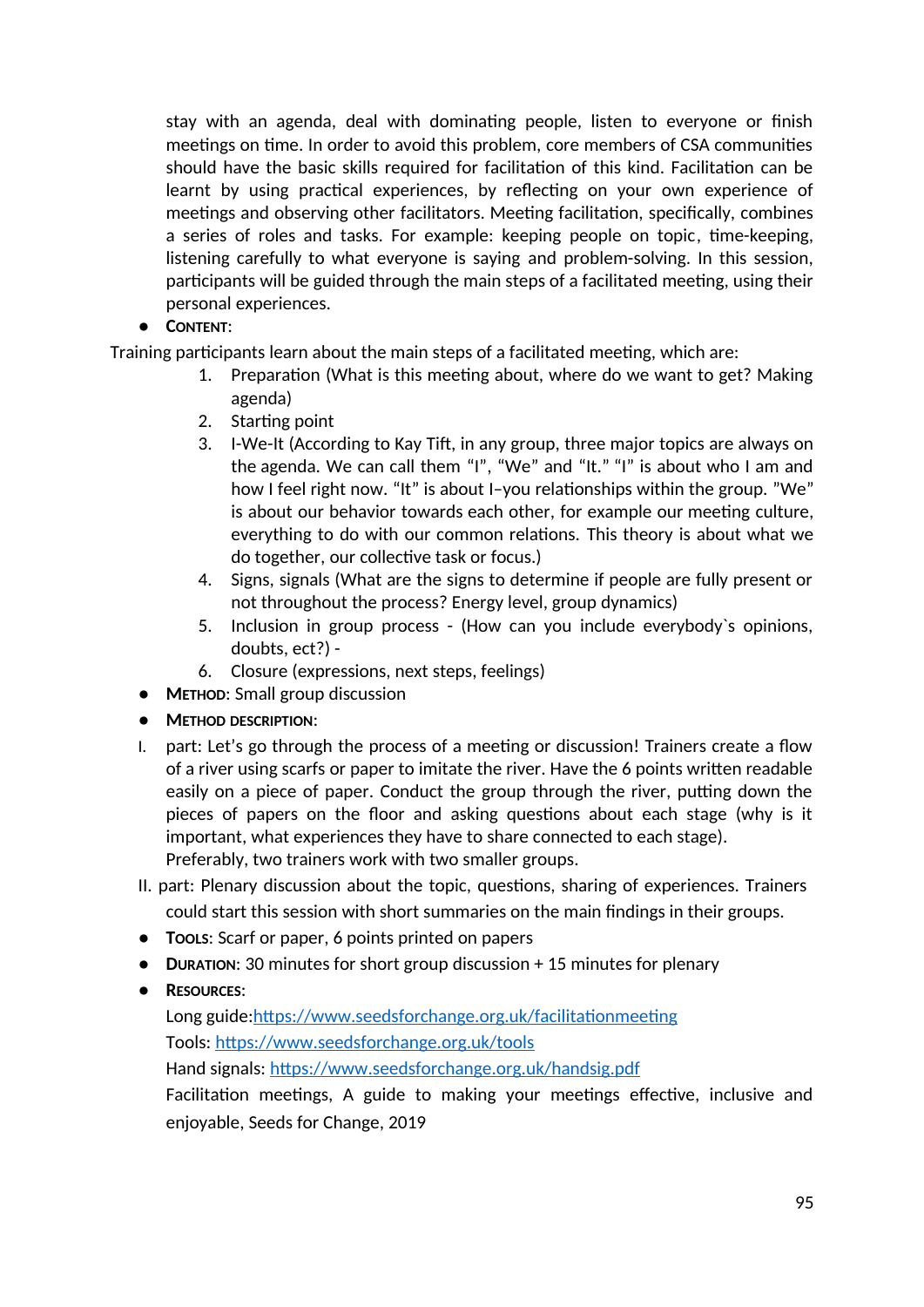#### **HOW TO GIVE FEEDBACK IN THE RIGHT WAYS?**

#### **● TARGET AND SKILLS:**

Clear communication and giving feedback in the right way is essential to the prevention of problems and contributes to building strong communities. In the case of CSA's, it is not always clear how different actors can give feedback to each other, however, if the evaluation methodologies are well planned, some basic tools could be applied to develop regular feedback giving mechanisms (e.g. evaluation questionnaires about the year, planning meeting). Additionally, there could be other ad-hoc issues when constructive feedback mechanisms could prevent many long-term conflicts. Just think about the operation of CSA's! It often happens that "consumers/eaters" dare not give feedback on the quality or quantity of product, or a CSA farmer dare not talk about costs and prices due to anxiety of what the other group might think. Community coordinators can help by facilitating this process with some easy methodologies and using their skills for conflict solving.

**● CONTENT**:

There are several methodologies which can help communities to give feedback in an effective and nonviolent way.

The easily understandable and adaptable nature of the B.O.F.F. model allows it to apply very specifically in many different situations when we need to give feedback. The acronym explains how it works in practice.

- Behavior describe the behavior you wish to provide feedback on
- Outcome describe the result of the behavior in question
- Feeling how the behavior / result made you feel



Future - what you expect in the future

Source: Performance management, Veresné dr. Somosi Mariann, Hogya Orsolya (2011), Nemzeti Tankönyvkiadó,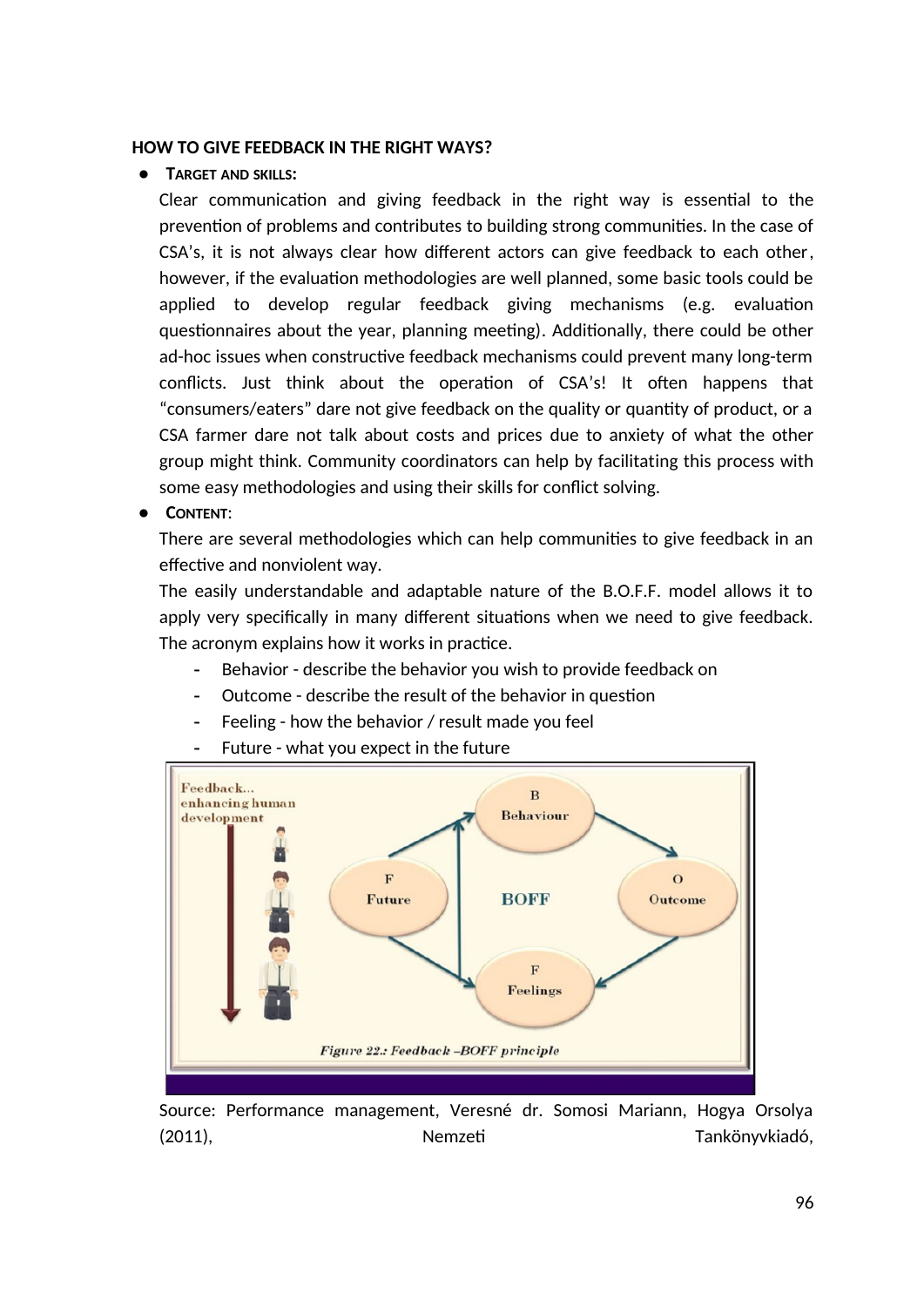https://www.tankonyvtar.hu/hu/tartalom/tamop425/0049\_02\_performance\_manage ment/5543/index.html

Non-violent communication can also help to express our feedback. Although this is a complex methodology, trainers can still mention the technique and main elements of it.

The basics of Nonviolent Communication involve expressing ourselves with clarity, compassion, self-responsibility, empathy, and the common good in mind. This is the exact opposite of what violent communication is.

NVC uses consciousness, language, and communication skills to create a framework from which you can:

- express your feelings and needs with clarity and self-responsibility;
- listen to others' feelings and needs with compassion and empathy;
- facilitate mutually beneficial outcomes for all parties involved.

According to the Center for Nonviolent Communication first, we observe what is actually happening in a situation: what are we observing others saying or doing that is either enriching or not enriching our life? The trick is to be able to articulate this observation without introducing any judgment or evaluation—to simply say what people are doing that we either like or don't like. Next, we state how we feel when we observe this action: are we hurt, scared, joyful, amused, irritated? And thirdly, we say what needs of ours are connected to the feelings we have identified. An awareness of these three components is present when we use NVC to clearly and honestly express how we feel.

Even if training participants are not familiar with all details of non-violent communication, the main guidelines can help in CSA communities.

**● METHOD**: Interactive theatre

### **● METHOD DESCRIPTION**:

We form 3 small groups and give to each 1-3 typical situations where feedback is really important, for example:

- 1. a member does not come to pick-up his or her box/share
- 2. a member is not satisfied for some reason with the product
- 3. a member offers his or her voluntary contribution of developing the webpage of the community, but she/he is late

The situations could differ in each country based on national circumstances.

Groups get 10 minutes to prepare. We ask the group members to nominate one person who will be the farmer/coordinator and show the correct way of giving feedback. First we see what the scenario would be if the farmer/coordinator gave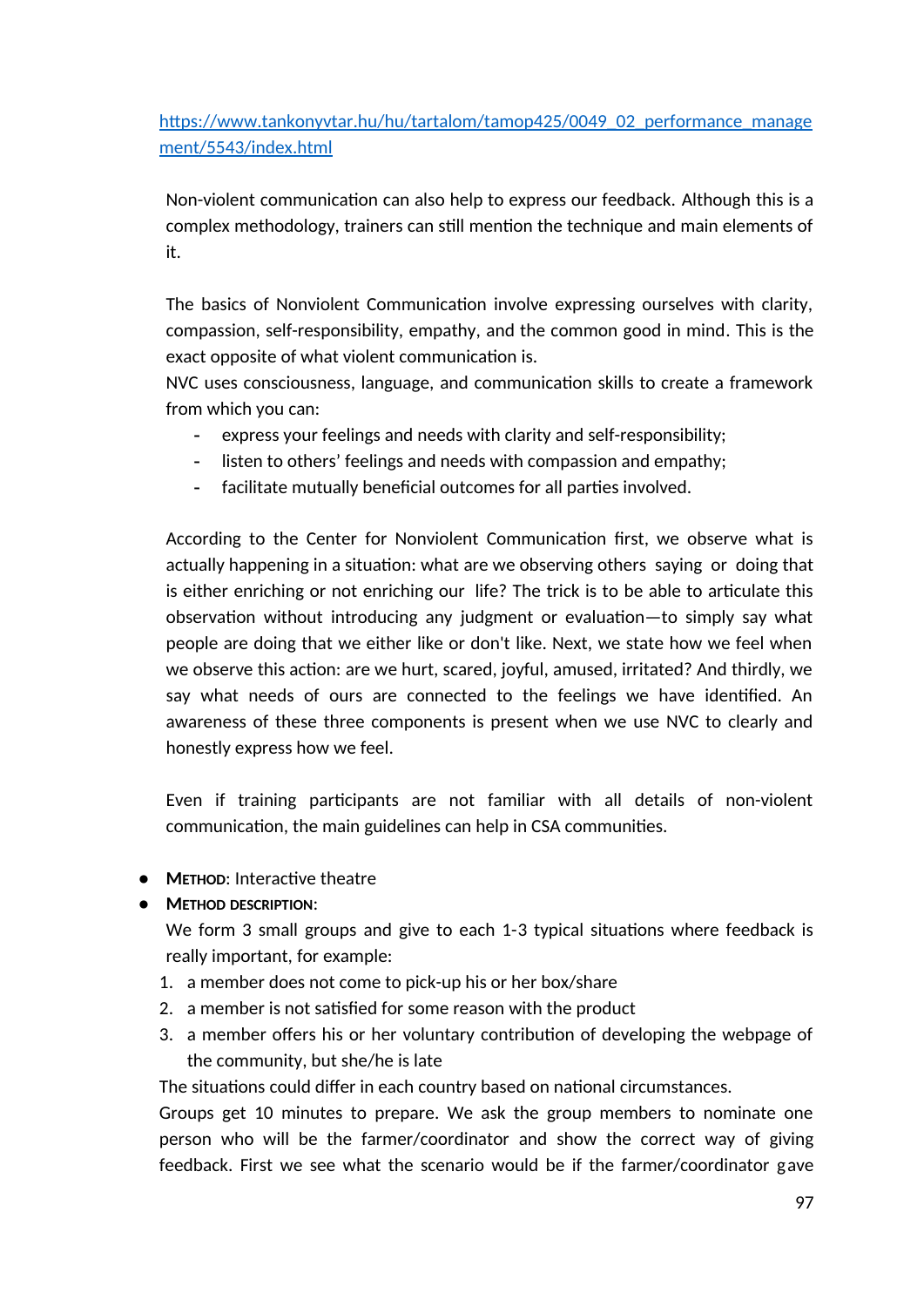feedback in the usual way (3 min) then we see the scenario when the farmer/coordinator gives feedback in a constructive way (3 min). Over the next five minutes, the audience has the opportunity to replace the role of the farmer/coordinator and demonstrate a different way proper feedback could be given. The next group comes and does the same process. At the end, we summarize what the best feedback scenarios we saw in the theatre scenes were (around 15 min).

- **● TOOLS**: Situations printed on cards
- **● DURATION**: 60 minutes
- **● RESOURCES**:

Non-violent communication:https://www.nonviolentcommunication.com/aboutnvc/ aboutnvc.htm

Center for Nonviolent communication: https://www.cnvc.org/learn-nvc/what-is-nvc

### **BUBBLE THEORY: ESCALATION OF CONFLICTS**

**● TARGET AND SKILLS:** 

Conflicts arise in each community, and it is not always easy to solve them. To properly treat conflicts, it is important to understand the main aspects of them. These can help guide us to an effective conflict resolution system. In this session, participants learn about one model of conflict escalation and get to know some key elements of conflict solving.

**● CONTENT**:

Trainers will introduce Friedrich Glasl's model of conflict escalation, which explains the analyses of conflicts. Glasl's model shows that as a conflict gets deeper, it can only be treated by external actors (e.g. meditator). The theory could be used for analyses of many kinds of conflict (e.g. a divorce, conflict between colleagues, etc.), but conflicts in a CSA can also be analyzed with the use of this same model.

The model has nine stages which are grouped into three levels.



LEVEL 1. (WIN-WIN):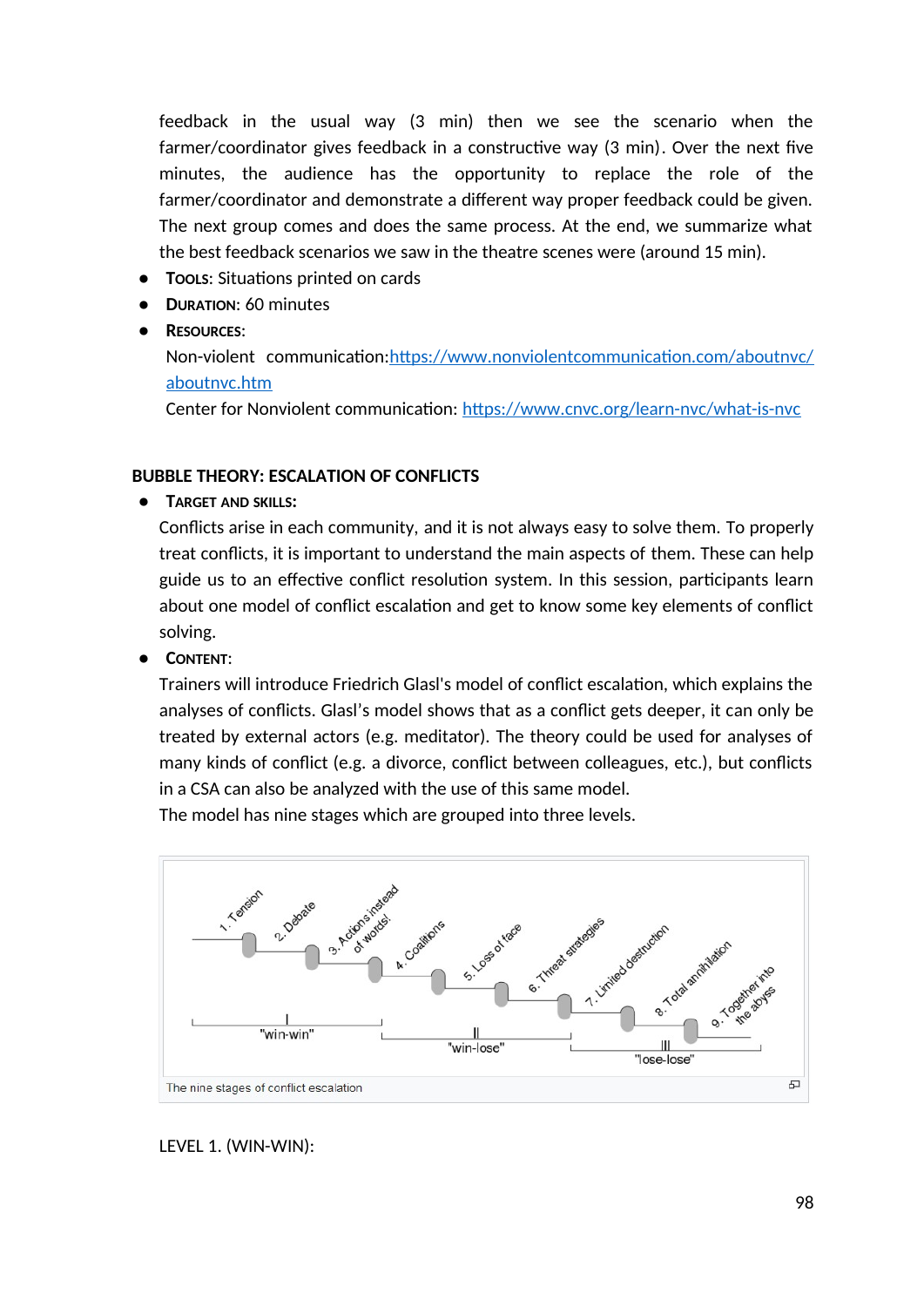The common solution is possible on this level. If the stakeholders of the conflict find a common solution, all parties will be satisfied. This conflict could be constructive.

Stage 1. Tension: Even though it is often not recognized by the individual parties, conflicts usually start with tensions. At this stage the situation is still harmless, differences of opinion are commonplace and can be resolved through discussion.

Stage 2. Debate: The disagreement becomes more fundamental, everybody insists on their own point of view, uncompromising black-and-white thinking and verbal violence. This is the point when stakeholders start to talk about their problems.

Stage 3. Actions instead of words: The conflicting parties increase the pressure on each other in order to assert their own opinion. Discussions are broken off. No more verbal communication takes place and the conflict is increasingly exacerbated.

### LEVEL 2. (WIN-LOSE)

In order to have a common solution at this level, an external actor is needed. If, at this level, a solution is forced, only one stakeholder will be satisfied (win position). The other(s) will feel that they lost the conflict. In this case, the conflict is destructive.

Stage 4. Coalitions: The opponents search for supporters and allies and parties are formed. It is no longer about the original issue, but about winning the conflict.

Stage 5. Loss of face: The loss of trust is complete. In this sense, loss of face means the loss of moral credibility, when stakeholders of the conflict try to find allies and direct their attention to the "wrong" position of the other(s).

Stage 6. Threat strategies: Through threats and counter threats, the conflicting parties try to win. The more credible the possibility of punishment, the more effective the threat and the sooner the demand will be met. This is about who has more power.

## LEVEL 3. (LOSE-LOSE)

At level 3. the external actor is no longer enough to solve the conflict, authorities are needed (e.g. military, court). The aim should be to minimize the loss.

Stage 7. Limited destruction: At this first stage, one's own damage is only accepted if the other's damage is greater. Humanity is over now, all tricks are used to harm the opponent. The opponent is no longer perceived as a human being, but as a thing without feelings.

Stage 8. Total annihilation: The opponent is to be annihilated by all means.

Stage 9. Together into the abyss: Once this point is reached, personal annihilation is accepted in order to defeat the opponent. Self-destruction is accepted.

Conflict solving based on this theory: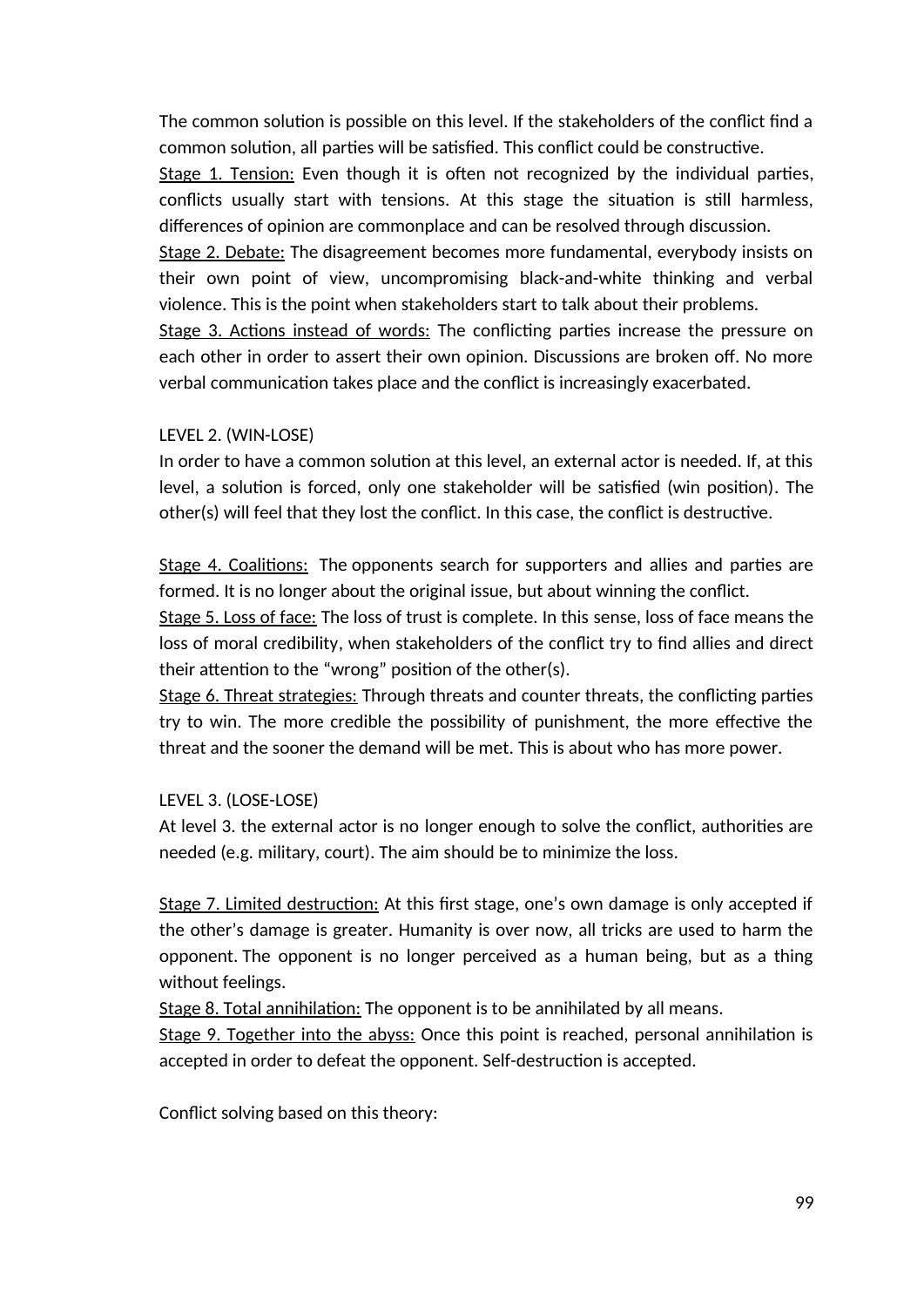- 1. Identifying the conflict: At this stage we identify the situation, the "conflict". The conflict causes stress, so we might identify feelings, special behaviors or symptoms.
- 2. Decision on cooperation: We can only manage this step if we already recognize there is a conflict. We should consider if we are capable of cooperation, the importance of the topic, how threatening the situation is and what the result of the cooperation could be. With the decision to build cooperation, we build trust.
- 3. Mapping the needs: We should aim to clearly examine the needs of the stakeholders' values and points of view.
- 4. Identifying the methodologies which can help in solving the conflict: We should identify as many ways for solving the conflict as we can. We can organize a brainstorming session.
- 5. Agreement, plan: Stakeholders choose the methodology which is suitable for them and work on an agreement. We should list the steps which are needed for solving the problem.
- **● METHOD**: Presentation
- **● METHOD DESCRIPTION**: Trainers briefly explain the theory while highlighting the stages of LEVEL 1, as these could be important for the CSA communities. After explaining the conflict escalation theory, the trainers should also explain the theory of conflict solving. As there is not much time for this session, participants will find more information about the theory in the booklet.
- **● TOOLS**: PPT
- **● DURATION**: 25 minutes
- **● RESOURCES**:

https://en.wikipedia.org/wiki/Friedrich\_Glasl%27s\_model\_of\_conflict\_escalation https://dieprojektmanager.com/9-stages-of-conflict-escalation-according-to-friedrich-

glasl/

 HU: https://www.tankonyvtar.hu/hu/tartalom/tamop412A/2010- 0019 konfliktus kezeles/ch12.html

Glasl F. (1982) The Process of Conflict Escalation and Roles of Third Parties. In: Bomers G.B.J., Peterson R.B. (eds) Conflict Management and Industrial Relations. Springer, Dordrecht

## *Part 4: Closure*

**NEXT STEPS**

**● TARGET AND SKILLS:**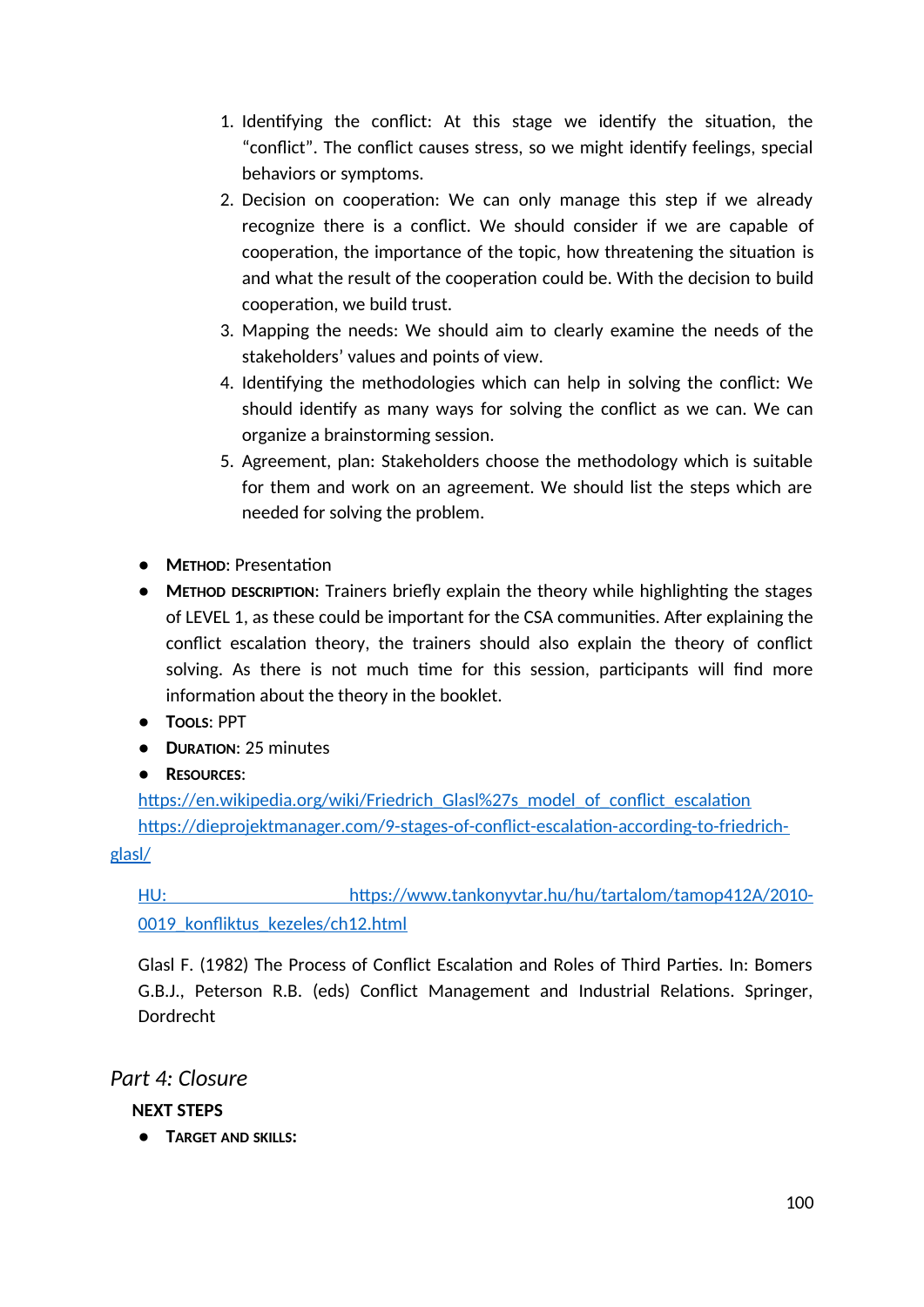At the end of the training day, the lessons are synthetized in a participative way, using some basic planning activities.

**● CONTENT**:

The methodology will focus on future planning. Planning is essential to the success of any initiative. When a community has a plan to follow, all members are better equipped to prepare for the future.

**● METHOD**:

Revisit the morning's pictures of the ideal CSA. Trainers start the activity by raising the following questions: *what do you have to do as a CSA coordinator to make progress towards this goal?*

**● METHOD DESCRIPTION**:

Trainers ask each participant to think about the topics they learned today along with the ideal CSA they drafted. Based on these two concepts, adult learners have 10 minutes to list what they plan to do to help their own CSA/food community become "ideal".

After this activity, trainers organize into pairs. Participants can work with their neighbors, or we can ask them to choose partners. Trainers explain that they have 20 minutes to walk around in the room – or, ideally, the building- and discuss their plans with each other.

As the pairs become ready, the trainers bring the group back to a plenary discussion and ask the participants to explain the most important elements of their plans. This should be only a summary, as there is only 10 minutes for this exercise.

- **● TOOLS**: Papers and plans if it is needed for individual planning
- **● DURATION**: 30 min
- **● RESOURCES**:

### **CONCLUSION**

**● TARGET AND SKILLS:** 

The aim of this session is to summarize the learning process of the day and evaluate the training. Participants feel connectivity with the other members of the group.

**● CONTENT**:

Groups sharing

**● METHOD**:

Plenary sharing, feedbacks

**● METHOD DESCRIPTION**:

The trainer asks each participant to answer these questions: How do you evaluate this day? How did you feel about yourself? What did you like the most and what would you change?

The one who starts gets a ball of string and once they finish, they throw the ball to someone else in the group, keeping the starting end of the string. The next person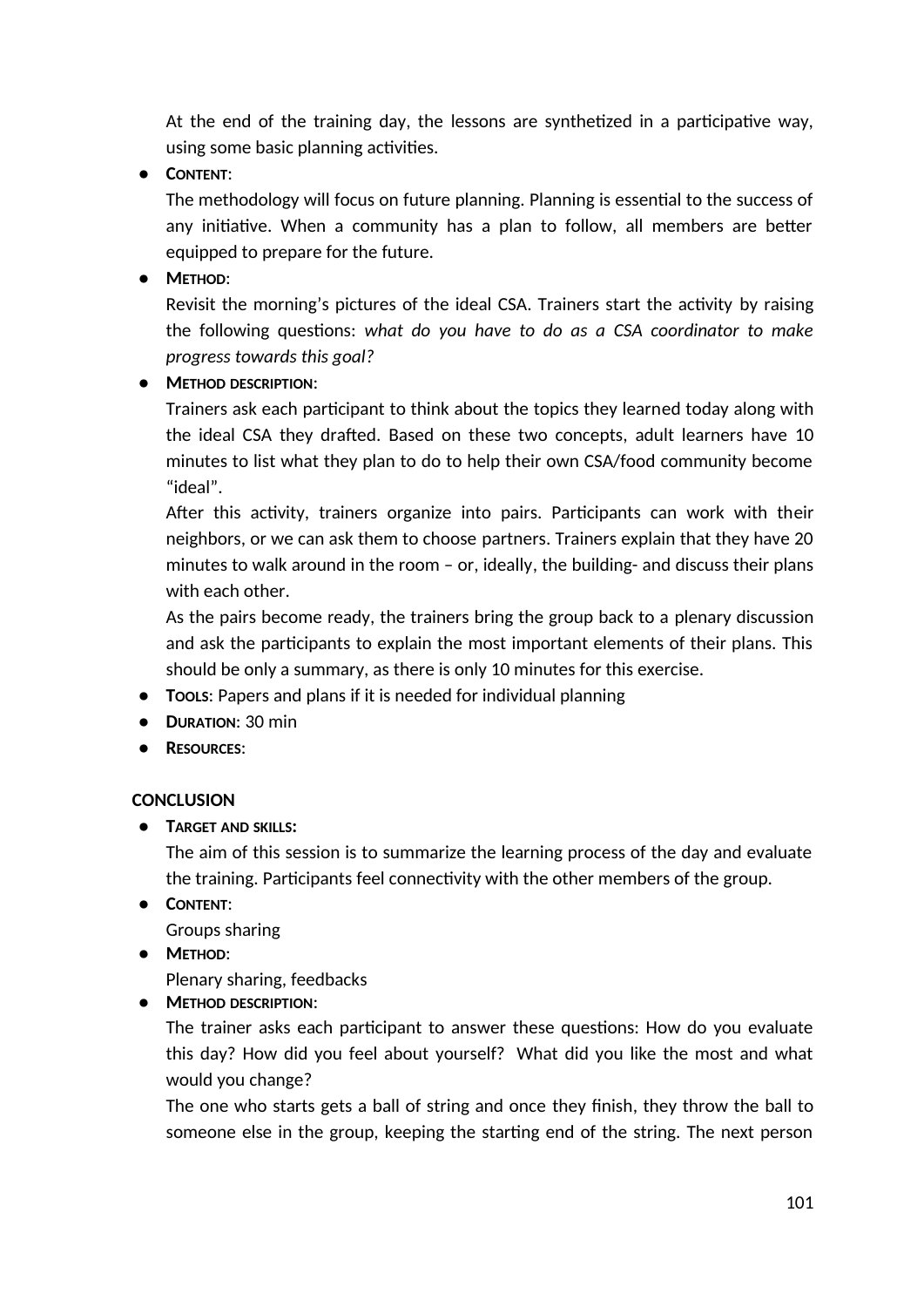does the same, keeping the string in his/her hand. At the end it will be a net of connection.

After the activity, adult learners are asked to fill in an anonymous questionnaire on the training events (content, performance of trainers or presenters, atmosphere etc.)

**● TOOLS**: ball of string, questionnaires

**● Duration:** 30 min

**● Resources:**